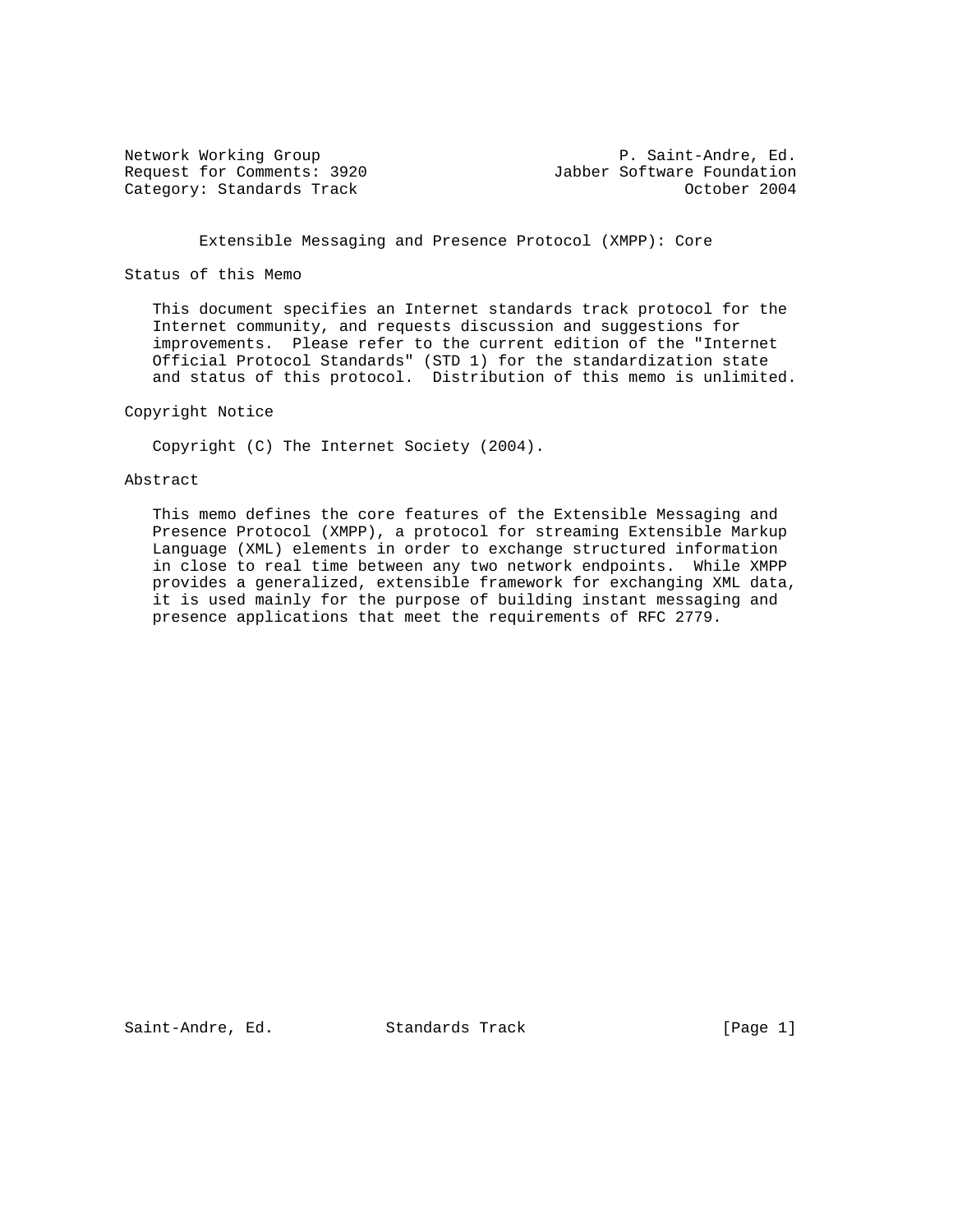Table of Contents

| $1$ .            |                                                       | $\mathcal{L}$ |
|------------------|-------------------------------------------------------|---------------|
| $\mathfrak{D}$ . |                                                       | 3             |
| 3.               |                                                       |               |
| $4 \cdot$        |                                                       |               |
| 5.               |                                                       | 19            |
| 6.               |                                                       | 27            |
| $7$ .            |                                                       | 37            |
| 8.               |                                                       |               |
| 9.               |                                                       | 48            |
| 10.              | Server Rules for Handling XML Stanzas                 | 58            |
| 11.              |                                                       |               |
| 12.              | Core Compliance Requirements                          | 62            |
| 13.              | Internationalization Considerations 64                |               |
| 14.              |                                                       | 64            |
| 15.              |                                                       |               |
| 16.              |                                                       | 71            |
| A.               |                                                       | 75            |
| B <sub>1</sub>   |                                                       |               |
| $\mathcal{C}$ .  |                                                       | 78            |
| $\mathsf{D}$     | Differences Between Core Jabber Protocols and XMPP 87 |               |
|                  | $Contributors.$                                       | 89            |
|                  |                                                       |               |
|                  |                                                       | 89            |
|                  |                                                       |               |

#### 1. Introduction

### 1.1. Overview

 The Extensible Messaging and Presence Protocol (XMPP) is an open Extensible Markup Language [XML] protocol for near-real-time messaging, presence, and request-response services. The basic syntax and semantics were developed originally within the Jabber open-source community, mainly in 1999. In 2002, the XMPP WG was chartered with developing an adaptation of the Jabber protocol that would be suitable as an IETF instant messaging (IM) and presence technology. As a result of work by the XMPP WG, the current memo defines the core features of XMPP 1.0; the extensions required to provide the instant messaging and presence functionality defined in RFC 2779 [IMP-REQS] are specified in the Extensible Messaging and Presence Protocol (XMPP): Instant Messaging and Presence [XMPP-IM].

Saint-Andre, Ed. Standards Track [Page 2]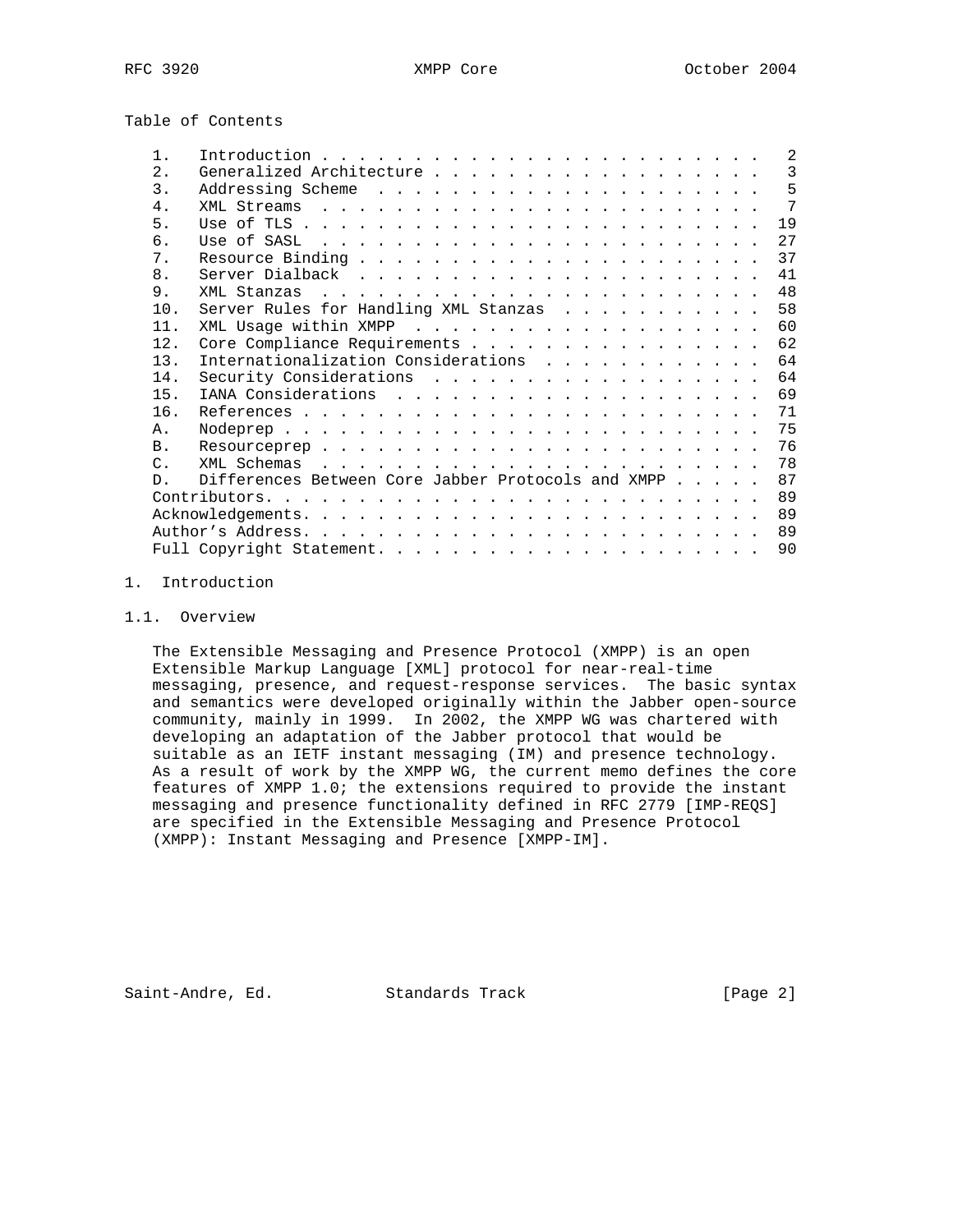## 1.2. Terminology

 The capitalized key words "MUST", "MUST NOT", "REQUIRED", "SHALL", "SHALL NOT", "SHOULD", "SHOULD NOT", "RECOMMENDED", "MAY", and "OPTIONAL" in this document are to be interpreted as described in BCP 14, RFC 2119 [TERMS].

- 2. Generalized Architecture
- 2.1. Overview

 Although XMPP is not wedded to any specific network architecture, to date it usually has been implemented via a client-server architecture wherein a client utilizing XMPP accesses a server over a [TCP] connection, and servers also communicate with each other over TCP connections.

 The following diagram provides a high-level overview of this architecture (where "-" represents communications that use XMPP and "=" represents communications that use any other protocol).

 $C1---S1---S2---C3$ ||  $C2------G1===FN1===FC1$ 

- The symbols are as follows:
- o C1, C2, C3 = XMPP clients
- o S1, S2 = XMPP servers
- o G1 = A gateway that translates between XMPP and the protocol(s) used on a foreign (non-XMPP) messaging network
- o FN1 = A foreign messaging network
- o FC1 = A client on a foreign messaging network

# 2.2. Server

 A server acts as an intelligent abstraction layer for XMPP communications. Its primary responsibilities are:

 o to manage connections from or sessions for other entities, in the form of XML streams (Section 4) to and from authorized clients, servers, and other entities

Saint-Andre, Ed. Standards Track [Page 3]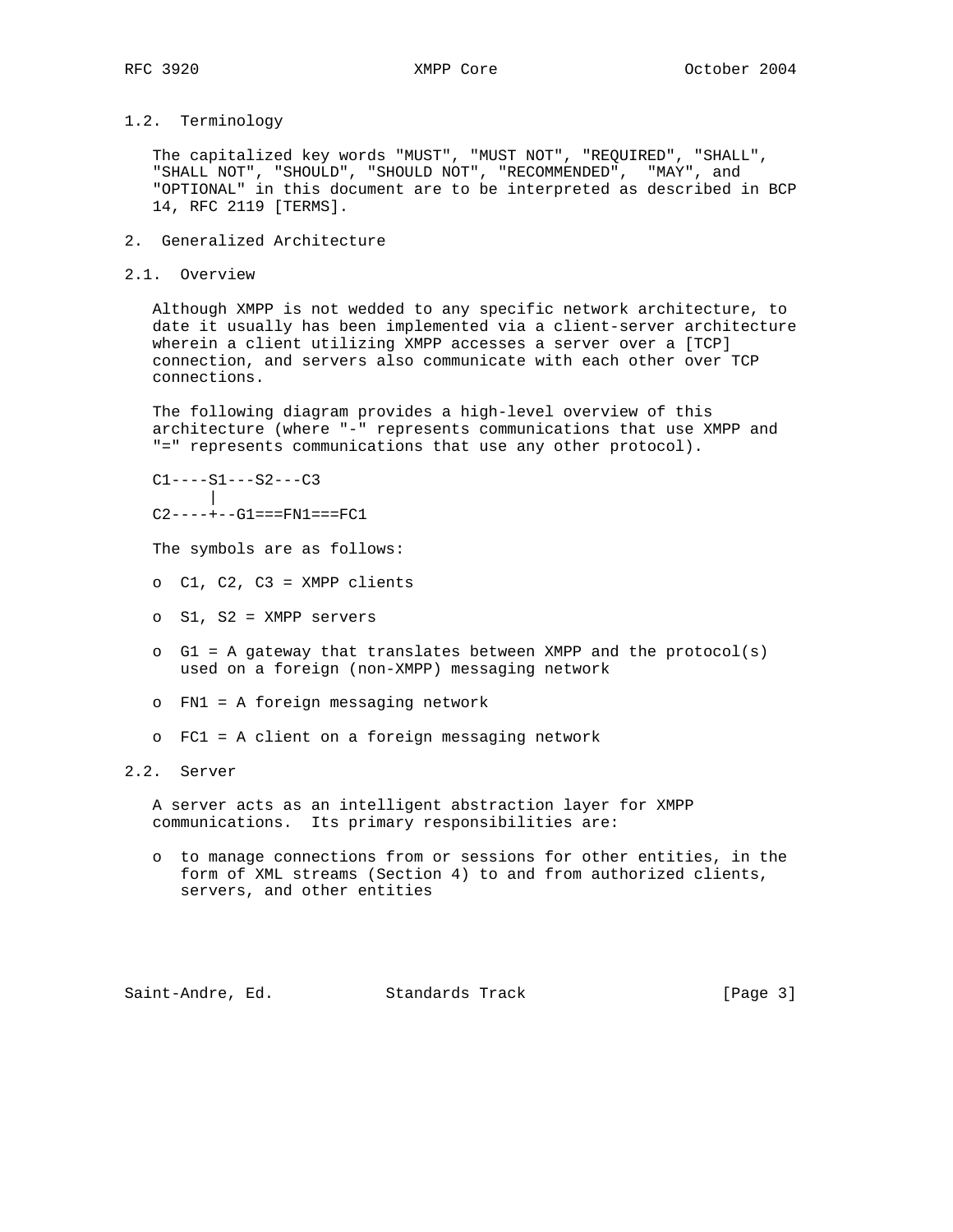o to route appropriately-addressed XML stanzas (Section 9) among such entities over XML streams

 Most XMPP-compliant servers also assume responsibility for the storage of data that is used by clients (e.g., contact lists for users of XMPP-based instant messaging and presence applications); in this case, the XML data is processed directly by the server itself on behalf of the client and is not routed to another entity.

#### 2.3. Client

 Most clients connect directly to a server over a [TCP] connection and use XMPP to take full advantage of the functionality provided by a server and any associated services. Multiple resources (e.g., devices or locations) MAY connect simultaneously to a server on behalf of each authorized client, with each resource differentiated by the resource identifier of an XMPP address (e.g., <node@domain/ home> vs. <node@domain/work>) as defined under Addressing Scheme (Section 3). The RECOMMENDED port for connections between a client and a server is 5222, as registered with the IANA (see Port Numbers (Section 15.9)).

#### 2.4. Gateway

 A gateway is a special-purpose server-side service whose primary function is to translate XMPP into the protocol used by a foreign (non-XMPP) messaging system, as well as to translate the return data back into XMPP. Examples are gateways to email (see [SMTP]), Internet Relay Chat (see [IRC]), SIMPLE (see [SIMPLE]), Short Message Service (SMS), and legacy instant messaging services such as AIM, ICQ, MSN Messenger, and Yahoo! Instant Messenger. Communications between gateways and servers, and between gateways and the foreign messaging system, are not defined in this document.

## 2.5. Network

 Because each server is identified by a network address and because server-to-server communications are a straightforward extension of the client-to-server protocol, in practice, the system consists of a network of servers that inter-communicate. Thus, for example, <juliet@example.com> is able to exchange messages, presence, and other information with <romeo@example.net>. This pattern is familiar from messaging protocols (such as [SMTP]) that make use of network addressing standards. Communications between any two servers are OPTIONAL. If enabled, such communications SHOULD occur over XML streams that are bound to [TCP] connections. The RECOMMENDED port for connections between servers is 5269, as registered with the IANA (see Port Numbers (Section 15.9)).

Saint-Andre, Ed. Standards Track [Page 4]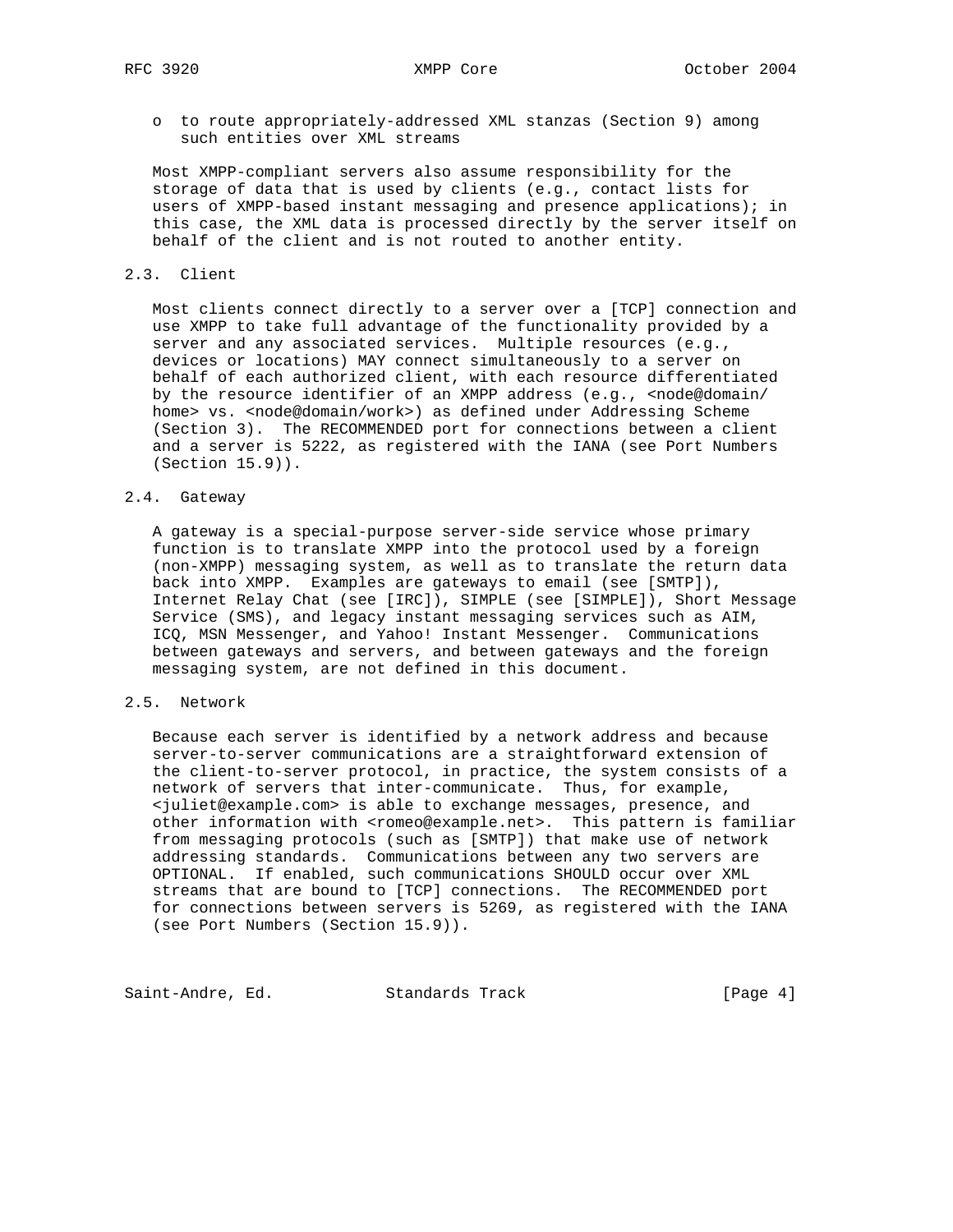#### 3. Addressing Scheme

### 3.1. Overview

 An entity is anything that can be considered a network endpoint (i.e., an ID on the network) and that can communicate using XMPP. All such entities are uniquely addressable in a form that is consistent with RFC 2396 [URI]. For historical reasons, the address of an XMPP entity is called a Jabber Identifier or JID. A valid JID contains a set of ordered elements formed of a domain identifier, node identifier, and resource identifier.

 The syntax for a JID is defined below using the Augmented Backus-Naur Form as defined in [ABNF]. (The IPv4address and IPv6address rules are defined in Appendix B of [IPv6]; the allowable character sequences that conform to the node rule are defined by the Nodeprep profile of [STRINGPREP] as documented in Appendix A of this memo; the allowable character sequences that conform to the resource rule are defined by the Resourceprep profile of [STRINGPREP] as documented in Appendix B of this memo; and the sub-domain rule makes reference to the concept of an internationalized domain label as described in  $[IDNA]$ .)

| iid        | $=$ [ node "@" ] domain [ "/" resource ]              |  |
|------------|-------------------------------------------------------|--|
| domain     | = fgdn / address-literal                              |  |
| fadn       | $=$ (sub-domain $1*(".$ sub-domain))                  |  |
| sub-domain | = (internationalized domain label)                    |  |
|            | $address{\text -}literal = IPv4address / IPv6address$ |  |

 All JIDs are based on the foregoing structure. The most common use of this structure is to identify an instant messaging user, the server to which the user connects, and the user's connected resource (e.g., a specific client) in the form of <user@host/resource>. However, node types other than clients are possible; for example, a specific chat room offered by a multi-user chat service could be addressed as <room@service> (where "room" is the name of the chat room and "service" is the hostname of the multi-user chat service) and a specific occupant of such a room could be addressed as <room@service/nick> (where "nick" is the occupant's room nickname). Many other JID types are possible (e.g., <domain/resource> could be a server-side script or service).

 Each allowable portion of a JID (node identifier, domain identifier, and resource identifier) MUST NOT be more than 1023 bytes in length, resulting in a maximum total size (including the '@' and '/' separators) of 3071 bytes.

Saint-Andre, Ed. Standards Track [Page 5]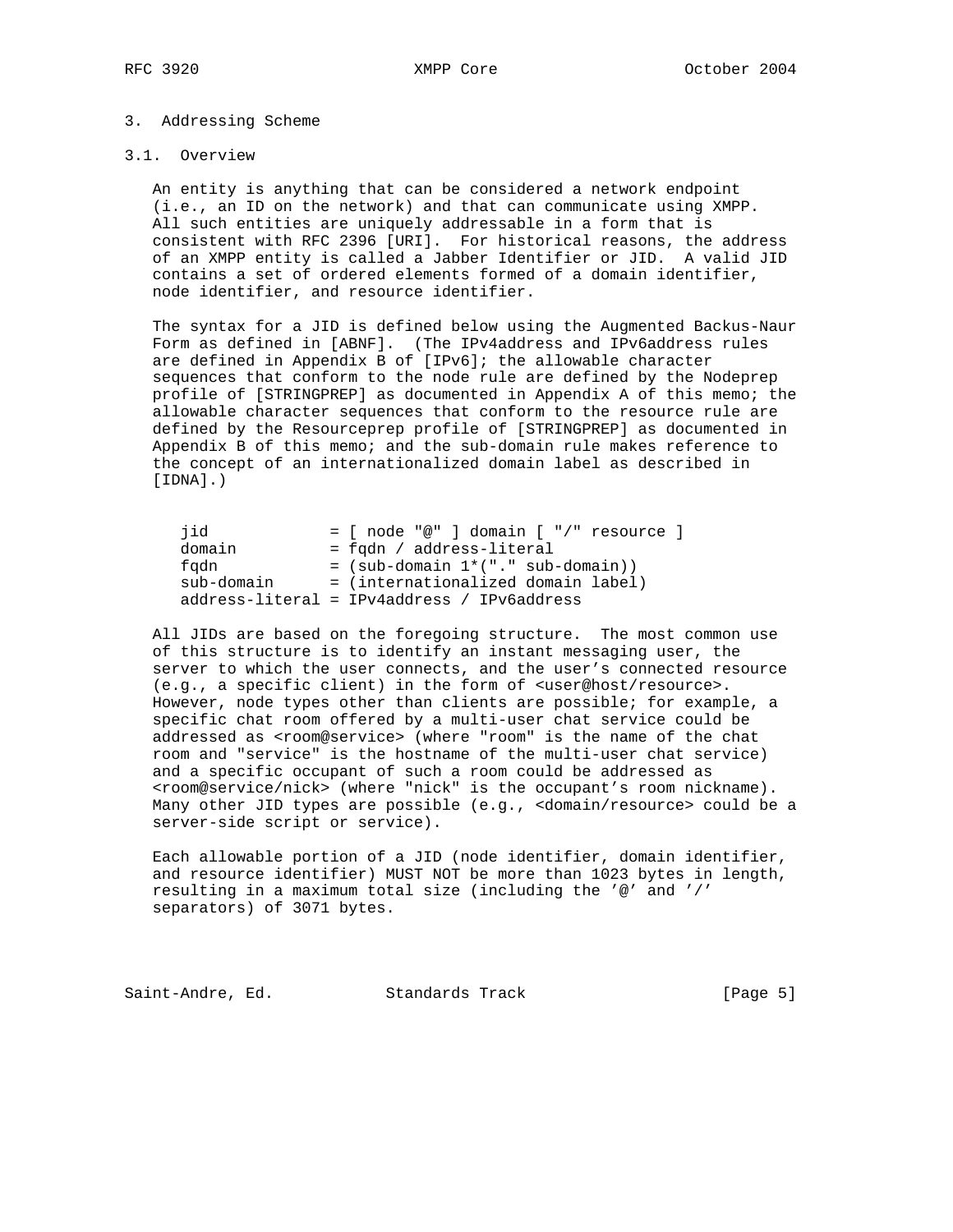## 3.2. Domain Identifier

 The domain identifier is the primary identifier and is the only REQUIRED element of a JID (a mere domain identifier is a valid JID). It usually represents the network gateway or "primary" server to which other entities connect for XML routing and data management capabilities. However, the entity referenced by a domain identifier is not always a server, and may be a service that is addressed as a subdomain of a server that provides functionality above and beyond the capabilities of a server (e.g., a multi-user chat service, a user directory, or a gateway to a foreign messaging system).

 The domain identifier for every server or service that will communicate over a network MAY be an IP address but SHOULD be a fully qualified domain name (see [DNS]). A domain identifier MUST be an "internationalized domain name" as defined in [IDNA], to which the Nameprep [NAMEPREP] profile of stringprep [STRINGPREP] can be applied without failing. Before comparing two domain identifiers, a server MUST (and a client SHOULD) first apply the Nameprep profile to the labels (as defined in [IDNA]) that make up each identifier.

#### 3.3. Node Identifier

 The node identifier is an optional secondary identifier placed before the domain identifier and separated from the latter by the '@' character. It usually represents the entity requesting and using network access provided by the server or gateway (i.e., a client), although it can also represent other kinds of entities (e.g., a chat room associated with a multi-user chat service). The entity represented by a node identifier is addressed within the context of a specific domain; within instant messaging and presence applications of XMPP, this address is called a "bare JID" and is of the form <node@domain>.

 A node identifier MUST be formatted such that the Nodeprep profile of [STRINGPREP] can be applied to it without failing. Before comparing two node identifiers, a server MUST (and a client SHOULD) first apply the Nodeprep profile to each identifier.

### 3.4. Resource Identifier

 The resource identifier is an optional tertiary identifier placed after the domain identifier and separated from the latter by the '/' character. A resource identifier may modify either a <node@domain> or a mere <domain> address. It usually represents a specific session, connection (e.g., a device or location), or object (e.g., a participant in a multi-user chat room) belonging to the entity associated with a node identifier. A resource identifier is opaque

Saint-Andre, Ed. Standards Track (Page 6)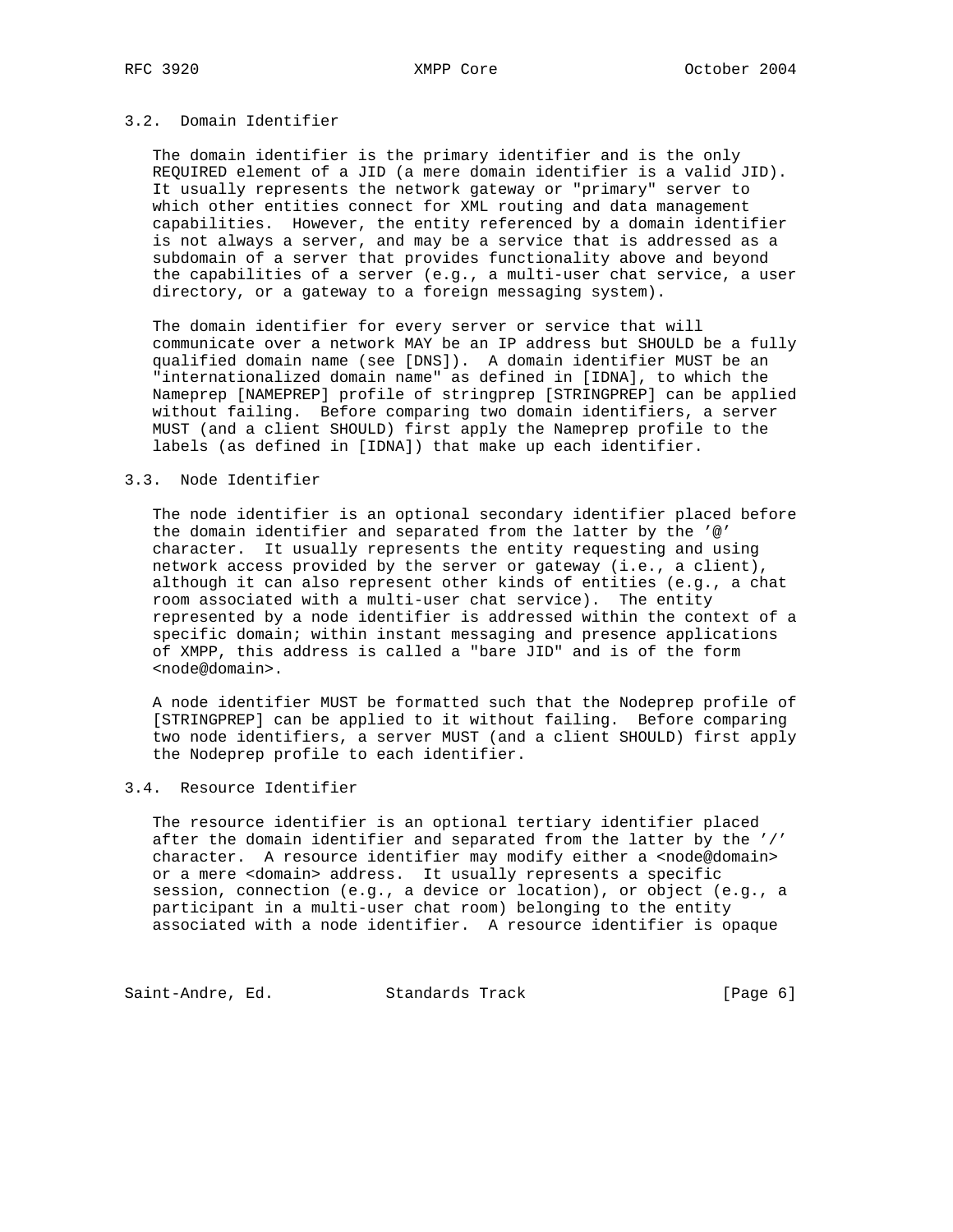to both servers and other clients, and is typically defined by a client implementation when it provides the information necessary to complete Resource Binding (Section 7) (although it may be generated by a server on behalf of a client), after which it is referred to as a "connected resource". An entity MAY maintain multiple connected resources simultaneously, with each connected resource differentiated by a distinct resource identifier.

 A resource identifier MUST be formatted such that the Resourceprep profile of [STRINGPREP] can be applied without failing. Before comparing two resource identifiers, a server MUST (and a client SHOULD) first apply the Resourceprep profile to each identifier.

#### 3.5. Determination of Addresses

 After SASL negotiation (Section 6) and, if appropriate, Resource Binding (Section 7), the receiving entity for a stream MUST determine the initiating entity's JID.

 For server-to-server communications, the initiating entity's JID SHOULD be the authorization identity, derived from the authentication identity, as defined by the Simple Authentication and Security Layer (SASL) specification [SASL], if no authorization identity was specified during SASL negotiation (Section 6).

For client-to-server communications, the "bare JID" (<node@domain>) SHOULD be the authorization identity, derived from the authentication identity, as defined in [SASL], if no authorization identity was specified during SASL negotiation (Section 6); the resource identifier portion of the "full JID" (<node@domain/resource>) SHOULD be the resource identifier negotiated by the client and server during Resource Binding (Section 7).

 The receiving entity MUST ensure that the resulting JID (including node identifier, domain identifier, resource identifier, and separator characters) conforms to the rules and formats defined earlier in this section; to meet this restriction, the receiving entity may need to replace the JID sent by the initiating entity with the canonicalized JID as determined by the receiving entity.

#### 4. XML Streams

#### 4.1. Overview

 Two fundamental concepts make possible the rapid, asynchronous exchange of relatively small payloads of structured information between presence-aware entities: XML streams and XML stanzas. These terms are defined as follows:

Saint-Andre, Ed. Standards Track [Page 7]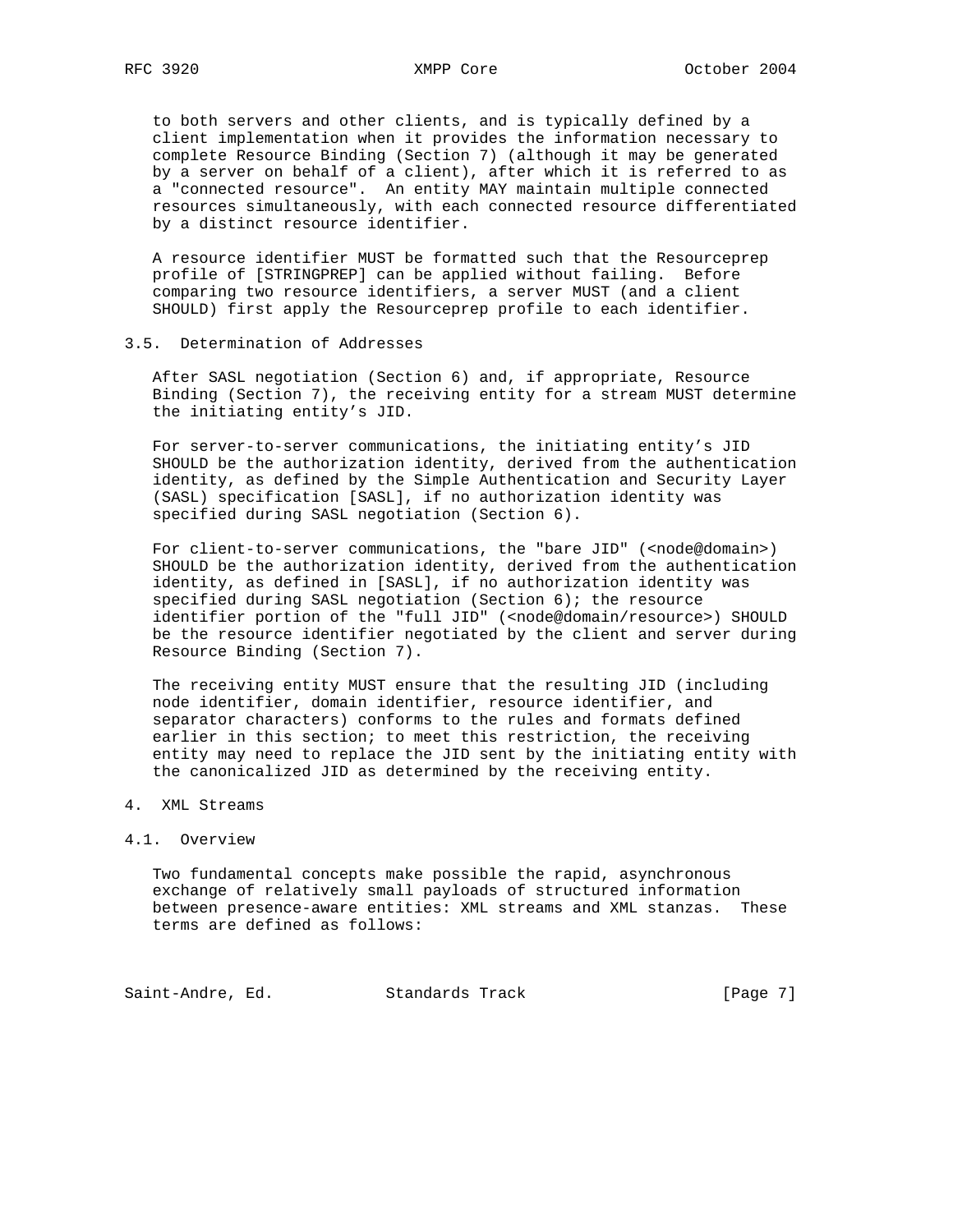- Definition of XML Stream: An XML stream is a container for the exchange of XML elements between any two entities over a network. The start of an XML stream is denoted unambiguously by an opening XML <stream> tag (with appropriate attributes and namespace declarations), while the end of the XML stream is denoted unambiguously by a closing XML </stream> tag. During the life of the stream, the entity that initiated it can send an unbounded number of XML elements over the stream, either elements used to negotiate the stream (e.g., to negotiate Use of TLS (Section 5) or use of SASL (Section 6)) or XML stanzas (as defined herein, <message/>, <presence/>, or <iq/> elements qualified by the default namespace). The "initial stream" is negotiated from the initiating entity (usually a client or server) to the receiving entity (usually a server), and can be seen as corresponding to the initiating entity's "session" with the receiving entity. The initial stream enables unidirectional communication from the initiating entity to the receiving entity; in order to enable information exchange from the receiving entity to the initiating entity, the receiving entity MUST negotiate a stream in the opposite direction (the "response stream").
- Definition of XML Stanza: An XML stanza is a discrete semantic unit of structured information that is sent from one entity to another over an XML stream. An XML stanza exists at the direct child level of the root <stream/> element and is said to be well-balanced if it matches the production [43] content of [XML]. The start of any XML stanza is denoted unambiguously by the element start tag at depth=1 of the XML stream (e.g., <presence>), and the end of any XML stanza is denoted unambiguously by the corresponding close tag at depth=1 (e.g., </presence>). An XML stanza MAY contain child elements (with accompanying attributes, elements, and XML character data) as necessary in order to convey the desired information. The only XML stanzas defined herein are the <message/>, <presence/>, and <iq/>sq/> elements qualified by the default namespace for the stream, as described under XML Stanzas (Section 9); an XML element sent for the purpose of Transport Layer Security (TLS) negotiation (Section 5), Simple Authentication and Security Layer (SASL) negotiation (Section 6), or server dialback (Section 8) is not considered to be an XML stanza.

 Consider the example of a client's session with a server. In order to connect to a server, a client MUST initiate an XML stream by sending an opening <stream> tag to the server, optionally preceded by a text declaration specifying the XML version and the character encoding supported (see Inclusion of Text Declaration (Section 11.4); see also Character Encoding (Section 11.5)). Subject to local policies and service provisioning, the server SHOULD then reply with

Saint-Andre, Ed. Standards Track (Page 8)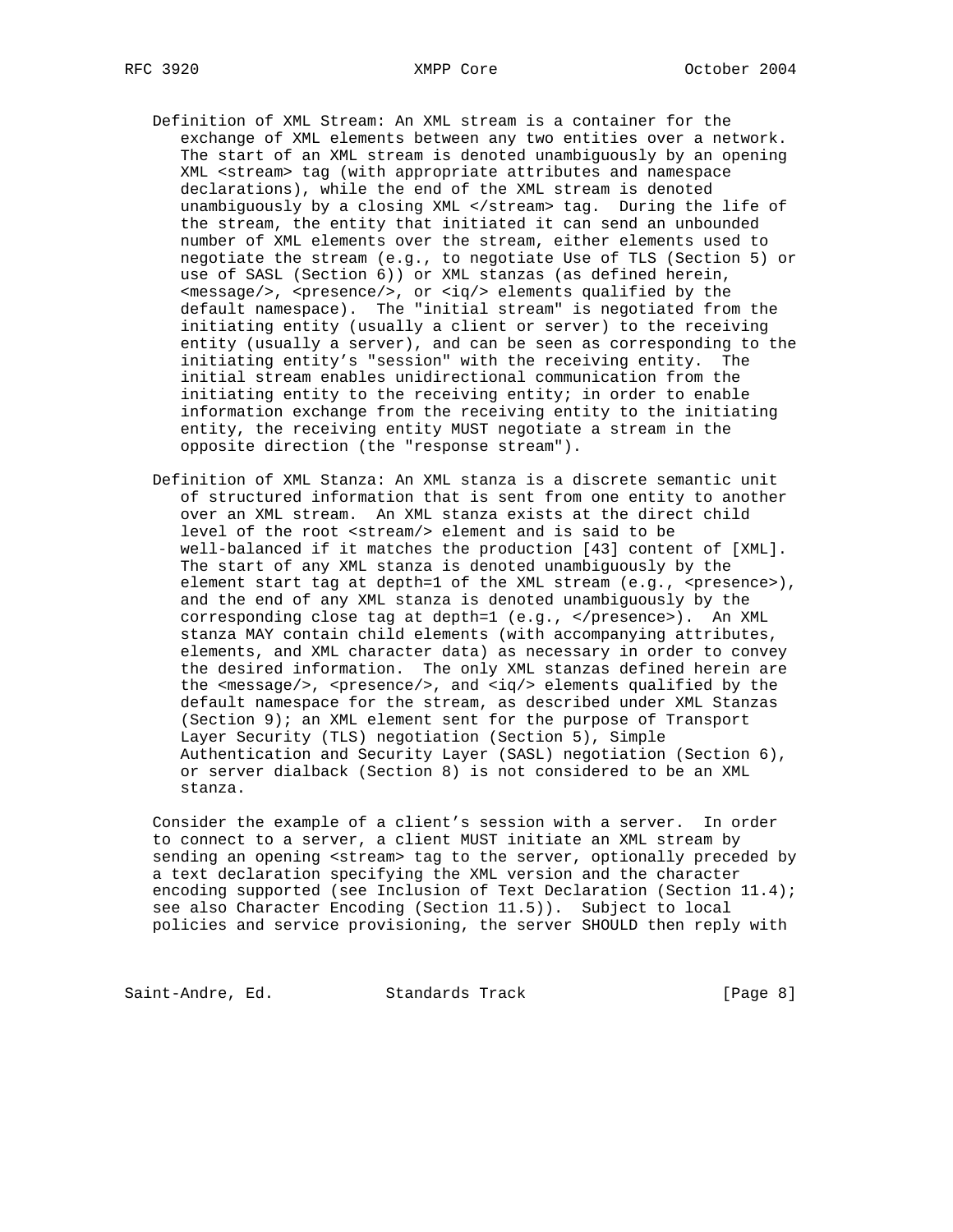a second XML stream back to the client, again optionally preceded by a text declaration. Once the client has completed SASL negotiation (Section 6), the client MAY send an unbounded number of XML stanzas over the stream to any recipient on the network. When the client desires to close the stream, it simply sends a closing </stream> tag to the server (alternatively, the stream may be closed by the server), after which both the client and server SHOULD terminate the underlying connection (usually a TCP connection) as well.

 Those who are accustomed to thinking of XML in a document-centric manner may wish to view a client's session with a server as consisting of two open-ended XML documents: one from the client to the server and one from the server to the client. From this perspective, the root <stream/> element can be considered the document entity for each "document", and the two "documents" are built up through the accumulation of XML stanzas sent over the two XML streams. However, this perspective is a convenience only; XMPP does not deal in documents but in XML streams and XML stanzas.

 In essence, then, an XML stream acts as an envelope for all the XML stanzas sent during a session. We can represent this in a simplistic fashion as follows:

| <stream></stream>                              |
|------------------------------------------------|
|                                                |
| <presence><br/><show></show></presence>        |
|                                                |
|                                                |
| <message to="foo"><br/><body></body></message> |
|                                                |
|                                                |
| <iq to="bar"><br/><query></query></iq>         |
| $\langle$ iq>                                  |
|                                                |
|                                                |
|                                                |
|                                                |
|                                                |
|                                                |

Saint-Andre, Ed. Standards Track [Page 9]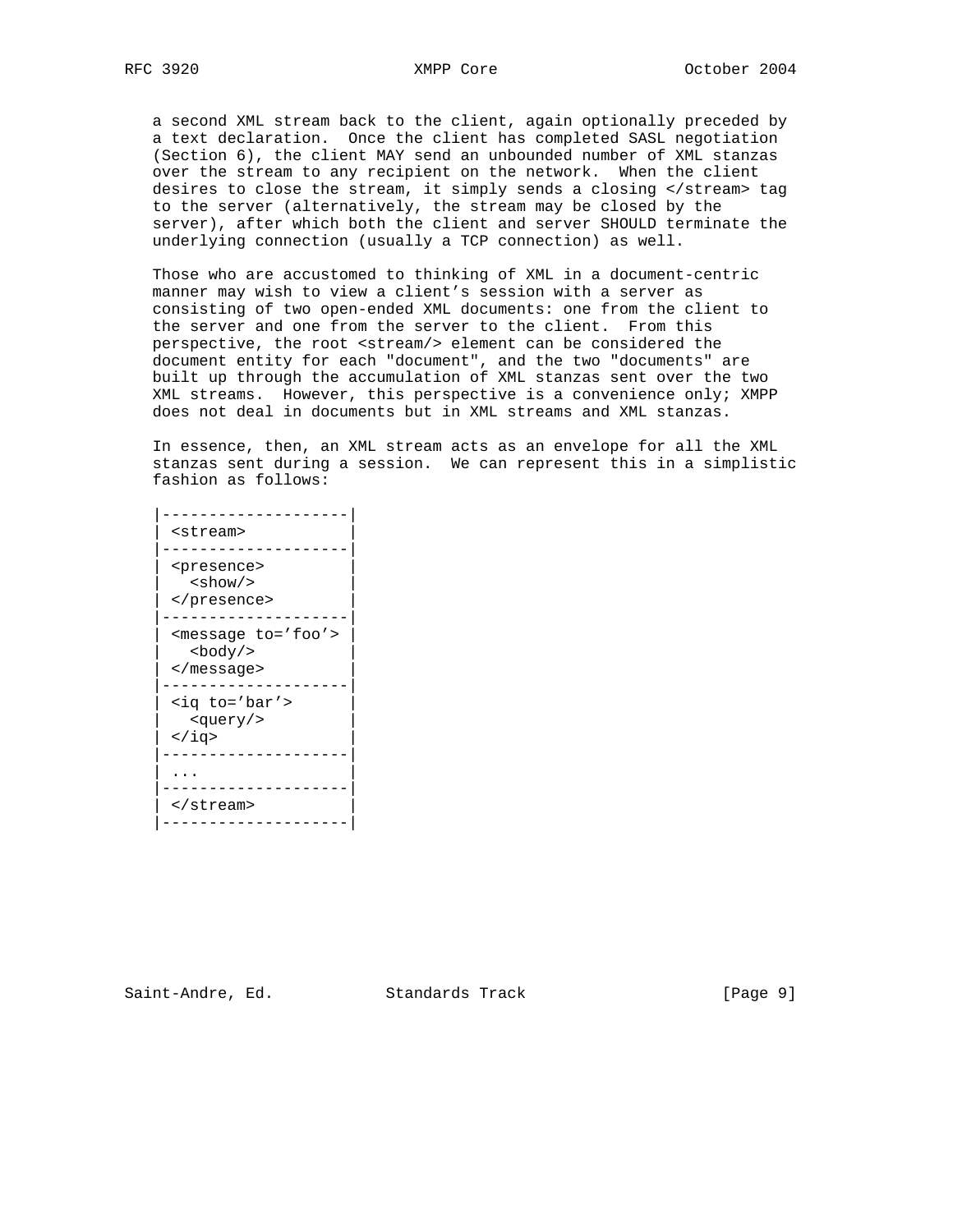## 4.2. Binding to TCP

 Although there is no necessary coupling of an XML stream to a [TCP] connection (e.g., two entities could connect to each other via another mechanism such as polling over [HTTP]), this specification defines a binding of XMPP to TCP only. In the context of client-to-server communications, a server MUST allow a client to share a single TCP connection for XML stanzas sent from client to server and from server to client. In the context of server-to-server communications, a server MUST use one TCP connection for XML stanzas sent from the server to the peer and another TCP connection (initiated by the peer) for stanzas from the peer to the server, for a total of two TCP connections.

## 4.3. Stream Security

 When negotiating XML streams in XMPP 1.0, TLS SHOULD be used as defined under Use of TLS (Section 5) and SASL MUST be used as defined under Use of SASL (Section 6). The "initial stream" (i.e., the stream from the initiating entity to the receiving entity) and the "response stream" (i.e., the stream from the receiving entity to the initiating entity) MUST be secured separately, although security in both directions MAY be established via mechanisms that provide mutual authentication. An entity SHOULD NOT attempt to send XML Stanzas (Section 9) over the stream before the stream has been authenticated, but if it does, then the other entity MUST NOT accept such stanzas and SHOULD return a <not-authorized/> stream error and then terminate both the XML stream and the underlying TCP connection; note well that this applies to XML stanzas only (i.e., <message/>, <presence/>>e/>, and <iq/> elements scoped by the default namespace) and not to XML elements used for stream negotiation (e.g., elements used to negotiate Use of TLS (Section 5) or Use of SASL (Section 6)).

#### 4.4. Stream Attributes

The attributes of the stream element are as follows:

 o to -- The 'to' attribute SHOULD be used only in the XML stream header from the initiating entity to the receiving entity, and MUST be set to a hostname serviced by the receiving entity. There SHOULD NOT be a 'to' attribute set in the XML stream header by which the receiving entity replies to the initiating entity; however, if a 'to' attribute is included, it SHOULD be silently ignored by the initiating entity.

Saint-Andre, Ed. Standards Track [Page 10]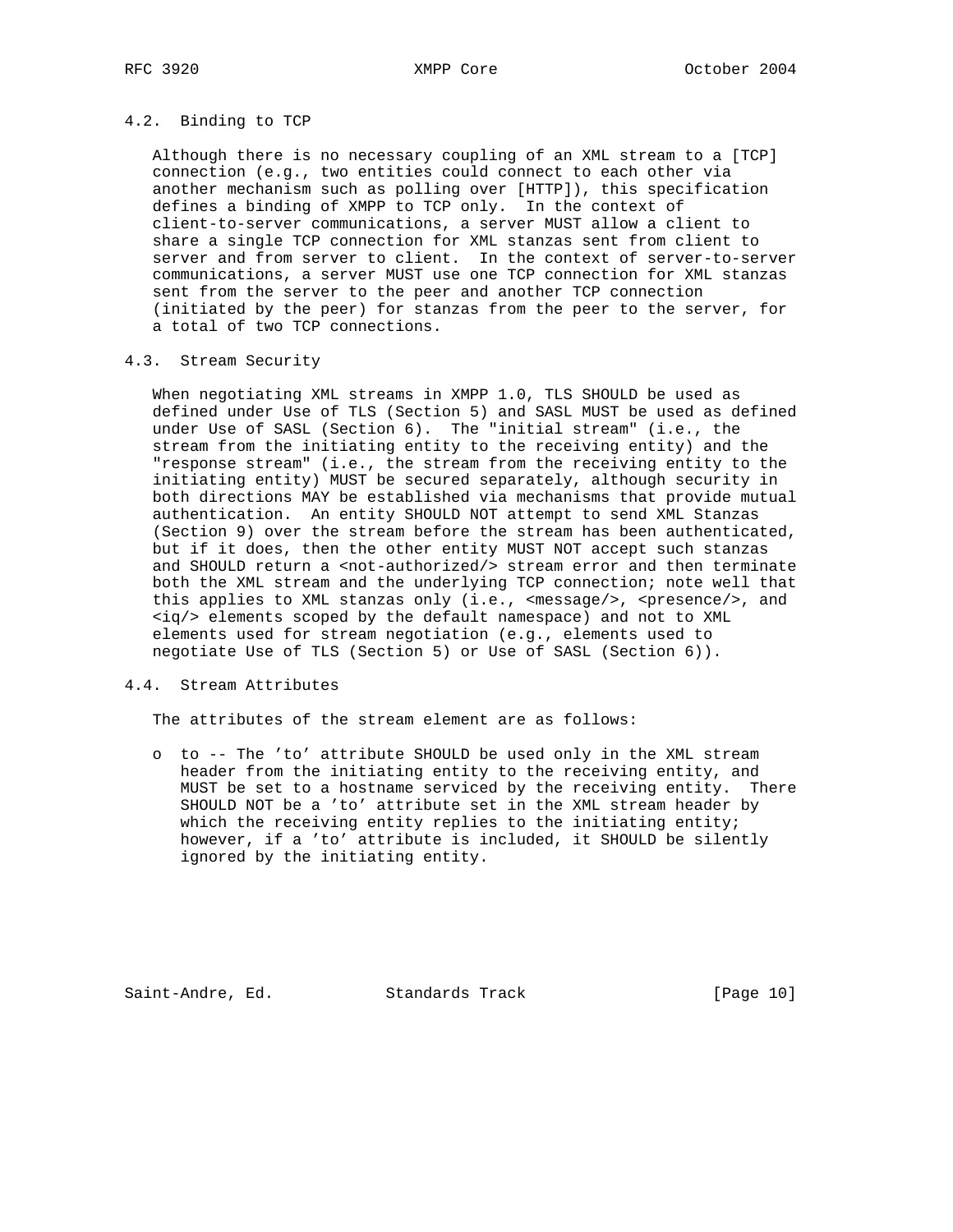- o from -- The 'from' attribute SHOULD be used only in the XML stream header from the receiving entity to the initiating entity, and MUST be set to a hostname serviced by the receiving entity that is granting access to the initiating entity. There SHOULD NOT be a 'from' attribute on the XML stream header sent from the initiating entity to the receiving entity; however, if a 'from' attribute is included, it SHOULD be silently ignored by the receiving entity.
- o id -- The 'id' attribute SHOULD be used only in the XML stream header from the receiving entity to the initiating entity. This attribute is a unique identifier created by the receiving entity to function as a session key for the initiating entity's streams with the receiving entity, and MUST be unique within the receiving application (normally a server). Note well that the stream ID may be security-critical and therefore MUST be both unpredictable and nonrepeating (see [RANDOM] for recommendations regarding randomness for security purposes). There SHOULD NOT be an 'id' attribute on the XML stream header sent from the initiating entity to the receiving entity; however, if an 'id' attribute is included, it SHOULD be silently ignored by the receiving entity.
- o xml:lang -- An 'xml:lang' attribute (as defined in Section 2.12 of [XML]) SHOULD be included by the initiating entity on the header for the initial stream to specify the default language of any human-readable XML character data it sends over that stream. If the attribute is included, the receiving entity SHOULD remember that value as the default for both the initial stream and the response stream; if the attribute is not included, the receiving entity SHOULD use a configurable default value for both streams, which it MUST communicate in the header for the response stream. For all stanzas sent over the initial stream, if the initiating entity does not include an 'xml:lang' attribute, the receiving entity SHOULD apply the default value; if the initiating entity does include an 'xml:lang' attribute, the receiving entity MUST NOT modify or delete it (see also xml:lang (Section 9.1.5)). The value of the 'xml:lang' attribute MUST be an NMTOKEN (as defined in Section 2.3 of [XML]) and MUST conform to the format defined in RFC 3066 [LANGTAGS].
- o version -- The presence of the version attribute set to a value of at least "1.0" signals support for the stream-related protocols (including stream features) defined in this specification. Detailed rules regarding the generation and handling of this attribute are defined below.

Saint-Andre, Ed. Standards Track [Page 11]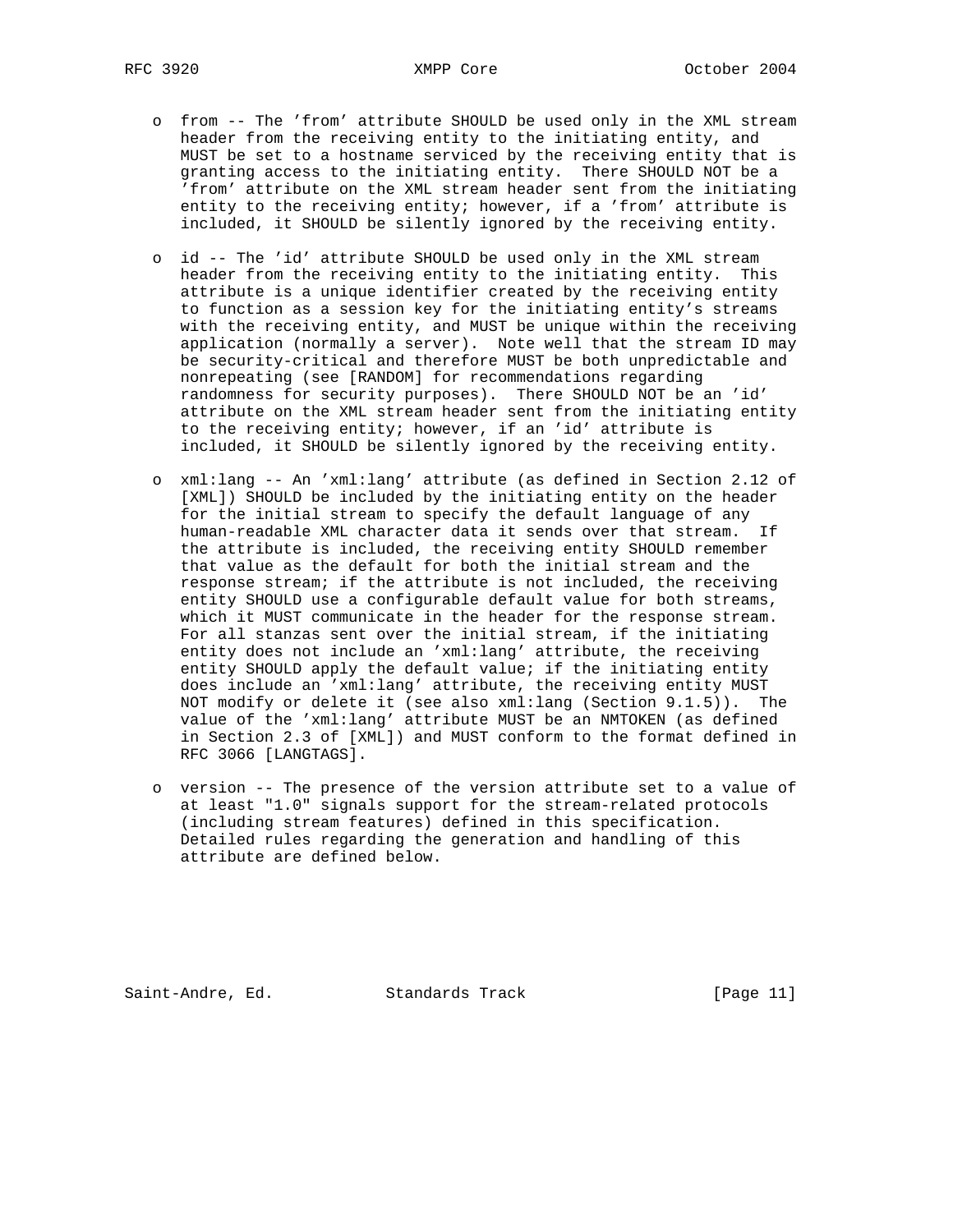We can summarize as follows:

|                         |  |  | the contract of the contract of the contract of the contract of the contract of the contract of the contract of |
|-------------------------|--|--|-----------------------------------------------------------------------------------------------------------------|
| initiating to receiving |  |  | receiving to initiating                                                                                         |
|                         |  |  |                                                                                                                 |

| to       | hostname of receiver     | silently ignored         |
|----------|--------------------------|--------------------------|
| from     | silently ignored         | hostname of receiver     |
| id       | silently ignored         | session key              |
| xml:lanq | default language         | default language         |
| version  | signals XMPP 1.0 support | signals XMPP 1.0 support |

#### 4.4.1. Version Support

 The version of XMPP specified herein is "1.0"; in particular, this encapsulates the stream-related protocols (Use of TLS (Section 5), Use of SASL (Section 6), and Stream Errors (Section 4.7)), as well as the semantics of the three defined XML stanza types (<message/>,  $<$ presence/>, and  $<$ iq/>). The numbering scheme for XMPP versions is "<major>.<minor>". The major and minor numbers MUST be treated as separate integers and each number MAY be incremented higher than a single digit. Thus, "XMPP 2.4" would be a lower version than "XMPP 2.13", which in turn would be lower than "XMPP 12.3". Leading zeros (e.g., "XMPP 6.01") MUST be ignored by recipients and MUST NOT be sent.

 The major version number should be incremented only if the stream and stanza formats or required actions have changed so dramatically that an older version entity would not be able to interoperate with a newer version entity if it simply ignored the elements and attributes it did not understand and took the actions specified in the older specification. The minor version number indicates new capabilities, and MUST be ignored by an entity with a smaller minor version number, but used for informational purposes by the entity with the larger minor version number. For example, a minor version number might indicate the ability to process a newly defined value of the 'type' attribute for message, presence, or IQ stanzas; the entity with the larger minor version number would simply note that its correspondent would not be able to understand that value of the 'type' attribute and therefore would not send it.

 The following rules apply to the generation and handling of the 'version' attribute within stream headers by implementations:

 1. The initiating entity MUST set the value of the 'version' attribute on the initial stream header to the highest version number it supports (e.g., if the highest version number it supports is that defined in this specification, it MUST set the value to "1.0").

Saint-Andre, Ed. Standards Track [Page 12]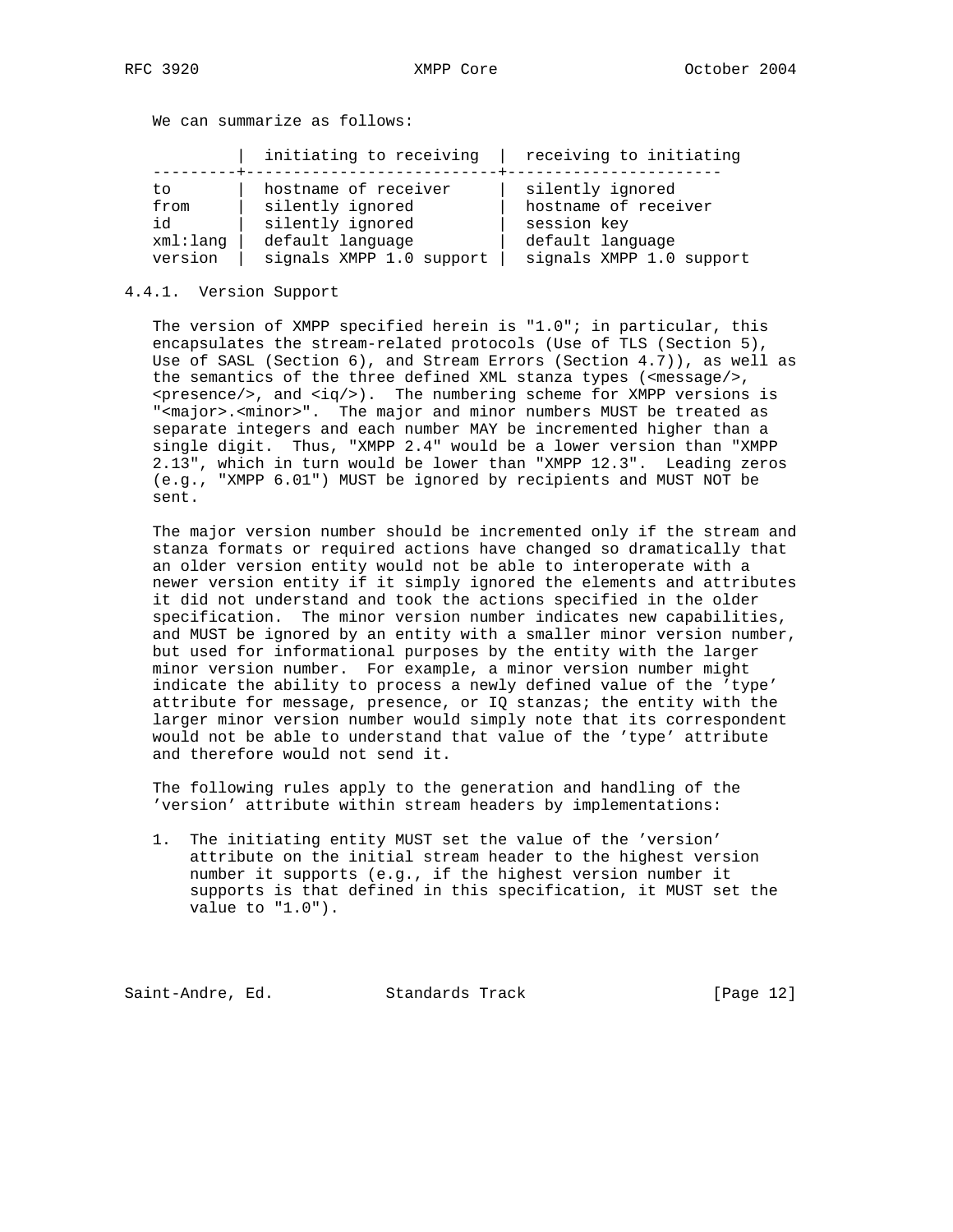- 2. The receiving entity MUST set the value of the 'version' attribute on the response stream header to either the value supplied by the initiating entity or the highest version number supported by the receiving entity, whichever is lower. The receiving entity MUST perform a numeric comparison on the major and minor version numbers, not a string match on "<major>.<minor>".
- 3. If the version number included in the response stream header is at least one major version lower than the version number included in the initial stream header and newer version entities cannot interoperate with older version entities as described above, the initiating entity SHOULD generate an <unsupported-version/> stream error and terminate the XML stream and underlying TCP connection.
- 4. If either entity receives a stream header with no 'version' attribute, the entity MUST consider the version supported by the other entity to be "0.0" and SHOULD NOT include a 'version' attribute in the stream header it sends in reply.

### 4.5. Namespace Declarations

 The stream element MUST possess both a streams namespace declaration and a default namespace declaration (as "namespace declaration" is defined in the XML namespaces specification [XML-NAMES]). For detailed information regarding the streams namespace and default namespace, see Namespace Names and Prefixes (Section 11.2).

### 4.6. Stream Features

 If the initiating entity includes the 'version' attribute set to a value of at least "1.0" in the initial stream header, the receiving entity MUST send a <features/> child element (prefixed by the streams namespace prefix) to the initiating entity in order to announce any stream-level features that can be negotiated (or capabilities that otherwise need to be advertised). Currently, this is used only to advertise Use of TLS (Section 5), Use of SASL (Section 6), and Resource Binding (Section 7) as defined herein, and for Session Establishment as defined in [XMPP-IM]; however, the stream features functionality could be used to advertise other negotiable features in the future. If an entity does not understand or support some features, it SHOULD silently ignore them. If one or more security features (e.g., TLS and SASL) need to be successfully negotiated before a non-security-related feature (e.g., Resource Binding) can be offered, the non-security-related feature SHOULD NOT be included in the stream features that are advertised before the relevant security features have been negotiated.

Saint-Andre, Ed. Standards Track [Page 13]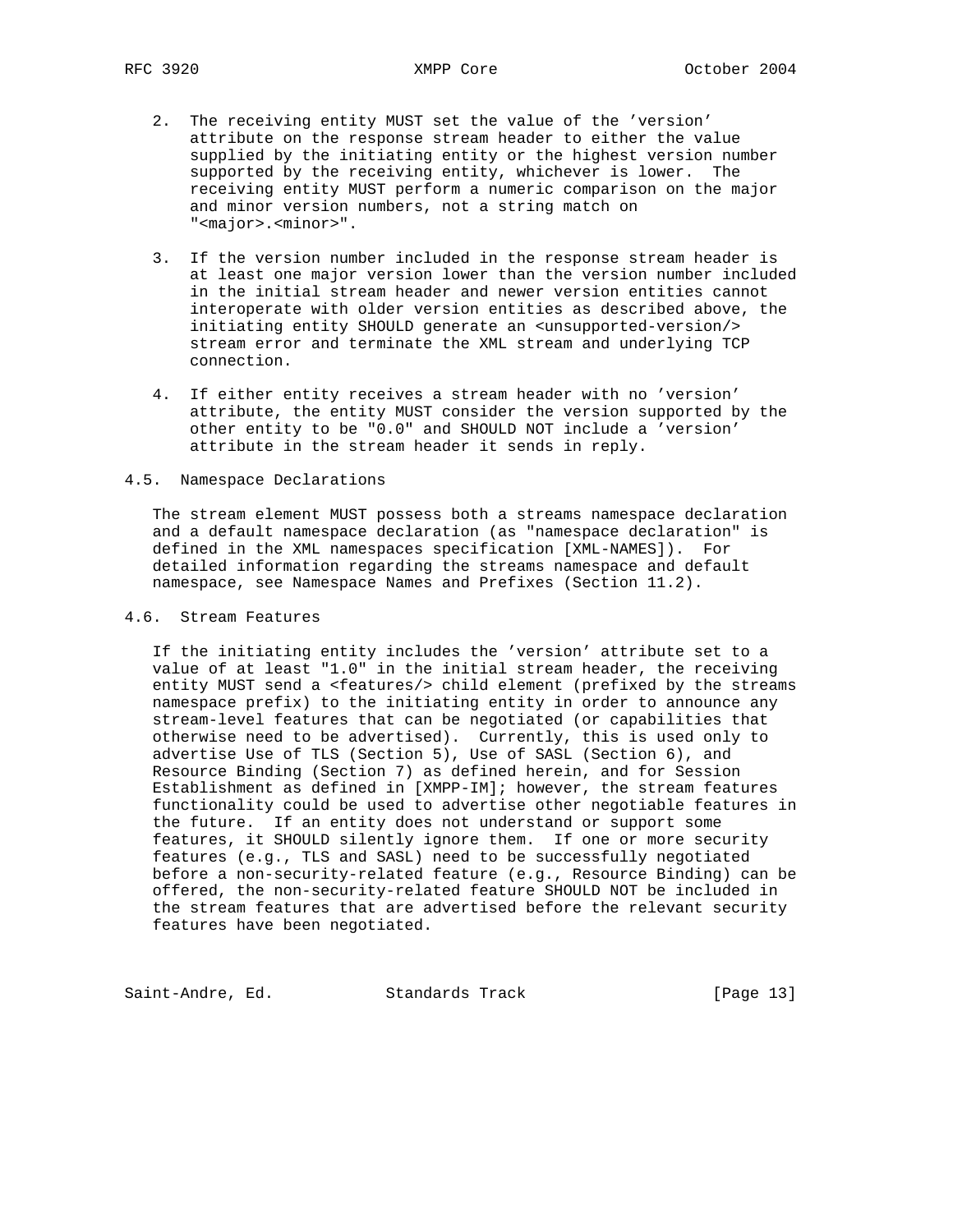# 4.7. Stream Errors

 The root stream element MAY contain an <error/> child element that is prefixed by the streams namespace prefix. The error child MUST be sent by a compliant entity (usually a server rather than a client) if it perceives that a stream-level error has occurred.

### 4.7.1. Rules

The following rules apply to stream-level errors:

- o It is assumed that all stream-level errors are unrecoverable; therefore, if an error occurs at the level of the stream, the entity that detects the error MUST send a stream error to the other entity, send a closing </stream> tag, and terminate the underlying TCP connection.
- o If the error occurs while the stream is being set up, the receiving entity MUST still send the opening <stream> tag, include the <error/> element as a child of the stream element, send the closing </stream> tag, and terminate the underlying TCP connection. In this case, if the initiating entity provides an unknown host in the 'to' attribute (or provides no 'to' attribute at all), the server SHOULD provide the server's authoritative hostname in the 'from' attribute of the stream header sent before termination.

#### 4.7.2. Syntax

The syntax for stream errors is as follows:

```
 <stream:error>
   <defined-condition xmlns='urn:ietf:params:xml:ns:xmpp-streams'/>
   <text xmlns='urn:ietf:params:xml:ns:xmpp-streams'
         xml:lang='langcode'>
     OPTIONAL descriptive text
  \langletext>
   [OPTIONAL application-specific condition element]
 </stream:error>
```
The <error/> element:

 o MUST contain a child element corresponding to one of the defined stanza error conditions defined below; this element MUST be qualified by the 'urn:ietf:params:xml:ns:xmpp-streams' namespace

Saint-Andre, Ed. Standards Track [Page 14]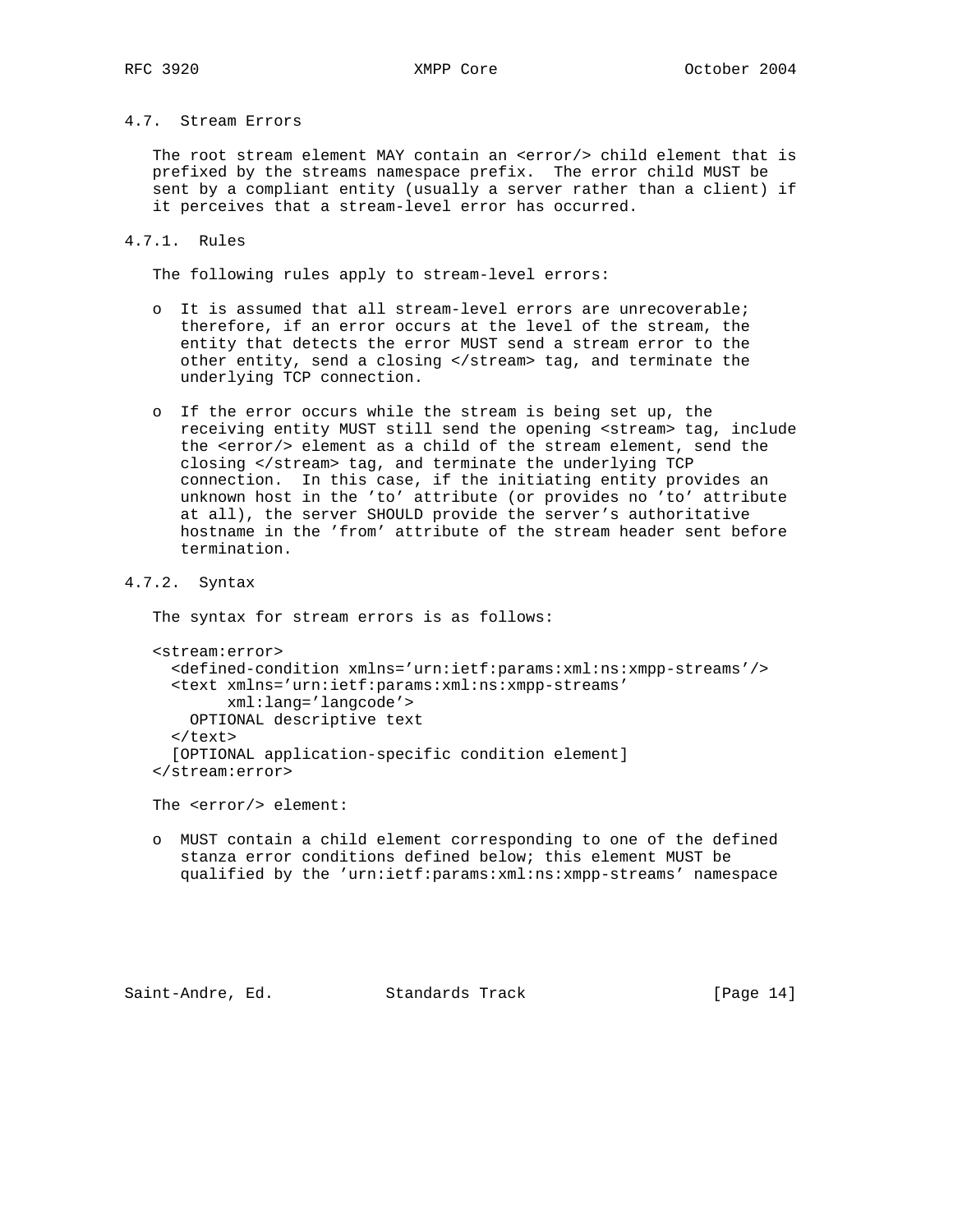- o MAY contain a <text/> child containing XML character data that describes the error in more detail; this element MUST be qualified by the 'urn:ietf:params:xml:ns:xmpp-streams' namespace and SHOULD possess an 'xml:lang' attribute specifying the natural language of the XML character data
- o MAY contain a child element for an application-specific error condition; this element MUST be qualified by an application-defined namespace, and its structure is defined by that namespace

 The <text/> element is OPTIONAL. If included, it SHOULD be used only to provide descriptive or diagnostic information that supplements the meaning of a defined condition or application-specific condition. It SHOULD NOT be interpreted programmatically by an application. It SHOULD NOT be used as the error message presented to a user, but MAY be shown in addition to the error message associated with the included condition element (or elements).

4.7.3. Defined Conditions

The following stream-level error conditions are defined:

- o <bad-format/> -- the entity has sent XML that cannot be processed; this error MAY be used instead of the more specific XML-related errors, such as <br/>bad-namespace-prefix/>, <invalid-xml/>, <restricted-xml/>, <unsupported-encoding/>, and <xml-not-well-formed/>, although the more specific errors are preferred.
- o <bad-namespace-prefix/> -- the entity has sent a namespace prefix that is unsupported, or has sent no namespace prefix on an element that requires such a prefix (see XML Namespace Names and Prefixes (Section 11.2)).
- o <conflict/> -- the server is closing the active stream for this entity because a new stream has been initiated that conflicts with the existing stream.
- o <connection-timeout/> -- the entity has not generated any traffic over the stream for some period of time (configurable according to a local service policy).
- o <host-gone/> -- the value of the 'to' attribute provided by the initiating entity in the stream header corresponds to a hostname that is no longer hosted by the server.

Saint-Andre, Ed. Standards Track [Page 15]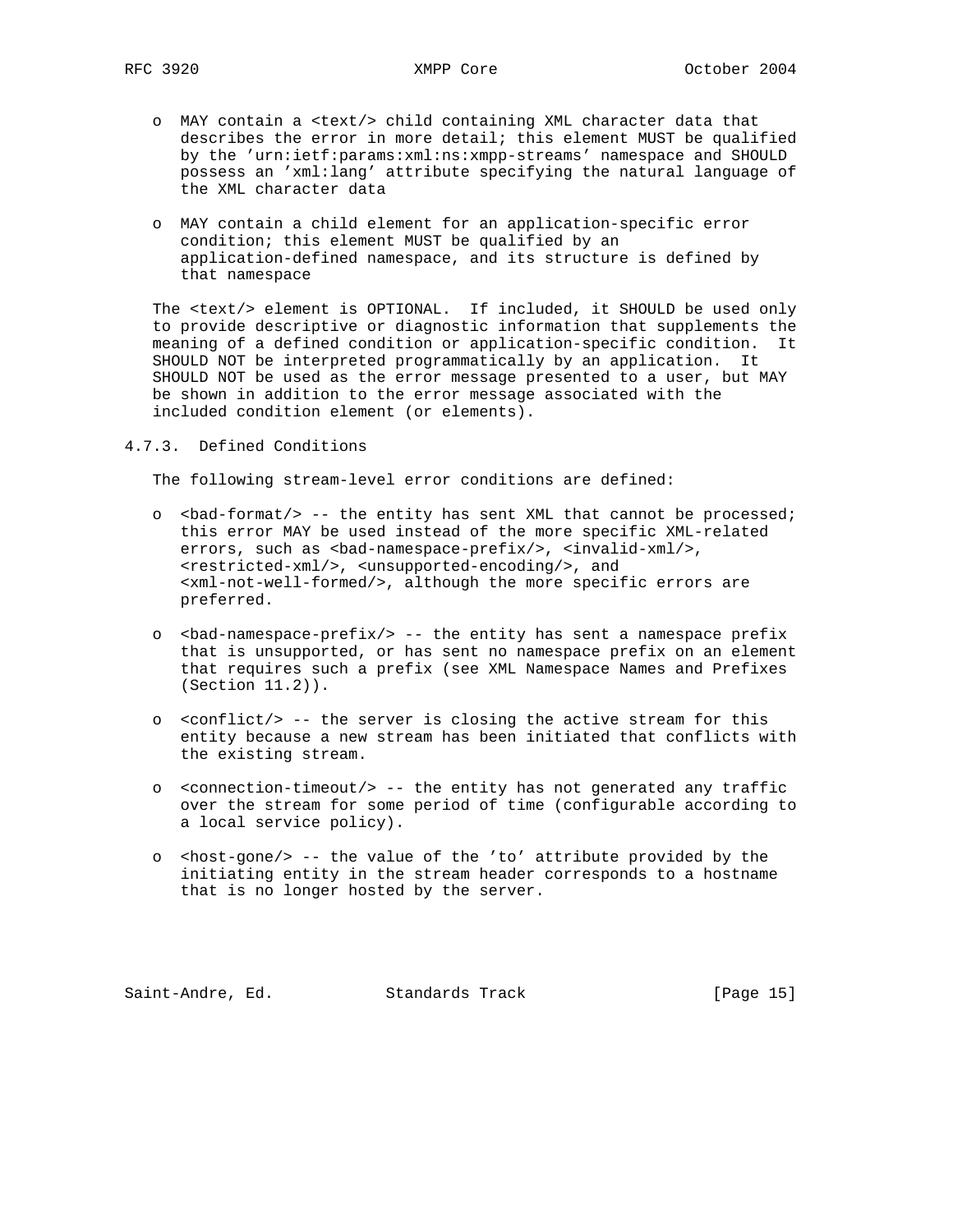- o <host-unknown/> -- the value of the 'to' attribute provided by the initiating entity in the stream header does not correspond to a hostname that is hosted by the server.
- o <improper-addressing/> -- a stanza sent between two servers lacks a 'to' or 'from' attribute (or the attribute has no value).
- o <internal-server-error/> -- the server has experienced a misconfiguration or an otherwise-undefined internal error that prevents it from servicing the stream.
- o <invalid-from/> -- the JID or hostname provided in a 'from' address does not match an authorized JID or validated domain negotiated between servers via SASL or dialback, or between a client and a server via authentication and resource binding.
- o <invalid-id/> -- the stream ID or dialback ID is invalid or does not match an ID previously provided.
- o <invalid-namespace/> -- the streams namespace name is something other than "http://etherx.jabber.org/streams" or the dialback namespace name is something other than "jabber:server:dialback" (see XML Namespace Names and Prefixes (Section 11.2)).
- o <invalid-xml/> -- the entity has sent invalid XML over the stream to a server that performs validation (see Validation (Section 11.3)).
- o <not-authorized/> -- the entity has attempted to send data before the stream has been authenticated, or otherwise is not authorized to perform an action related to stream negotiation; the receiving entity MUST NOT process the offending stanza before sending the stream error.
- o <policy-violation/> -- the entity has violated some local service policy; the server MAY choose to specify the policy in the <text/> element or an application-specific condition element.
- o <remote-connection-failed/> -- the server is unable to properly connect to a remote entity that is required for authentication or authorization.
- o <resource-constraint/> -- the server lacks the system resources necessary to service the stream.

Saint-Andre, Ed. Standards Track [Page 16]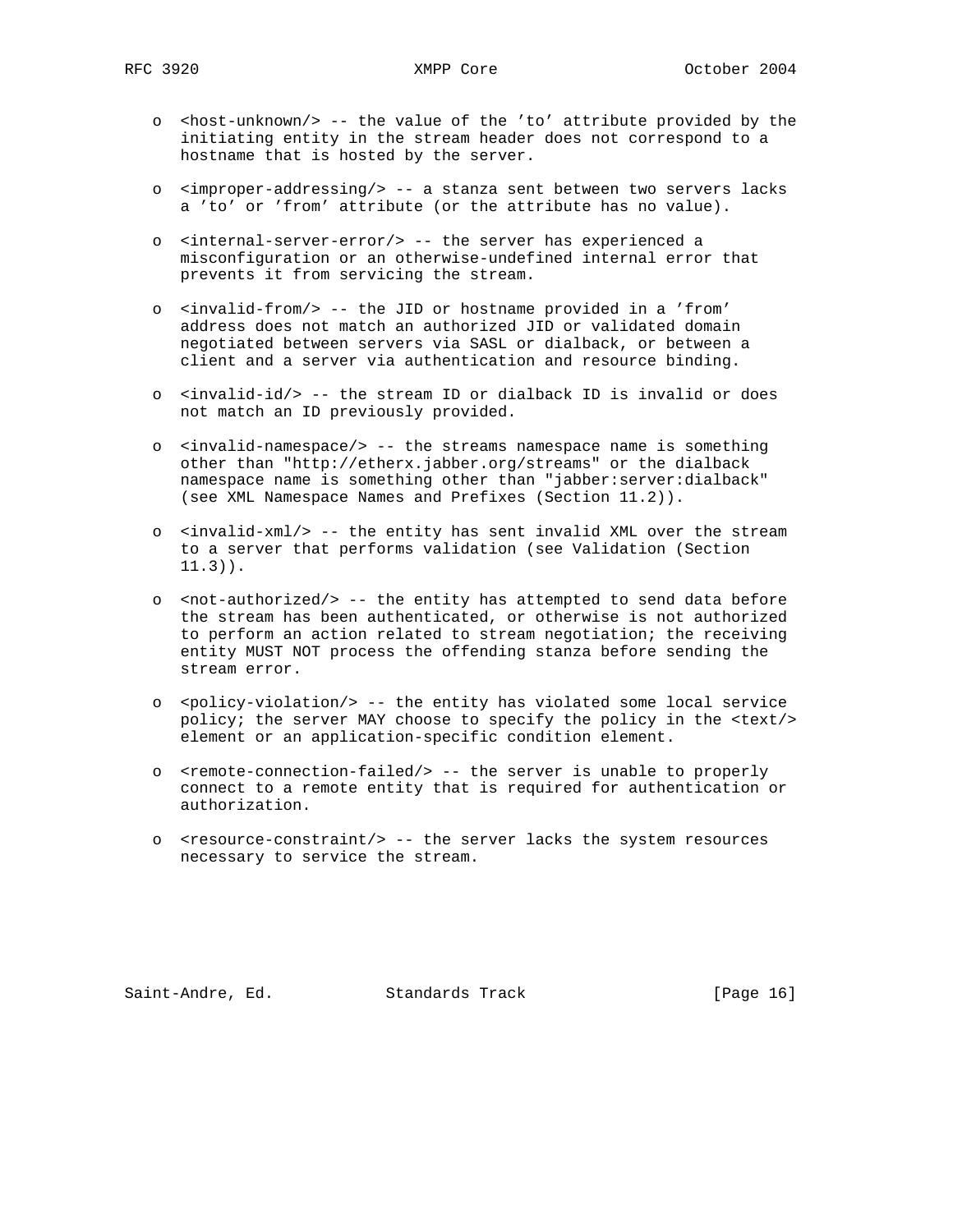- o <restricted-xml/> -- the entity has attempted to send restricted XML features such as a comment, processing instruction, DTD, entity reference, or unescaped character (see Restrictions (Section 11.1)).
- o <see-other-host/> -- the server will not provide service to the initiating entity but is redirecting traffic to another host; the server SHOULD specify the alternate hostname or IP address (which MUST be a valid domain identifier) as the XML character data of the <see-other-host/> element.
- o <system-shutdown/> -- the server is being shut down and all active streams are being closed.
- o <undefined-condition/> -- the error condition is not one of those defined by the other conditions in this list; this error condition SHOULD be used only in conjunction with an application-specific condition.
- o <unsupported-encoding/> -- the initiating entity has encoded the stream in an encoding that is not supported by the server (see Character Encoding (Section 11.5)).
- o <unsupported-stanza-type/> -- the initiating entity has sent a first-level child of the stream that is not supported by the server.
- o <unsupported-version/> -- the value of the 'version' attribute provided by the initiating entity in the stream header specifies a version of XMPP that is not supported by the server; the server MAY specify the version(s) it supports in the <text/> element.
- o <xml-not-well-formed/> -- the initiating entity has sent XML that is not well-formed as defined by [XML].
- 4.7.4. Application-Specific Conditions

 As noted, an application MAY provide application-specific stream error information by including a properly-namespaced child in the error element. The application-specific element SHOULD supplement or further qualify a defined element. Thus the <error/> element will contain two or three child elements:

Saint-Andre, Ed. Standards Track [Page 17]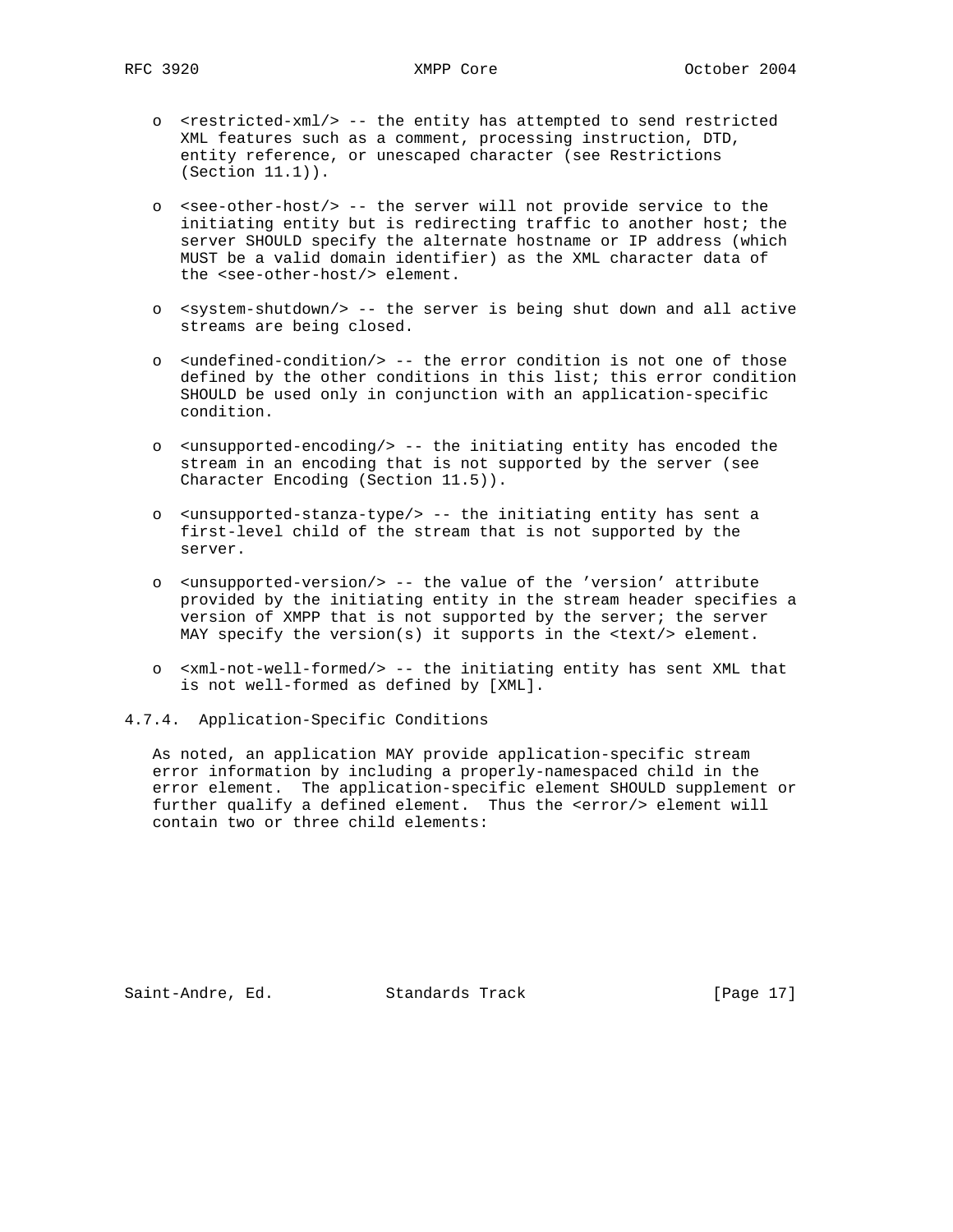```
 <stream:error>
   <xml-not-well-formed
       xmlns='urn:ietf:params:xml:ns:xmpp-streams'/>
   <text xml:lang='en' xmlns='urn:ietf:params:xml:ns:xmpp-streams'>
     Some special application diagnostic information!
  \langletext>
   <escape-your-data xmlns='application-ns'/>
 </stream:error>
 </stream:stream>
```
### 4.8. Simplified Stream Examples

 This section contains two simplified examples of a stream-based "session" of a client on a server (where the "C" lines are sent from the client to the server, and the "S" lines are sent from the server to the client); these examples are included for the purpose of illustrating the concepts introduced thus far.

```
 A basic "session":
```

```
 C: <?xml version='1.0'?>
    <stream:stream
        to='example.com'
        xmlns='jabber:client'
        xmlns:stream='http://etherx.jabber.org/streams'
        version='1.0'>
 S: <?xml version='1.0'?>
    <stream:stream
        from='example.com'
        id='someid'
        xmlns='jabber:client'
       xmlns:stream='http://etherx.jabber.org/streams'
        version='1.0'>
 ... encryption, authentication, and resource binding ...
 C: <message from='juliet@example.com'
               to='romeo@example.net'
               xml:lang='en'>
C: <br/>>body>Art thou not Romeo, and a Montague?</body>
```

```
 C: </message>
```

```
 S: <message from='romeo@example.net'
```

```
 to='juliet@example.com'
```

```
 xml:lang='en'>
```

```
S: <br/>>body>Neither, fair saint, if either thee dislike.</body>
```

```
 S: </message>
```

```
 C: </stream:stream>
```

```
 S: </stream:stream>
```
Saint-Andre, Ed. Standards Track [Page 18]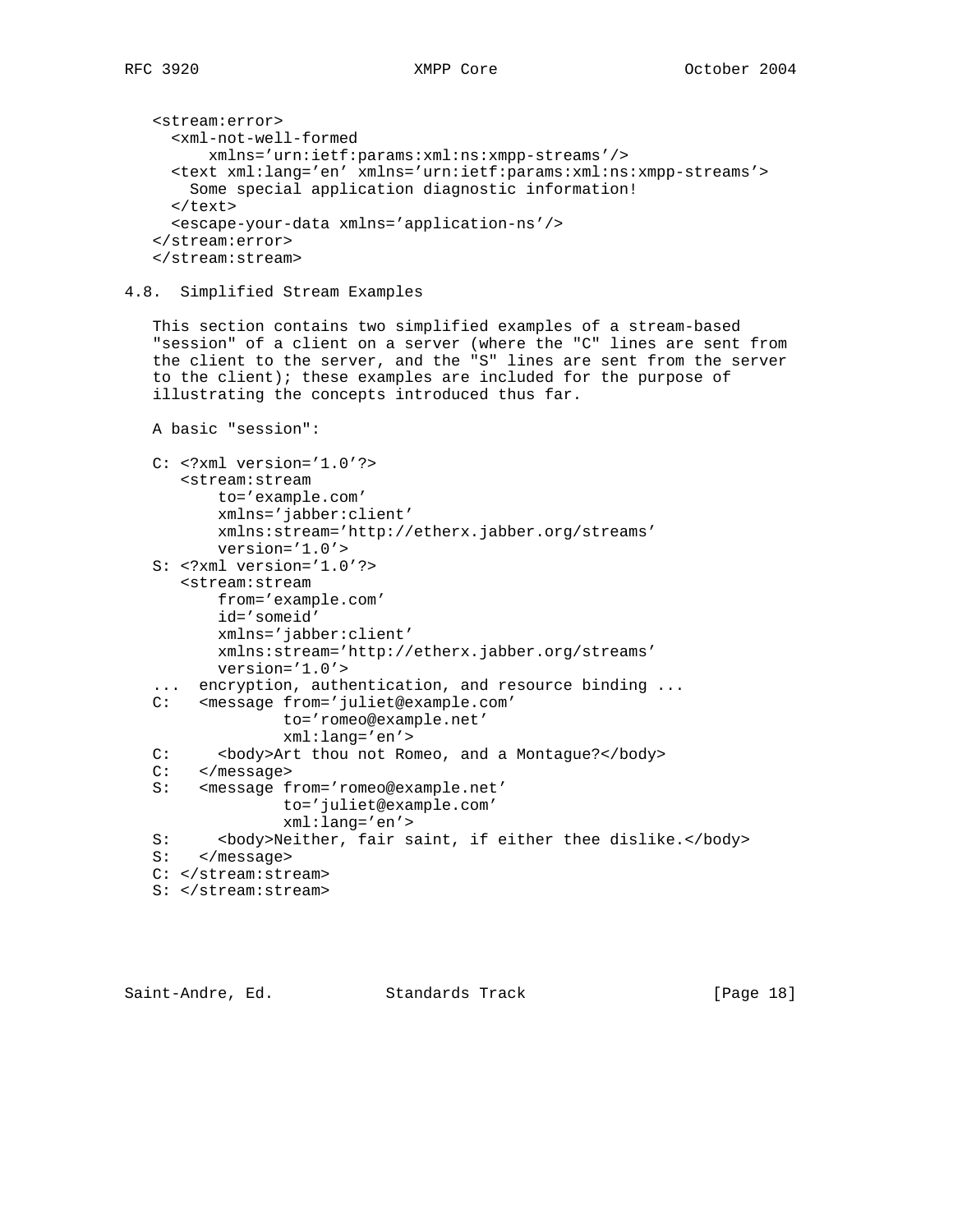```
 A "session" gone bad:
 C: <?xml version='1.0'?>
    <stream:stream
        to='example.com'
        xmlns='jabber:client'
        xmlns:stream='http://etherx.jabber.org/streams'
        version='1.0'>
 S: <?xml version='1.0'?>
    <stream:stream
        from='example.com'
        id='someid'
        xmlns='jabber:client'
        xmlns:stream='http://etherx.jabber.org/streams'
        version='1.0'>
 ... encryption, authentication, and resource binding ...
 C: <message xml:lang='en'>
      <body>Bad XML, no closing body tag!
    </message>
 S: <stream:error>
     <xml-not-well-formed
         xmlns='urn:ietf:params:xml:ns:xmpp-streams'/>
    </stream:error>
 S: </stream:stream>
```
- 5. Use of TLS
- 5.1. Overview

 XMPP includes a method for securing the stream from tampering and eavesdropping. This channel encryption method makes use of the Transport Layer Security (TLS) protocol [TLS], along with a "STARTTLS" extension that is modelled after similar extensions for the IMAP [IMAP], POP3 [POP3], and ACAP [ACAP] protocols as described in RFC 2595 [USINGTLS]. The namespace name for the STARTTLS extension is 'urn:ietf:params:xml:ns:xmpp-tls'.

 An administrator of a given domain MAY require the use of TLS for client-to-server communications, server-to-server communications, or both. Clients SHOULD use TLS to secure the streams prior to attempting the completion of SASL negotiation (Section 6), and servers SHOULD use TLS between two domains for the purpose of securing server-to-server communications.

Saint-Andre, Ed. Standards Track [Page 19]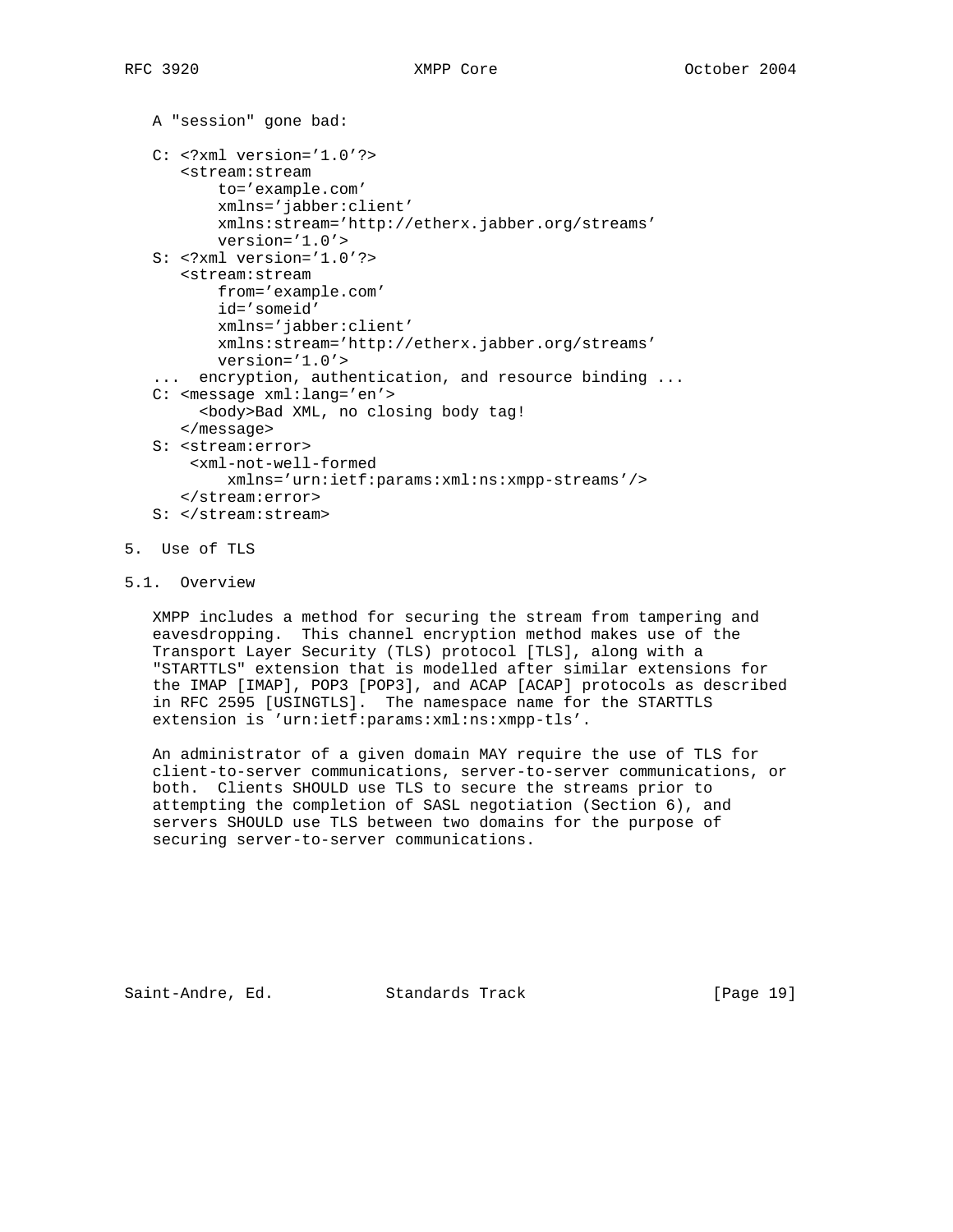The following rules apply:

- 1. An initiating entity that complies with this specification MUST include the 'version' attribute set to a value of "1.0" in the initial stream header.
- 2. If the TLS negotiation occurs between two servers, communications MUST NOT proceed until the Domain Name System (DNS) hostnames asserted by the servers have been resolved (see Server-to-Server Communications (Section 14.4)).
- 3. When a receiving entity that complies with this specification receives an initial stream header that includes the 'version' attribute set to a value of at least "1.0", after sending a stream header in reply (including the version flag), it MUST include a <starttls/> element (qualified by the 'urn:ietf:params:xml:ns:xmpp-tls' namespace) along with the list of other stream features it supports.
- 4. If the initiating entity chooses to use TLS, TLS negotiation MUST be completed before proceeding to SASL negotiation; this order of negotiation is required to help safeguard authentication information sent during SASL negotiation, as well as to make it possible to base the use of the SASL EXTERNAL mechanism on a certificate provided during prior TLS negotiation.
- 5. During TLS negotiation, an entity MUST NOT send any white space characters (matching production [3] content of [XML]) within the root stream element as separators between elements (any white space characters shown in the TLS examples below are included for the sake of readability only); this prohibition helps to ensure proper security layer byte precision.
- 6. The receiving entity MUST consider the TLS negotiation to have begun immediately after sending the closing ">" character of the <proceed/> element. The initiating entity MUST consider the TLS negotiation to have begun immediately after receiving the closing ">" character of the <proceed/> element from the receiving entity.
- 7. The initiating entity MUST validate the certificate presented by the receiving entity; see Certificate Validation (Section 14.2) regarding certificate validation procedures.
- 8. Certificates MUST be checked against the hostname as provided by the initiating entity (e.g., a user), not the hostname as resolved via the Domain Name System; e.g., if the user specifies a hostname of "example.com" but a DNS SRV [SRV] lookup returned

Saint-Andre, Ed. Standards Track [Page 20]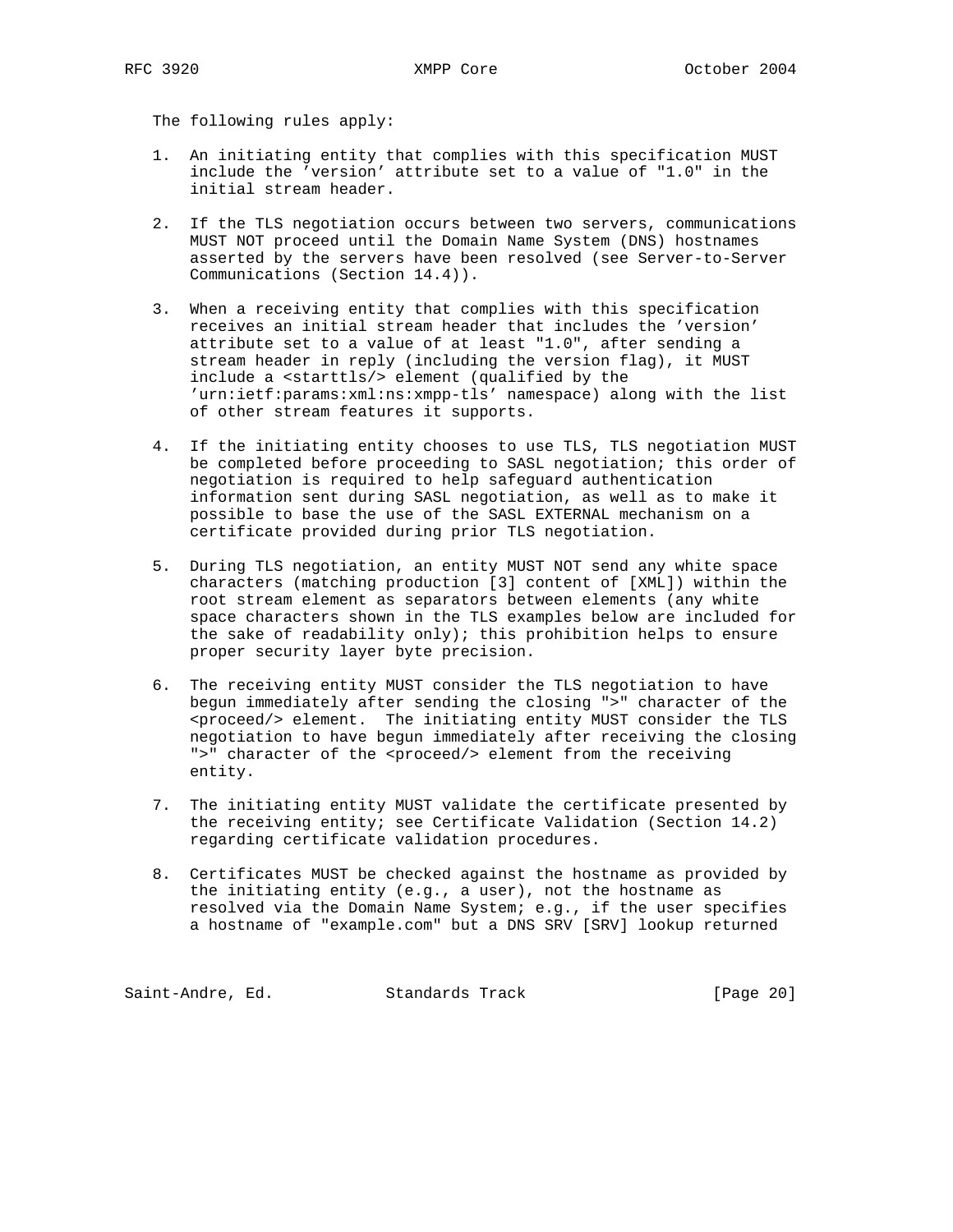"im.example.com", the certificate MUST be checked as "example.com". If a JID for any kind of XMPP entity (e.g., client or server) is represented in a certificate, it MUST be represented as a UTF8String within an otherName entity inside the subjectAltName, using the [ASN.1] Object Identifier "id-on-xmppAddr" specified in Section 5.1.1 of this document.

- 9. If the TLS negotiation is successful, the receiving entity MUST discard any knowledge obtained in an insecure manner from the initiating entity before TLS takes effect.
- 10. If the TLS negotiation is successful, the initiating entity MUST discard any knowledge obtained in an insecure manner from the receiving entity before TLS takes effect.
- 11. If the TLS negotiation is successful, the receiving entity MUST NOT offer the STARTTLS extension to the initiating entity along with the other stream features that are offered when the stream is restarted.
- 12. If the TLS negotiation is successful, the initiating entity MUST continue with SASL negotiation.
- 13. If the TLS negotiation results in failure, the receiving entity MUST terminate both the XML stream and the underlying TCP connection.
- 14. See Mandatory-to-Implement Technologies (Section 14.7) regarding mechanisms that MUST be supported.
- 5.1.1. ASN.1 Object Identifier for XMPP Address

 The [ASN.1] Object Identifier "id-on-xmppAddr" described above is defined as follows:

id-pkix OBJECT IDENTIFIER  $::=$  { iso(1) identified-organization(3)  $dod(6)$  internet(1) security(5) mechanisms(5) pkix(7) }

id-on OBJECT IDENTIFIER  $::=$  {  $id-pkix 8$  } -- other name forms

id-on-xmppAddr OBJECT IDENTIFIER ::= { id-on 5 }

XmppAddr ::= UTF8String

 This Object Identifier MAY also be represented in the dotted display format as "1.3.6.1.5.5.7.8.5".

Saint-Andre, Ed. Standards Track [Page 21]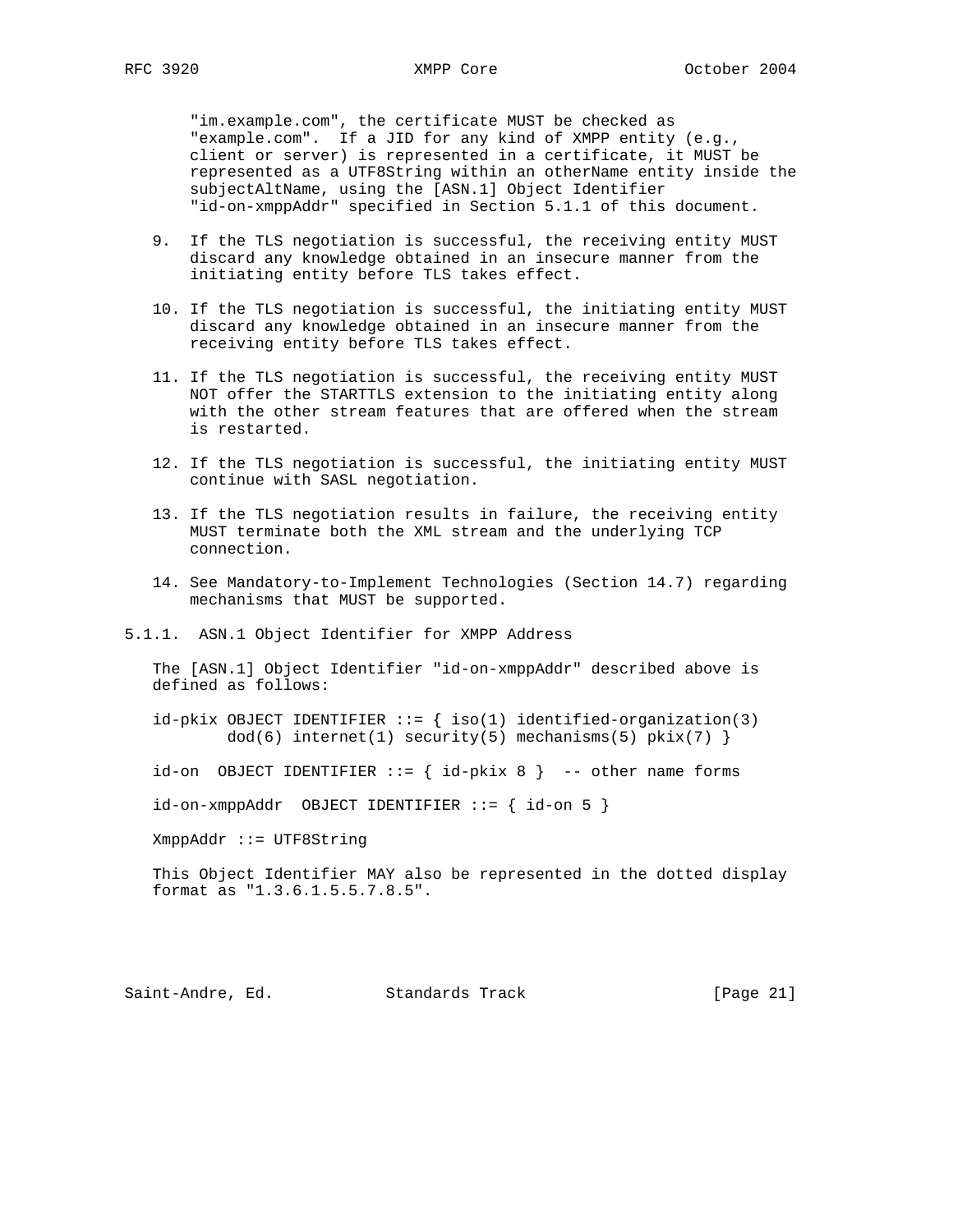## 5.2. Narrative

 When an initiating entity secures a stream with a receiving entity using TLS, the steps involved are as follows:

- 1. The initiating entity opens a TCP connection and initiates the stream by sending the opening XML stream header to the receiving entity, including the 'version' attribute set to a value of at least "1.0".
- 2. The receiving entity responds by opening a TCP connection and sending an XML stream header to the initiating entity, including the 'version' attribute set to a value of at least "1.0".
- 3. The receiving entity offers the STARTTLS extension to the initiating entity by including it with the list of other supported stream features (if TLS is required for interaction with the receiving entity, it SHOULD signal that fact by including a <required/> element as a child of the <starttls/> element).
- 4. The initiating entity issues the STARTTLS command (i.e., a <starttls/> element qualified by the 'urn:ietf:params:xml:ns:xmpp-tls' namespace) to instruct the receiving entity that it wishes to begin a TLS negotiation to secure the stream.
- 5. The receiving entity MUST reply with either a <proceed/> element or a <failure/> element qualified by the 'urn:ietf:params:xml:ns:xmpp-tls' namespace. If the failure case occurs, the receiving entity MUST terminate both the XML stream and the underlying TCP connection. If the proceed case occurs, the entities MUST attempt to complete the TLS negotiation over the TCP connection and MUST NOT send any further XML data until the TLS negotiation is complete.
- 6. The initiating entity and receiving entity attempt to complete a TLS negotiation in accordance with [TLS].
- 7. If the TLS negotiation is unsuccessful, the receiving entity MUST terminate the TCP connection. If the TLS negotiation is successful, the initiating entity MUST initiate a new stream by sending an opening XML stream header to the receiving entity (it is not necessary to send a closing </stream> tag first, since the receiving entity and initiating entity MUST consider the original stream to be closed upon successful TLS negotiation).

Saint-Andre, Ed. Standards Track [Page 22]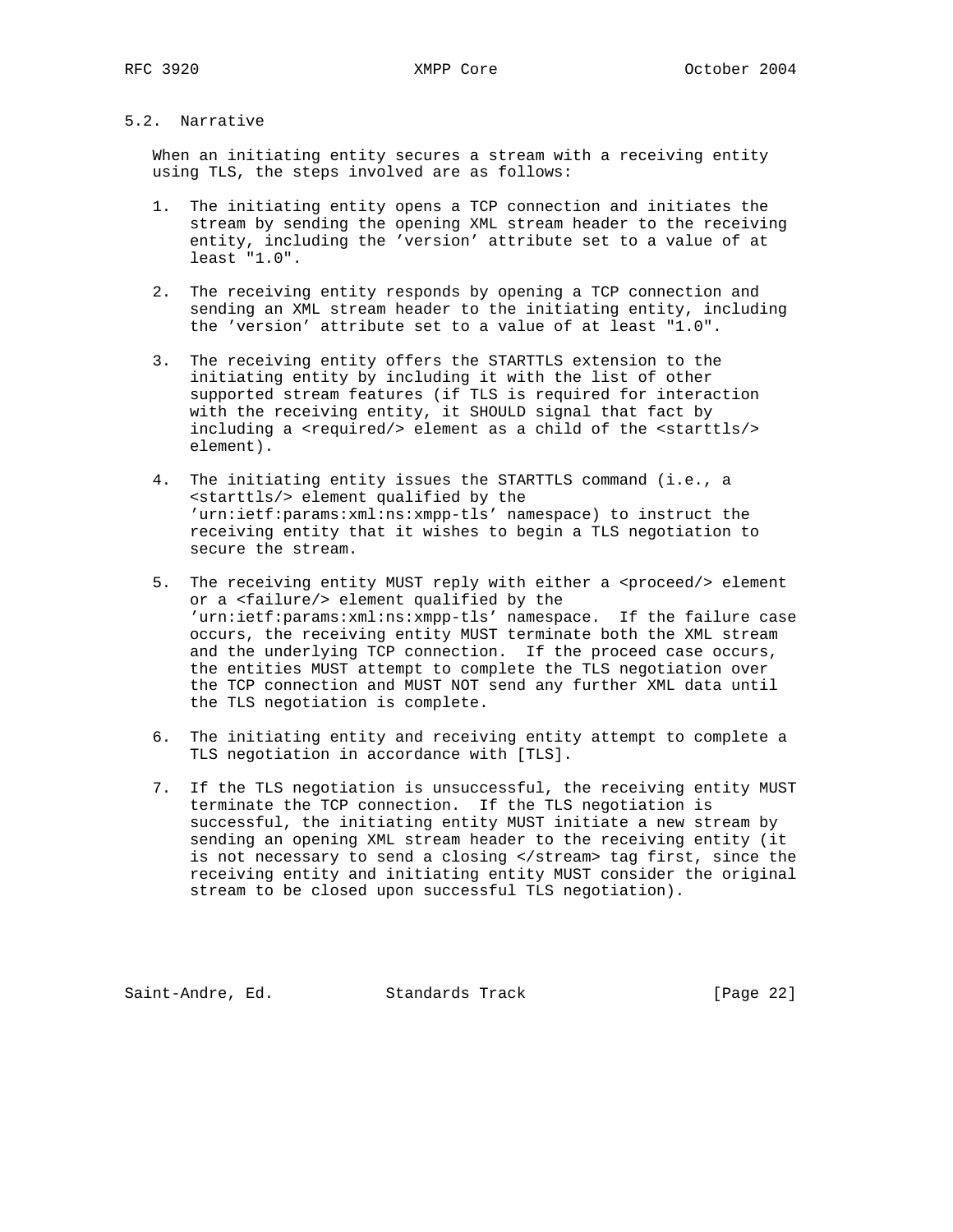8. Upon receiving the new stream header from the initiating entity, the receiving entity MUST respond by sending a new XML stream header to the initiating entity along with the available features (but not including the STARTTLS feature).

5.3. Client-to-Server Example

 The following example shows the data flow for a client securing a stream using STARTTLS (note: the alternate steps shown below are provided to illustrate the protocol for failure cases; they are not exhaustive and would not necessarily be triggered by the data sent in the example).

Step 1: Client initiates stream to server:

```
 <stream:stream
     xmlns='jabber:client'
     xmlns:stream='http://etherx.jabber.org/streams'
     to='example.com'
     version='1.0'>
```
Step 2: Server responds by sending a stream tag to client:

```
 <stream:stream
     xmlns='jabber:client'
     xmlns:stream='http://etherx.jabber.org/streams'
     id='c2s_123'
     from='example.com'
     version='1.0'>
```
 Step 3: Server sends the STARTTLS extension to client along with authentication mechanisms and any other stream features:

```
 <stream:features>
  <starttls xmlns='urn:ietf:params:xml:ns:xmpp-tls'>
     <required/>
  </starttls>
   <mechanisms xmlns='urn:ietf:params:xml:ns:xmpp-sasl'>
     <mechanism>DIGEST-MD5</mechanism>
     <mechanism>PLAIN</mechanism>
   </mechanisms>
 </stream:features>
```

```
 Step 4: Client sends the STARTTLS command to server:
 <starttls xmlns='urn:ietf:params:xml:ns:xmpp-tls'/>
```

```
Saint-Andre, Ed. Standards Track [Page 23]
```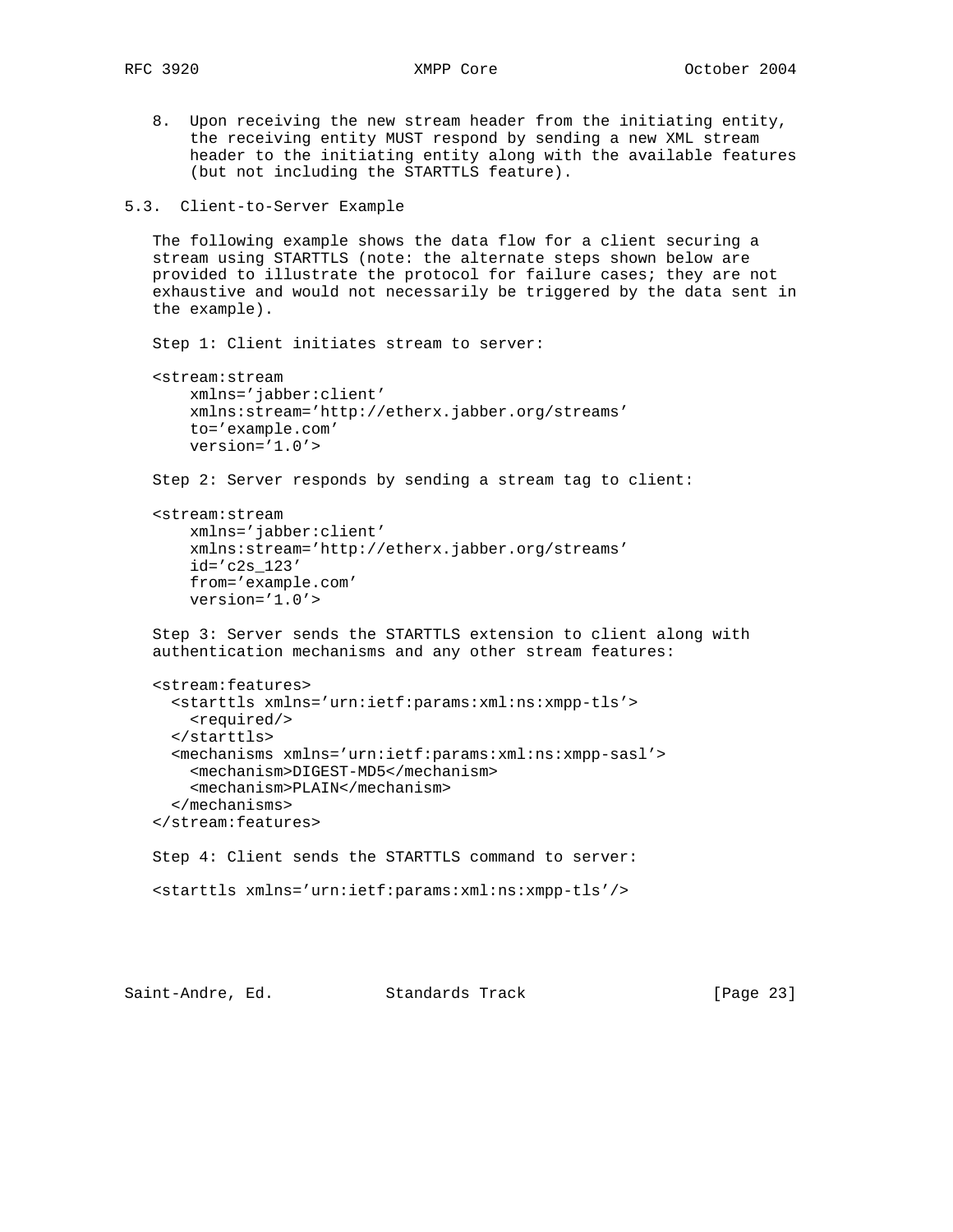Step 5: Server informs client that it is allowed to proceed: <proceed xmlns='urn:ietf:params:xml:ns:xmpp-tls'/> Step 5 (alt): Server informs client that TLS negotiation has failed and closes both stream and TCP connection: <failure xmlns='urn:ietf:params:xml:ns:xmpp-tls'/> </stream:stream> Step 6: Client and server attempt to complete TLS negotiation over the existing TCP connection. Step 7: If TLS negotiation is successful, client initiates a new stream to server: <stream:stream xmlns='jabber:client' xmlns:stream='http://etherx.jabber.org/streams' to='example.com' version='1.0'> Step 7 (alt): If TLS negotiation is unsuccessful, server closes TCP connection. Step 8: Server responds by sending a stream header to client along with any available stream features: <stream:stream xmlns='jabber:client' xmlns:stream='http://etherx.jabber.org/streams' from='example.com' id='c2s\_234' version='1.0'> <stream:features> <mechanisms xmlns='urn:ietf:params:xml:ns:xmpp-sasl'> <mechanism>DIGEST-MD5</mechanism> <mechanism>PLAIN</mechanism> <mechanism>EXTERNAL</mechanism> </mechanisms> </stream:features>

Step 9: Client continues with SASL negotiation (Section 6).

Saint-Andre, Ed. Standards Track [Page 24]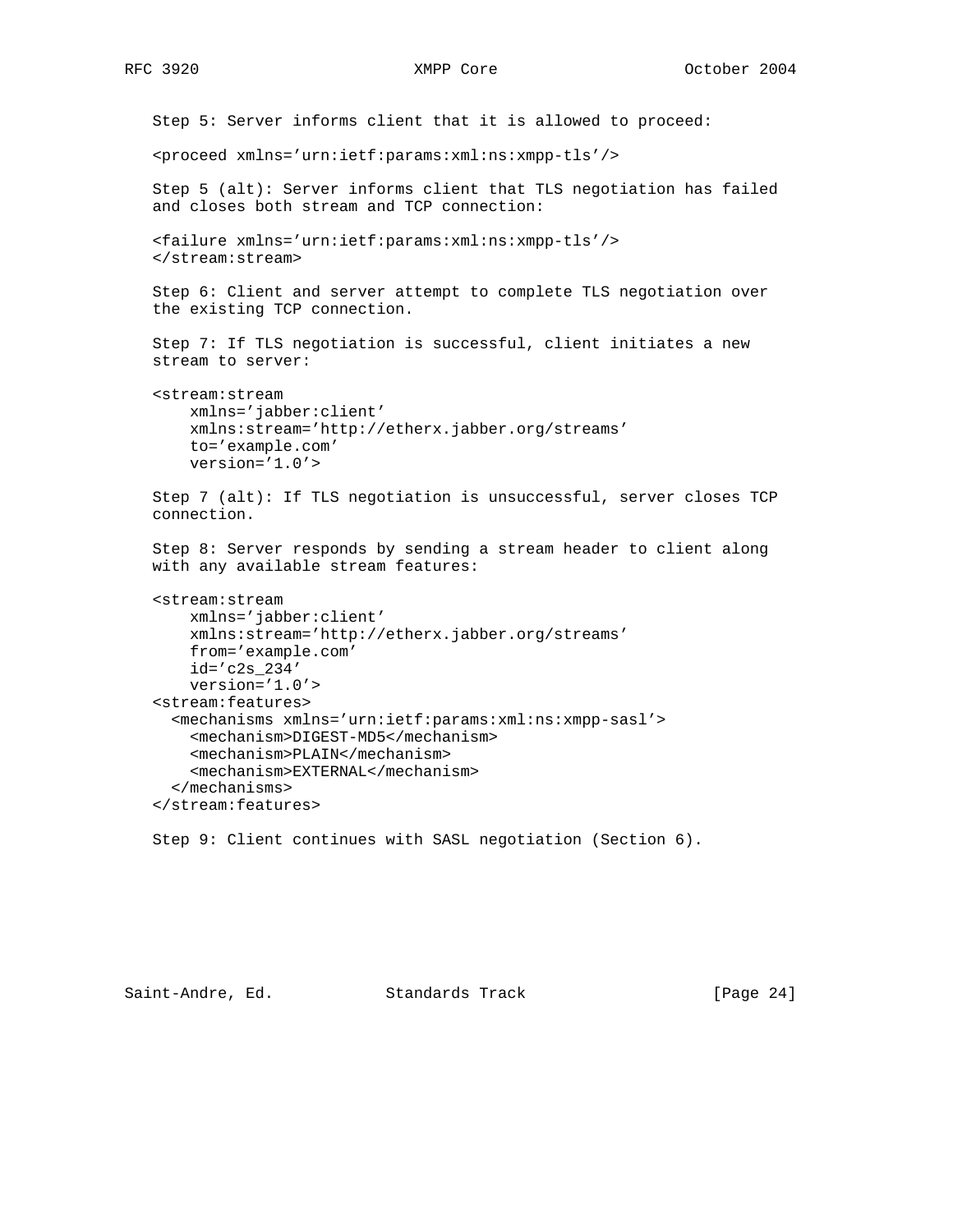```
5.4. Server-to-Server Example
```
 The following example shows the data flow for two servers securing a stream using STARTTLS (note: the alternate steps shown below are provided to illustrate the protocol for failure cases; they are not exhaustive and would not necessarily be triggered by the data sent in the example).

Step 1: Server1 initiates stream to Server2:

```
 <stream:stream
     xmlns='jabber:server'
     xmlns:stream='http://etherx.jabber.org/streams'
     to='example.com'
     version='1.0'>
```
Step 2: Server2 responds by sending a stream tag to Server1:

```
 <stream:stream
    xmlns='jabber:server'
     xmlns:stream='http://etherx.jabber.org/streams'
     from='example.com'
    id='s2s_123'
     version='1.0'>
```

```
 Step 3: Server2 sends the STARTTLS extension to Server1 along with
 authentication mechanisms and any other stream features:
```

```
 <stream:features>
  <starttls xmlns='urn:ietf:params:xml:ns:xmpp-tls'>
    <required/>
   </starttls>
   <mechanisms xmlns='urn:ietf:params:xml:ns:xmpp-sasl'>
     <mechanism>DIGEST-MD5</mechanism>
     <mechanism>KERBEROS_V4</mechanism>
   </mechanisms>
 </stream:features>
```
Step 4: Server1 sends the STARTTLS command to Server2:

<starttls xmlns='urn:ietf:params:xml:ns:xmpp-tls'/>

```
 Step 5: Server2 informs Server1 that it is allowed to proceed:
```

```
 <proceed xmlns='urn:ietf:params:xml:ns:xmpp-tls'/>
```
Saint-Andre, Ed. Standards Track [Page 25]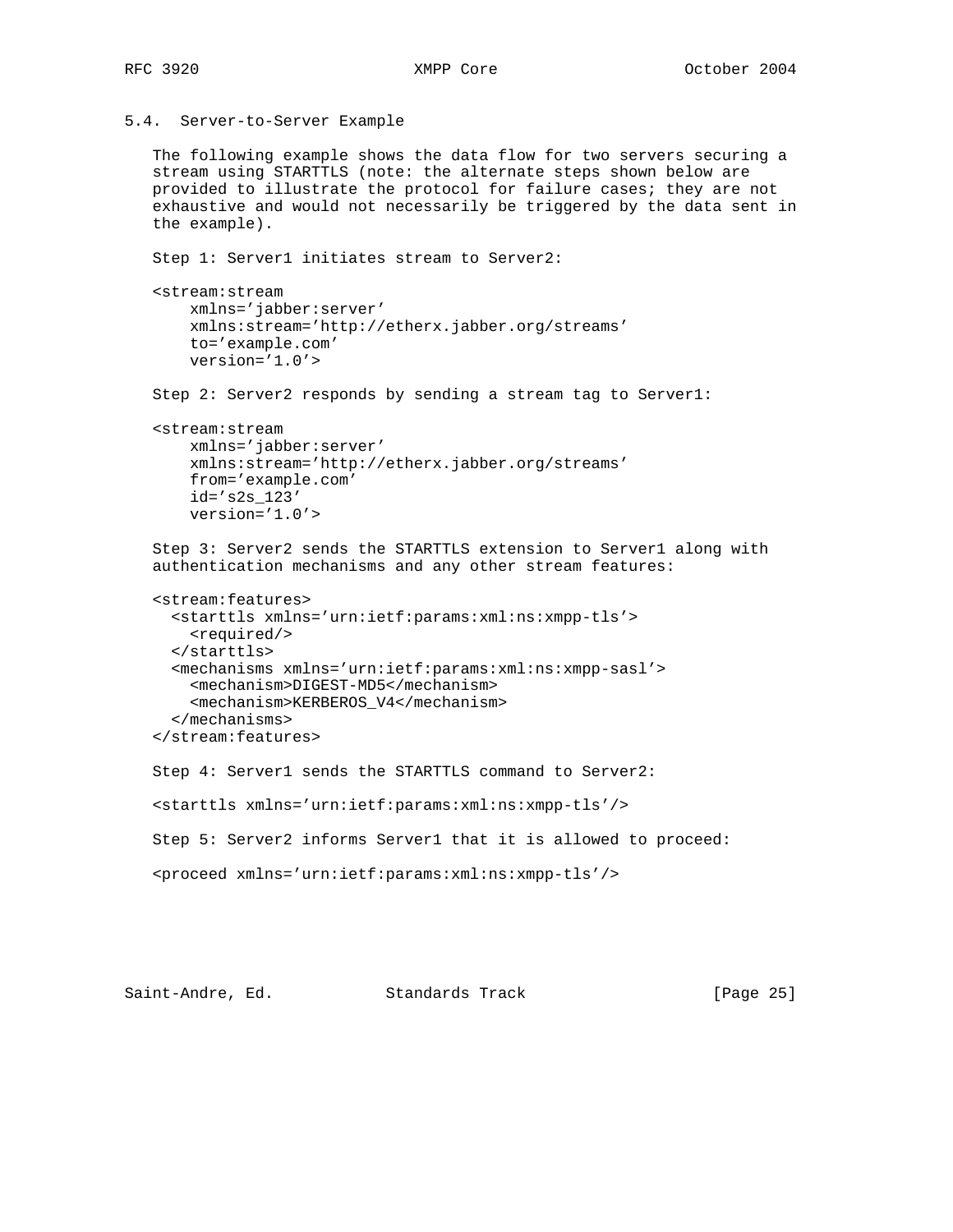```
 Step 5 (alt): Server2 informs Server1 that TLS negotiation has failed
 and closes stream:
 <failure xmlns='urn:ietf:params:xml:ns:xmpp-tls'/>
 </stream:stream>
 Step 6: Server1 and Server2 attempt to complete TLS negotiation via
 TCP.
Step 7: If TLS negotiation is successful, Server1 initiates a new
 stream to Server2:
 <stream:stream
     xmlns='jabber:server'
     xmlns:stream='http://etherx.jabber.org/streams'
     to='example.com'
     version='1.0'>
 Step 7 (alt): If TLS negotiation is unsuccessful, Server2 closes TCP
 connection.
 Step 8: Server2 responds by sending a stream header to Server1 along
 with any available stream features:
 <stream:stream
     xmlns='jabber:server'
     xmlns:stream='http://etherx.jabber.org/streams'
     from='example.com'
     id='s2s_234'
     version='1.0'>
 <stream:features>
   <mechanisms xmlns='urn:ietf:params:xml:ns:xmpp-sasl'>
     <mechanism>DIGEST-MD5</mechanism>
     <mechanism>KERBEROS_V4</mechanism>
     <mechanism>EXTERNAL</mechanism>
   </mechanisms>
 </stream:features>
```
Saint-Andre, Ed. Standards Track [Page 26]

Step 9: Server1 continues with SASL negotiation (Section 6).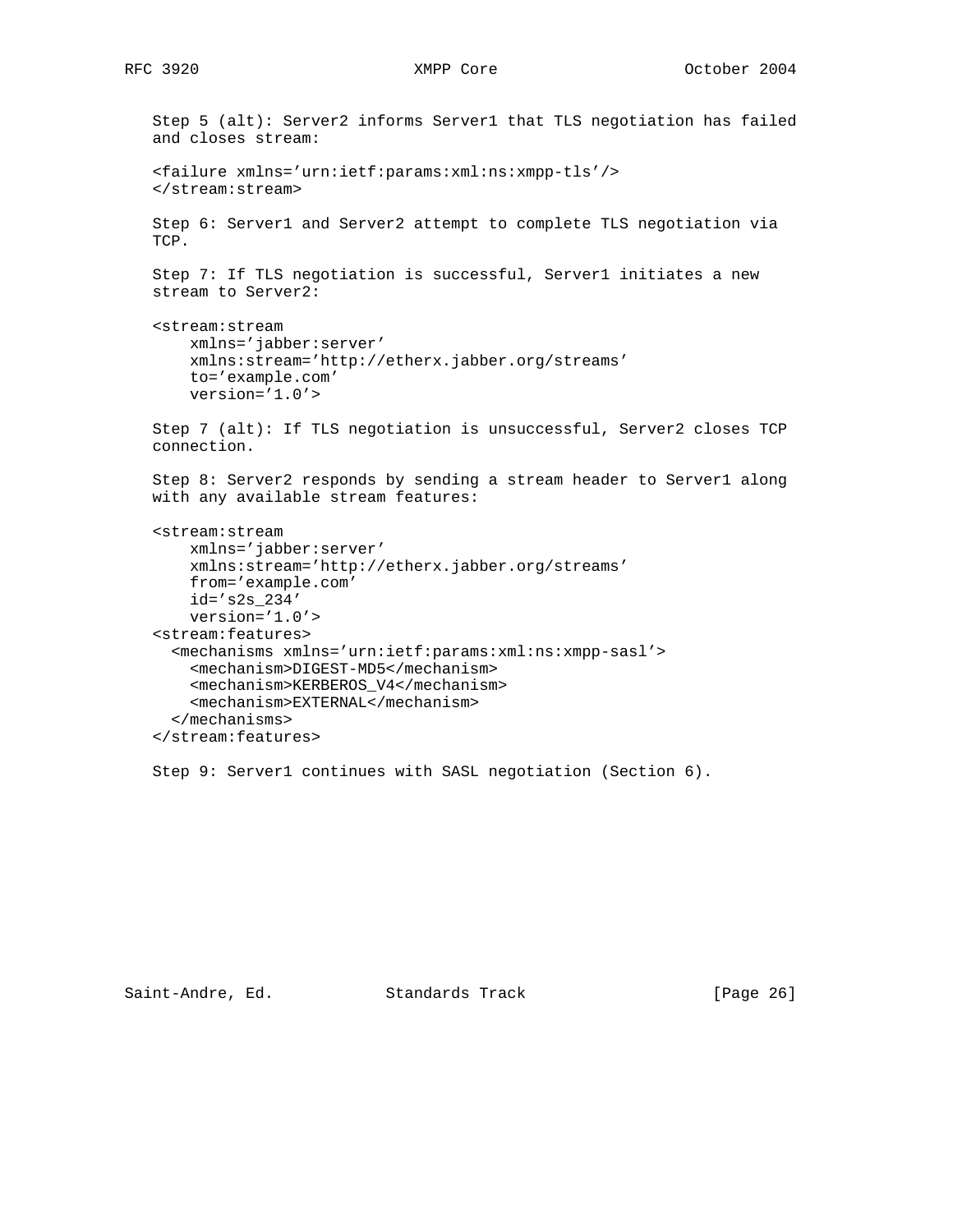- 6. Use of SASL
- 6.1. Overview

 XMPP includes a method for authenticating a stream by means of an XMPP-specific profile of the Simple Authentication and Security Layer (SASL) protocol [SASL]. SASL provides a generalized method for adding authentication support to connection-based protocols, and XMPP uses a generic XML namespace profile for SASL that conforms to the profiling requirements of [SASL].

The following rules apply:

- 1. If the SASL negotiation occurs between two servers, communications MUST NOT proceed until the Domain Name System (DNS) hostnames asserted by the servers have been resolved (see Server-to-Server Communications (Section 14.4)).
- 2. If the initiating entity is capable of SASL negotiation, it MUST include the 'version' attribute set to a value of at least "1.0" in the initial stream header.
- 3. If the receiving entity is capable of SASL negotiation, it MUST advertise one or more authentication mechanisms within a <mechanisms/> element qualified by the 'urn:ietf:params:xml:ns:xmpp-sasl' namespace in reply to the opening stream tag received from the initiating entity (if the opening stream tag included the 'version' attribute set to a value of at least "1.0").
- 4. During SASL negotiation, an entity MUST NOT send any white space characters (matching production [3] content of [XML]) within the root stream element as separators between elements (any white space characters shown in the SASL examples below are included for the sake of readability only); this prohibition helps to ensure proper security layer byte precision.
- 5. Any XML character data contained within the XML elements used during SASL negotiation MUST be encoded using base64, where the encoding adheres to the definition in Section 3 of RFC 3548 [BASE64].
- 6. If provision of a "simple username" is supported by the selected SASL mechanism (e.g., this is supported by the DIGEST-MD5 and CRAM-MD5 mechanisms but not by the EXTERNAL and GSSAPI mechanisms), during authentication the initiating entity SHOULD provide as the simple username its sending domain (IP address or fully qualified domain name as contained in a domain identifier)

Saint-Andre, Ed. Standards Track [Page 27]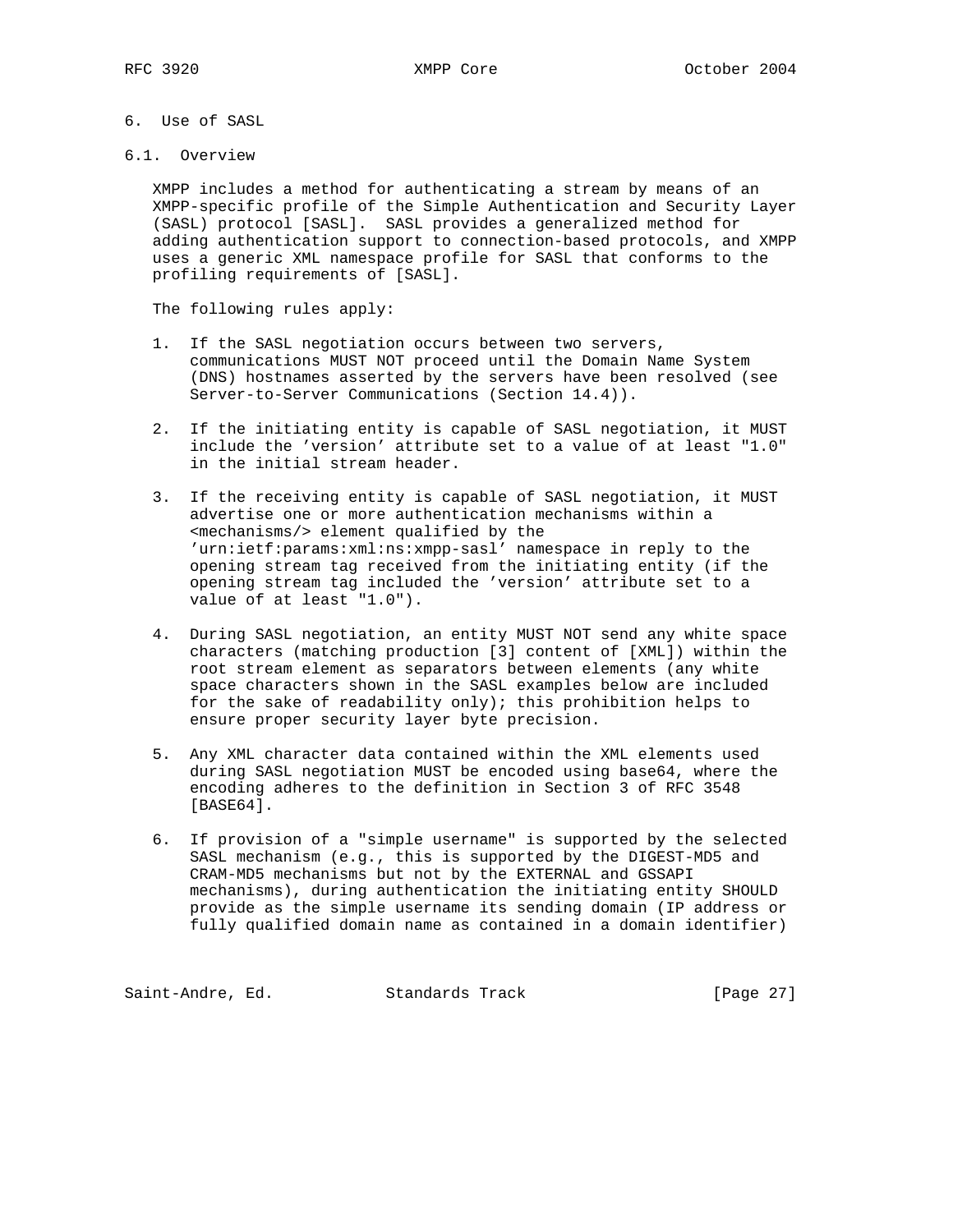in the case of server-to-server communications or its registered account name (user or node name as contained in an XMPP node identifier) in the case of client-to-server communications.

- 7. If the initiating entity wishes to act on behalf of another entity and the selected SASL mechanism supports transmission of an authorization identity, the initiating entity MUST provide an authorization identity during SASL negotiation. If the initiating entity does not wish to act on behalf of another entity, it MUST NOT provide an authorization identity. As specified in [SASL], the initiating entity MUST NOT provide an authorization identity unless the authorization identity is different from the default authorization identity derived from the authentication identity as described in [SASL]. If provided, the value of the authorization identity MUST be of the form <domain> (i.e., a domain identifier only) for servers and of the form <node@domain> (i.e., node identifier and domain identifier) for clients.
- 8. Upon successful SASL negotiation that involves negotiation of a security layer, the receiving entity MUST discard any knowledge obtained from the initiating entity which was not obtained from the SASL negotiation itself.
- 9. Upon successful SASL negotiation that involves negotiation of a security layer, the initiating entity MUST discard any knowledge obtained from the receiving entity which was not obtained from the SASL negotiation itself.
- 10. See Mandatory-to-Implement Technologies (Section 14.7) regarding mechanisms that MUST be supported.
- 6.2. Narrative

 When an initiating entity authenticates with a receiving entity using SASL, the steps involved are as follows:

- 1. The initiating entity requests SASL authentication by including the 'version' attribute in the opening XML stream header sent to the receiving entity, with the value set to "1.0".
- 2. After sending an XML stream header in reply, the receiving entity advertises a list of available SASL authentication mechanisms; each of these is a <mechanism/> element included as a child within a <mechanisms/> container element qualified by the 'urn:ietf:params:xml:ns:xmpp-sasl' namespace, which in turn is a child of a <features/> element in the streams namespace. If Use of TLS (Section 5) needs to be established before a particular

Saint-Andre, Ed. Standards Track [Page 28]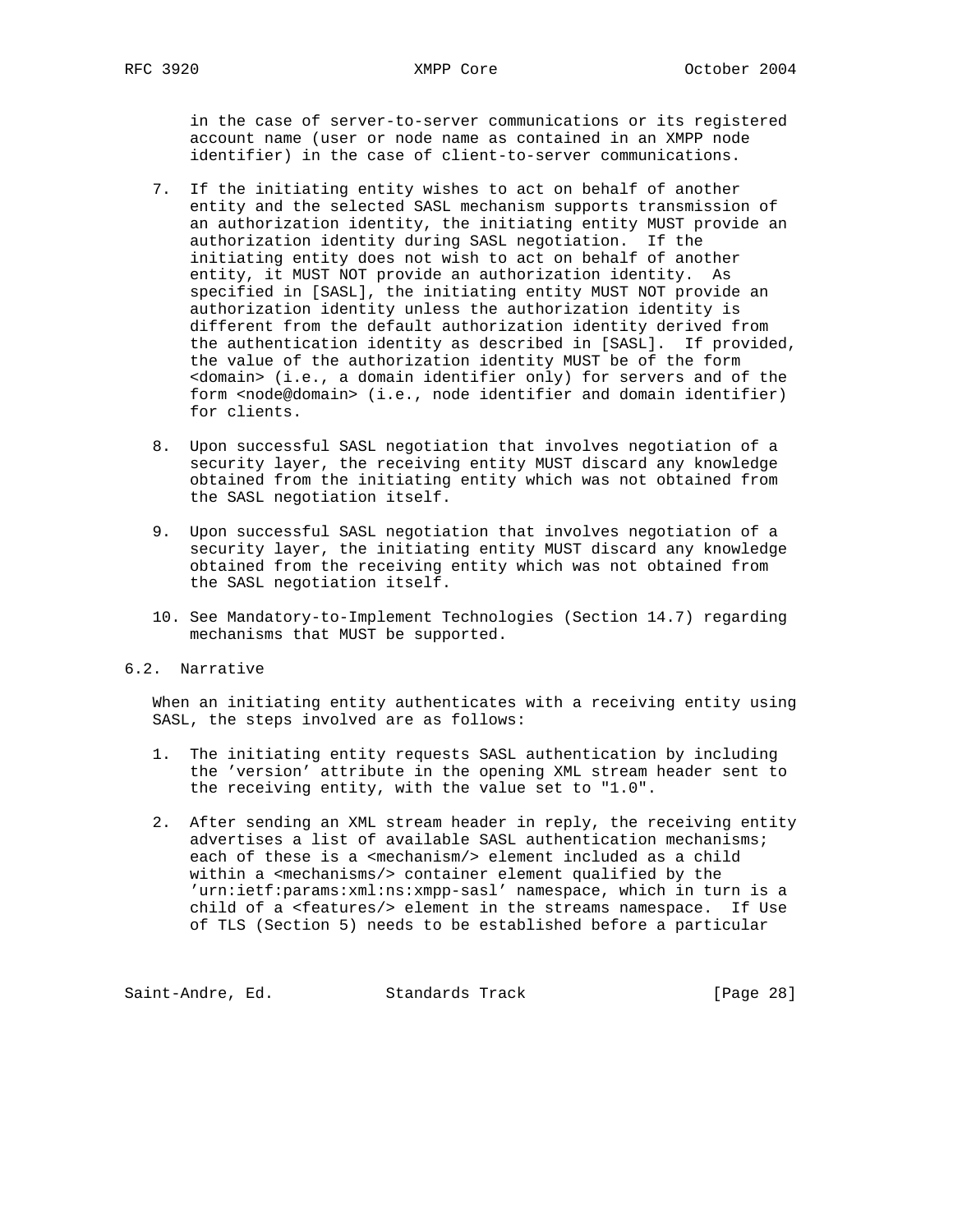authentication mechanism may be used, the receiving entity MUST NOT provide that mechanism in the list of available SASL authentication mechanisms prior to TLS negotiation. If the initiating entity presents a valid certificate during prior TLS negotiation, the receiving entity SHOULD offer the SASL EXTERNAL mechanism to the initiating entity during SASL negotiation (refer to [SASL]), although the EXTERNAL mechanism MAY be offered under other circumstances as well.

- 3. The initiating entity selects a mechanism by sending an  $\langle \text{auth}/\rangle$  element qualified by the 'urn:ietf:params:xml:ns:xmpp-sasl' namespace to the receiving entity and including an appropriate value for the 'mechanism' attribute. This element MAY contain XML character data (in SASL terminology, the "initial response") if the mechanism supports or requires it; if the initiating entity needs to send a zero-length initial response, it MUST transmit the response as a single equals sign ("="), which indicates that the response is present but contains no data.
- 4. If necessary, the receiving entity challenges the initiating entity by sending a <challenge/> element qualified by the 'urn:ietf:params:xml:ns:xmpp-sasl' namespace to the initiating entity; this element MAY contain XML character data (which MUST be computed in accordance with the definition of the SASL mechanism chosen by the initiating entity).
- 5. The initiating entity responds to the challenge by sending a <response/> element qualified by the 'urn:ietf:params:xml:ns:xmpp-sasl' namespace to the receiving entity; this element MAY contain XML character data (which MUST be computed in accordance with the definition of the SASL mechanism chosen by the initiating entity).
- 6. If necessary, the receiving entity sends more challenges and the initiating entity sends more responses.

 This series of challenge/response pairs continues until one of three things happens:

1. The initiating entity aborts the handshake by sending an <abort/>>/>> element qualified by the 'urn:ietf:params:xml:ns:xmpp-sasl' namespace to the receiving entity. Upon receiving an <abort/> element, the receiving entity SHOULD allow a configurable but reasonable number of retries (at least 2), after which it MUST terminate the TCP connection; this enables the initiating entity (e.g., an end-user client) to tolerate incorrectly-provided credentials (e.g., a mistyped password) without being forced to reconnect.

Saint-Andre, Ed. Standards Track [Page 29]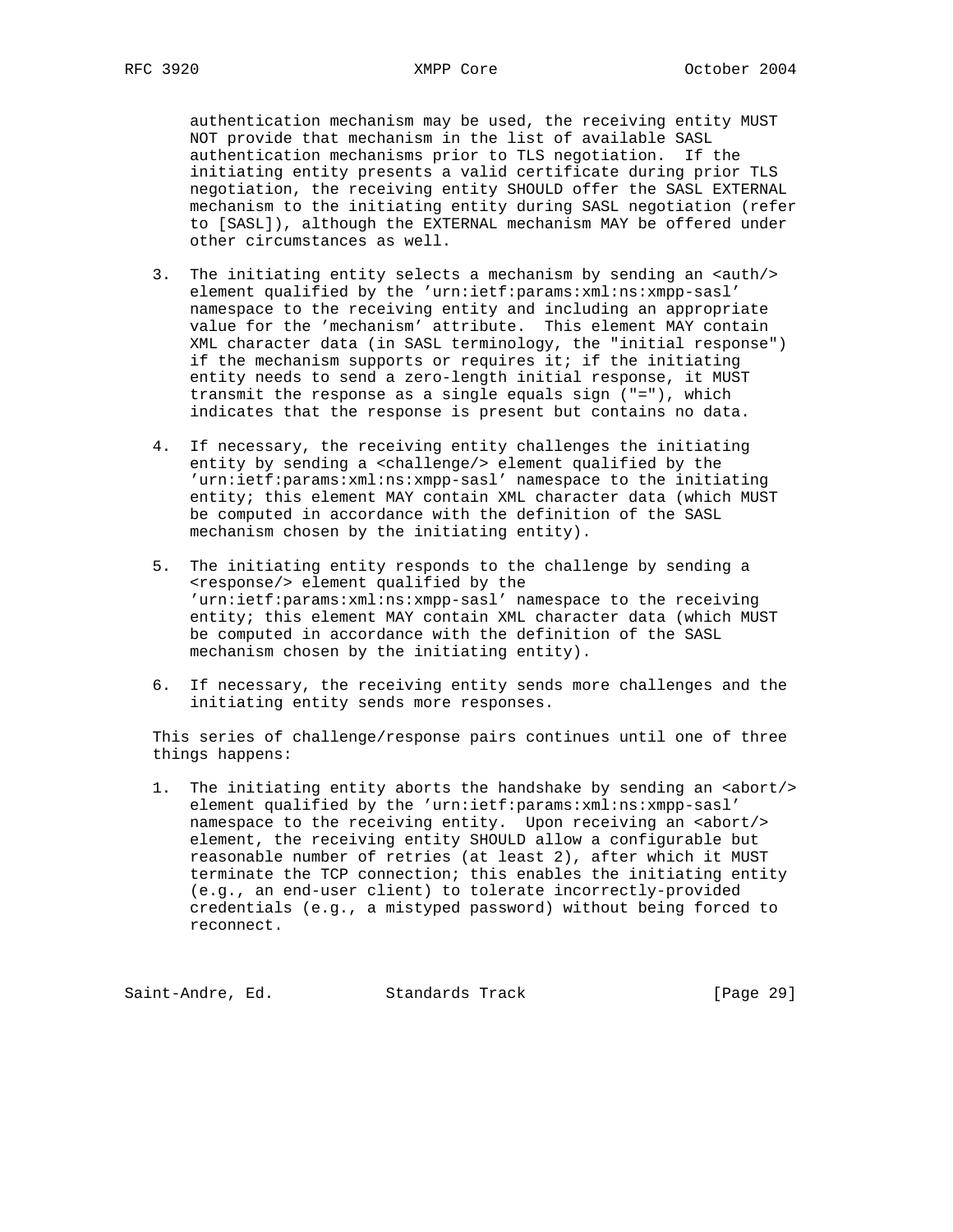- 2. The receiving entity reports failure of the handshake by sending a <failure/> element qualified by the 'urn:ietf:params:xml:ns:xmpp-sasl' namespace to the initiating entity (the particular cause of failure SHOULD be communicated in an appropriate child element of the <failure/> element as defined under SASL Errors (Section 6.4)). If the failure case occurs, the receiving entity SHOULD allow a configurable but reasonable number of retries (at least 2), after which it MUST terminate the TCP connection; this enables the initiating entity (e.g., an end-user client) to tolerate incorrectly-provided credentials (e.g., a mistyped password) without being forced to reconnect.
- 3. The receiving entity reports success of the handshake by sending a <success/> element qualified by the 'urn:ietf:params:xml:ns:xmpp-sasl' namespace to the initiating entity; this element MAY contain XML character data (in SASL terminology, "additional data with success") if required by the chosen SASL mechanism. Upon receiving the <success/> element, the initiating entity MUST initiate a new stream by sending an opening XML stream header to the receiving entity (it is not necessary to send a closing </stream> tag first, since the receiving entity and initiating entity MUST consider the original stream to be closed upon sending or receiving the <success/> element). Upon receiving the new stream header from the initiating entity, the receiving entity MUST respond by sending a new XML stream header to the initiating entity, along with any available features (but not including the STARTTLS and SASL features) or an empty <features/> element (to signify that no additional features are available); any such additional features not defined herein MUST be defined by the relevant extension to XMPP.

## 6.3. SASL Definition

 The profiling requirements of [SASL] require that the following information be supplied by a protocol definition:

service name: "xmpp"

 initiation sequence: After the initiating entity provides an opening XML stream header and the receiving entity replies in kind, the receiving entity provides a list of acceptable authentication methods. The initiating entity chooses one method from the list and sends it to the receiving entity as the value of the 'mechanism' attribute possessed by an <auth/> element, optionally including an initial response to avoid a round trip.

Saint-Andre, Ed. Standards Track [Page 30]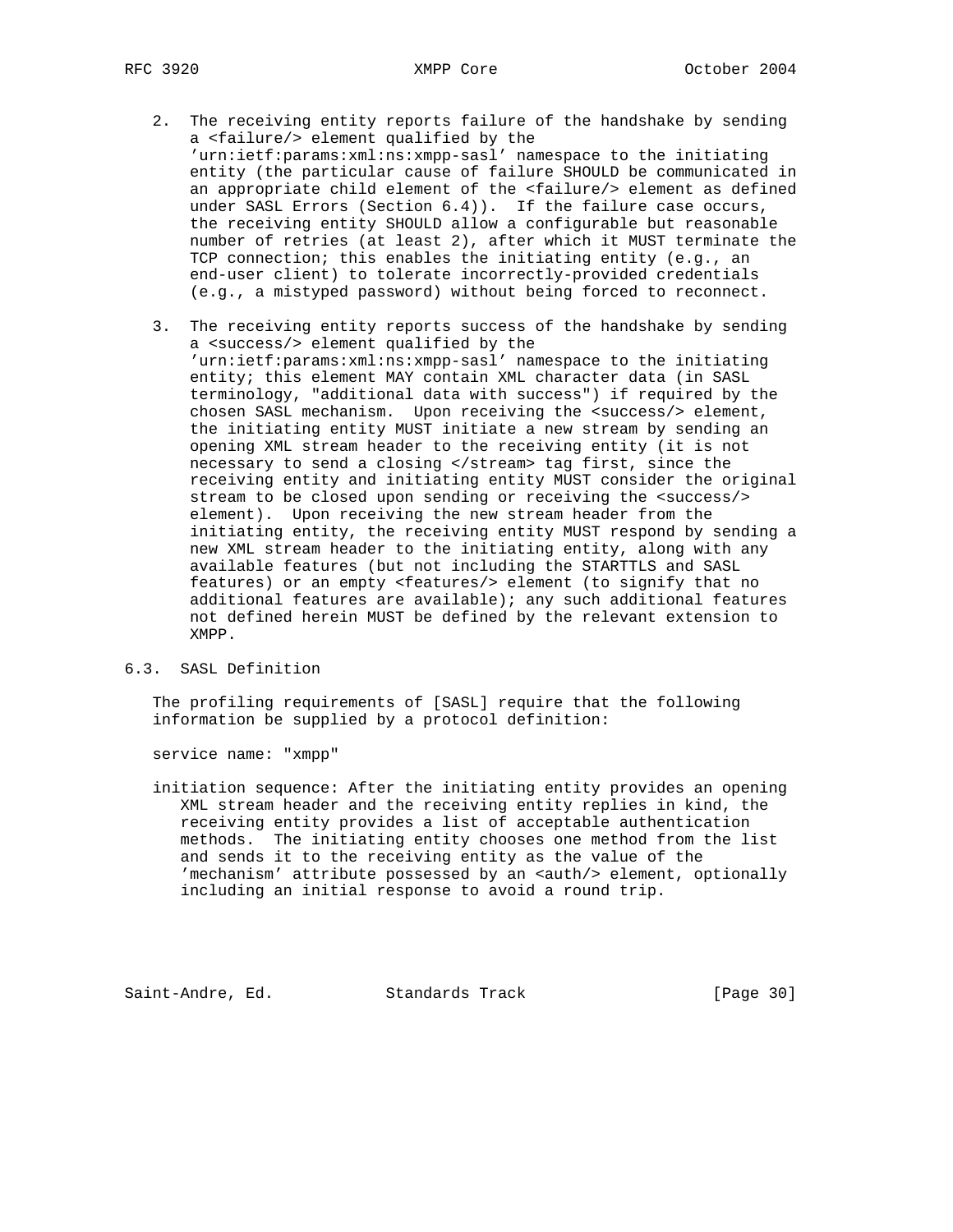- exchange sequence: Challenges and responses are carried through the exchange of <challenge/> elements from receiving entity to initiating entity and <response/> elements from initiating entity to receiving entity. The receiving entity reports failure by sending a <failure/> element and success by sending a <success/> element; the initiating entity aborts the exchange by sending an <abort/> element. Upon successful negotiation, both sides consider the original XML stream to be closed and new stream headers are sent by both entities.
- security layer negotiation: The security layer takes effect immediately after sending the closing ">" character of the <success/> element for the receiving entity, and immediately after receiving the closing ">" character of the <success/> element for the initiating entity. The order of layers is first [TCP], then [TLS], then [SASL], then XMPP.
	- use of the authorization identity: The authorization identity may be used by xmpp to denote the non-default <node@domain> of a client or the sending <domain> of a server.

#### 6.4. SASL Errors

The following SASL-related error conditions are defined:

- o <aborted/> -- The receiving entity acknowledges an <abort/> element sent by the initiating entity; sent in reply to the <abort/> element.
- o <incorrect-encoding/> -- The data provided by the initiating entity could not be processed because the [BASE64] encoding is incorrect (e.g., because the encoding does not adhere to the definition in Section 3 of [BASE64]); sent in reply to a <response/> element or an <auth/> element with initial response data.
- o <invalid-authzid/> -- The authzid provided by the initiating entity is invalid, either because it is incorrectly formatted or because the initiating entity does not have permissions to authorize that ID; sent in reply to a <response/> element or an <auth/> element with initial response data.
- o <invalid-mechanism/> -- The initiating entity did not provide a mechanism or requested a mechanism that is not supported by the receiving entity; sent in reply to an <auth/> element.

Saint-Andre, Ed. Standards Track [Page 31]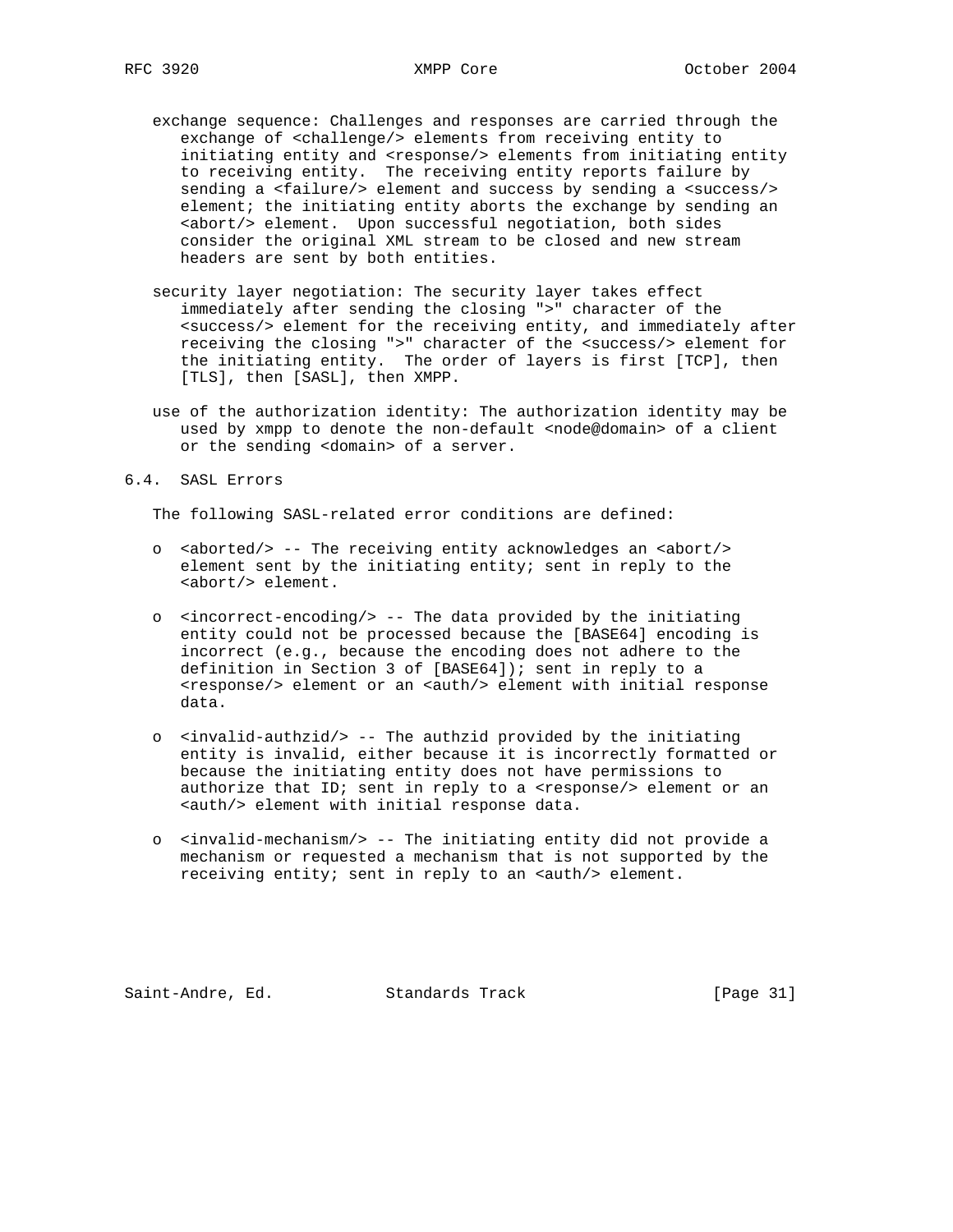- o <mechanism-too-weak/> -- The mechanism requested by the initiating entity is weaker than server policy permits for that initiating entity; sent in reply to a <response/> element or an <auth/>> $\geq$ element with initial response data.
- o <not-authorized/> -- The authentication failed because the initiating entity did not provide valid credentials (this includes but is not limited to the case of an unknown username); sent in reply to a <response/> element or an <auth/> element with initial response data.
- o <temporary-auth-failure/> -- The authentication failed because of a temporary error condition within the receiving entity; sent in reply to an <auth/> element or <response/> element.
- 6.5. Client-to-Server Example

 The following example shows the data flow for a client authenticating with a server using SASL, normally after successful TLS negotiation (note: the alternate steps shown below are provided to illustrate the protocol for failure cases; they are not exhaustive and would not necessarily be triggered by the data sent in the example).

Step 1: Client initiates stream to server:

```
 <stream:stream
    xmlns='jabber:client'
    xmlns:stream='http://etherx.jabber.org/streams'
     to='example.com'
    version='1.0'>
 Step 2: Server responds with a stream tag sent to client:
 <stream:stream
    xmlns='jabber:client'
```

```
 xmlns:stream='http://etherx.jabber.org/streams'
 id='c2s_234'
 from='example.com'
 version='1.0'>
```
Step 3: Server informs client of available authentication mechanisms:

```
 <stream:features>
   <mechanisms xmlns='urn:ietf:params:xml:ns:xmpp-sasl'>
     <mechanism>DIGEST-MD5</mechanism>
     <mechanism>PLAIN</mechanism>
   </mechanisms>
 </stream:features>
```
Saint-Andre, Ed. Standards Track [Page 32]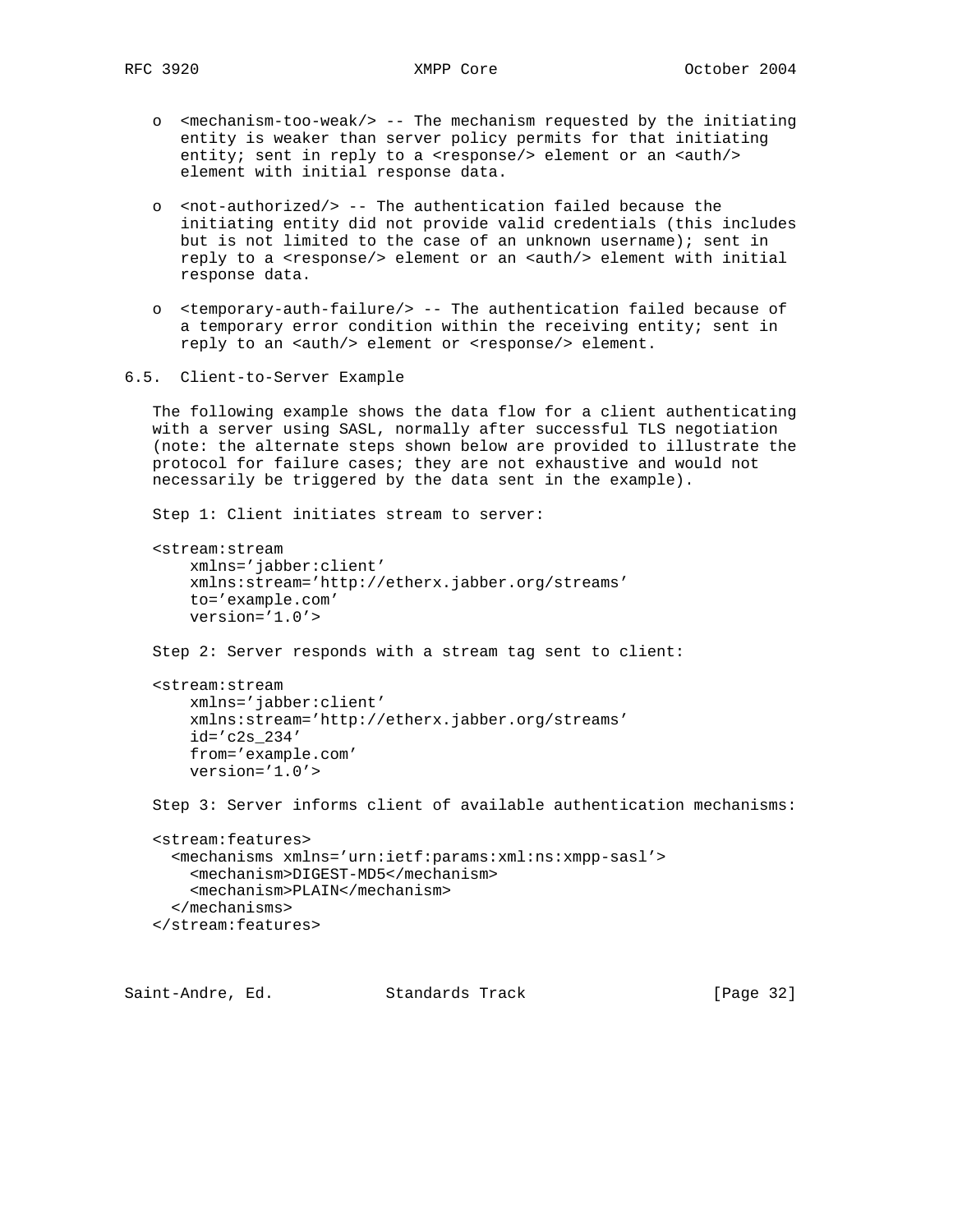```
 Step 4: Client selects an authentication mechanism:
 <auth xmlns='urn:ietf:params:xml:ns:xmpp-sasl'
       mechanism='DIGEST-MD5'/>
 Step 5: Server sends a [BASE64] encoded challenge to client:
 <challenge xmlns='urn:ietf:params:xml:ns:xmpp-sasl'>
 cmVhbG09InNvbWVyZWFsbSIsbm9uY2U9Ik9BNk1HOXRFUUdtMmhoIixxb3A9ImF1dGgi
 LGNoYXJzZXQ9dXRmLTgsYWxnb3JpdGhtPW1kNS1zZXNzCg==
 </challenge>
 The decoded challenge is:
 realm="somerealm",nonce="OA6MG9tEQGm2hh",\
 qop="auth",charset=utf-8,algorithm=md5-sess
 Step 5 (alt): Server returns error to client:
 <failure xmlns='urn:ietf:params:xml:ns:xmpp-sasl'>
  <incorrect-encoding/>
 </failure>
 </stream:stream>
 Step 6: Client sends a [BASE64] encoded response to the challenge:
 <response xmlns='urn:ietf:params:xml:ns:xmpp-sasl'>
 dXNlcm5hbWU9InNvbWVub2RlIixyZWFsbT0ic29tZXJlYWxtIixub25jZT0i
 T0E2TUc5dEVRR20yaGgiLGNub25jZT0iT0E2TUhYaDZWcVRyUmsiLG5jPTAw
 MDAwMDAxLHFvcD1hdXRoLGRpZ2VzdC11cmk9InhtcHAvZXhhbXBsZS5jb20i
 LHJlc3BvbnNlPWQzODhkYWQ5MGQ0YmJkNzYwYTE1MjMyMWYyMTQzYWY3LGNo
 YXJzZXQ9dXRmLTgK
 </response>
 The decoded response is:
username="somenode", realm="somerealm", \
nonce="OA6MG9tEQGm2hh", cnonce="OA6MHXh6VqTrRk",\
 nc=00000001,qop=auth,digest-uri="xmpp/example.com",\
 response=d388dad90d4bbd760a152321f2143af7,charset=utf-8
 Step 7: Server sends another [BASE64] encoded challenge to client:
 <challenge xmlns='urn:ietf:params:xml:ns:xmpp-sasl'>
 cnNwYXV0aD1lYTQwZjYwMzM1YzQyN2I1NTI3Yjg0ZGJhYmNkZmZmZAo=
 </challenge>
```
Saint-Andre, Ed. Standards Track [Page 33]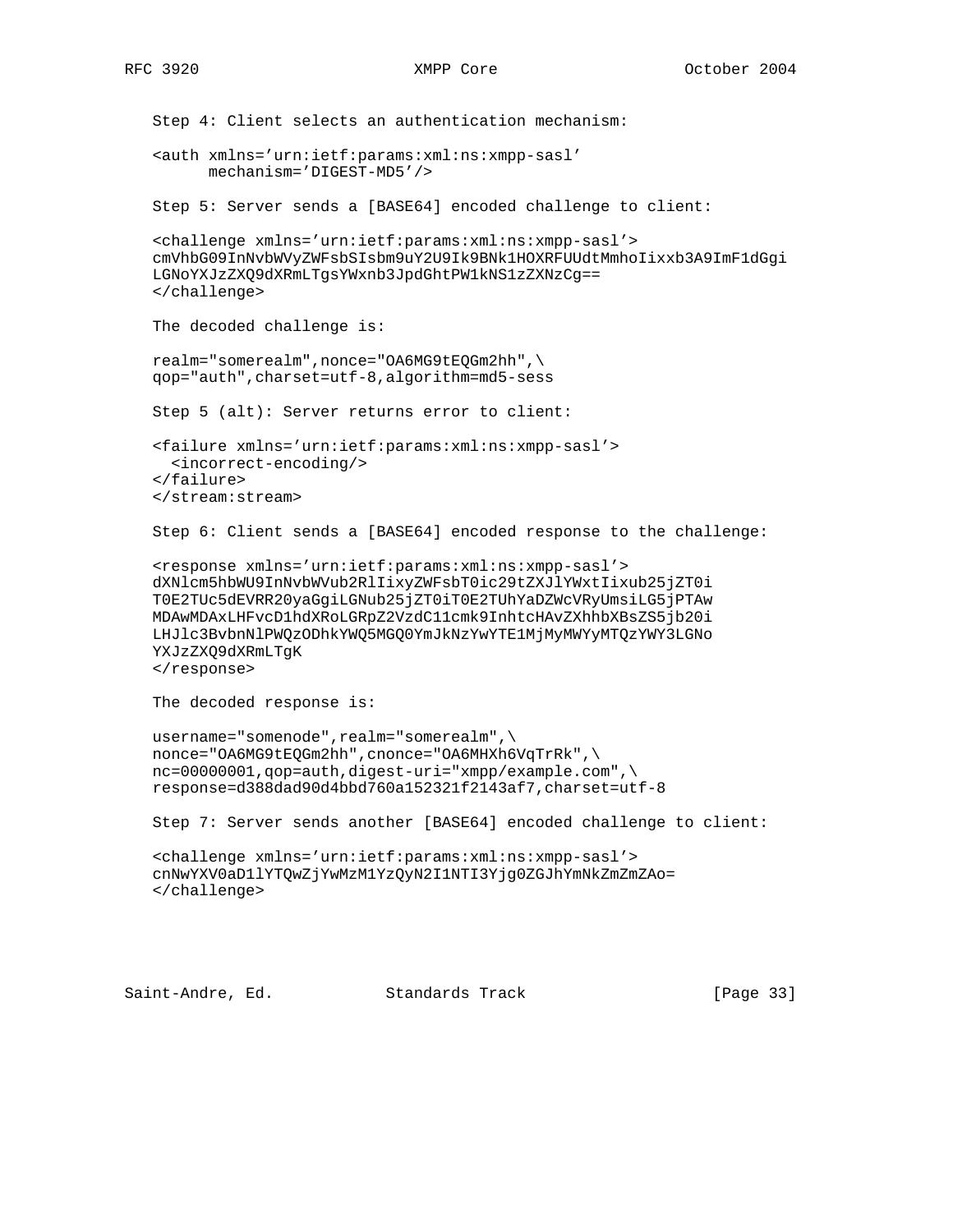```
 The decoded challenge is:
 rspauth=ea40f60335c427b5527b84dbabcdfffd
 Step 7 (alt): Server returns error to client:
 <failure xmlns='urn:ietf:params:xml:ns:xmpp-sasl'>
   <temporary-auth-failure/>
 </failure>
 </stream:stream>
 Step 8: Client responds to the challenge:
 <response xmlns='urn:ietf:params:xml:ns:xmpp-sasl'/>
 Step 9: Server informs client of successful authentication:
 <success xmlns='urn:ietf:params:xml:ns:xmpp-sasl'/>
 Step 9 (alt): Server informs client of failed authentication:
 <failure xmlns='urn:ietf:params:xml:ns:xmpp-sasl'>
  <temporary-auth-failure/>
 </failure>
 </stream:stream>
 Step 10: Client initiates a new stream to server:
 <stream:stream
     xmlns='jabber:client'
     xmlns:stream='http://etherx.jabber.org/streams'
    to='example.com'
     version='1.0'>
 Step 11: Server responds by sending a stream header to client along
 with any additional features (or an empty features element):
 <stream:stream
     xmlns='jabber:client'
     xmlns:stream='http://etherx.jabber.org/streams'
     id='c2s_345'
     from='example.com'
     version='1.0'>
 <stream:features>
   <bind xmlns='urn:ietf:params:xml:ns:xmpp-bind'/>
   <session xmlns='urn:ietf:params:xml:ns:xmpp-session'/>
 </stream:features>
```
Saint-Andre, Ed. Standards Track [Page 34]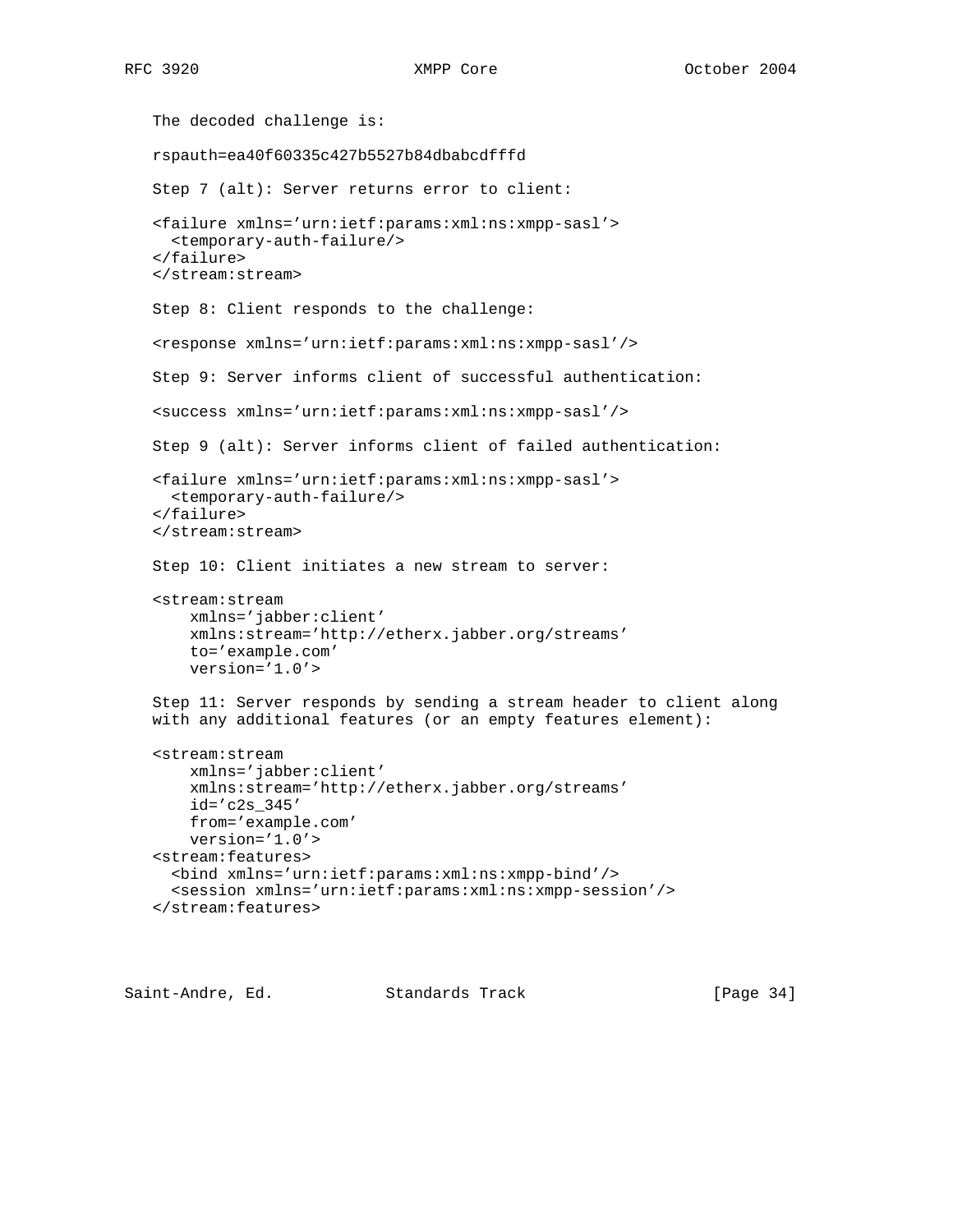```
6.6. Server-to-Server Example
```

```
 The following example shows the data flow for a server authenticating
 with another server using SASL, normally after successful TLS
 negotiation (note: the alternate steps shown below are provided to
 illustrate the protocol for failure cases; they are not exhaustive
 and would not necessarily be triggered by the data sent in the
 example).
 Step 1: Server1 initiates stream to Server2:
 <stream:stream
     xmlns='jabber:server'
     xmlns:stream='http://etherx.jabber.org/streams'
     to='example.com'
     version='1.0'>
 Step 2: Server2 responds with a stream tag sent to Server1:
 <stream:stream
     xmlns='jabber:server'
     xmlns:stream='http://etherx.jabber.org/streams'
     from='example.com'
    id='s2s_234'
     version='1.0'>
 Step 3: Server2 informs Server1 of available authentication
 mechanisms:
 <stream:features>
   <mechanisms xmlns='urn:ietf:params:xml:ns:xmpp-sasl'>
     <mechanism>DIGEST-MD5</mechanism>
     <mechanism>KERBEROS_V4</mechanism>
   </mechanisms>
 </stream:features>
 Step 4: Server1 selects an authentication mechanism:
 <auth xmlns='urn:ietf:params:xml:ns:xmpp-sasl'
       mechanism='DIGEST-MD5'/>
 Step 5: Server2 sends a [BASE64] encoded challenge to Server1:
 <challenge xmlns='urn:ietf:params:xml:ns:xmpp-sasl'>
 cmVhbG09InNvbWVyZWFsbSIsbm9uY2U9Ik9BNk1HOXRFUUdtMmhoIixxb3A9
 ImF1dGgiLGNoYXJzZXQ9dXRmLTgsYWxnb3JpdGhtPW1kNS1zZXNz
 </challenge>
```
Saint-Andre, Ed. Standards Track [Page 35]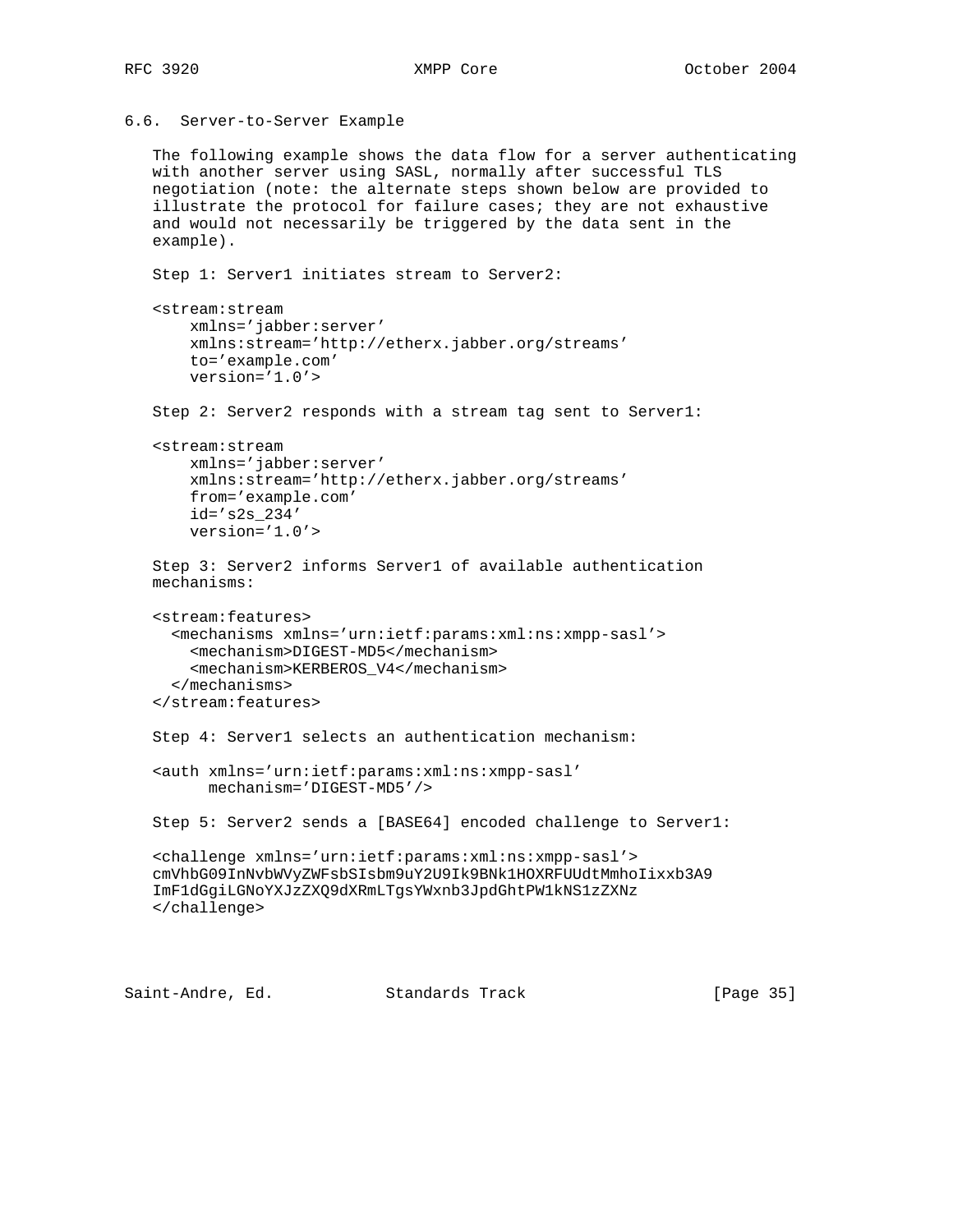```
 The decoded challenge is:
 realm="somerealm",nonce="OA6MG9tEQGm2hh",\
 qop="auth",charset=utf-8,algorithm=md5-sess
 Step 5 (alt): Server2 returns error to Server1:
 <failure xmlns='urn:ietf:params:xml:ns:xmpp-sasl'>
   <incorrect-encoding/>
 </failure>
 </stream:stream>
 Step 6: Server1 sends a [BASE64] encoded response to the challenge:
 <response xmlns='urn:ietf:params:xml:ns:xmpp-sasl'>
 dXNlcm5hbWU9ImV4YW1wbGUub3JnIixyZWFsbT0ic29tZXJlYWxtIixub25j
 ZT0iT0E2TUc5dEVRR20yaGgiLGNub25jZT0iT0E2TUhYaDZWcVRyUmsiLG5j
 PTAwMDAwMDAxLHFvcD1hdXRoLGRpZ2VzdC11cmk9InhtcHAvZXhhbXBsZS5v
 cmciLHJlc3BvbnNlPWQzODhkYWQ5MGQ0YmJkNzYwYTE1MjMyMWYyMTQzYWY3
 LGNoYXJzZXQ9dXRmLTgK
 </response>
 The decoded response is:
 username="example.org",realm="somerealm",\
nonce="OA6MG9tEQGm2hh", cnonce="OA6MHXh6VqTrRk",\
 nc=00000001,qop=auth,digest-uri="xmpp/example.org",\
 response=d388dad90d4bbd760a152321f2143af7,charset=utf-8
 Step 7: Server2 sends another [BASE64] encoded challenge to Server1:
 <challenge xmlns='urn:ietf:params:xml:ns:xmpp-sasl'>
 cnNwYXV0aD1lYTQwZjYwMzM1YzQyN2I1NTI3Yjg0ZGJhYmNkZmZmZAo=
 </challenge>
 The decoded challenge is:
 rspauth=ea40f60335c427b5527b84dbabcdfffd
 Step 7 (alt): Server2 returns error to Server1:
 <failure xmlns='urn:ietf:params:xml:ns:xmpp-sasl'>
  <invalid-authzid/>
 </failure>
 </stream:stream>
```
Saint-Andre, Ed. Standards Track [Page 36]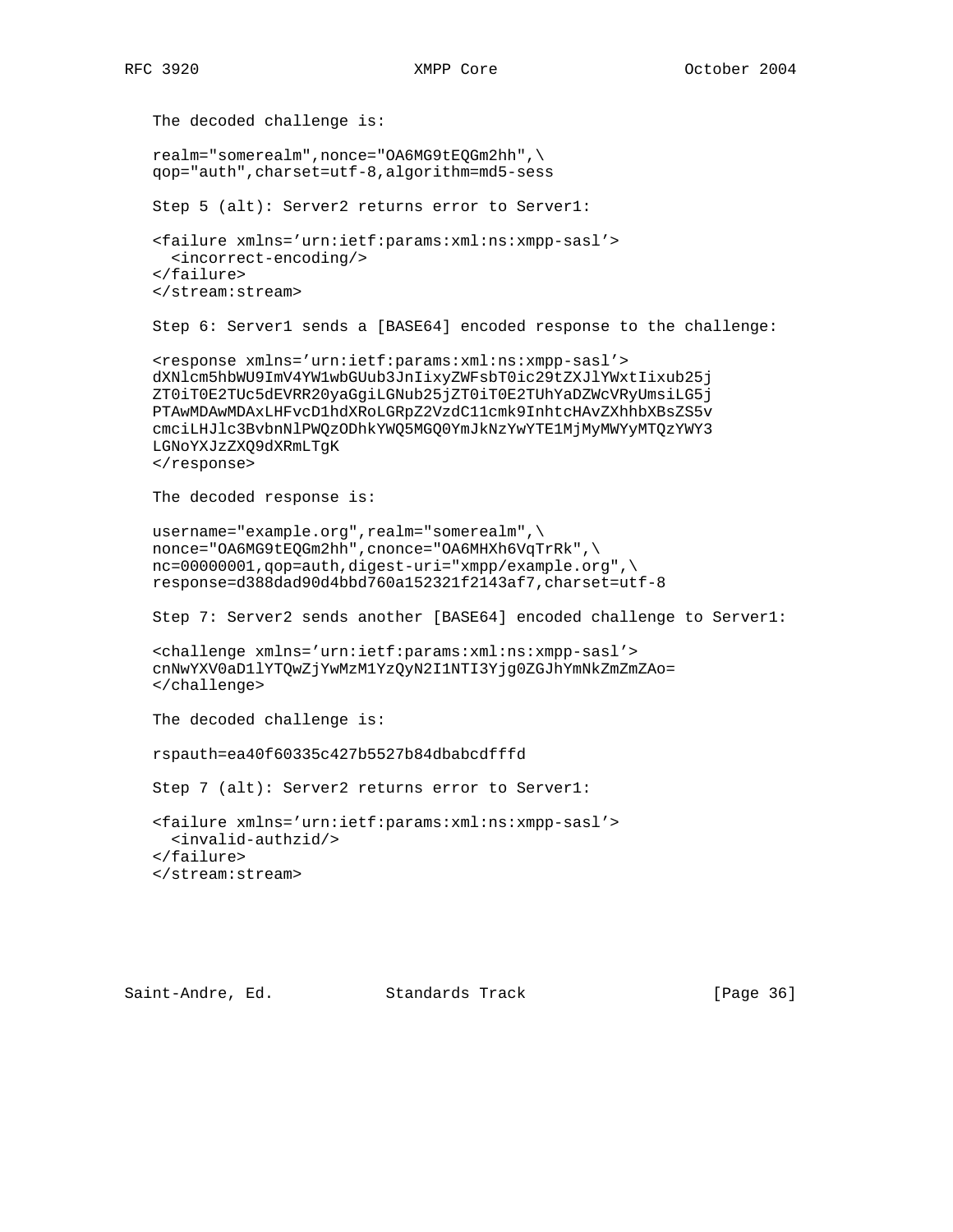```
 Step 8: Server1 responds to the challenge:
    <response xmlns='urn:ietf:params:xml:ns:xmpp-sasl'/>
    Step 8 (alt): Server1 aborts negotiation:
    <abort xmlns='urn:ietf:params:xml:ns:xmpp-sasl'/>
    Step 9: Server2 informs Server1 of successful authentication:
    <success xmlns='urn:ietf:params:xml:ns:xmpp-sasl'/>
    Step 9 (alt): Server2 informs Server1 of failed authentication:
    <failure xmlns='urn:ietf:params:xml:ns:xmpp-sasl'>
      <aborted/>
    </failure>
    </stream:stream>
    Step 10: Server1 initiates a new stream to Server2:
    <stream:stream
        xmlns='jabber:server'
        xmlns:stream='http://etherx.jabber.org/streams'
        to='example.com'
        version='1.0'>
    Step 11: Server2 responds by sending a stream header to Server1 along
    with any additional features (or an empty features element):
    <stream:stream
        xmlns='jabber:client'
        xmlns:stream='http://etherx.jabber.org/streams'
        from='example.com'
        id='s2s_345'
        version='1.0'>
    <stream:features/>
7. Resource Binding
```
 After SASL negotiation (Section 6) with the receiving entity, the initiating entity MAY want or need to bind a specific resource to that stream. In general this applies only to clients: in order to conform to the addressing format (Section 3) and stanza delivery rules (Section 10) specified herein, there MUST be a resource identifier associated with the <node@domain> of the client (which is

Saint-Andre, Ed. Standards Track [Page 37]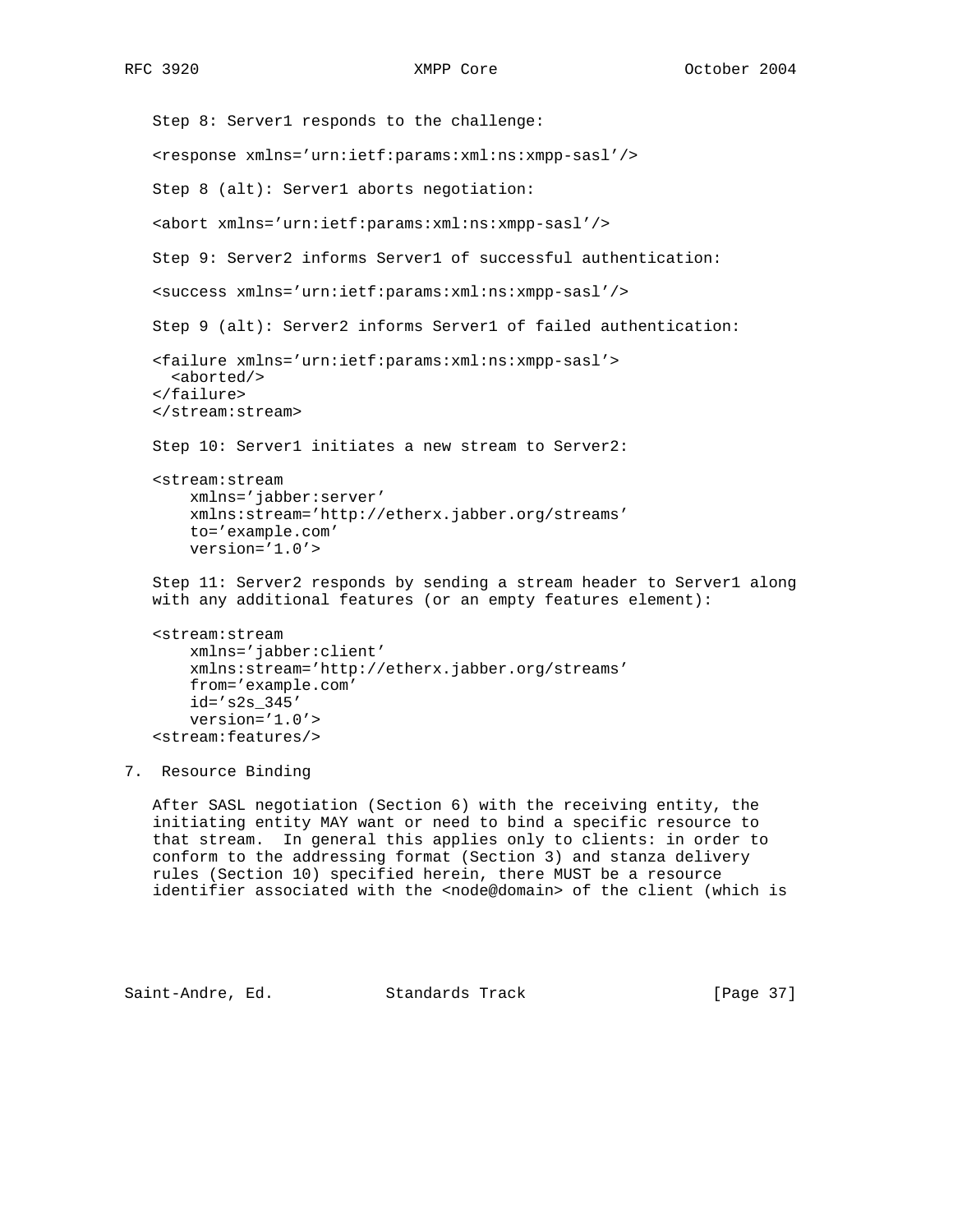either generated by the server or provided by the client application); this ensures that the address for use over that stream is a "full JID" of the form <node@domain/resource>.

 Upon receiving a success indication within the SASL negotiation, the client MUST send a new stream header to the server, to which the server MUST respond with a stream header as well as a list of available stream features. Specifically, if the server requires the client to bind a resource to the stream after successful SASL negotiation, it MUST include an empty <bind/> element qualified by the 'urn:ietf:params:xml:ns:xmpp-bind' namespace in the stream features list it presents to the client upon sending the header for the response stream sent after successful SASL negotiation (but not before):

Server advertises resource binding feature to client:

```
 <stream:stream
    xmlns='jabber:client'
    xmlns:stream='http://etherx.jabber.org/streams'
    id='c2s_345'
    from='example.com'
    version='1.0'>
 <stream:features>
   <bind xmlns='urn:ietf:params:xml:ns:xmpp-bind'/>
 </stream:features>
```
 Upon being so informed that resource binding is required, the client MUST bind a resource to the stream by sending to the server an IQ stanza of type "set" (see IQ Semantics (Section 9.2.3)) containing data qualified by the 'urn:ietf:params:xml:ns:xmpp-bind' namespace.

 If the client wishes to allow the server to generate the resource identifier on its behalf, it sends an IQ stanza of type "set" that contains an empty <br/> <br/>bind/> element:

Client asks server to bind a resource:

```
 <iq type='set' id='bind_1'>
   <bind xmlns='urn:ietf:params:xml:ns:xmpp-bind'/>
 </iq>
```
 A server that supports resource binding MUST be able to generate a resource identifier on behalf of a client. A resource identifier generated by the server MUST be unique for that <node@domain>.

```
Saint-Andre, Ed. Standards Track [Page 38]
```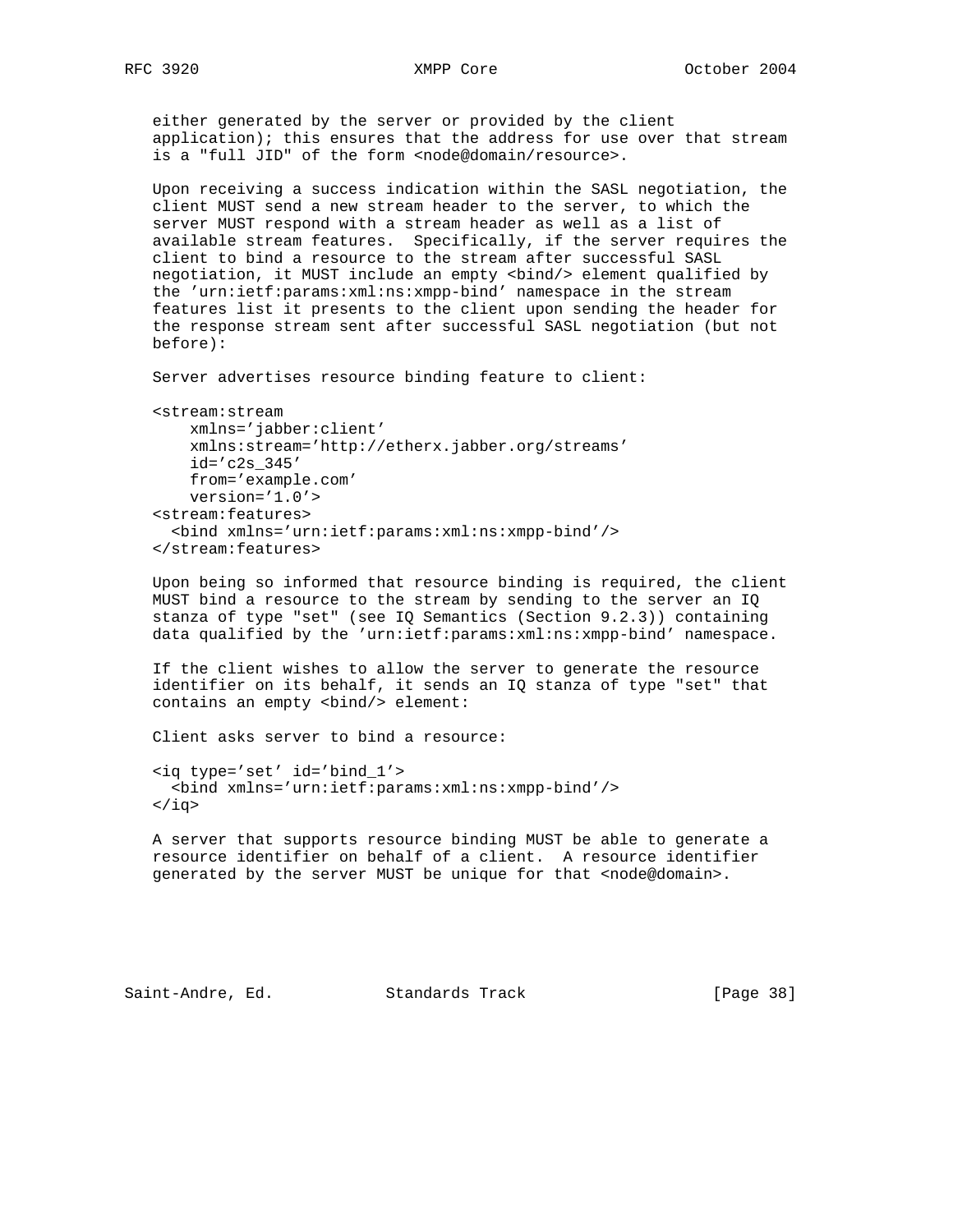If the client wishes to specify the resource identifier, it sends an IQ stanza of type "set" that contains the desired resource identifier as the XML character data of a <resource/> element that is a child of the <bind/> element:

```
 Client binds a resource:
 <iq type='set' id='bind_2'>
   <bind xmlns='urn:ietf:params:xml:ns:xmpp-bind'>
     <resource>someresource</resource>
   </bind>
\langleiq>
```
 Once the server has generated a resource identifier for the client or accepted the resource identifier provided by the client, it MUST return an IQ stanza of type "result" to the client, which MUST include a <jid/> child element that specifies the full JID for the connected resource as determined by the server:

Server informs client of successful resource binding:

```
 <iq type='result' id='bind_2'>
   <bind xmlns='urn:ietf:params:xml:ns:xmpp-bind'>
    <jid>somenode@example.com/someresource</jid>
   </bind>
 </iq>
```
 A server SHOULD accept the resource identifier provided by the client, but MAY override it with a resource identifier that the server generates; in this case, the server SHOULD NOT return a stanza error (e.g., <forbidden/>) to the client but instead SHOULD communicate the generated resource identifier to the client in the IQ result as shown above.

 When a client supplies a resource identifier, the following stanza error conditions are possible (see Stanza Errors (Section 9.3)):

- o The provided resource identifier cannot be processed by the server in accordance with Resourceprep (Appendix B).
- o The client is not allowed to bind a resource to the stream (e.g., because the node or user has reached a limit on the number of connected resources allowed).
- o The provided resource identifier is already in use but the server does not allow binding of multiple connected resources with the same identifier.

Saint-Andre, Ed. Standards Track [Page 39]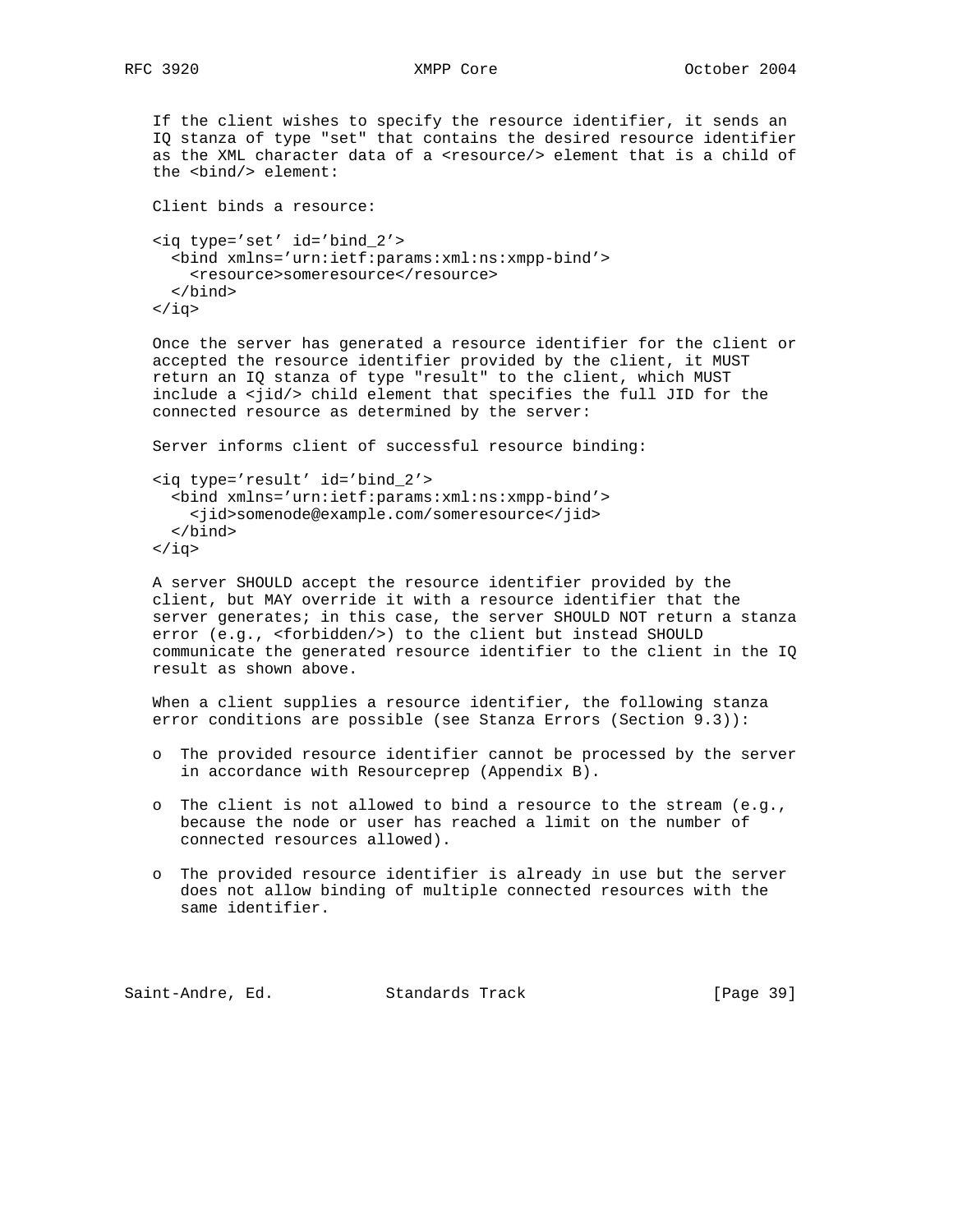```
 The protocol for these error conditions is shown below.
 Resource identifier cannot be processed:
 <iq type='error' id='bind_2'>
   <bind xmlns='urn:ietf:params:xml:ns:xmpp-bind'>
     <resource>someresource</resource>
   </bind>
   <error type='modify'>
     <bad-request xmlns='urn:ietf:params:xml:ns:xmpp-stanzas'/>
   </error>
\langleiq>
 Client is not allowed to bind a resource:
 <iq type='error' id='bind_2'>
   <bind xmlns='urn:ietf:params:xml:ns:xmpp-bind'>
     <resource>someresource</resource>
   </bind>
   <error type='cancel'>
     <not-allowed xmlns='urn:ietf:params:xml:ns:xmpp-stanzas'/>
   </error>
\langleiq>
 Resource identifier is in use:
 <iq type='error' id='bind_2'>
   <bind xmlns='urn:ietf:params:xml:ns:xmpp-bind'>
     <resource>someresource</resource>
   </bind>
   <error type='cancel'>
     <conflict xmlns='urn:ietf:params:xml:ns:xmpp-stanzas'/>
   </error>
\langleiq>
 If, before completing the resource binding step, the client attempts
to send an XML stanza other than an IQ stanza with a <br/> <br/>kind/>> child
 qualified by the 'urn:ietf:params:xml:ns:xmpp-bind' namespace, the
```
Saint-Andre, Ed. Standards Track [Page 40]

server MUST NOT process the stanza and SHOULD return a

<not-authorized/> stanza error to the client.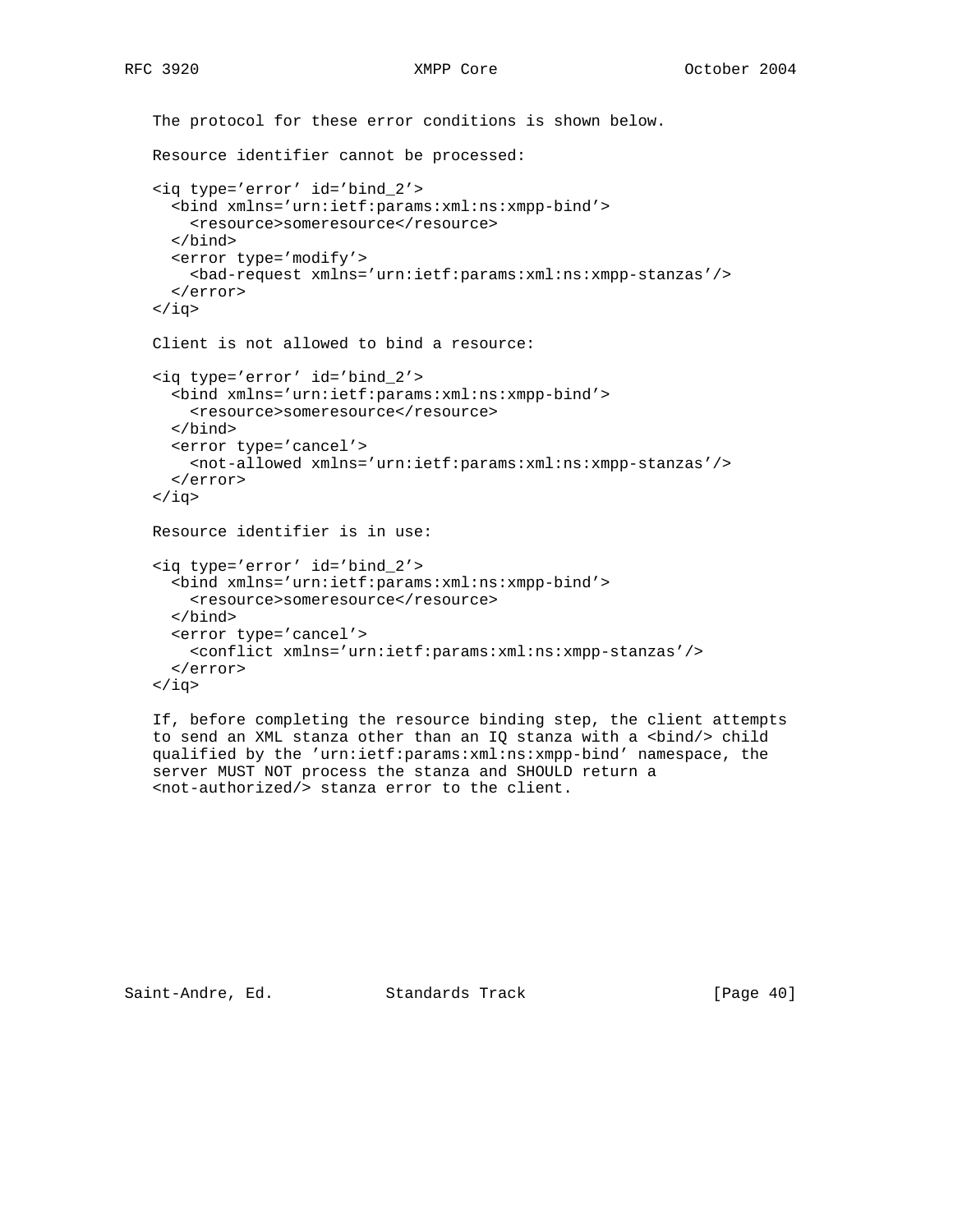# 8. Server Dialback

#### 8.1. Overview

 The Jabber protocols from which XMPP was adapted include a "server dialback" method for protecting against domain spoofing, thus making it more difficult to spoof XML stanzas. Server dialback is not a security mechanism, and results in weak verification of server identities only (see Server-to-Server Communications (Section 14.4) regarding this method's security characteristics). Domains requiring robust security SHOULD use TLS and SASL; see Server-to-Server Communications (Section 14.4) for details. If SASL is used for server-to-server authentication, dialback SHOULD NOT be used since it is unnecessary. Documentation of dialback is included mainly for the sake of backward-compatibility with existing implementations and deployments.

 The server dialback method is made possible by the existence of the Domain Name System (DNS), since one server can (normally) discover the authoritative server for a given domain. Because dialback depends on DNS, inter-domain communications MUST NOT proceed until the Domain Name System (DNS) hostnames asserted by the servers have been resolved (see Server-to-Server Communications (Section 14.4)).

 Server dialback is uni-directional, and results in (weak) verification of identities for one stream in one direction. Because server dialback is not an authentication mechanism, mutual authentication is not possible via dialback. Therefore, server dialback MUST be completed in each direction in order to enable bi-directional communications between two domains.

 The method for generating and verifying the keys used in server dialback MUST take into account the hostnames being used, the stream ID generated by the receiving server, and a secret known by the authoritative server's network. The stream ID is security-critical in server dialback and therefore MUST be both unpredictable and non-repeating (see [RANDOM] for recommendations regarding randomness for security purposes).

 Any error that occurs during dialback negotiation MUST be considered a stream error, resulting in termination of the stream and of the underlying TCP connection. The possible error conditions are specified in the protocol description below.

The following terminology applies:

 o Originating Server -- the server that is attempting to establish a connection between two domains.

Saint-Andre, Ed. Standards Track [Page 41]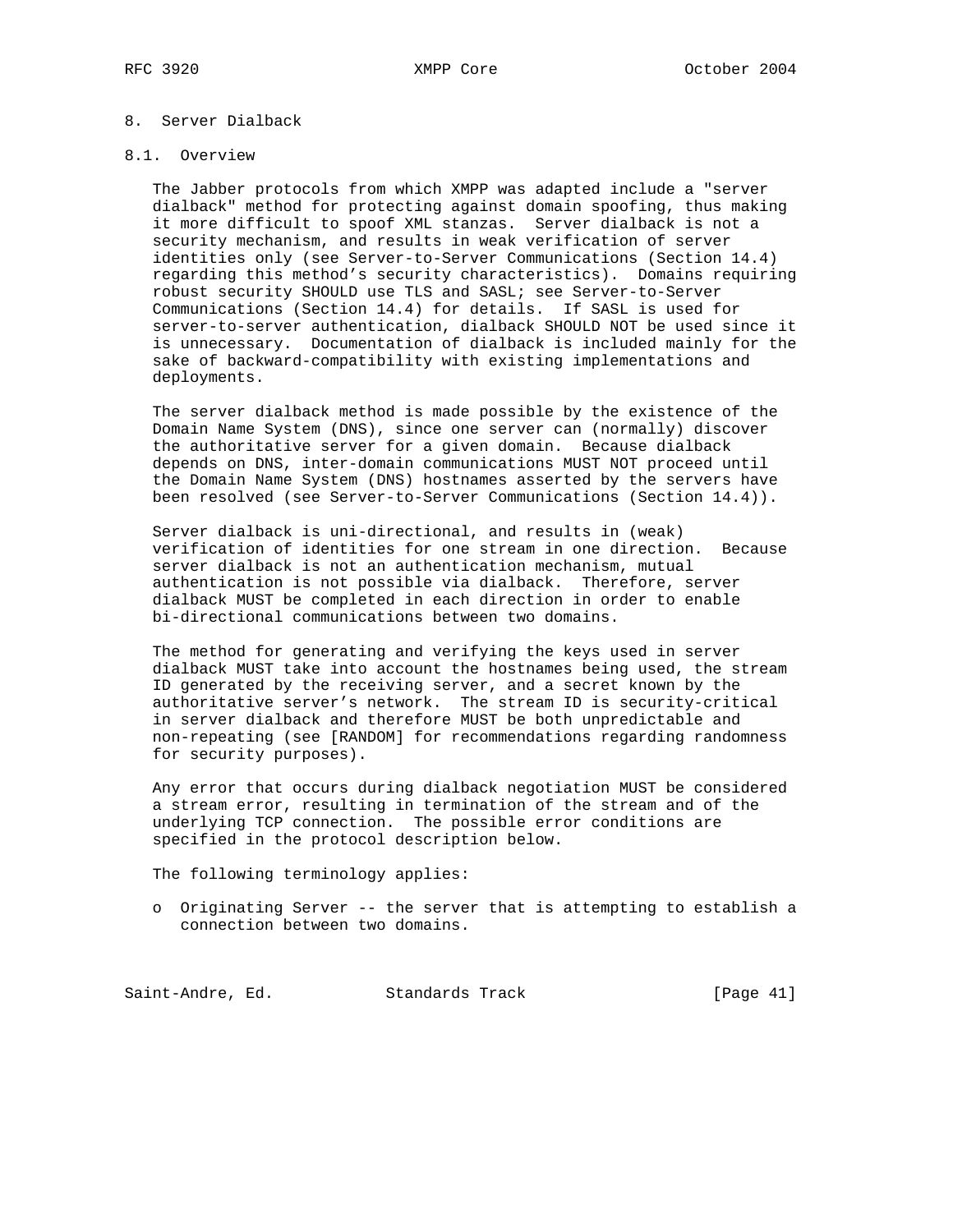- o Receiving Server -- the server that is trying to authenticate that the Originating Server represents the domain which it claims to be.
- o Authoritative Server -- the server that answers to the DNS hostname asserted by the Originating Server; for basic environments this will be the Originating Server, but it could be a separate machine in the Originating Server's network.
- 8.2. Order of Events

The following is a brief summary of the order of events in dialback:

- 1. The Originating Server establishes a connection to the Receiving Server.
- 2. The Originating Server sends a 'key' value over the connection to the Receiving Server.
- 3. The Receiving Server establishes a connection to the Authoritative Server.
- 4. The Receiving Server sends the same 'key' value to the Authoritative Server.
- 5. The Authoritative Server replies that key is valid or invalid.
- 6. The Receiving Server informs the Originating Server whether it is authenticated or not.

Saint-Andre, Ed. Standards Track [Page 42]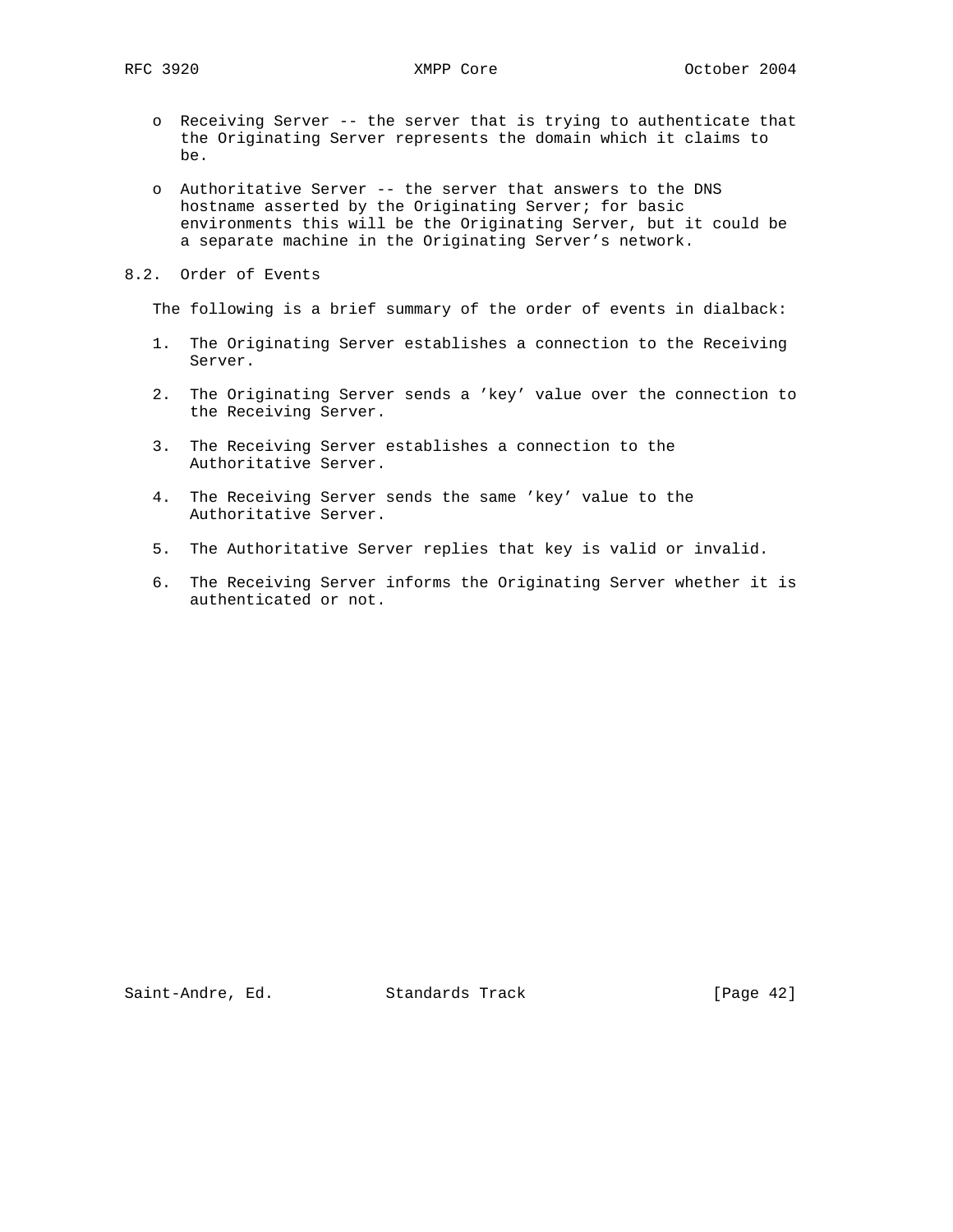We can represent this flow of events graphically as follows: Originating Receiving Server Server ----------- --------- | | establish connection | ----------------------> | | | send stream header | ----------------------> | | | send stream header | <---------------------- | Authoritative<br>Server send dialback key | ----------------------> | ------------- | | | establish connection | ----------------------> | | | send stream header | ----------------------> | | | send stream header | <---------------------- | | | send verify request | ----------------------> | | | send verify response | <---------------------- | | report dialback result | <---------------------- | | |

8.3. Protocol

The detailed protocol interaction between the servers is as follows:

 1. The Originating Server establishes TCP connection to the Receiving Server.

Saint-Andre, Ed. Standards Track [Page 43]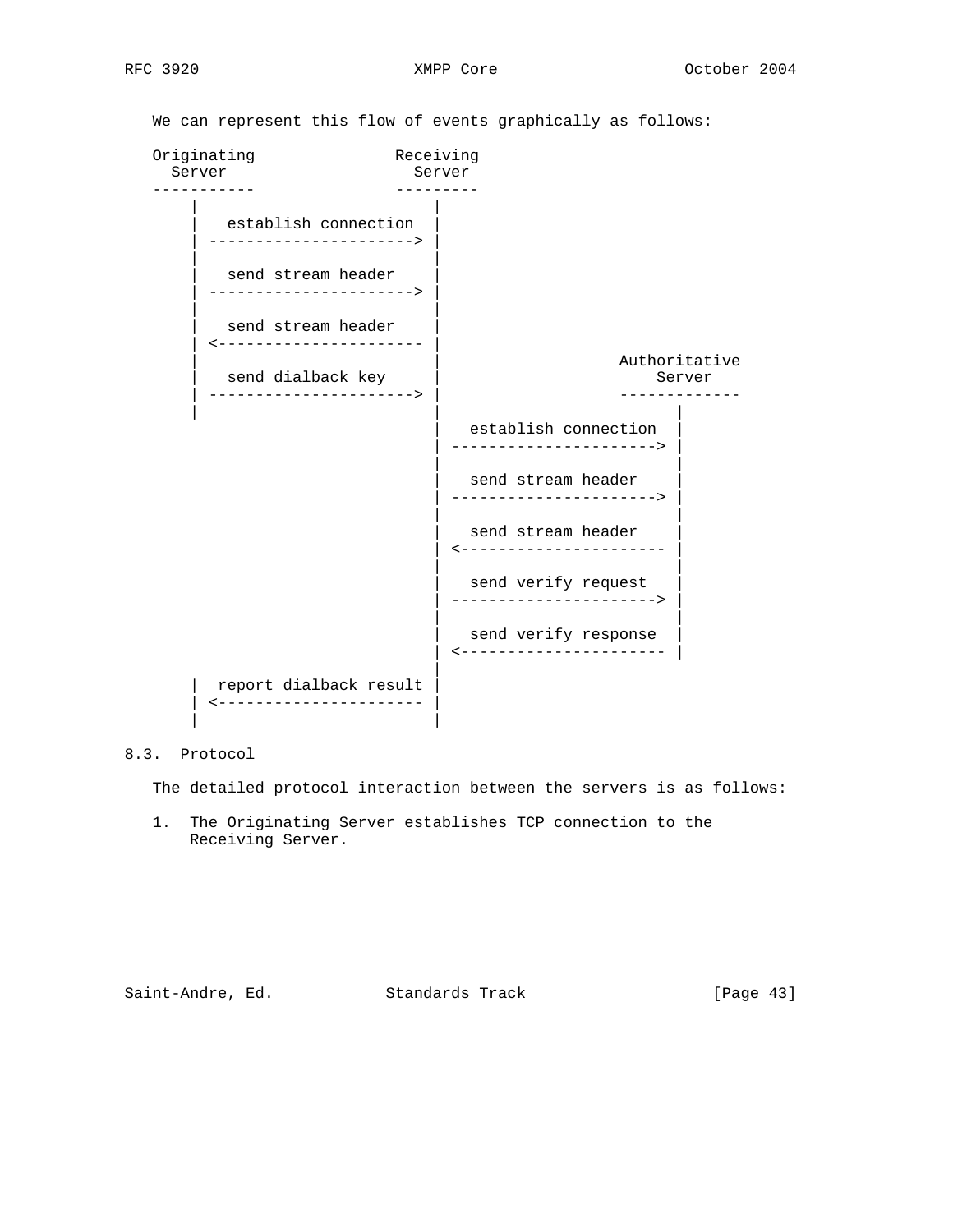2. The Originating Server sends a stream header to the Receiving Server:

```
 <stream:stream
    xmlns:stream='http://etherx.jabber.org/streams'
    xmlns='jabber:server'
    xmlns:db='jabber:server:dialback'>
```
 Note: The 'to' and 'from' attributes are OPTIONAL on the root stream element. The inclusion of the xmlns:db namespace declaration with the name shown indicates to the Receiving Server that the Originating Server supports dialback. If the namespace name is incorrect, then the Receiving Server MUST generate an <invalid-namespace/> stream error condition and terminate both the XML stream and the underlying TCP connection.

 3. The Receiving Server SHOULD send a stream header back to the Originating Server, including a unique ID for this interaction:

 <stream:stream xmlns:stream='http://etherx.jabber.org/streams' xmlns='jabber:server' xmlns:db='jabber:server:dialback' id='457F9224A0...'>

 Note: The 'to' and 'from' attributes are OPTIONAL on the root stream element. If the namespace name is incorrect, then the Originating Server MUST generate an <invalid-namespace/> stream error condition and terminate both the XML stream and the underlying TCP connection. Note well that the Receiving Server SHOULD reply but MAY silently terminate the XML stream and underlying TCP connection depending on security policies in place; however, if the Receiving Server desires to proceed, it MUST send a stream header back to the Originating Server.

 4. The Originating Server sends a dialback key to the Receiving Server:

 <db:result to='Receiving Server' from='Originating Server'> 98AF014EDC0... </db:result>

 Note: This key is not examined by the Receiving Server, since the Receiving Server does not keep information about the Originating Server between sessions. The key generated by the Originating Server MUST be based in part on the value of the ID provided by the

Saint-Andre, Ed. Standards Track [Page 44]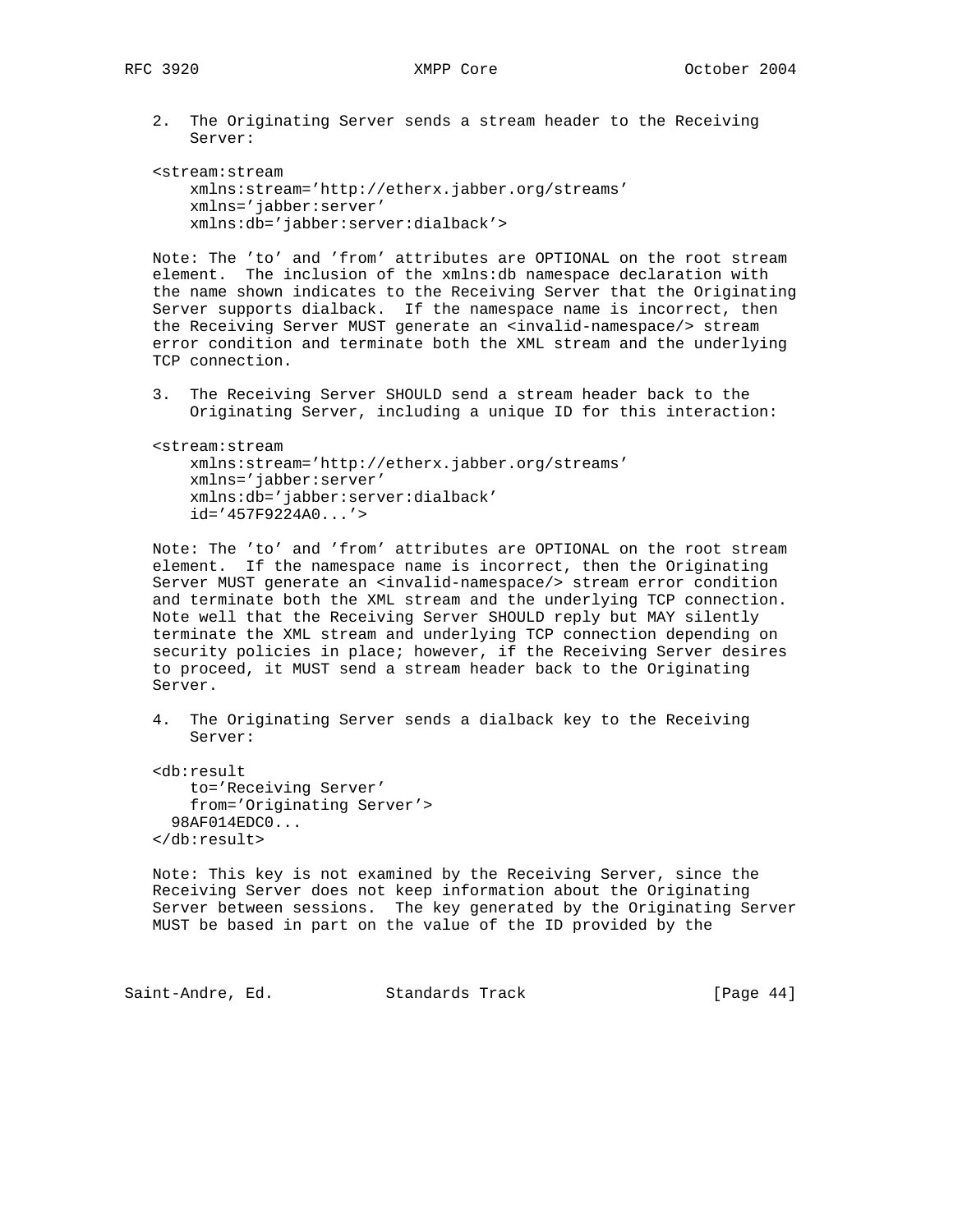Receiving Server in the previous step, and in part on a secret shared by the Originating Server and Authoritative Server. If the value of the 'to' address does not match a hostname recognized by the Receiving Server, then the Receiving Server MUST generate a <host-unknown/> stream error condition and terminate both the XML stream and the underlying TCP connection. If the value of the 'from' address matches a domain with which the Receiving Server already has an established connection, then the Receiving Server MUST maintain the existing connection until it validates whether the new connection is legitimate; additionally, the Receiving Server MAY choose to generate a <not-authorized/> stream error condition for the new connection and then terminate both the XML stream and the underlying TCP connection related to the new request.

- 5. The Receiving Server establishes a TCP connection back to the domain name asserted by the Originating Server, as a result of which it connects to the Authoritative Server. (Note: As an optimization, an implementation MAY reuse an existing connection here.)
- 6. The Receiving Server sends the Authoritative Server a stream header:

 <stream:stream xmlns:stream='http://etherx.jabber.org/streams' xmlns='jabber:server' xmlns:db='jabber:server:dialback'>

 Note: The 'to' and 'from' attributes are OPTIONAL on the root stream element. If the namespace name is incorrect, then the Authoritative Server MUST generate an <invalid-namespace/> stream error condition and terminate both the XML stream and the underlying TCP connection.

 7. The Authoritative Server sends the Receiving Server a stream header:

<stream:stream

 xmlns:stream='http://etherx.jabber.org/streams' xmlns='jabber:server' xmlns:db='jabber:server:dialback' id='1251A342B...'>

 Note: If the namespace name is incorrect, then the Receiving Server MUST generate an <invalid-namespace/> stream error condition and terminate both the XML stream and the underlying TCP connection between it and the Authoritative Server. If a stream error occurs between the Receiving Server and the Authoritative Server, then the Receiving Server MUST generate a <remote-connection-failed/> stream

Saint-Andre, Ed. Standards Track [Page 45]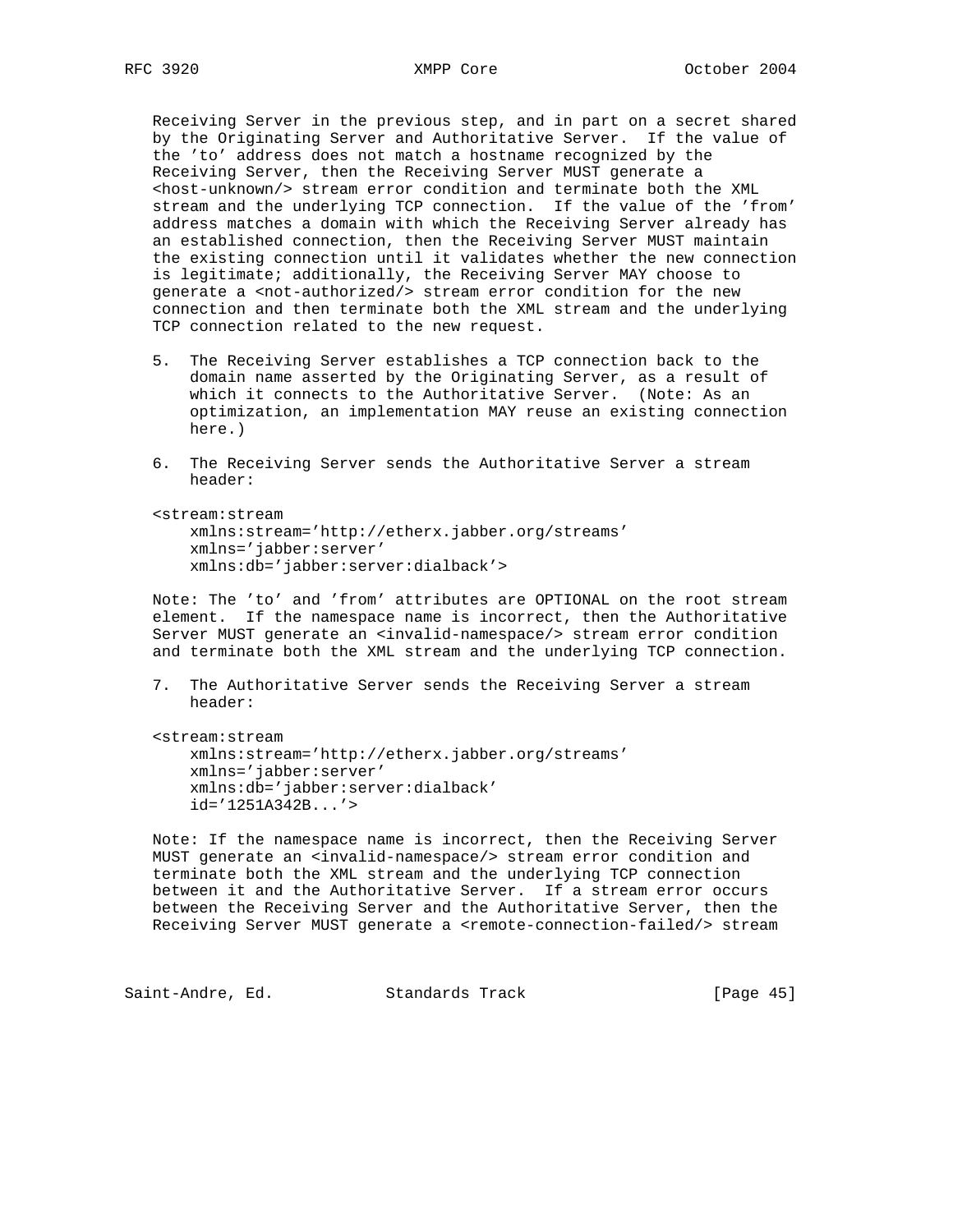error condition and terminate both the XML stream and the underlying TCP connection between it and the Originating Server.

 8. The Receiving Server sends the Authoritative Server a request for verification of a key:

 <db:verify from='Receiving Server' to='Originating Server' id='457F9224A0...'> 98AF014EDC0... </db:verify>

 Note: Passed here are the hostnames, the original identifier from the Receiving Server's stream header to the Originating Server in Step 3, and the key that the Originating Server sent to the Receiving Server in Step 4. Based on this information, as well as shared secret information within the Authoritative Server's network, the key is verified. Any verifiable method MAY be used to generate the key. If the value of the 'to' address does not match a hostname recognized by the Authoritative Server, then the Authoritative Server MUST generate a <host-unknown/> stream error condition and terminate both the XML stream and the underlying TCP connection. If the value of the 'from' address does not match the hostname represented by the Receiving Server when opening the TCP connection (or any validated domain thereof, such as a validated subdomain of the Receiving Server's hostname or another validated domain hosted by the Receiving Server), then the Authoritative Server MUST generate an <invalid-from/> stream error condition and terminate both the XML stream and the underlying TCP connection.

 9. The Authoritative Server verifies whether the key was valid or invalid:

 <db:verify from='Originating Server' to='Receiving Server' type='valid' id='457F9224A0...'/>

or

 <db:verify from='Originating Server' to='Receiving Server' type='invalid' id='457F9224A0...'/>

Saint-Andre, Ed. Standards Track [Page 46]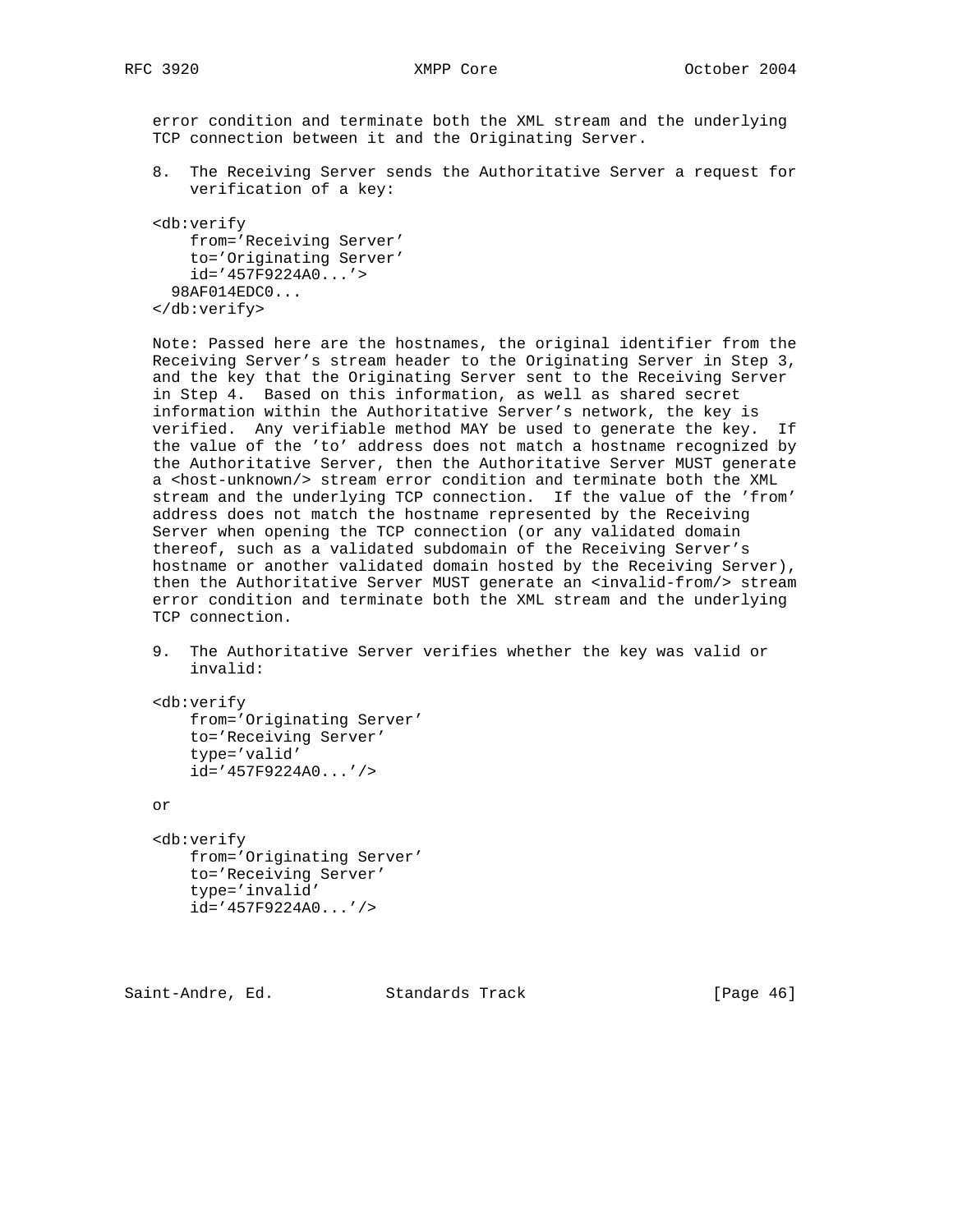Note: If the ID does not match that provided by the Receiving Server in Step 3, then the Receiving Server MUST generate an <invalid-id/> stream error condition and terminate both the XML stream and the underlying TCP connection. If the value of the 'to' address does not match a hostname recognized by the Receiving Server, then the Receiving Server MUST generate a <host-unknown/> stream error condition and terminate both the XML stream and the underlying TCP connection. If the value of the 'from' address does not match the hostname represented by the Originating Server when opening the TCP connection (or any validated domain thereof, such as a validated subdomain of the Originating Server's hostname or another validated domain hosted by the Originating Server), then the Receiving Server MUST generate an <invalid-from/> stream error condition and terminate both the XML stream and the underlying TCP connection. After returning the verification to the Receiving Server, the Authoritative Server SHOULD terminate the stream between them.

- 10. The Receiving Server informs the Originating Server of the result:
- <db:result from='Receiving Server' to='Originating Server' type='valid'/>

 Note: At this point, the connection has either been validated via a type='valid', or reported as invalid. If the connection is invalid, then the Receiving Server MUST terminate both the XML stream and the underlying TCP connection. If the connection is validated, data can be sent by the Originating Server and read by the Receiving Server; before that, all XML stanzas sent to the Receiving Server SHOULD be silently dropped.

 The result of the foregoing is that the Receiving Server has verified the identity of the Originating Server, so that the Originating Server can send, and the Receiving Server can accept, XML stanzas over the "initial stream" (i.e., the stream from the Originating Server to the Receiving Server). In order to verify the identities of the entities using the "response stream" (i.e., the stream from the Receiving Server to the Originating Server), dialback MUST be completed in the opposite direction as well.

 After successful dialback negotiation, the Receiving Server SHOULD accept subsequent <db:result/> packets (e.g., validation requests sent to a subdomain or other hostname serviced by the Receiving Server) from the Originating Server over the existing validated connection; this enables "piggybacking" of the original validated connection in one direction.

Saint-Andre, Ed. Standards Track [Page 47]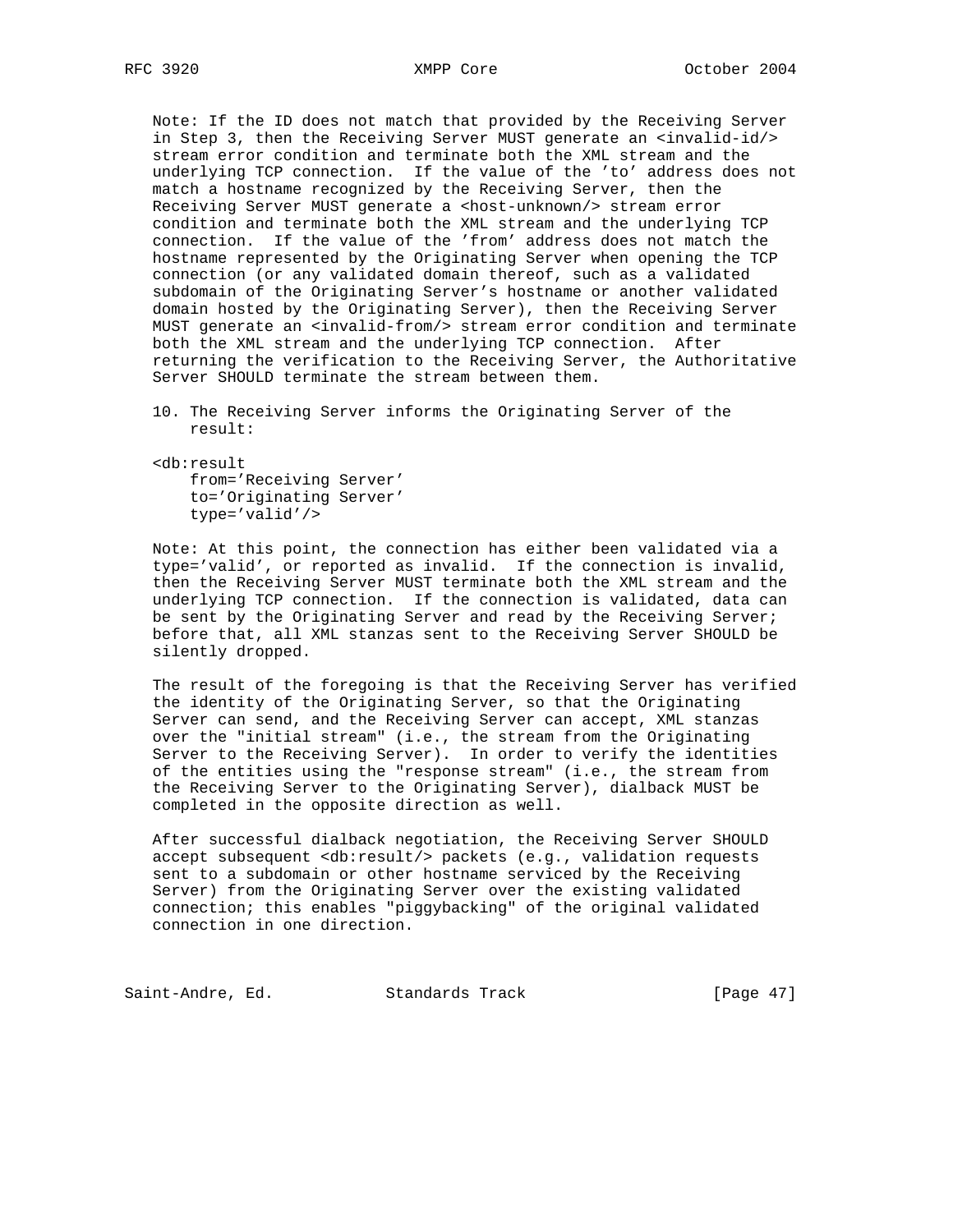Even if dialback negotiation is successful, a server MUST verify that all XML stanzas received from the other server include a 'from' attribute and a 'to' attribute; if a stanza does not meet this restriction, the server that receives the stanza MUST generate an <improper-addressing/> stream error condition and terminate both the XML stream and the underlying TCP connection. Furthermore, a server MUST verify that the 'from' attribute of stanzas received from the other server includes a validated domain for the stream; if a stanza does not meet this restriction, the server that receives the stanza MUST generate an <invalid-from/> stream error condition and terminate both the XML stream and the underlying TCP connection. Both of these checks help to prevent spoofing related to particular stanzas.

9. XML Stanzas

 After TLS negotiation (Section 5) if desired, SASL negotiation (Section 6), and Resource Binding (Section 7) if necessary, XML stanzas can be sent over the streams. Three kinds of XML stanza are defined for the 'jabber:client' and 'jabber:server' namespaces:  $<sub>emessage/></sub>$ ,  $<sub>presence/></sub>$ , and  $<sub>iq/></sub>$ . In addition, there are five</sub></sub></sub> common attributes for these kinds of stanza. These common attributes, as well as the basic semantics of the three stanza kinds, are defined herein; more detailed information regarding the syntax of XML stanzas in relation to instant messaging and presence applications is provided in [XMPP-IM].

## 9.1. Common Attributes

 The following five attributes are common to message, presence, and IQ stanzas:

9.1.1. to

 The 'to' attribute specifies the JID of the intended recipient for the stanza.

 In the 'jabber:client' namespace, a stanza SHOULD possess a 'to' attribute, although a stanza sent from a client to a server for handling by that server (e.g., presence sent to the server for broadcasting to other entities) SHOULD NOT possess a 'to' attribute.

 In the 'jabber:server' namespace, a stanza MUST possess a 'to' attribute; if a server receives a stanza that does not meet this restriction, it MUST generate an <improper-addressing/> stream error condition and terminate both the XML stream and the underlying TCP connection with the offending server.

Saint-Andre, Ed. Standards Track [Page 48]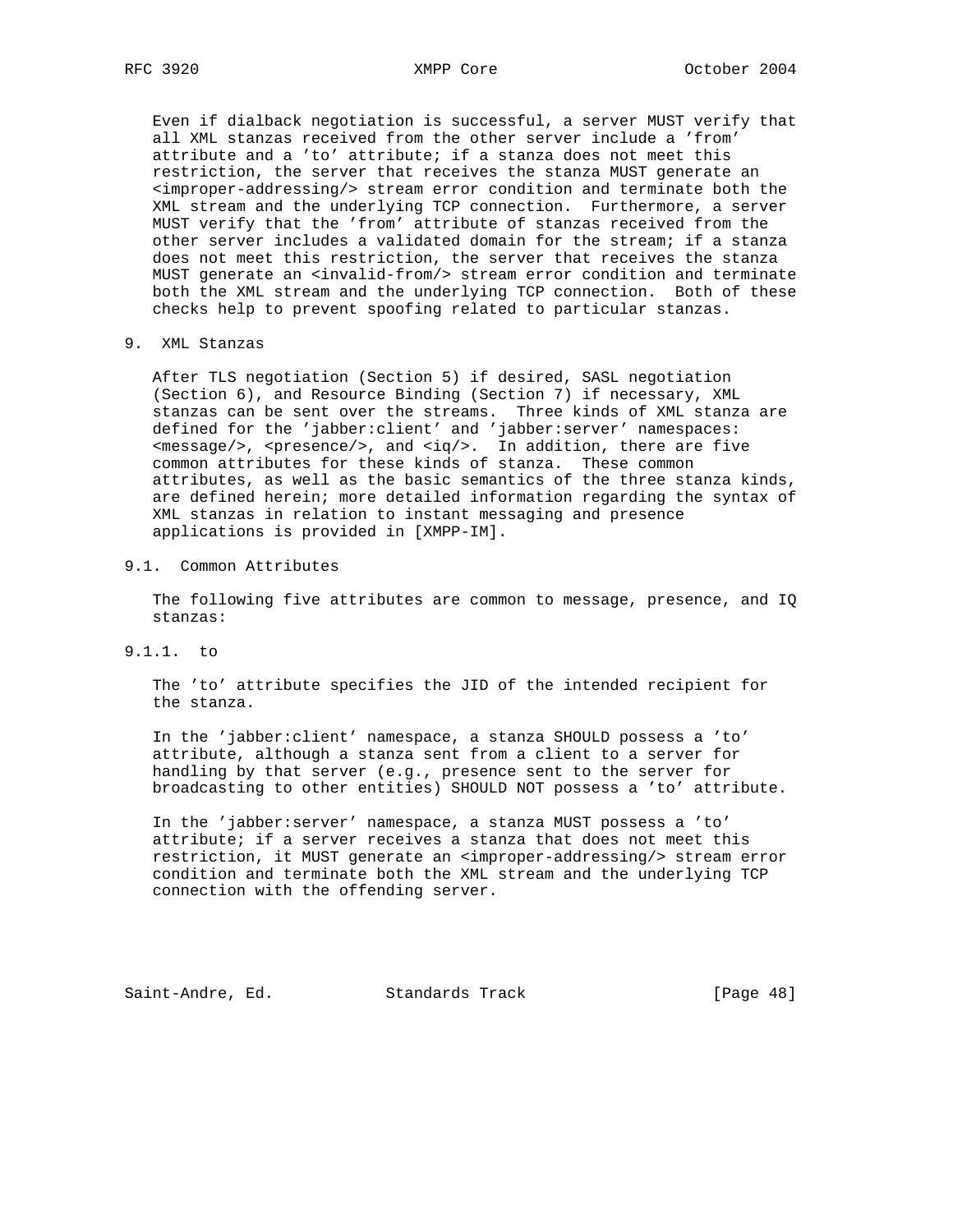If the value of the 'to' attribute is invalid or cannot be contacted, the entity discovering that fact (usually the sender's or recipient's server) MUST return an appropriate error to the sender, setting the 'from' attribute of the error stanza to the value provided in the 'to' attribute of the offending stanza.

## 9.1.2. from

The 'from' attribute specifies the JID of the sender.

 When a server receives an XML stanza within the context of an authenticated stream qualified by the 'jabber:client' namespace, it MUST do one of the following:

- 1. validate that the value of the 'from' attribute provided by the client is that of a connected resource for the associated entity
- 2. add a 'from' address to the stanza whose value is the bare JID (<node@domain>) or the full JID (<node@domain/resource>) determined by the server for the connected resource that generated the stanza (see Determination of Addresses (Section 3.5))

 If a client attempts to send an XML stanza for which the value of the 'from' attribute does not match one of the connected resources for that entity, the server SHOULD return an <invalid-from/> stream error to the client. If a client attempts to send an XML stanza over a stream that is not yet authenticated, the server SHOULD return a <not-authorized/> stream error to the client. If generated, both of these conditions MUST result in closure of the stream and termination of the underlying TCP connection; this helps to prevent a denial of service attack launched from a rogue client.

 When a server generates a stanza from the server itself for delivery to a connected client (e.g., in the context of data storage services provided by the server on behalf of the client), the stanza MUST either (1) not include a 'from' attribute or (2) include a 'from' attribute whose value is the account's bare JID (<node@domain>) or client's full JID (<node@domain/resource>). A server MUST NOT send to the client a stanza without a 'from' attribute if the stanza was not generated by the server itself. When a client receives a stanza that does not include a 'from' attribute, it MUST assume that the stanza is from the server to which the client is connected.

 In the 'jabber:server' namespace, a stanza MUST possess a 'from' attribute; if a server receives a stanza that does not meet this restriction, it MUST generate an <improper-addressing/> stream error condition. Furthermore, the domain identifier portion of the JID

Saint-Andre, Ed. Standards Track [Page 49]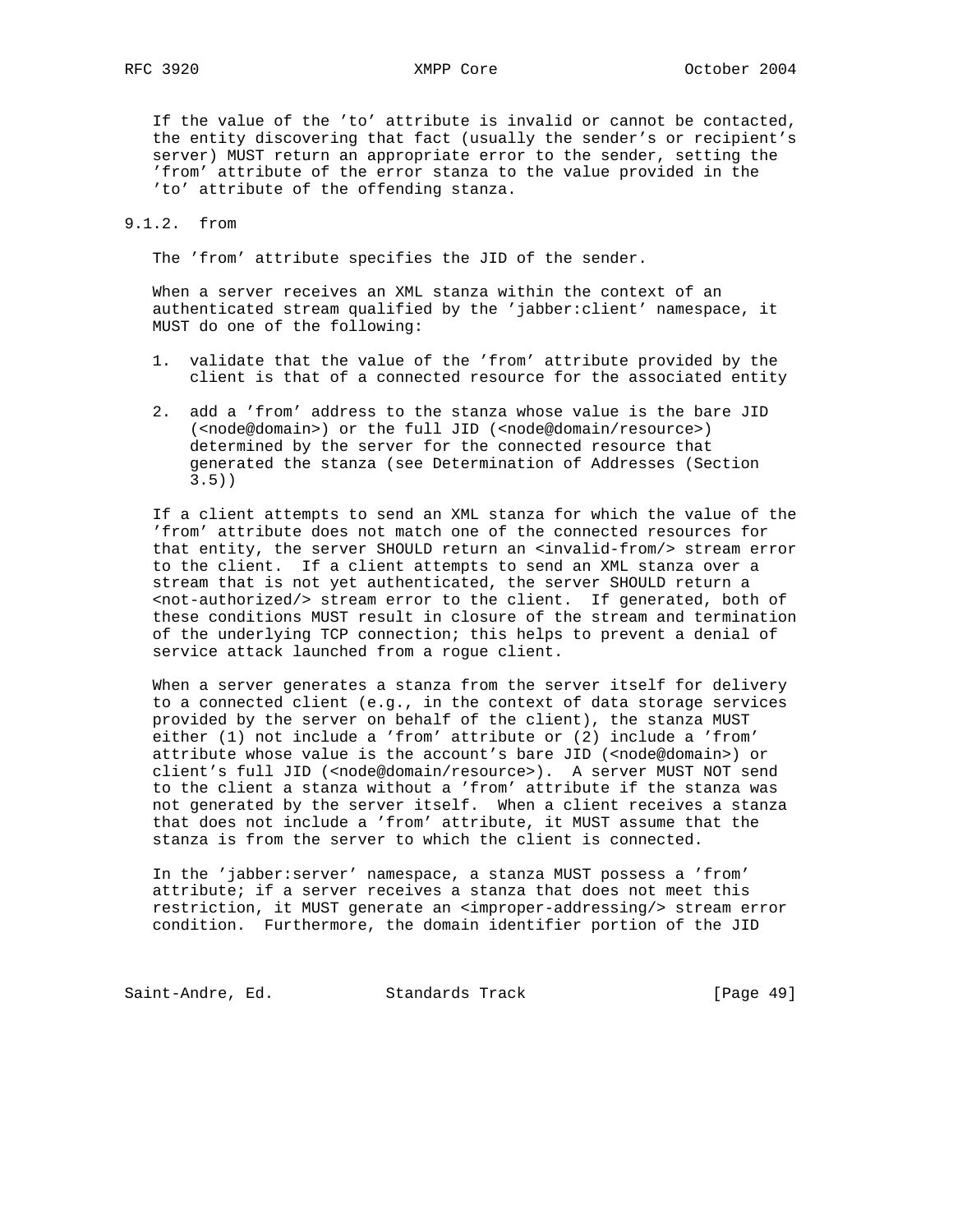contained in the 'from' attribute MUST match the hostname of the sending server (or any validated domain thereof, such as a validated subdomain of the sending server's hostname or another validated domain hosted by the sending server) as communicated in the SASL negotiation or dialback negotiation; if a server receives a stanza that does not meet this restriction, it MUST generate an <invalid-from/> stream error condition. Both of these conditions MUST result in closing of the stream and termination of the underlying TCP connection; this helps to prevent a denial of service attack launched from a rogue server.

# 9.1.3. id

 The optional 'id' attribute MAY be used by a sending entity for internal tracking of stanzas that it sends and receives (especially for tracking the request-response interaction inherent in the semantics of IQ stanzas). It is OPTIONAL for the value of the 'id' attribute to be unique globally, within a domain, or within a stream. The semantics of IQ stanzas impose additional restrictions; see IQ Semantics (Section 9.2.3).

### 9.1.4. type

 The 'type' attribute specifies detailed information about the purpose or context of the message, presence, or IQ stanza. The particular allowable values for the 'type' attribute vary depending on whether the stanza is a message, presence, or  $IQ$ ; the values for message and presence stanzas are specific to instant messaging and presence applications and therefore are defined in [XMPP-IM], whereas the values for IQ stanzas specify the role of an IQ stanza in a structured request-response "conversation" and thus are defined under IQ Semantics (Section 9.2.3) below. The only 'type' value common to all three stanzas is "error"; see Stanza Errors (Section 9.3).

## 9.1.5. xml:lang

 A stanza SHOULD possess an 'xml:lang' attribute (as defined in Section 2.12 of [XML]) if the stanza contains XML character data that is intended to be presented to a human user (as explained in RFC 2277 [CHARSET], "internationalization is for humans"). The value of the 'xml:lang' attribute specifies the default language of any such human-readable XML character data, which MAY be overridden by the 'xml:lang' attribute of a specific child element. If a stanza does not possess an 'xml:lang' attribute, an implementation MUST assume that the default language is that specified for the stream as defined under Stream Attributes (Section 4.4) above. The value of the 'xml:lang' attribute MUST be an NMTOKEN and MUST conform to the format defined in RFC 3066 [LANGTAGS].

Saint-Andre, Ed. Standards Track [Page 50]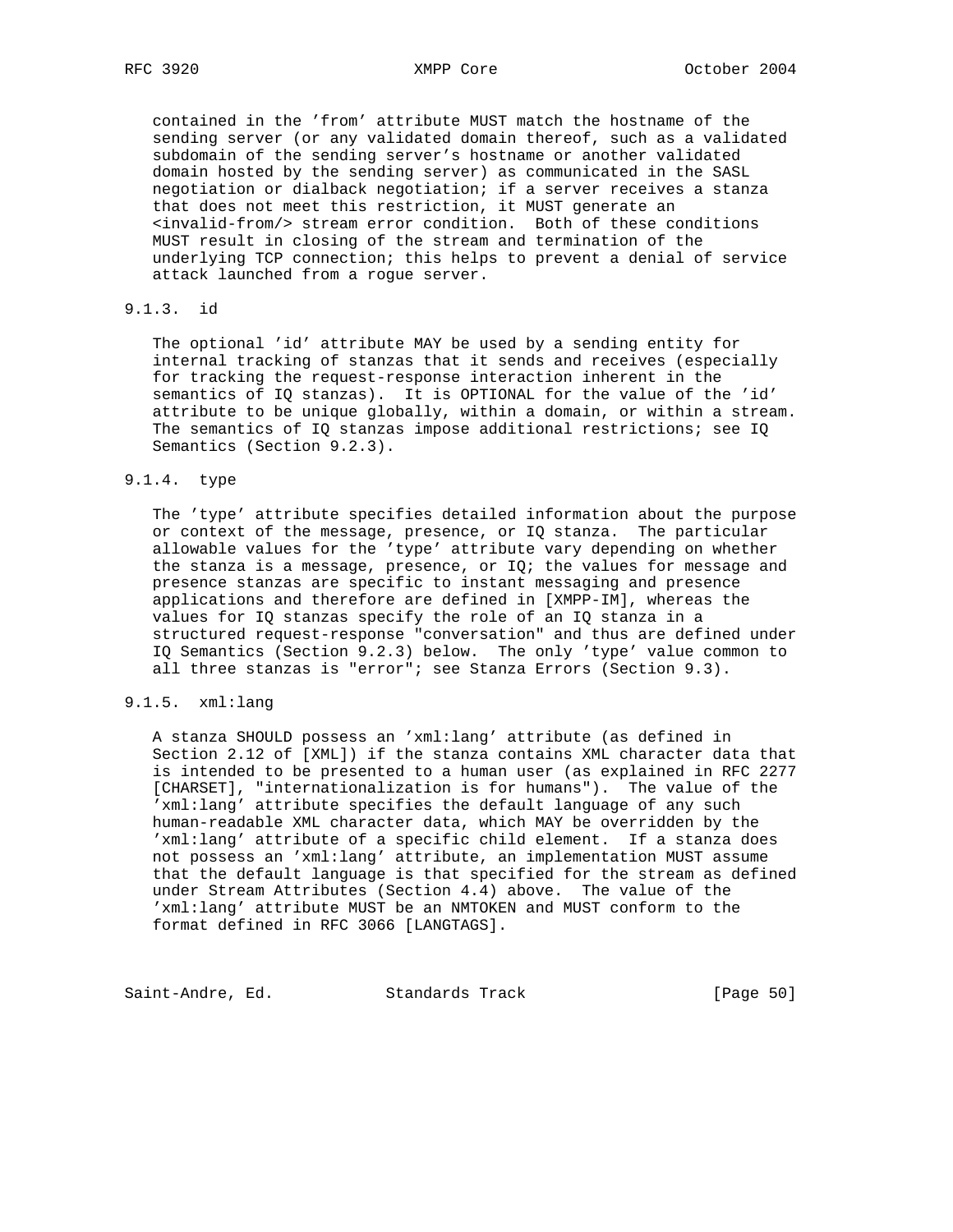## 9.2. Basic Semantics

## 9.2.1. Message Semantics

 The <message/> stanza kind can be seen as a "push" mechanism whereby one entity pushes information to another entity, similar to the communications that occur in a system such as email. All message stanzas SHOULD possess a 'to' attribute that specifies the intended recipient of the message; upon receiving such a stanza, a server SHOULD route or deliver it to the intended recipient (see Server Rules for Handling XML Stanzas (Section 10) for general routing and delivery rules related to XML stanzas).

## 9.2.2. Presence Semantics

The <presence/> element can be seen as a basic broadcast or "publish-subscribe" mechanism, whereby multiple entities receive information about an entity to which they have subscribed (in this case, network availability information). In general, a publishing entity SHOULD send a presence stanza with no 'to' attribute, in which case the server to which the entity is connected SHOULD broadcast or multiplex that stanza to all subscribing entities. However, a publishing entity MAY also send a presence stanza with a 'to' attribute, in which case the server SHOULD route or deliver that stanza to the intended recipient. See Server Rules for Handling XML Stanzas (Section 10) for general routing and delivery rules related to XML stanzas, and [XMPP-IM] for presence-specific rules in the context of an instant messaging and presence application.

## 9.2.3. IQ Semantics

 Info/Query, or IQ, is a request-response mechanism, similar in some ways to [HTTP]. The semantics of IQ enable an entity to make a request of, and receive a response from, another entity. The data content of the request and response is defined by the namespace declaration of a direct child element of the IQ element, and the interaction is tracked by the requesting entity through use of the 'id' attribute. Thus, IQ interactions follow a common pattern of structured data exchange such as get/result or set/result (although an error may be returned in reply to a request if appropriate):

Saint-Andre, Ed. Standards Track [Page 51]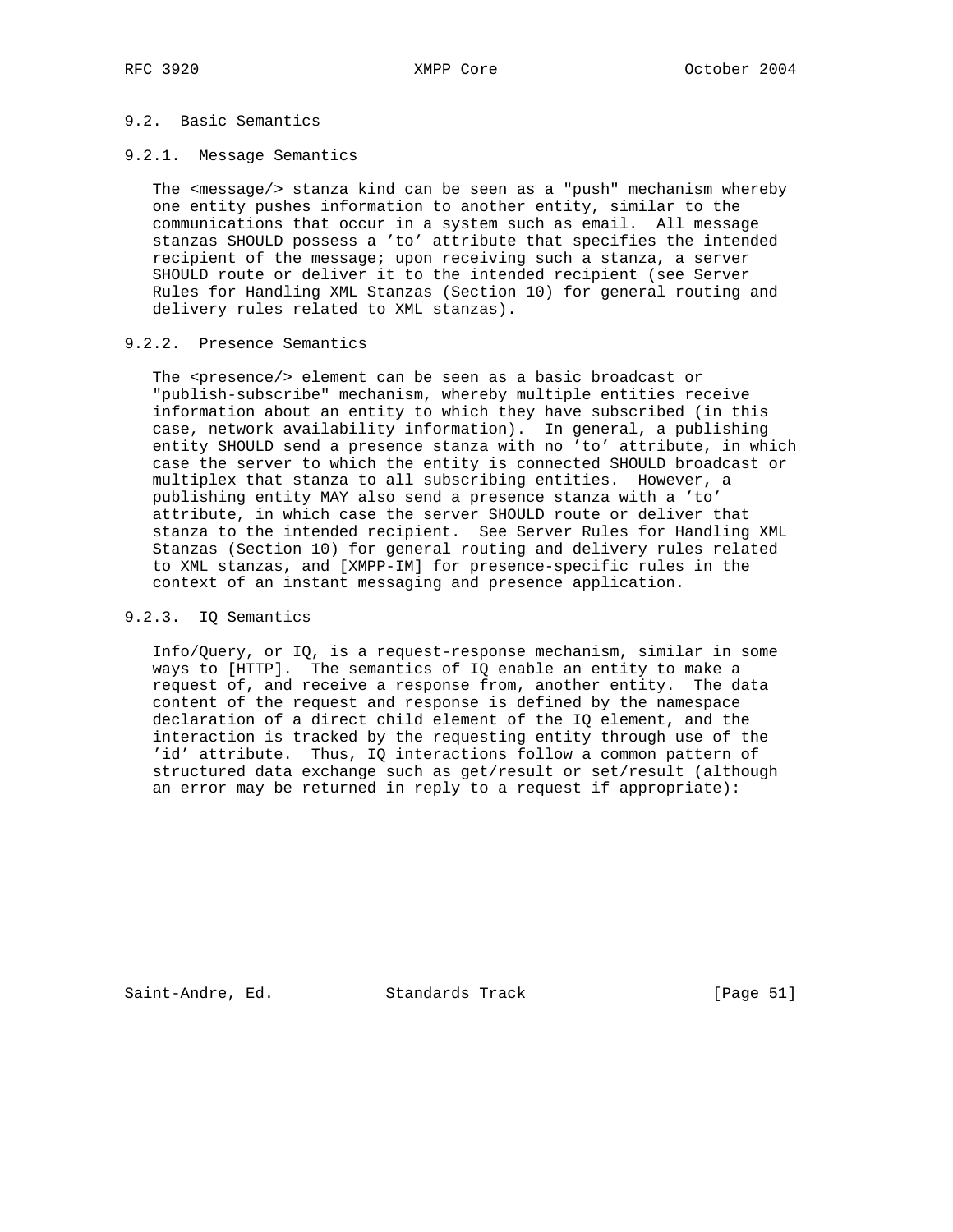| Requesting<br>Entity |                                | Responding<br>Entity |
|----------------------|--------------------------------|----------------------|
|                      | <iq id="1" type="get"></iq>    |                      |
|                      | <iq id="1" type="result"></iq> |                      |
|                      | <iq id="2" type="set"></iq>    |                      |
|                      | <iq id="2" type="error"></iq>  |                      |
|                      |                                |                      |

In order to enforce these semantics, the following rules apply:

- 1. The 'id' attribute is REQUIRED for IQ stanzas.
- 2. The 'type' attribute is REQUIRED for IQ stanzas. The value MUST be one of the following:
	- \* get -- The stanza is a request for information or requirements.
	- \* set -- The stanza provides required data, sets new values, or replaces existing values.
	- \* result -- The stanza is a response to a successful get or set request.
	- \* error -- An error has occurred regarding processing or delivery of a previously-sent get or set (see Stanza Errors (Section 9.3)).
- 3. An entity that receives an IQ request of type "get" or "set" MUST reply with an IQ response of type "result" or "error" (the response MUST preserve the 'id' attribute of the request).
- 4. An entity that receives a stanza of type "result" or "error" MUST NOT respond to the stanza by sending a further IQ response of type "result" or "error"; however, as shown above, the requesting entity MAY send another request (e.g., an IQ of type "set" in order to provide required information discovered through a get/result pair).

Saint-Andre, Ed. Standards Track [Page 52]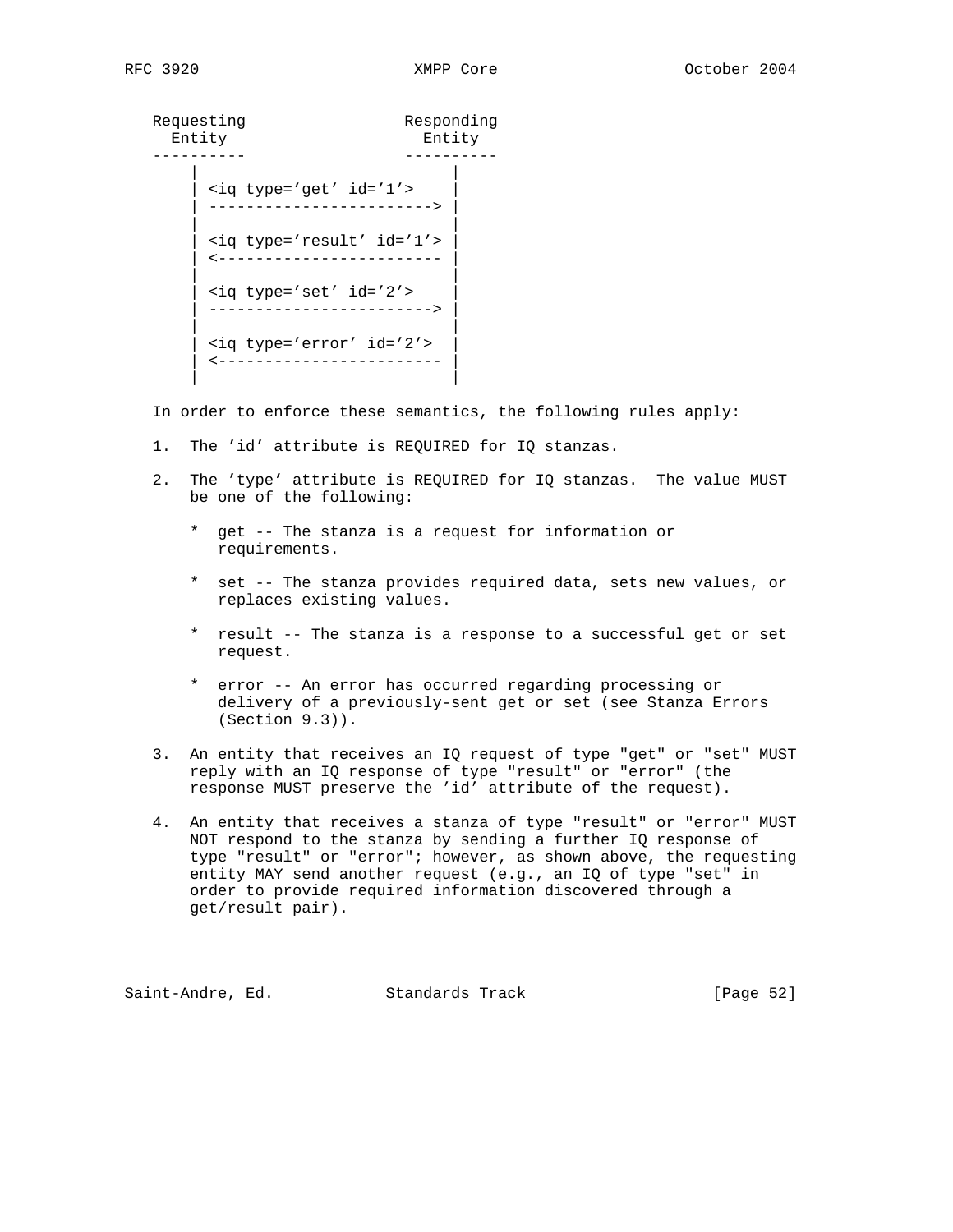- 5. An IQ stanza of type "get" or "set" MUST contain one and only one child element that specifies the semantics of the particular request or response.
- 6. An IQ stanza of type "result" MUST include zero or one child elements.
- 7. An IQ stanza of type "error" SHOULD include the child element contained in the associated "get" or "set" and MUST include an <error/> child; for details, see Stanza Errors (Section 9.3).
- 9.3. Stanza Errors

 Stanza-related errors are handled in a manner similar to stream errors (Section 4.7). However, unlike stream errors, stanza errors are recoverable; therefore error stanzas include hints regarding actions that the original sender can take in order to remedy the error.

9.3.1. Rules

The following rules apply to stanza-related errors:

- o The receiving or processing entity that detects an error condition in relation to a stanza MUST return to the sending entity a stanza of the same kind (message, presence, or IQ), whose 'type' attribute is set to a value of "error" (such a stanza is called an "error stanza" herein).
- o The entity that generates an error stanza SHOULD include the original XML sent so that the sender can inspect and, if necessary, correct the XML before attempting to resend.
- o An error stanza MUST contain an <error/> child element.
- o An <error/> child MUST NOT be included if the 'type' attribute has a value other than "error" (or if there is no 'type' attribute).
- o An entity that receives an error stanza MUST NOT respond to the stanza with a further error stanza; this helps to prevent looping.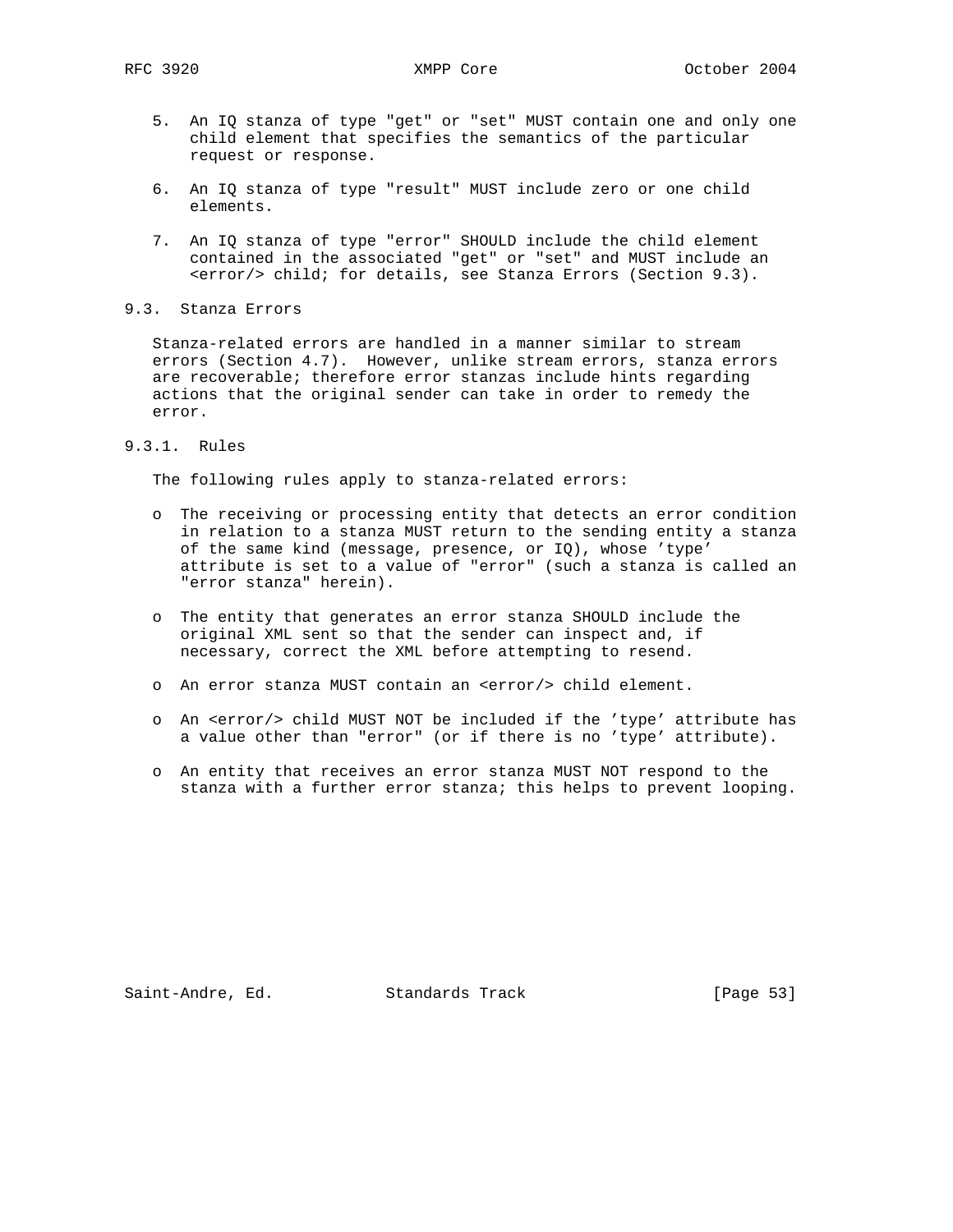# 9.3.2. Syntax

The syntax for stanza-related errors is as follows:

```
 <stanza-kind to='sender' type='error'>
   [RECOMMENDED to include sender XML here]
   <error type='error-type'>
     <defined-condition xmlns='urn:ietf:params:xml:ns:xmpp-stanzas'/>
     <text xmlns='urn:ietf:params:xml:ns:xmpp-stanzas'
           xml:lang='langcode'>
       OPTIONAL descriptive text
     </text>
     [OPTIONAL application-specific condition element]
   </error>
 </stanza-kind>
 The stanza-kind is one of message, presence, or iq.
 The value of the <error/> element's 'type' attribute MUST be one of
 the following:
 o cancel -- do not retry (the error is unrecoverable)
 o continue -- proceed (the condition was only a warning)
 o modify -- retry after changing the data sent
 o auth -- retry after providing credentials
 o wait -- retry after waiting (the error is temporary)
 The <error/> element:
```
- o MUST contain a child element corresponding to one of the defined stanza error conditions specified below; this element MUST be qualified by the 'urn:ietf:params:xml:ns:xmpp-stanzas' namespace.
- o MAY contain a <text/> child containing XML character data that describes the error in more detail; this element MUST be qualified by the 'urn:ietf:params:xml:ns:xmpp-stanzas' namespace and SHOULD possess an 'xml:lang' attribute.
- o MAY contain a child element for an application-specific error condition; this element MUST be qualified by an application-defined namespace, and its structure is defined by that namespace.

 The <text/> element is OPTIONAL. If included, it SHOULD be used only to provide descriptive or diagnostic information that supplements the meaning of a defined condition or application-specific condition. It SHOULD NOT be interpreted programmatically by an application. It

Saint-Andre, Ed. Standards Track [Page 54]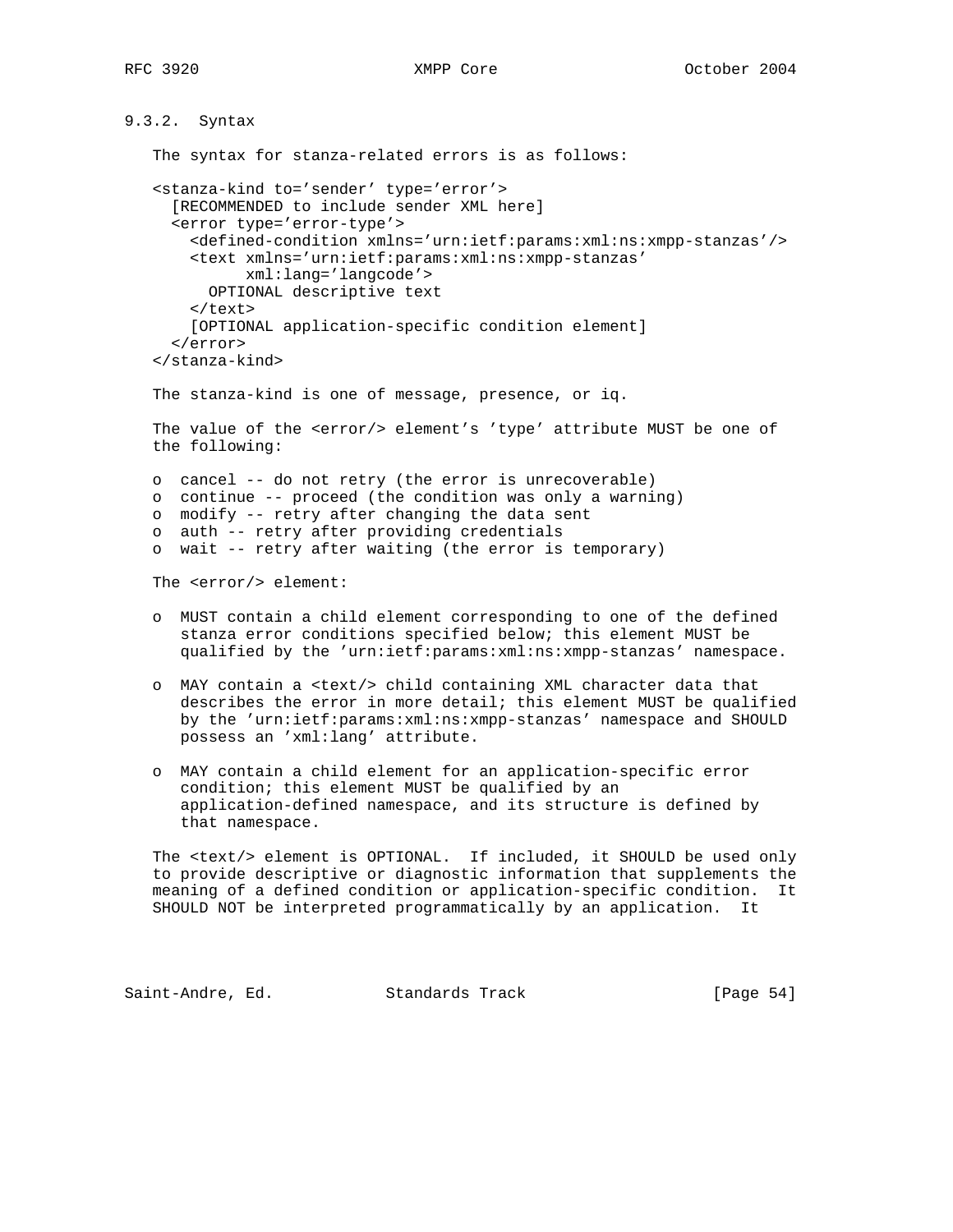SHOULD NOT be used as the error message presented to a user, but MAY be shown in addition to the error message associated with the included condition element (or elements).

 Finally, to maintain backward compatibility, the schema (specified in [XMPP-IM]) allows the optional inclusion of a 'code' attribute on the <error/> element.

## 9.3.3. Defined Conditions

The following conditions are defined for use in stanza errors.

- o <bad-request/> -- the sender has sent XML that is malformed or that cannot be processed (e.g., an IQ stanza that includes an unrecognized value of the 'type' attribute); the associated error type SHOULD be "modify".
- o <conflict/> -- access cannot be granted because an existing resource or session exists with the same name or address; the associated error type SHOULD be "cancel".
- o <feature-not-implemented/> -- the feature requested is not implemented by the recipient or server and therefore cannot be processed; the associated error type SHOULD be "cancel".
- o <forbidden/> -- the requesting entity does not possess the required permissions to perform the action; the associated error type SHOULD be "auth".
- o <gone/> -- the recipient or server can no longer be contacted at this address (the error stanza MAY contain a new address in the XML character data of the <gone/> element); the associated error type SHOULD be "modify".
- o <internal-server-error/> -- the server could not process the stanza because of a misconfiguration or an otherwise-undefined internal server error; the associated error type SHOULD be "wait".
- o <item-not-found/> -- the addressed JID or item requested cannot be found; the associated error type SHOULD be "cancel".
- o <jid-malformed/> -- the sending entity has provided or communicated an XMPP address (e.g., a value of the 'to' attribute) or aspect thereof (e.g., a resource identifier) that does not adhere to the syntax defined in Addressing Scheme (Section 3); the associated error type SHOULD be "modify".

Saint-Andre, Ed. Standards Track [Page 55]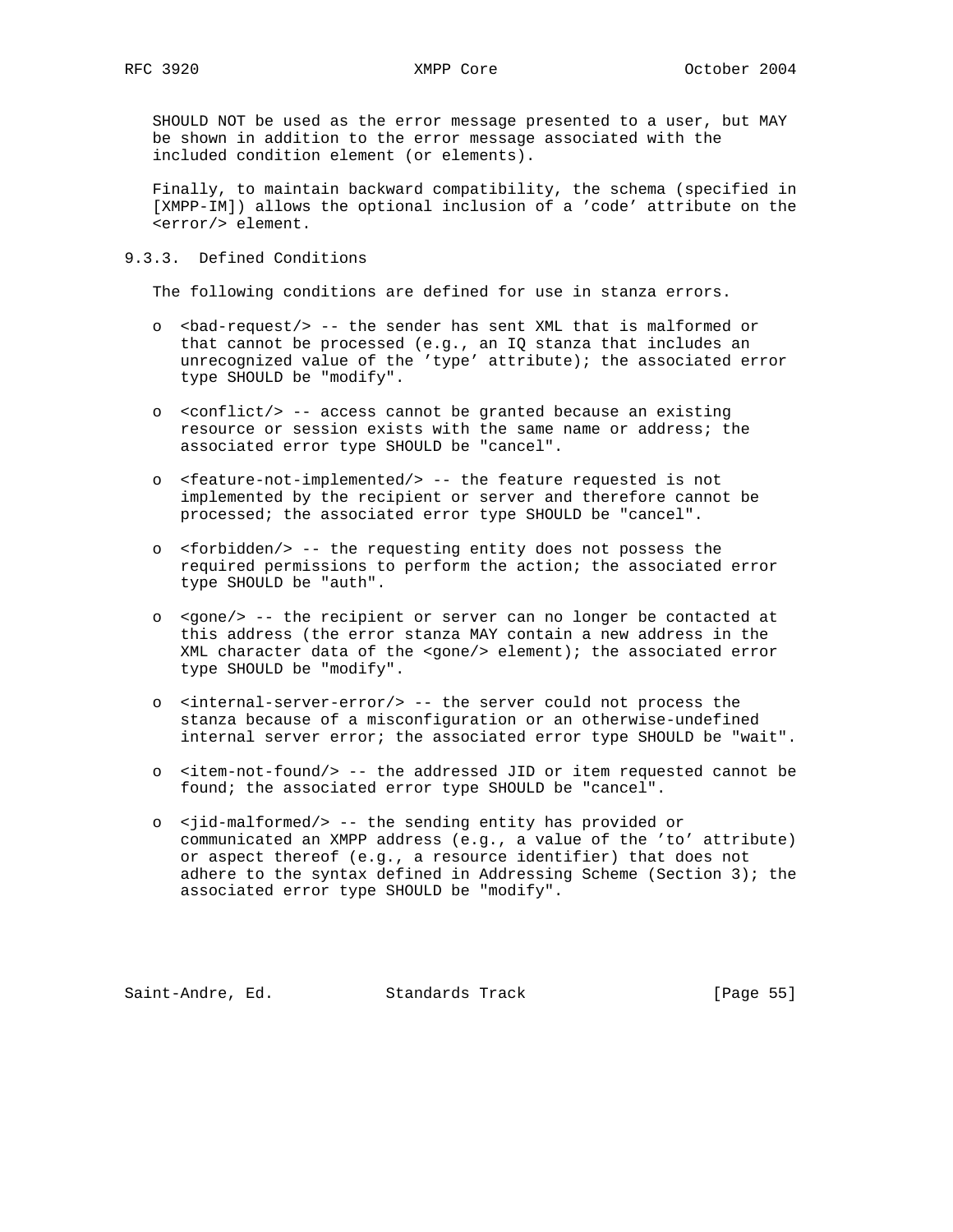- o <not-acceptable/> -- the recipient or server understands the request but is refusing to process it because it does not meet criteria defined by the recipient or server (e.g., a local policy regarding acceptable words in messages); the associated error type SHOULD be "modify".
- o <not-allowed/> -- the recipient or server does not allow any entity to perform the action; the associated error type SHOULD be "cancel".
- o <not-authorized/> -- the sender must provide proper credentials before being allowed to perform the action, or has provided improper credentials; the associated error type SHOULD be "auth".
- o <payment-required/> -- the requesting entity is not authorized to access the requested service because payment is required; the associated error type SHOULD be "auth".
- o <recipient-unavailable/> -- the intended recipient is temporarily unavailable; the associated error type SHOULD be "wait" (note: an application MUST NOT return this error if doing so would provide information about the intended recipient's network availability to an entity that is not authorized to know such information).
- o <redirect/> -- the recipient or server is redirecting requests for this information to another entity, usually temporarily (the error stanza SHOULD contain the alternate address, which MUST be a valid JID, in the XML character data of the <redirect/> element); the associated error type SHOULD be "modify".
- o <registration-required/> -- the requesting entity is not authorized to access the requested service because registration is required; the associated error type SHOULD be "auth".
- o <remote-server-not-found/> -- a remote server or service specified as part or all of the JID of the intended recipient does not exist; the associated error type SHOULD be "cancel".
- o <remote-server-timeout/> -- a remote server or service specified as part or all of the JID of the intended recipient (or required to fulfill a request) could not be contacted within a reasonable amount of time; the associated error type SHOULD be "wait".
- o <resource-constraint/> -- the server or recipient lacks the system resources necessary to service the request; the associated error type SHOULD be "wait".

Saint-Andre, Ed. Standards Track [Page 56]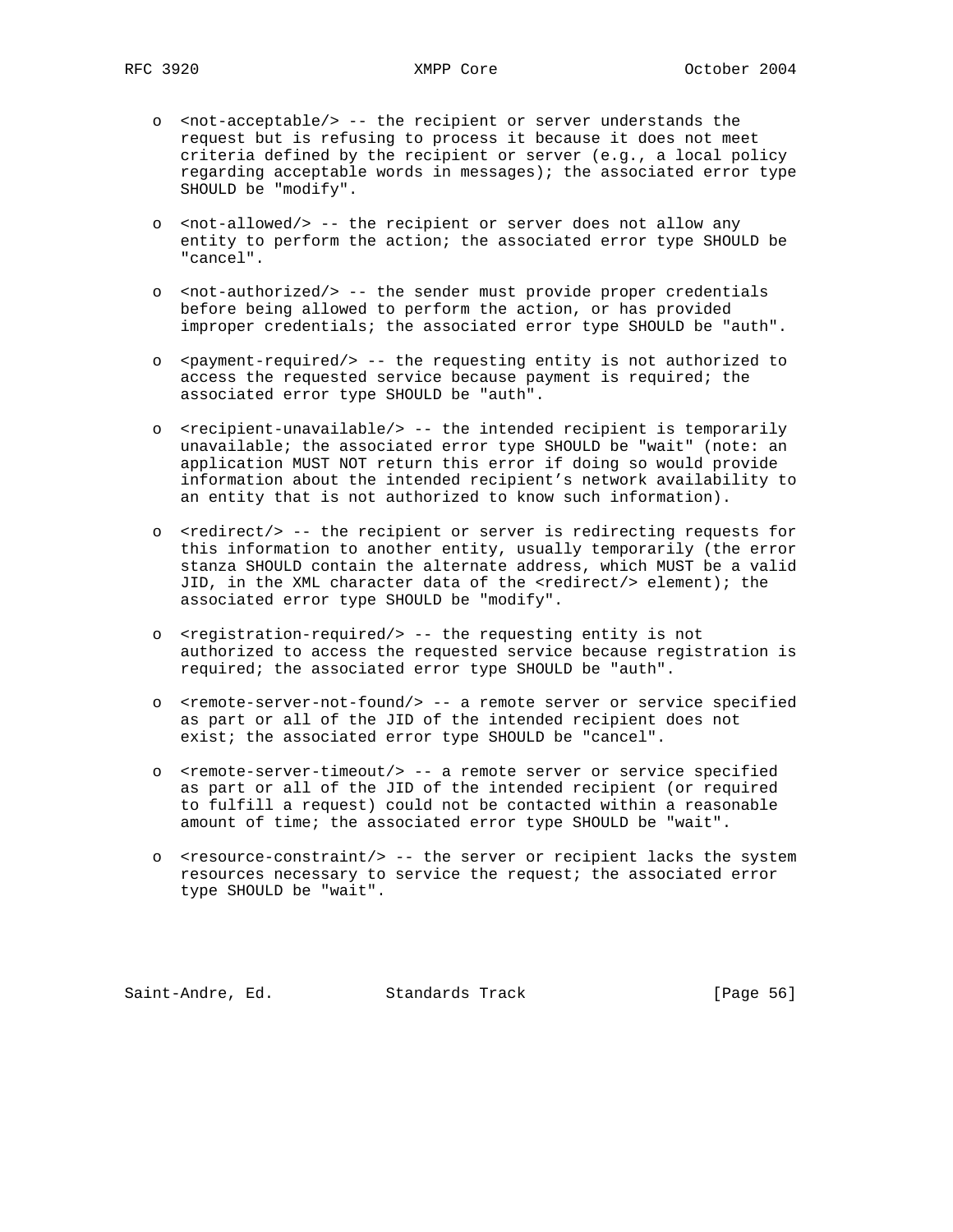- o <service-unavailable/> -- the server or recipient does not currently provide the requested service; the associated error type SHOULD be "cancel".
- o <subscription-required/> -- the requesting entity is not authorized to access the requested service because a subscription is required; the associated error type SHOULD be "auth".
- o <undefined-condition/> -- the error condition is not one of those defined by the other conditions in this list; any error type may be associated with this condition, and it SHOULD be used only in conjunction with an application-specific condition.
- o <unexpected-request/> -- the recipient or server understood the request but was not expecting it at this time (e.g., the request was out of order); the associated error type SHOULD be "wait".

```
9.3.4. Application-Specific Conditions
```
 As noted, an application MAY provide application-specific stanza error information by including a properly-namespaced child in the error element. The application-specific element SHOULD supplement or further qualify a defined element. Thus, the <error/> element will contain two or three child elements:

```
 <iq type='error' id='some-id'>
   <error type='modify'>
     <bad-request xmlns='urn:ietf:params:xml:ns:xmpp-stanzas'/>
     <too-many-parameters xmlns='application-ns'/>
   </error>
\langleiq>
 <message type='error' id='another-id'>
   <error type='modify'>
    <undefined-condition
           xmlns='urn:ietf:params:xml:ns:xmpp-stanzas'/>
     <text xml:lang='en'
           xmlns='urn:ietf:params:xml:ns:xmpp-stanzas'>
       Some special application diagnostic information...
    \langletext>
     <special-application-condition xmlns='application-ns'/>
   </error>
 </message>
```
Saint-Andre, Ed. Standards Track [Page 57]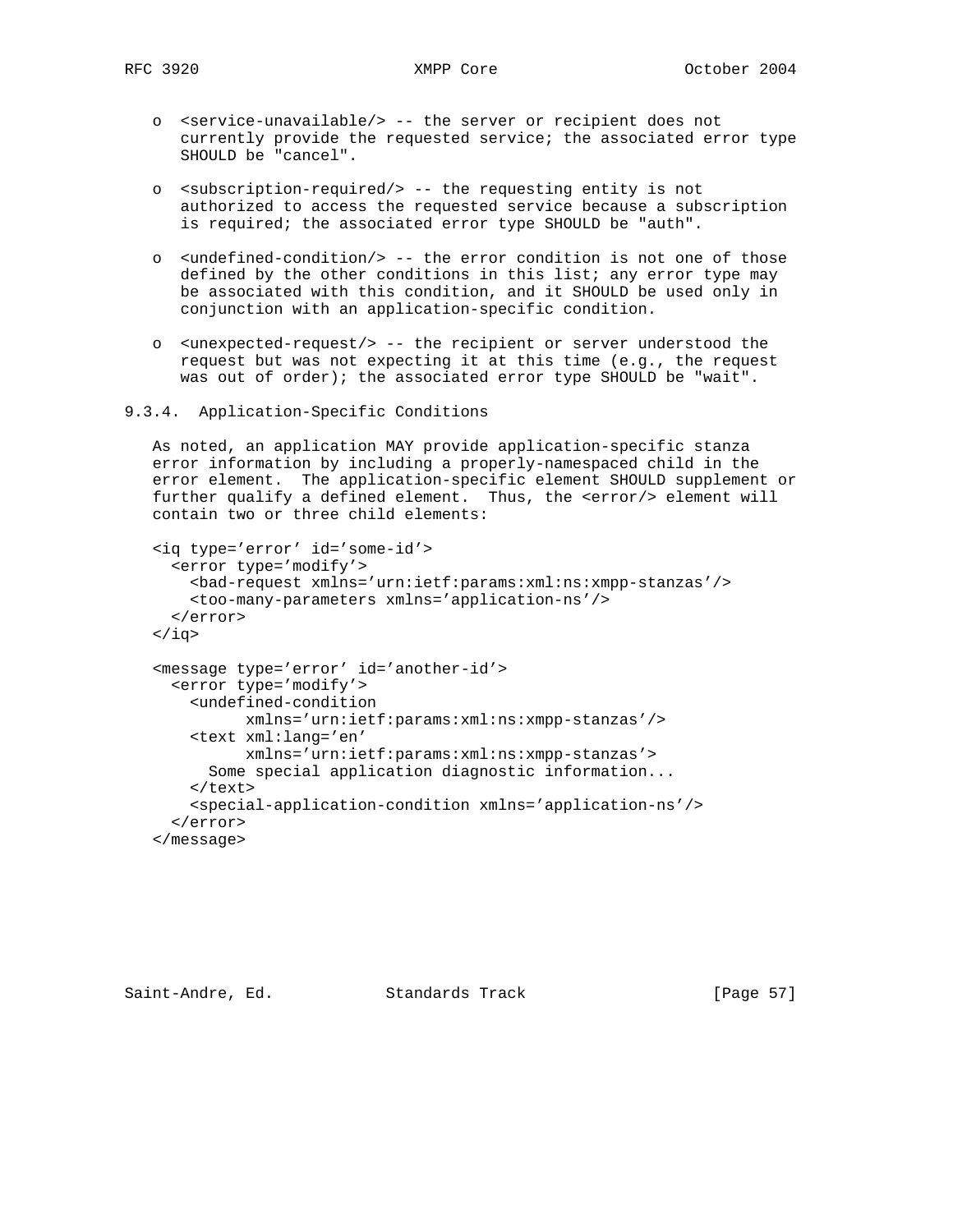10. Server Rules for Handling XML Stanzas

 Compliant server implementations MUST ensure in-order processing of XML stanzas between any two entities.

 Beyond the requirement for in-order processing, each server implementation will contain its own "delivery tree" for handling stanzas it receives. Such a tree determines whether a stanza needs to be routed to another domain, processed internally, or delivered to a resource associated with a connected node. The following rules apply:

10.1. No 'to' Address

 If the stanza possesses no 'to' attribute, the server SHOULD process it on behalf of the entity that sent it. Because all stanzas received from other servers MUST possess a 'to' attribute, this rule applies only to stanzas received from a registered entity (such as a client) that is connected to the server. If the server receives a presence stanza with no 'to' attribute, the server SHOULD broadcast it to the entities that are subscribed to the sending entity's presence, if applicable (the semantics of presence broadcast for instant messaging and presence applications are defined in [XMPP-IM]). If the server receives an IQ stanza of type "get" or "set" with no 'to' attribute and it understands the namespace that qualifies the content of the stanza, it MUST either process the stanza on behalf of the sending entity (where the meaning of "process" is determined by the semantics of the qualifying namespace) or return an error to the sending entity.

10.2. Foreign Domain

 If the hostname of the domain identifier portion of the JID contained in the 'to' attribute does not match one of the configured hostnames of the server itself or a subdomain thereof, the server SHOULD route the stanza to the foreign domain (subject to local service provisioning and security policies regarding inter-domain communication). There are two possible cases:

 A server-to-server stream already exists between the two domains: The sender's server routes the stanza to the authoritative server for the foreign domain over the existing stream

 There exists no server-to-server stream between the two domains: The sender's server (1) resolves the hostname of the foreign domain (as defined under Server-to-Server Communications (Section 14.4)), (2) negotiates a server-to-server stream between the two domains (as defined under Use of TLS (Section 5) and Use of SASL (Section

Saint-Andre, Ed. Standards Track [Page 58]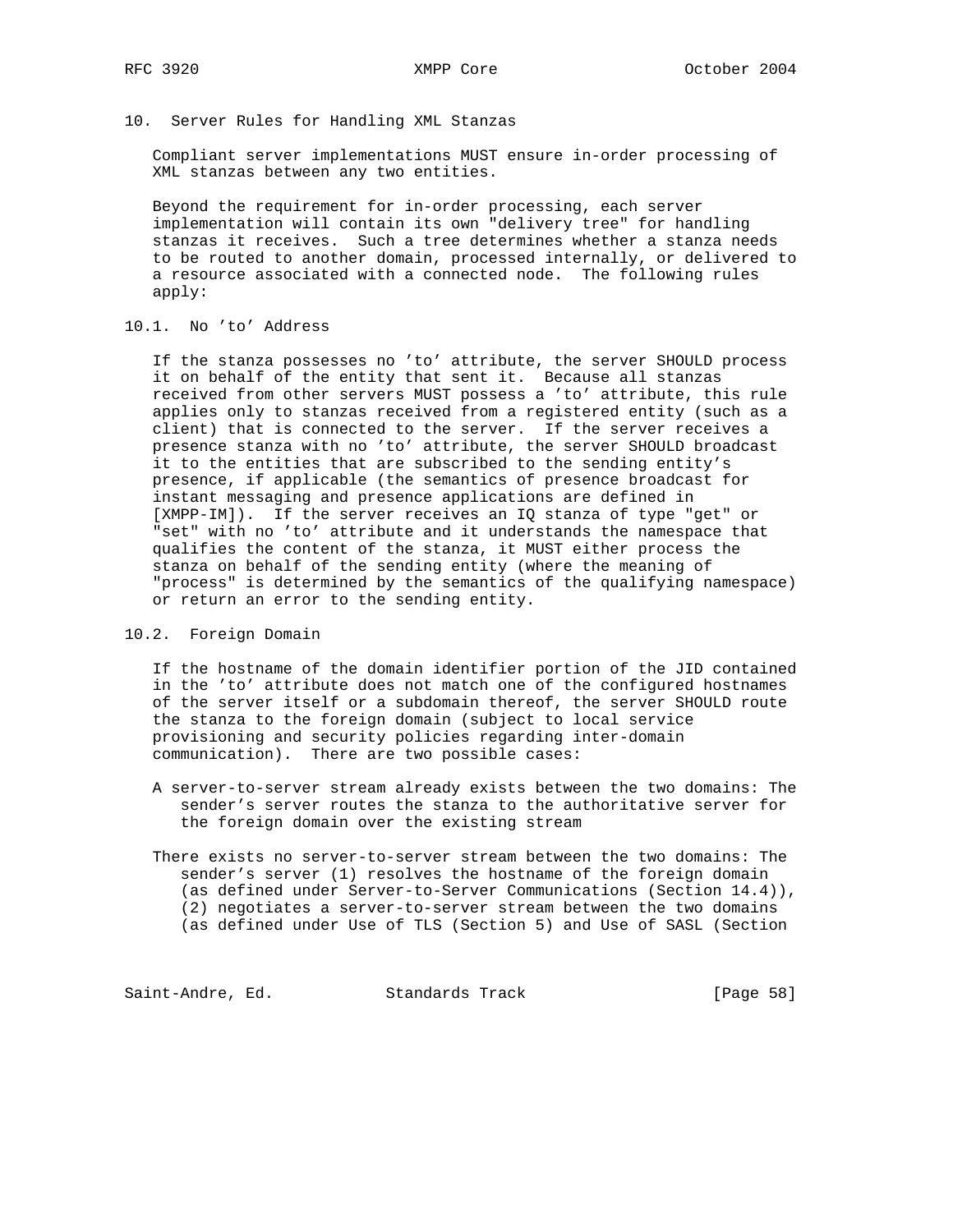6)), and (3) routes the stanza to the authoritative server for the foreign domain over the newly-established stream

 If routing to the recipient's server is unsuccessful, the sender's server MUST return an error to the sender; if the recipient's server can be contacted but delivery by the recipient's server to the recipient is unsuccessful, the recipient's server MUST return an error to the sender by way of the sender's server.

10.3. Subdomain

 If the hostname of the domain identifier portion of the JID contained in the 'to' attribute matches a subdomain of one of the configured hostnames of the server itself, the server MUST either process the stanza itself or route the stanza to a specialized service that is responsible for that subdomain (if the subdomain is configured), or return an error to the sender (if the subdomain is not configured).

10.4. Mere Domain or Specific Resource

 If the hostname of the domain identifier portion of the JID contained in the 'to' attribute matches a configured hostname of the server itself and the JID contained in the 'to' attribute is of the form <domain> or <domain/resource>, the server (or a defined resource thereof) MUST either process the stanza as appropriate for the stanza kind or return an error stanza to the sender.

10.5. Node in Same Domain

 If the hostname of the domain identifier portion of the JID contained in the 'to' attribute matches a configured hostname of the server itself and the JID contained in the 'to' attribute is of the form <node@domain> or <node@domain/resource>, the server SHOULD deliver the stanza to the intended recipient of the stanza as represented by the JID contained in the 'to' attribute. The following rules apply:

- 1. If the JID contains a resource identifier (i.e., is of the form <node@domain/resource>) and there exists a connected resource that matches the full JID, the recipient's server SHOULD deliver the stanza to the stream or session that exactly matches the resource identifier.
- 2. If the JID contains a resource identifier and there exists no connected resource that matches the full JID, the recipient's server SHOULD return a <service-unavailable/> stanza error to the sender.

Saint-Andre, Ed. Standards Track [Page 59]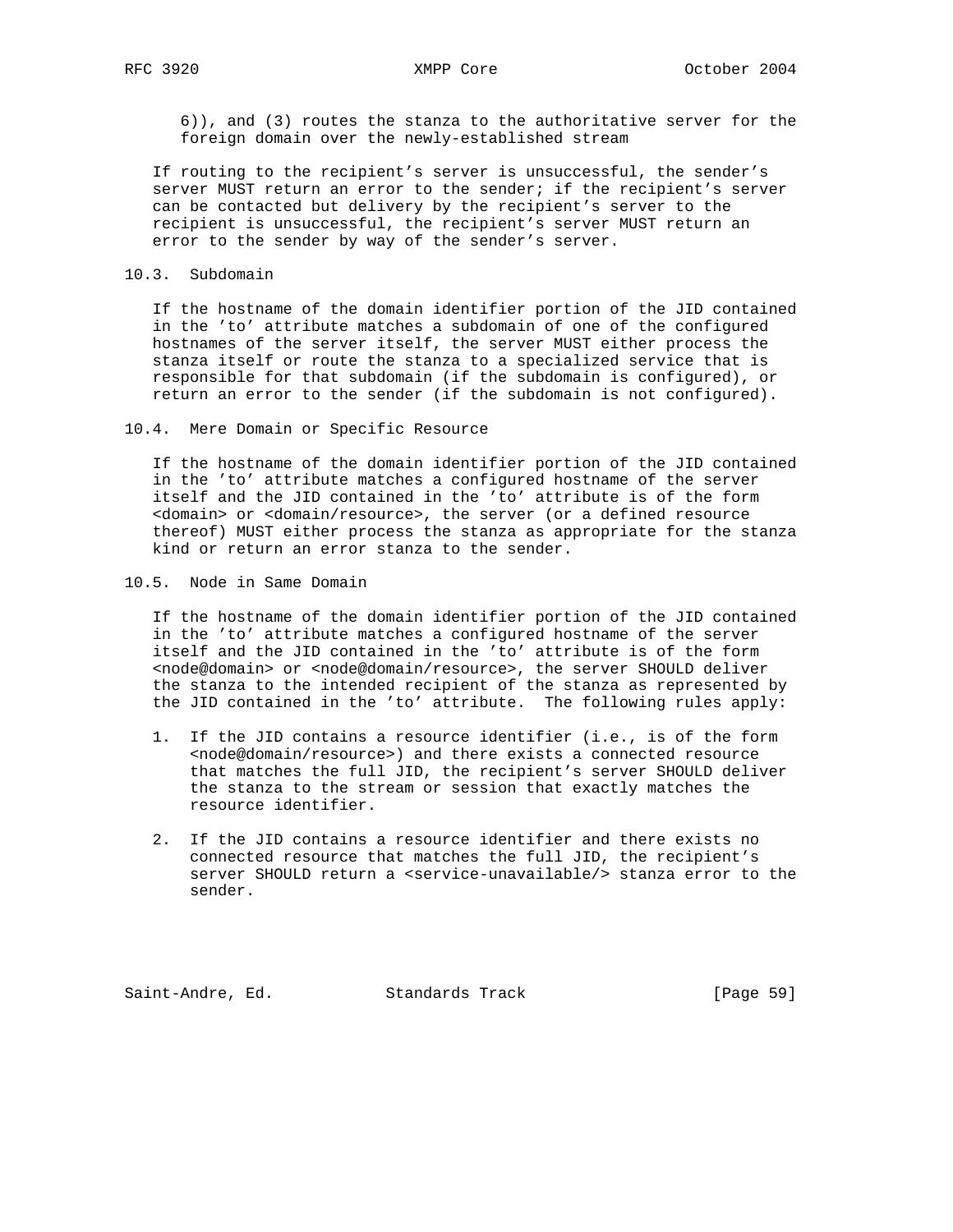- 3. If the JID is of the form <node@domain> and there exists at least one connected resource for the node, the recipient's server SHOULD deliver the stanza to at least one of the connected resources, according to application-specific rules (a set of delivery rules for instant messaging and presence applications is defined in [XMPP-IM]).
- 11. XML Usage within XMPP
- 11.1. Restrictions

 XMPP is a simplified and specialized protocol for streaming XML elements in order to exchange structured information in close to real time. Because XMPP does not require the parsing of arbitrary and complete XML documents, there is no requirement that XMPP needs to support the full feature set of [XML]. In particular, the following restrictions apply.

 With regard to XML generation, an XMPP implementation MUST NOT inject into an XML stream any of the following:

- o comments (as defined in Section 2.5 of [XML])
- o processing instructions (Section 2.6 therein)
- o internal or external DTD subsets (Section 2.8 therein)
- o internal or external entity references (Section 4.2 therein) with the exception of predefined entities (Section 4.6 therein)
- o character data or attribute values containing unescaped characters that map to the predefined entities (Section 4.6 therein); such characters MUST be escaped

 With regard to XML processing, if an XMPP implementation receives such restricted XML data, it MUST ignore the data.

11.2. XML Namespace Names and Prefixes

 XML Namespaces [XML-NAMES] are used within all XMPP-compliant XML to create strict boundaries of data ownership. The basic function of namespaces is to separate different vocabularies of XML elements that are structurally mixed together. Ensuring that XMPP-compliant XML is namespace-aware enables any allowable XML to be structurally mixed with any data element within XMPP. Rules for XML namespace names and prefixes are defined in the following subsections.

Saint-Andre, Ed. Standards Track [Page 60]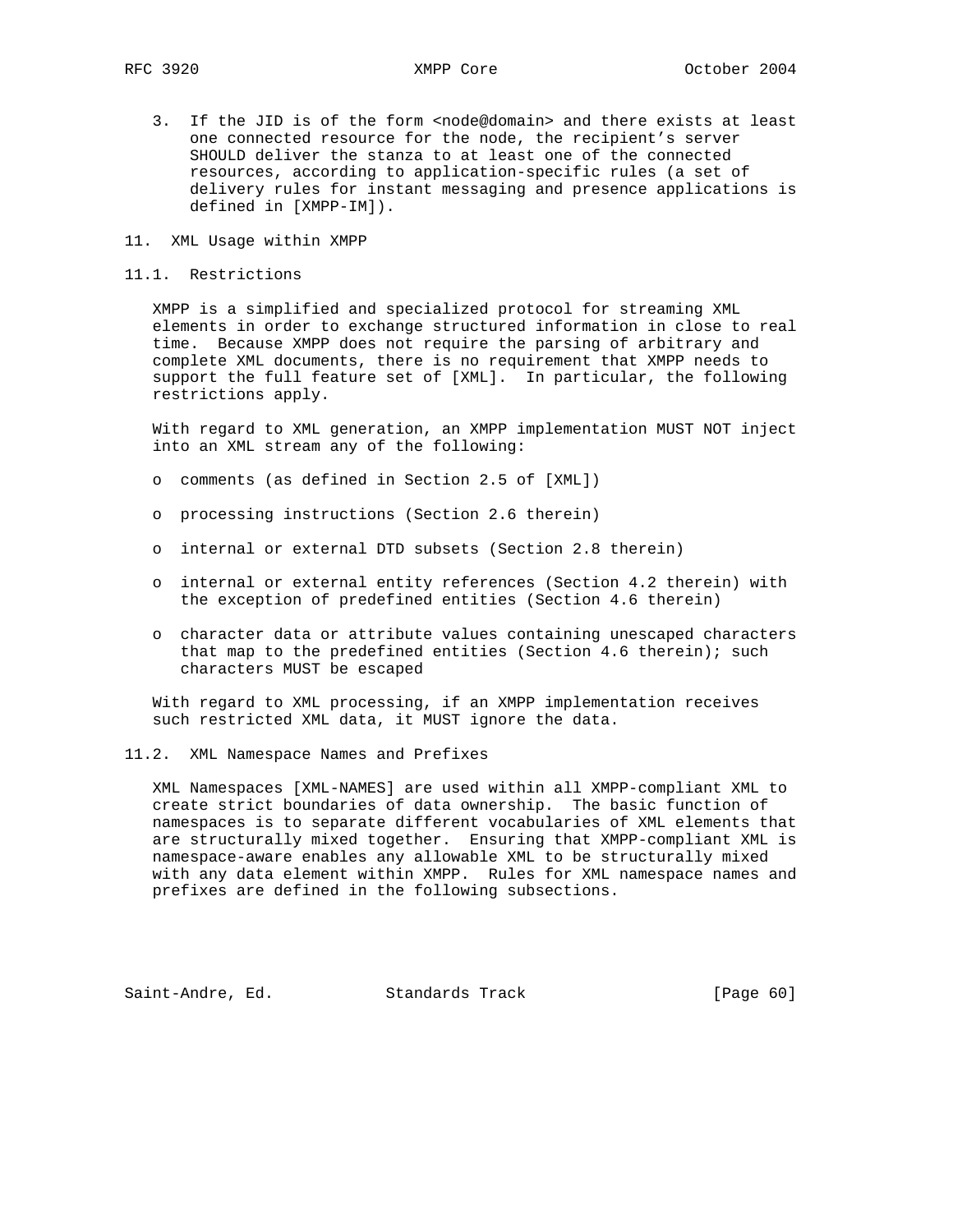#### 11.2.1. Streams Namespace

 A streams namespace declaration is REQUIRED in all XML stream headers. The name of the streams namespace MUST be 'http://etherx.jabber.org/streams'. The element names of the <stream/> element and its <features/> and <error/> children MUST be qualified by the streams namespace prefix in all instances. An implementation SHOULD generate only the 'stream:' prefix for these elements, and for historical reasons MAY accept only the 'stream:' prefix.

## 11.2.2. Default Namespace

 A default namespace declaration is REQUIRED and is used in all XML streams in order to define the allowable first-level children of the root stream element. This namespace declaration MUST be the same for the initial stream and the response stream so that both streams are qualified consistently. The default namespace declaration applies to the stream and all stanzas sent within a stream (unless explicitly qualified by another namespace, or by the prefix of the streams namespace or the dialback namespace).

 A server implementation MUST support the following two default namespaces (for historical reasons, some implementations MAY support only these two default namespaces):

- o jabber:client -- this default namespace is declared when the stream is used for communications between a client and a server
- o jabber:server -- this default namespace is declared when the stream is used for communications between two servers

 A client implementation MUST support the 'jabber:client' default namespace, and for historical reasons MAY support only that default namespace.

 An implementation MUST NOT generate namespace prefixes for elements in the default namespace if the default namespace is 'jabber:client' or 'jabber:server'. An implementation SHOULD NOT generate namespace prefixes for elements qualified by content (as opposed to stream) namespaces other than 'jabber:client' and 'jabber:server'.

 Note: The 'jabber:client' and 'jabber:server' namespaces are nearly identical but are used in different contexts (client-to-server communications for 'jabber:client' and server-to-server communications for 'jabber:server'). The only difference between the two is that the 'to' and 'from' attributes are OPTIONAL on stanzas sent within 'jabber:client', whereas they are REQUIRED on stanzas

Saint-Andre, Ed. Standards Track [Page 61]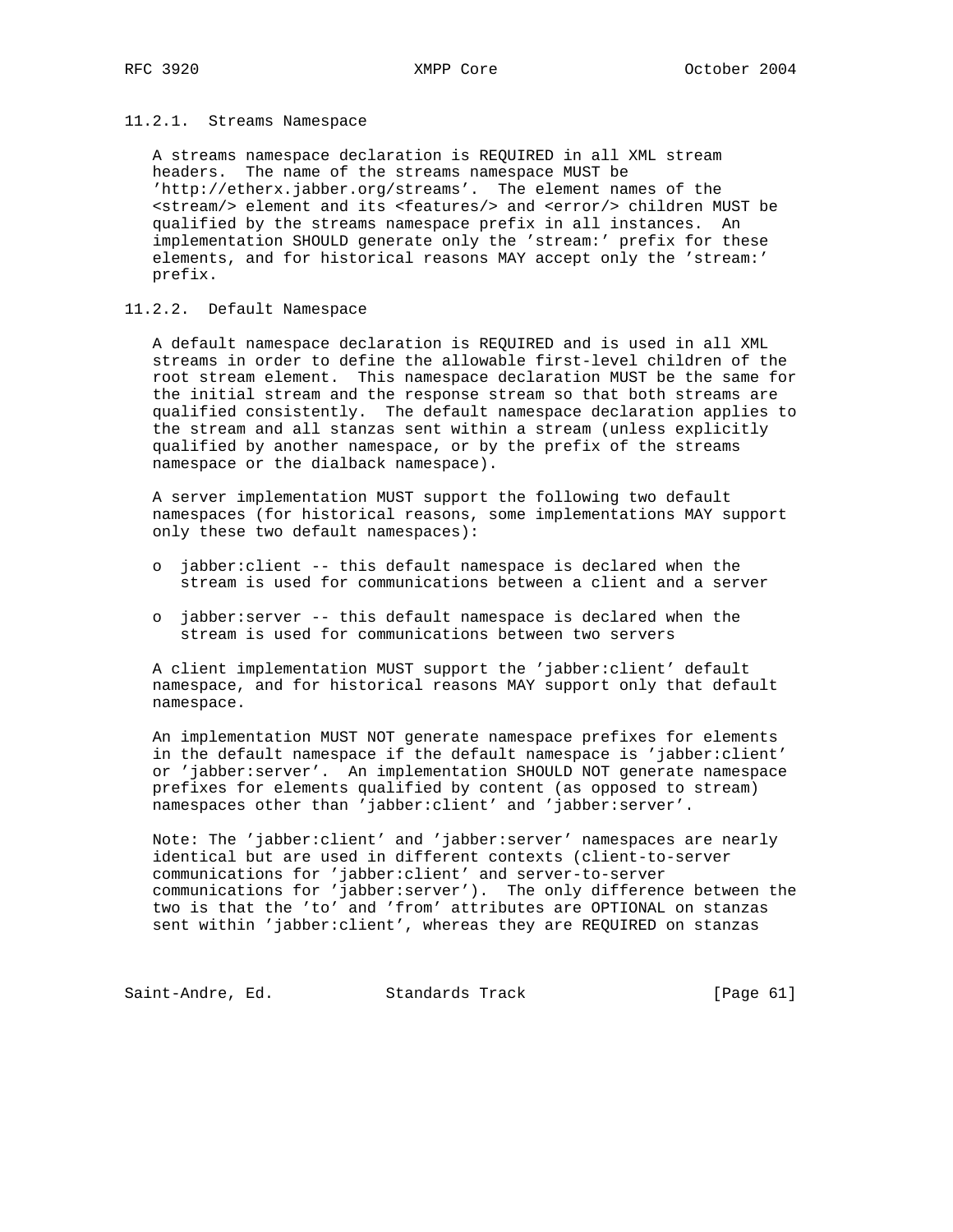sent within 'jabber:server'. If a compliant implementation accepts a stream that is qualified by the 'jabber:client' or 'jabber:server' namespace, it MUST support the common attributes (Section 9.1) and basic semantics (Section 9.2) of all three core stanza kinds (message, presence, and IQ).

#### 11.2.3. Dialback Namespace

 A dialback namespace declaration is REQUIRED for all elements used in server dialback (Section 8). The name of the dialback namespace MUST be 'jabber:server:dialback'. All elements qualified by this namespace MUST be prefixed. An implementation SHOULD generate only the 'db:' prefix for such elements and MAY accept only the 'db:' prefix.

#### 11.3. Validation

 Except as noted with regard to 'to' and 'from' addresses for stanzas within the 'jabber:server' namespace, a server is not responsible for validating the XML elements forwarded to a client or another server; an implementation MAY choose to provide only validated data elements but this is OPTIONAL (although an implementation MUST NOT accept XML that is not well-formed). Clients SHOULD NOT rely on the ability to send data which does not conform to the schemas, and SHOULD ignore any non-conformant elements or attributes on the incoming XML stream. Validation of XML streams and stanzas is OPTIONAL, and schemas are included herein for descriptive purposes only.

11.4. Inclusion of Text Declaration

 Implementations SHOULD send a text declaration before sending a stream header. Applications MUST follow the rules in [XML] regarding the circumstances under which a text declaration is included.

#### 11.5. Character Encoding

 Implementations MUST support the UTF-8 (RFC 3629 [UTF-8]) transformation of Universal Character Set (ISO/IEC 10646-1 [UCS2]) characters, as required by RFC 2277 [CHARSET]. Implementations MUST NOT attempt to use any other encoding.

#### 12. Core Compliance Requirements

 This section summarizes the specific aspects of the Extensible Messaging and Presence Protocol that MUST be supported by servers and clients in order to be considered compliant implementations, as well as additional protocol aspects that SHOULD be supported. For compliance purposes, we draw a distinction between core protocols

Saint-Andre, Ed. Standards Track [Page 62]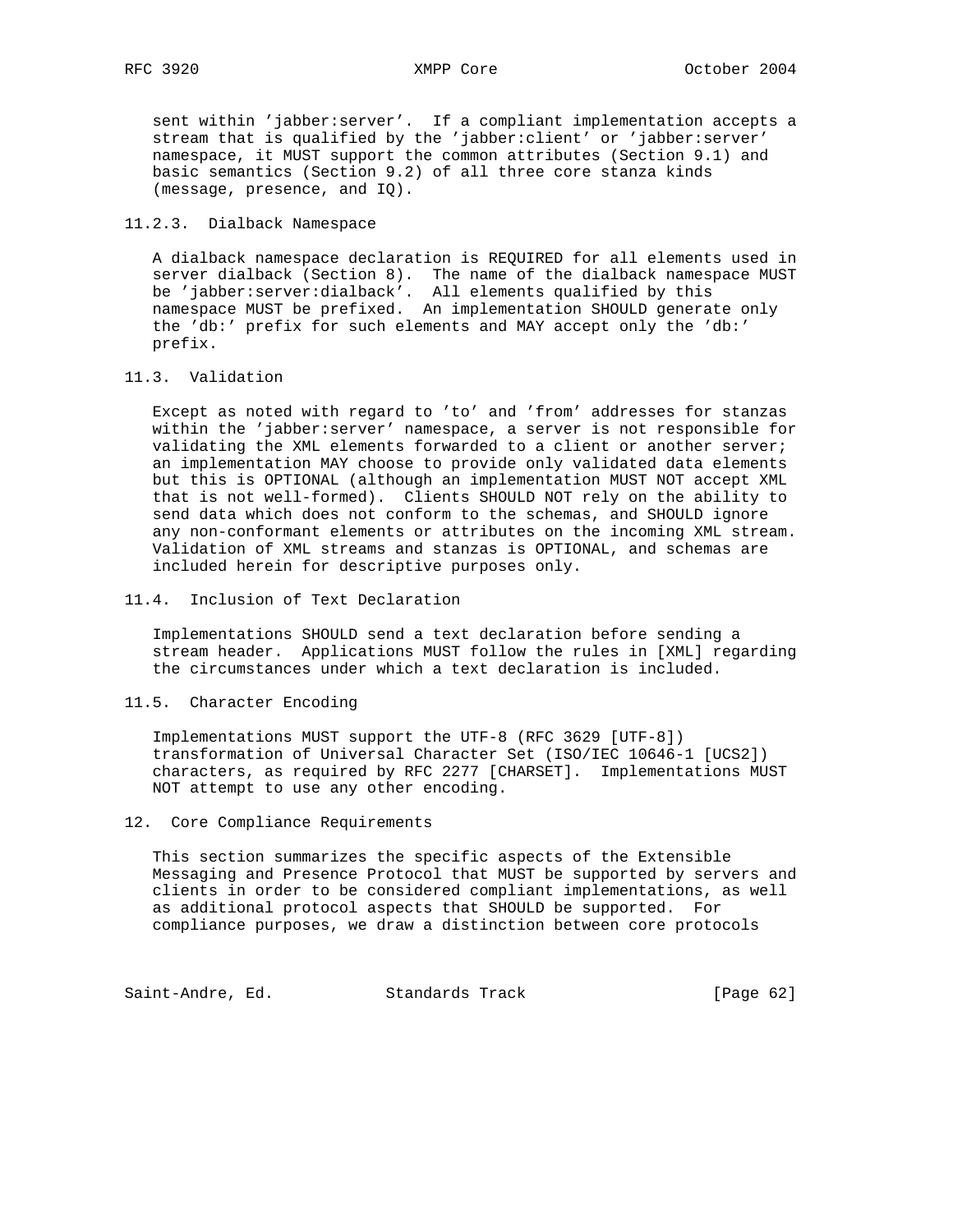(which MUST be supported by any server or client, regardless of the specific application) and instant messaging protocols (which MUST be supported only by instant messaging and presence applications built on top of the core protocols). Compliance requirements that apply to all servers and clients are specified in this section; compliance requirements for instant messaging servers and clients are specified in the corresponding section of [XMPP-IM].

## 12.1. Servers

 In addition to all defined requirements with regard to security, XML usage, and internationalization, a server MUST support the following core protocols in order to be considered compliant:

- o Application of the [NAMEPREP], Nodeprep (Appendix A), and Resourceprep (Appendix B) profiles of [STRINGPREP] to addresses (including ensuring that domain identifiers are internationalized domain names as defined in [IDNA])
- o XML streams (Section 4), including Use of TLS (Section 5), Use of SASL (Section 6), and Resource Binding (Section 7)
- o The basic semantics of the three defined stanza kinds (i.e.,  $<$ message/>,  $<$ presence/>, and  $<$ iq/>) as specified in stanza semantics (Section 9.2)
- o Generation (and, where appropriate, handling) of error syntax and semantics related to streams, TLS, SASL, and XML stanzas
- In addition, a server MAY support the following core protocol:
- o Server dialback (Section 8)
- 12.2. Clients

 A client MUST support the following core protocols in order to be considered compliant:

- o XML streams (Section 4), including Use of TLS (Section 5), Use of SASL (Section 6), and Resource Binding (Section 7)
- o The basic semantics of the three defined stanza kinds (i.e.,  $<sub>emessage/></sub>$ ,  $<sub>presence/></sub>$ , and  $<sub>iq/></sub>$  as specified in stanza</sub></sub></sub> semantics (Section 9.2)
- o Handling (and, where appropriate, generation) of error syntax and semantics related to streams, TLS, SASL, and XML stanzas

Saint-Andre, Ed. Standards Track [Page 63]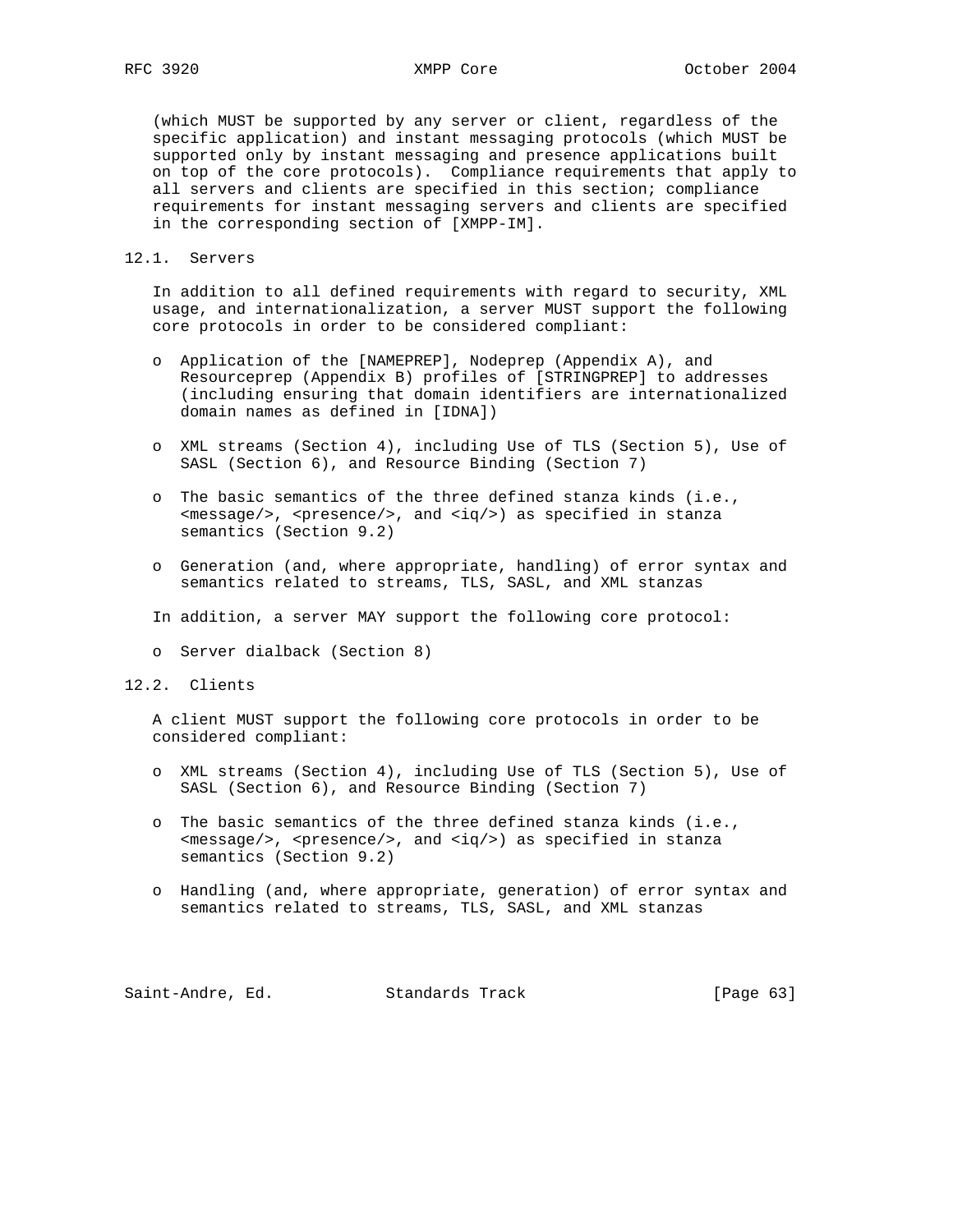In addition, a client SHOULD support the following core protocols:

 o Generation of addresses to which the [NAMEPREP], Nodeprep (Appendix A), and Resourceprep (Appendix B) profiles of [STRINGPREP] can be applied without failing

### 13. Internationalization Considerations

 XML streams MUST be encoded in UTF-8 as specified under Character Encoding (Section 11.5). As specified under Stream Attributes (Section 4.4), an XML stream SHOULD include an 'xml:lang' attribute that is treated as the default language for any XML character data sent over the stream that is intended to be presented to a human user. As specified under xml:lang (Section 9.1.5), an XML stanza SHOULD include an 'xml:lang' attribute if the stanza contains XML character data that is intended to be presented to a human user. A server SHOULD apply the default 'xml:lang' attribute to stanzas it routes or delivers on behalf of connected entities, and MUST NOT modify or delete 'xml:lang' attributes from stanzas it receives from other entities.

- 14. Security Considerations
- 14.1. High Security

 For the purposes of XMPP communications (client-to-server and server-to-server), the term "high security" refers to the use of security technologies that provide both mutual authentication and integrity-checking; in particular, when using certificate-based authentication to provide high security, a chain-of-trust SHOULD be established out-of-band, although a shared certificate authority signing certificates could allow a previously unknown certificate to establish trust in-band. See Section 14.2 below regarding certificate validation procedures.

 Implementations MUST support high security. Service provisioning SHOULD use high security, subject to local security policies.

14.2. Certificate Validation

 When an XMPP peer communicates with another peer securely, it MUST validate the peer's certificate. There are three possible cases:

 Case #1: The peer contains an End Entity certificate which appears to be certified by a chain of certificates terminating in a trust anchor (as described in Section 6.1 of [X509]).

Saint-Andre, Ed. Standards Track [Page 64]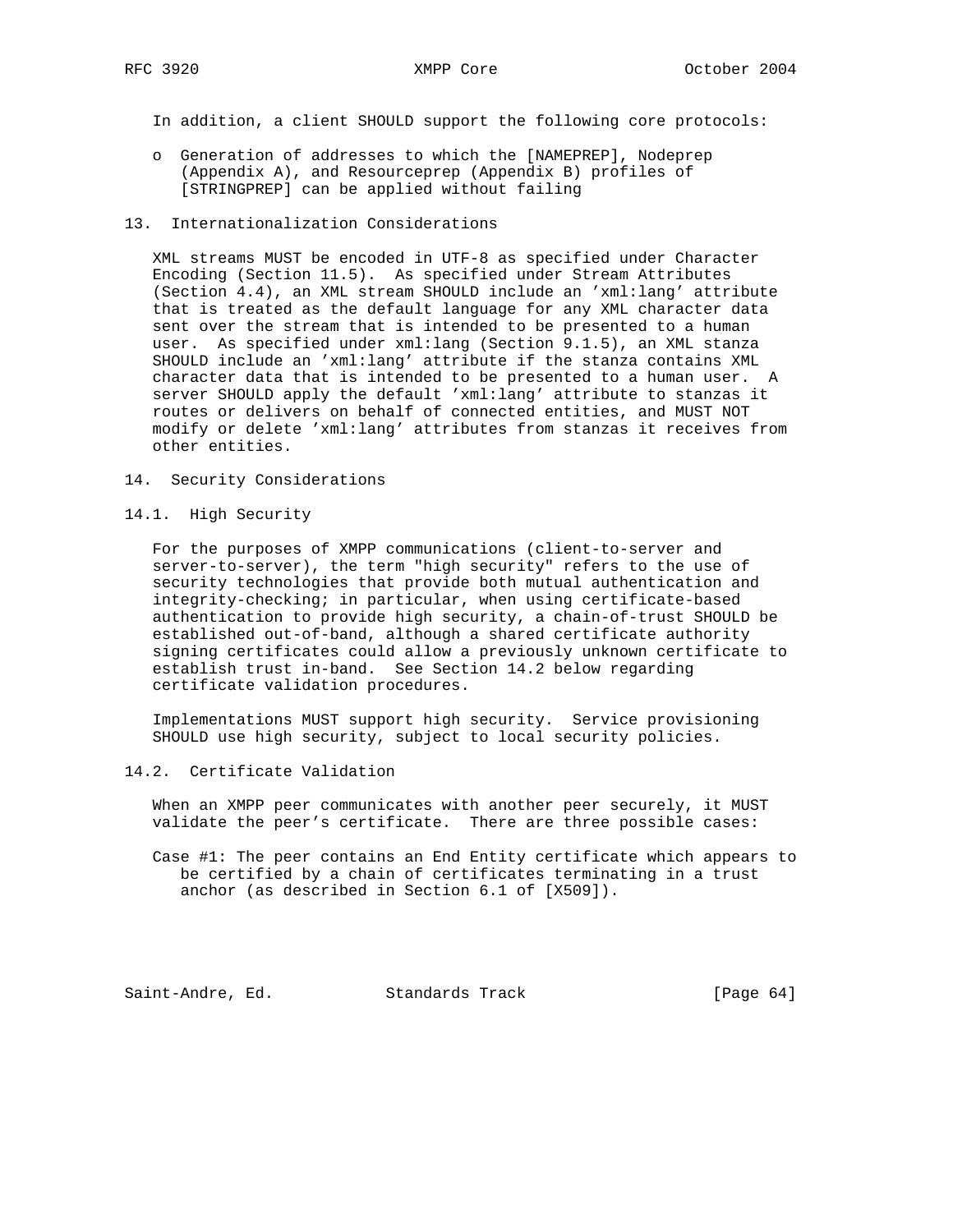Case #2: The peer certificate is certified by a Certificate Authority not known to the validating peer.

Case #3: The peer certificate is self-signed.

In Case #1, the validating peer MUST do one of two things:

- 1. Verify the peer certificate according to the rules of [X509]. The certificate SHOULD then be checked against the expected identity of the peer following the rules described in [HTTP-TLS], except that a subjectAltName extension of type "xmpp" MUST be used as the identity if present. If one of these checks fails, user-oriented clients MUST either notify the user (clients MAY give the user the opportunity to continue with the connection in any case) or terminate the connection with a bad certificate error. Automated clients SHOULD terminate the connection (with a bad certificate error) and log the error to an appropriate audit log. Automated clients MAY provide a configuration setting that disables this check, but MUST provide a setting that enables it.
- 2. The peer SHOULD show the certificate to a user for approval, including the entire certificate chain. The peer MUST cache the certificate (or some non-forgeable representation such as a hash). In future connections, the peer MUST verify that the same certificate was presented and MUST notify the user if it has changed.

In Case #2 and Case #3, implementations SHOULD act as in (2) above.

14.3. Client-to-Server Communications

 A compliant client implementation MUST support both TLS and SASL for connections to a server.

 The TLS protocol for encrypting XML streams (defined under Use of TLS (Section 5)) provides a reliable mechanism for helping to ensure the confidentiality and data integrity of data exchanged between two entities.

 The SASL protocol for authenticating XML streams (defined under Use of SASL (Section 6)) provides a reliable mechanism for validating that a client connecting to a server is who it claims to be.

 Client-to-server communications MUST NOT proceed until the DNS hostname asserted by the server has been resolved. Such resolutions SHOULD first attempt to resolve the hostname using an [SRV] Service of "xmpp-client" and Proto of "tcp", resulting in resource records such as "\_xmpp-client.\_tcp.example.com." (the use of the string

Saint-Andre, Ed. Standards Track [Page 65]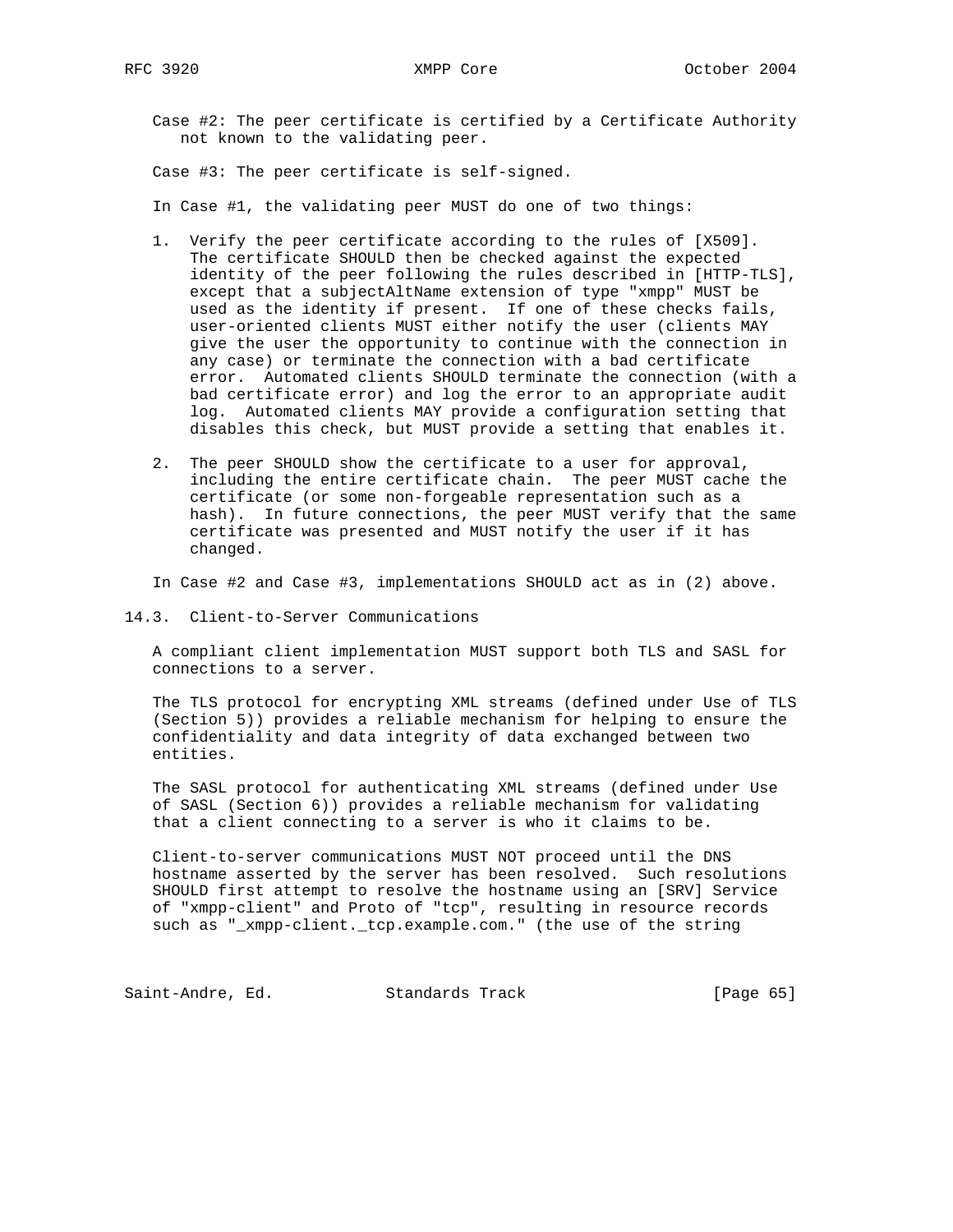"xmpp-client" for the service identifier is consistent with the IANA registration). If the SRV lookup fails, the fallback is a normal IPv4/IPv6 address record resolution to determine the IP address, using the "xmpp-client" port of 5222, registered with the IANA.

 The IP address and method of access of clients MUST NOT be made public by a server, nor are any connections other than the original server connection required. This helps to protect the client's server from direct attack or identification by third parties.

#### 14.4. Server-to-Server Communications

 A compliant server implementation MUST support both TLS and SASL for inter-domain communications. For historical reasons, a compliant implementation SHOULD also support Server Dialback (Section 8).

 Because service provisioning is a matter of policy, it is OPTIONAL for any given domain to communicate with other domains, and server-to-server communications MAY be disabled by the administrator of any given deployment. If a particular domain enables inter-domain communications, it SHOULD enable high security.

 Administrators may want to require use of SASL for server-to-server communications in order to ensure both authentication and confidentiality (e.g., on an organization's private network). Compliant implementations SHOULD support SASL for this purpose.

 Inter-domain connections MUST NOT proceed until the DNS hostnames asserted by the servers have been resolved. Such resolutions MUST first attempt to resolve the hostname using an [SRV] Service of "xmpp-server" and Proto of "tcp", resulting in resource records such as "\_xmpp-server.\_tcp.example.com." (the use of the string "xmpp-server" for the service identifier is consistent with the IANA registration; note well that the "xmpp-server" service identifier supersedes the earlier use of a "jabber" service identifier, since the earlier usage did not conform to [SRV]; implementations desiring to be backward compatible should continue to look for or answer to the "jabber" service identifier as well). If the SRV lookup fails, the fallback is a normal IPv4/IPv6 address record resolution to determine the IP address, using the "xmpp-server" port 5269, registered with the IANA.

 Server dialback helps protect against domain spoofing, thus making it more difficult to spoof XML stanzas. It is not a mechanism for authenticating, securing, or encrypting streams between servers as is done via SASL and TLS, and results in weak verification of server identities only. Furthermore, it is susceptible to DNS poisoning attacks unless DNSSec [DNSSEC] is used, and even if the DNS

Saint-Andre, Ed. Standards Track [Page 66]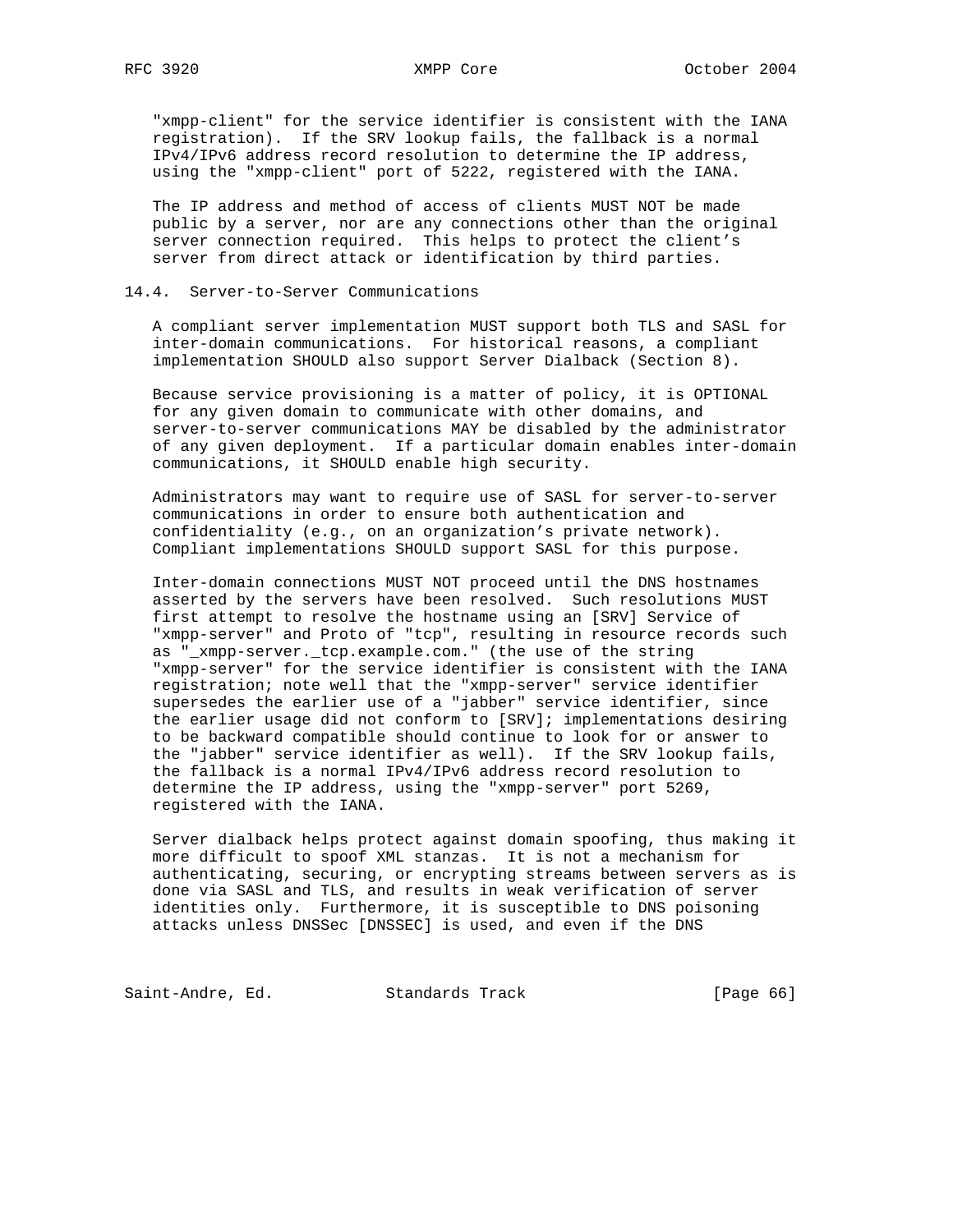information is accurate, dialback cannot protect from attacks where the attacker is capable of hijacking the IP address of the remote domain. Domains requiring robust security SHOULD use TLS and SASL. If SASL is used for server-to-server authentication, dialback SHOULD NOT be used since it is unnecessary.

14.5. Order of Layers

The order of layers in which protocols MUST be stacked is as follows:

- 1. TCP
- 2. TLS
- 3. SASL
- 4. XMPP

 The rationale for this order is that [TCP] is the base connection layer used by all of the protocols stacked on top of TCP, [TLS] is often provided at the operating system layer, [SASL] is often provided at the application layer, and XMPP is the application itself.

14.6. Lack of SASL Channel Binding to TLS

 The SASL framework does not provide a mechanism to bind SASL authentication to a security layer providing confidentiality and integrity protection that was negotiated at a lower layer. This lack of a "channel binding" prevents SASL from being able to verify that the source and destination end points to which the lower layer's security is bound are equivalent to the end points that SASL is authenticating. If the end points are not identical, the lower layer's security cannot be trusted to protect data transmitted between the SASL authenticated entities. In such a situation, a SASL security layer should be negotiated that effectively ignores the presence of the lower layer security.

14.7. Mandatory-to-Implement Technologies

 At a minimum, all implementations MUST support the following mechanisms:

for authentication: the SASL [DIGEST-MD5] mechanism

 for confidentiality: TLS (using the TLS\_RSA\_WITH\_3DES\_EDE\_CBC\_SHA cipher)

 for both: TLS plus SASL EXTERNAL(using the TLS\_RSA\_WITH\_3DES\_EDE\_CBC\_SHA cipher supporting client-side certificates)

Saint-Andre, Ed. Standards Track [Page 67]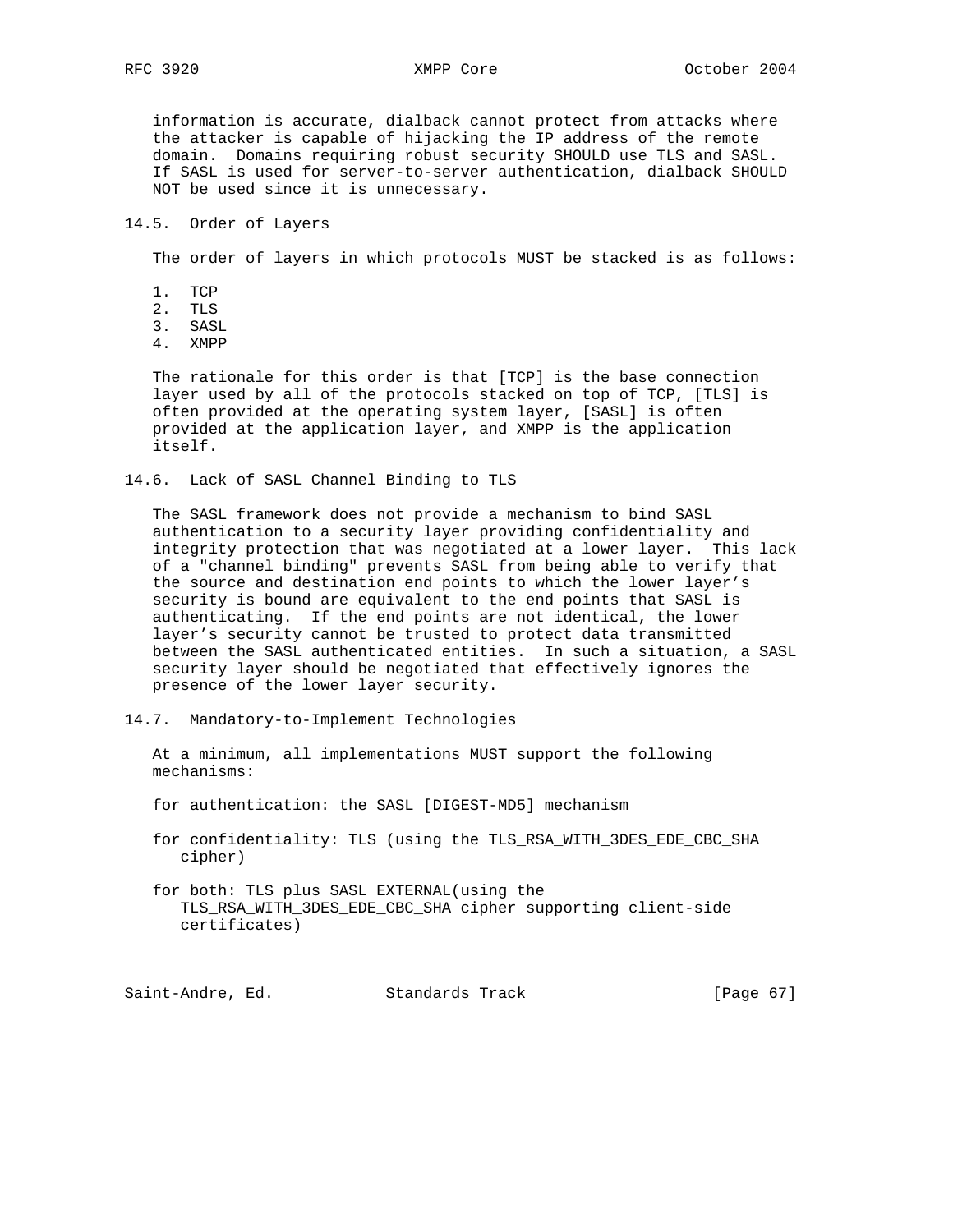# 14.8. Firewalls

 Communications using XMPP normally occur over [TCP] connections on port 5222 (client-to-server) or port 5269 (server-to-server), as registered with the IANA (see IANA Considerations (Section 15)). Use of these well-known ports allows administrators to easily enable or disable XMPP activity through existing and commonly-deployed firewalls.

## 14.9. Use of base64 in SASL

 Both the client and the server MUST verify any [BASE64] data received during SASL negotiation. An implementation MUST reject (not ignore) any characters that are not explicitly allowed by the base64 alphabet; this helps to guard against creation of a covert channel that could be used to "leak" information. An implementation MUST NOT break on invalid input and MUST reject any sequence of base64 characters containing the pad  $('='')$  character if that character is included as something other than the last character of the data (e.g., "=AAA" or "BBBB=CCC"); this helps to guard against buffer overflow attacks and other attacks on the implementation. Base 64 encoding visually hides otherwise easily recognized information, such as passwords, but does not provide any computational confidentiality. Base 64 encoding MUST follow the definition in Section 3 of RFC 3548 [BASE64].

## 14.10. Stringprep Profiles

 XMPP makes use of the [NAMEPREP] profile of [STRINGPREP] for the processing of domain identifiers; for security considerations related to Nameprep, refer to the appropriate section of [NAMEPREP].

 In addition, XMPP defines two profiles of [STRINGPREP]: Nodeprep (Appendix A) for node identifiers and Resourceprep (Appendix B) for resource identifiers.

 The Unicode and ISO/IEC 10646 repertoires have many characters that look similar. In many cases, users of security protocols might do visual matching, such as when comparing the names of trusted third parties. Because it is impossible to map similar-looking characters without a great deal of context, such as knowing the fonts used, stringprep does nothing to map similar-looking characters together, nor to prohibit some characters because they look like others.

 A node identifier can be employed as one part of an entity's address in XMPP. One common usage is as the username of an instant messaging user; another is as the name of a multi-user chat room; many other kinds of entities could use node identifiers as part of their

Saint-Andre, Ed. Standards Track [Page 68]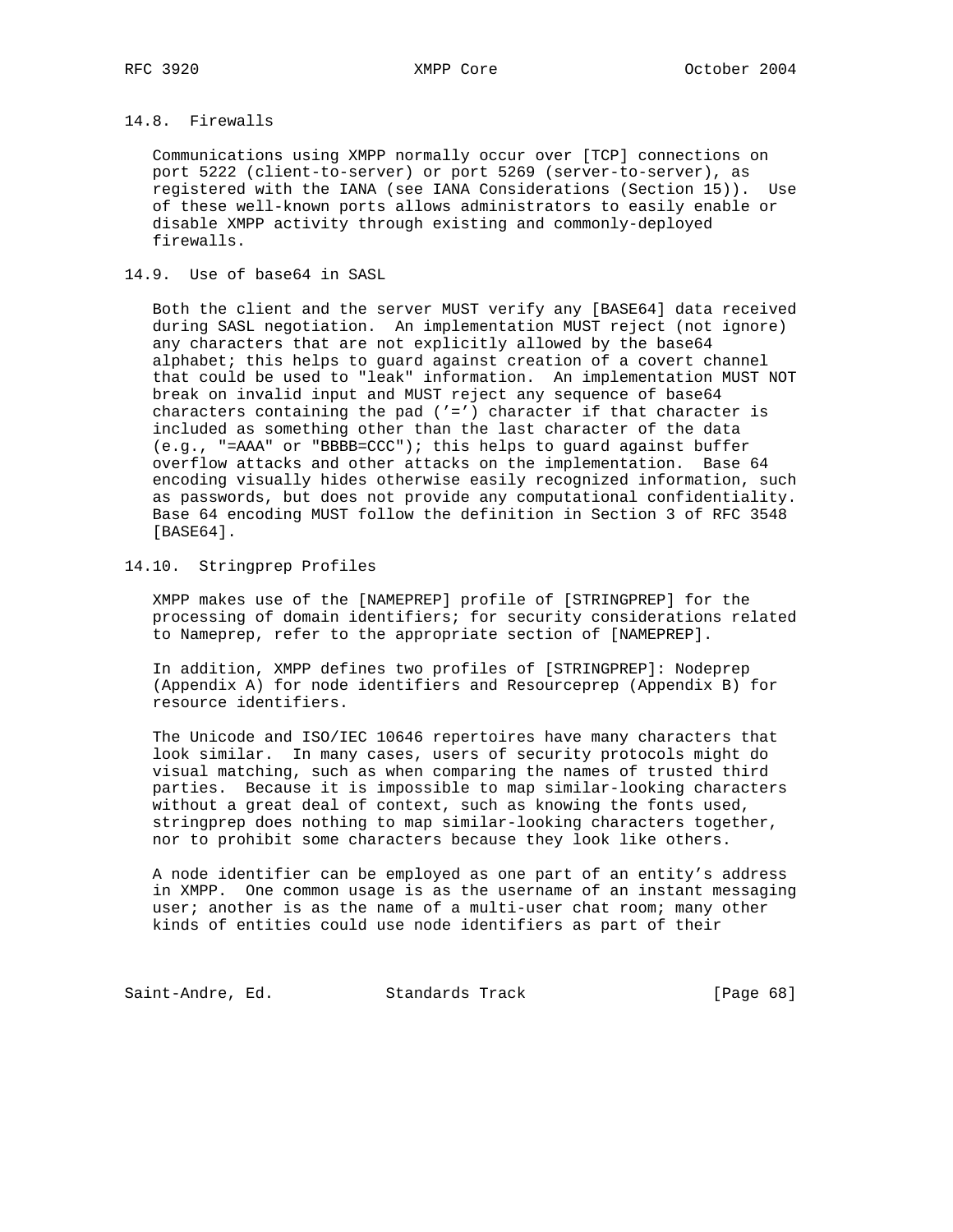addresses. The security of such services could be compromised based on different interpretations of the internationalized node identifier; for example, a user entering a single internationalized node identifier could access another user's account information, or a user could gain access to an otherwise restricted chat room or service.

 A resource identifier can be employed as one part of an entity's address in XMPP. One common usage is as the name for an instant messaging user's connected resource (active session); another is as the nickname of a user in a multi-user chat room; many other kinds of entities could use resource identifiers as part of their addresses. The security of such services could be compromised based on different interpretations of the internationalized resource identifier; for example, a user could attempt to initiate multiple sessions with the same name, or a user could send a message to someone other than the intended recipient in a multi-user chat room.

15. IANA Considerations

15.1. XML Namespace Name for TLS Data

 A URN sub-namespace for TLS-related data in the Extensible Messaging and Presence Protocol (XMPP) is defined as follows. (This namespace name adheres to the format defined in The IETF XML Registry [XML-REG].)

 URI: urn:ietf:params:xml:ns:xmpp-tls Specification: RFC 3920 Description: This is the XML namespace name for TLS-related data in the Extensible Messaging and Presence Protocol (XMPP) as defined by RFC 3920. Registrant Contact: IETF, XMPP Working Group, <xmppwg@jabber.org>

15.2. XML Namespace Name for SASL Data

 A URN sub-namespace for SASL-related data in the Extensible Messaging and Presence Protocol (XMPP) is defined as follows. (This namespace name adheres to the format defined in [XML-REG].)

 URI: urn:ietf:params:xml:ns:xmpp-sasl Specification: RFC 3920 Description: This is the XML namespace name for SASL-related data in the Extensible Messaging and Presence Protocol (XMPP) as defined by RFC 3920.

Registrant Contact: IETF, XMPP Working Group, <xmppwg@jabber.org>

Saint-Andre, Ed. Standards Track [Page 69]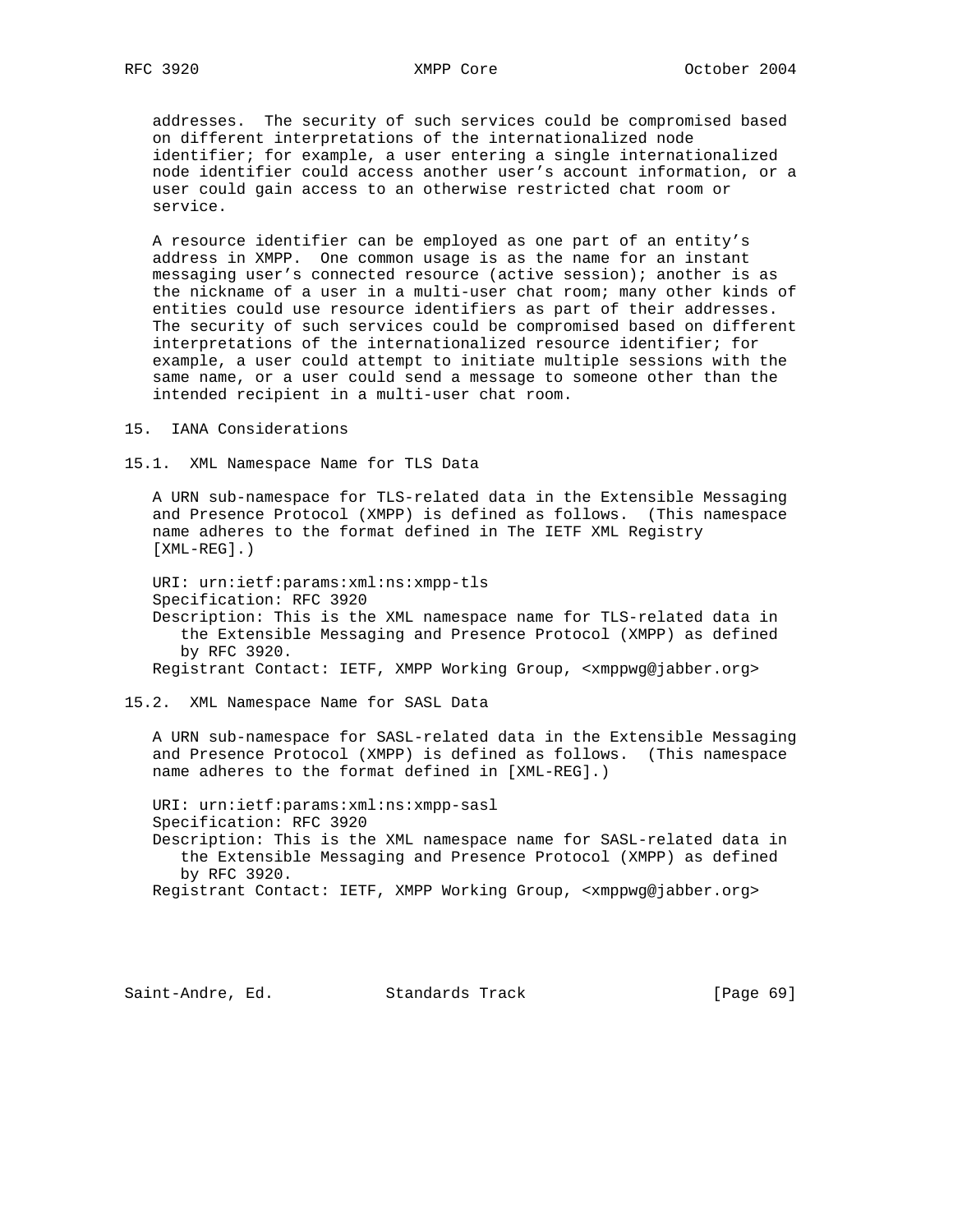15.3. XML Namespace Name for Stream Errors

 A URN sub-namespace for stream-related error data in the Extensible Messaging and Presence Protocol (XMPP) is defined as follows. (This namespace name adheres to the format defined in [XML-REG].)

 URI: urn:ietf:params:xml:ns:xmpp-streams Specification: RFC 3920 Description: This is the XML namespace name for stream-related error data in the Extensible Messaging and Presence Protocol (XMPP) as defined by RFC 3920.

Registrant Contact: IETF, XMPP Working Group, <xmppwg@jabber.org>

15.4. XML Namespace Name for Resource Binding

 A URN sub-namespace for resource binding in the Extensible Messaging and Presence Protocol (XMPP) is defined as follows. (This namespace name adheres to the format defined in [XML-REG].)

 URI: urn:ietf:params:xml:ns:xmpp-bind Specification: RFC 3920 Description: This is the XML namespace name for resource binding in the Extensible Messaging and Presence Protocol (XMPP) as defined by RFC 3920. Registrant Contact: IETF, XMPP Working Group, <xmppwg@jabber.org>

#### 15.5. XML Namespace Name for Stanza Errors

 A URN sub-namespace for stanza-related error data in the Extensible Messaging and Presence Protocol (XMPP) is defined as follows. (This namespace name adheres to the format defined in [XML-REG].)

 URI: urn:ietf:params:xml:ns:xmpp-stanzas Specification: RFC 3920 Description: This is the XML namespace name for stanza-related error data in the Extensible Messaging and Presence Protocol (XMPP) as defined by RFC 3920. Registrant Contact: IETF, XMPP Working Group, <xmppwg@jabber.org>

15.6. Nodeprep Profile of Stringprep

 The Nodeprep profile of stringprep is defined under Nodeprep (Appendix A). The IANA has registered Nodeprep in the stringprep profile registry.

Name of this profile:

Nodeprep

Saint-Andre, Ed. Standards Track [Page 70]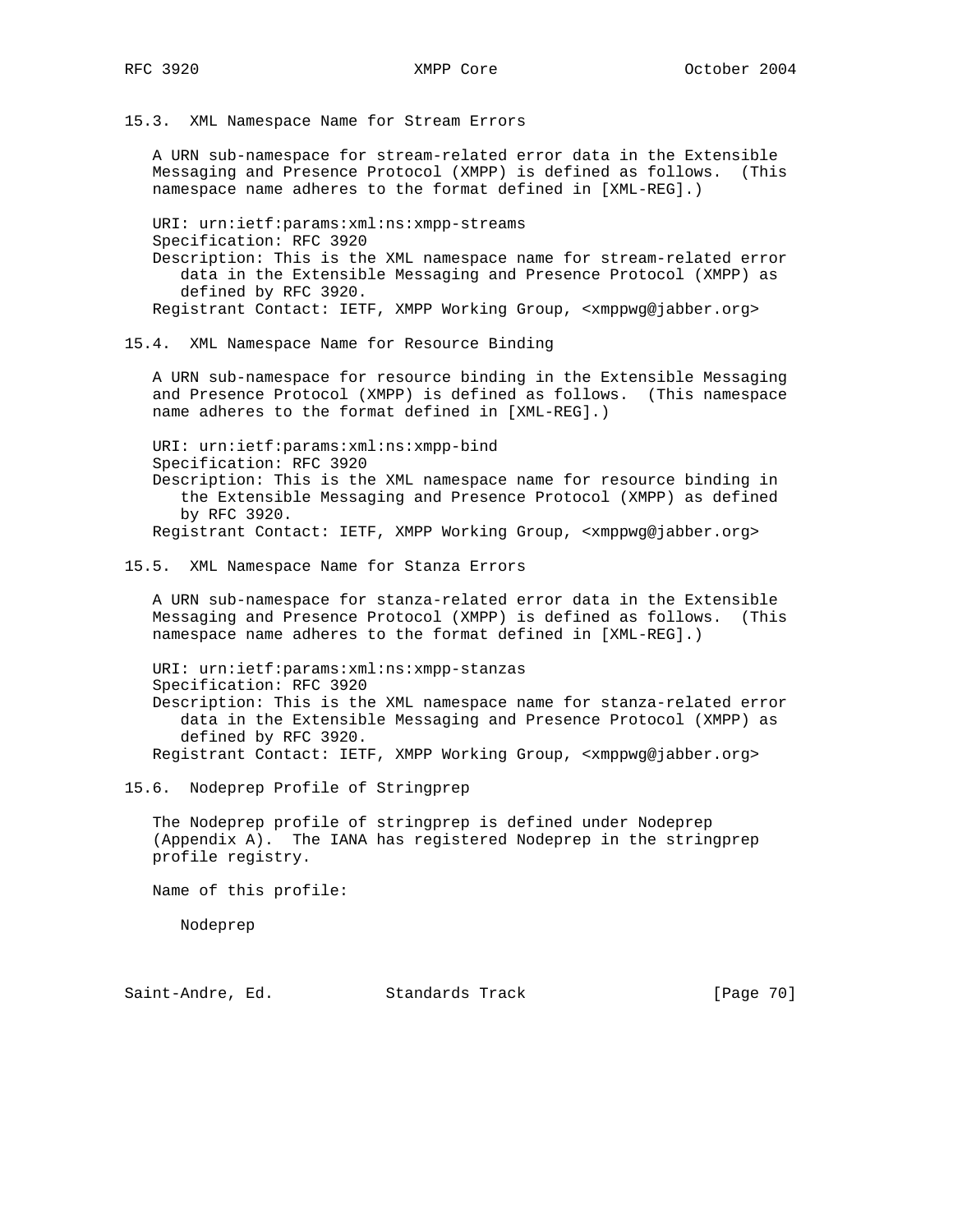RFC in which the profile is defined:

RFC 3920

Indicator whether or not this is the newest version of the profile:

This is the first version of Nodeprep

15.7. Resourceprep Profile of Stringprep

 The Resourceprep profile of stringprep is defined under Resourceprep (Appendix B). The IANA has registered Resourceprep in the stringprep profile registry.

Name of this profile:

Resourceprep

RFC in which the profile is defined:

RFC 3920

Indicator whether or not this is the newest version of the profile:

This is the first version of Resourceprep

15.8. GSSAPI Service Name

 The IANA has registered "xmpp" as a GSSAPI [GSS-API] service name, as defined under SASL Definition (Section 6.3).

15.9. Port Numbers

 The IANA has registered "xmpp-client" and "xmpp-server" as keywords for [TCP] ports 5222 and 5269 respectively.

 These ports SHOULD be used for client-to-server and server-to-server communications respectively, but their use is OPTIONAL.

16. References

16.1. Normative References

- [ABNF] Crocker, D. and P. Overell, "Augmented BNF for Syntax Specifications: ABNF", RFC 2234, November 1997.
- [BASE64] Josefsson, S., "The Base16, Base32, and Base64 Data Encodings", RFC 3548, July 2003.

Saint-Andre, Ed. Standards Track [Page 71]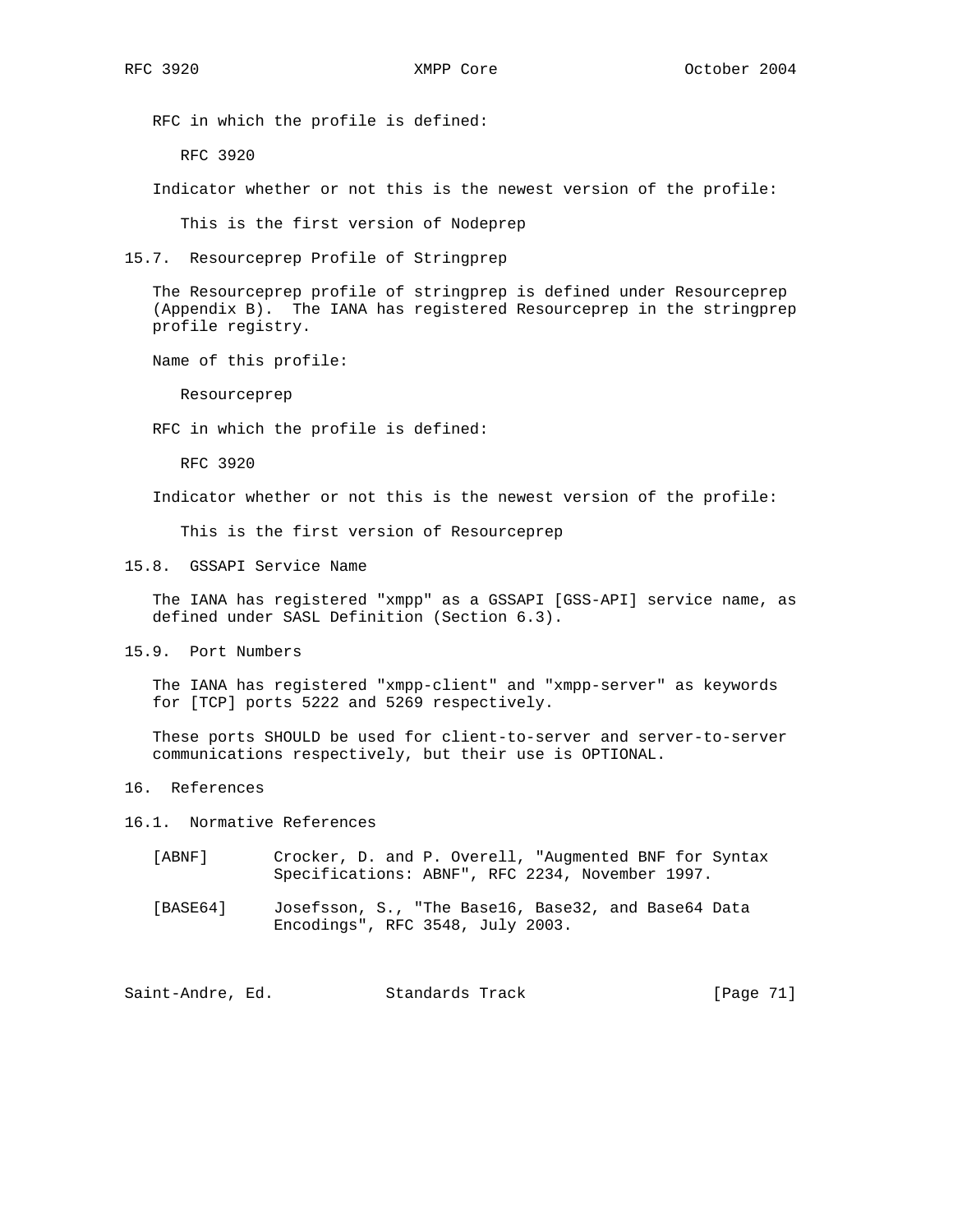- [CHARSET] Alvestrand, H., "IETF Policy on Character Sets and Languages", BCP 18, RFC 2277, January 1998.
- [DIGEST-MD5] Leach, P. and C. Newman, "Using Digest Authentication as a SASL Mechanism", RFC 2831, May 2000.
- [DNS] Mockapetris, P., "Domain names implementation and specification", STD 13, RFC 1035, November 1987.
- [GSS-API] Linn, J., "Generic Security Service Application Program Interface Version 2, Update 1", RFC 2743, January 2000.
- [HTTP-TLS] Rescorla, E., "HTTP Over TLS", RFC 2818, May 2000.
- [IDNA] Faltstrom, P., Hoffman, P., and A. Costello, "Internationalizing Domain Names in Applications (IDNA)", RFC 3490, March 2003.
- [IPv6] Hinden, R. and S. Deering, "Internet Protocol Version 6 (IPv6) Addressing Architecture", RFC 3513, April 2003.
- [LANGTAGS] Alvestrand, H., "Tags for the Identification of Languages", BCP 47, RFC 3066, January 2001.
- [NAMEPREP] Hoffman, P. and M. Blanchet, "Nameprep: A Stringprep Profile for Internationalized Domain Names (IDN)", RFC 3491, March 2003.
- [RANDOM] Eastlake 3rd, D., Crocker, S., and J. Schiller, "Randomness Recommendations for Security", RFC 1750, December 1994.
- [SASL] Myers, J., "Simple Authentication and Security Layer (SASL)", RFC 2222, October 1997.
- [SRV] Gulbrandsen, A., Vixie, P., and L. Esibov, "A DNS RR for specifying the location of services (DNS SRV)", RFC 2782, February 2000.
- [STRINGPREP] Hoffman, P. and M. Blanchet, "Preparation of Internationalized Strings ("stringprep")", RFC 3454, December 2002.
- [TCP] Postel, J., "Transmission Control Protocol", STD 7, RFC 793, September 1981.

Saint-Andre, Ed. Standards Track [Page 72]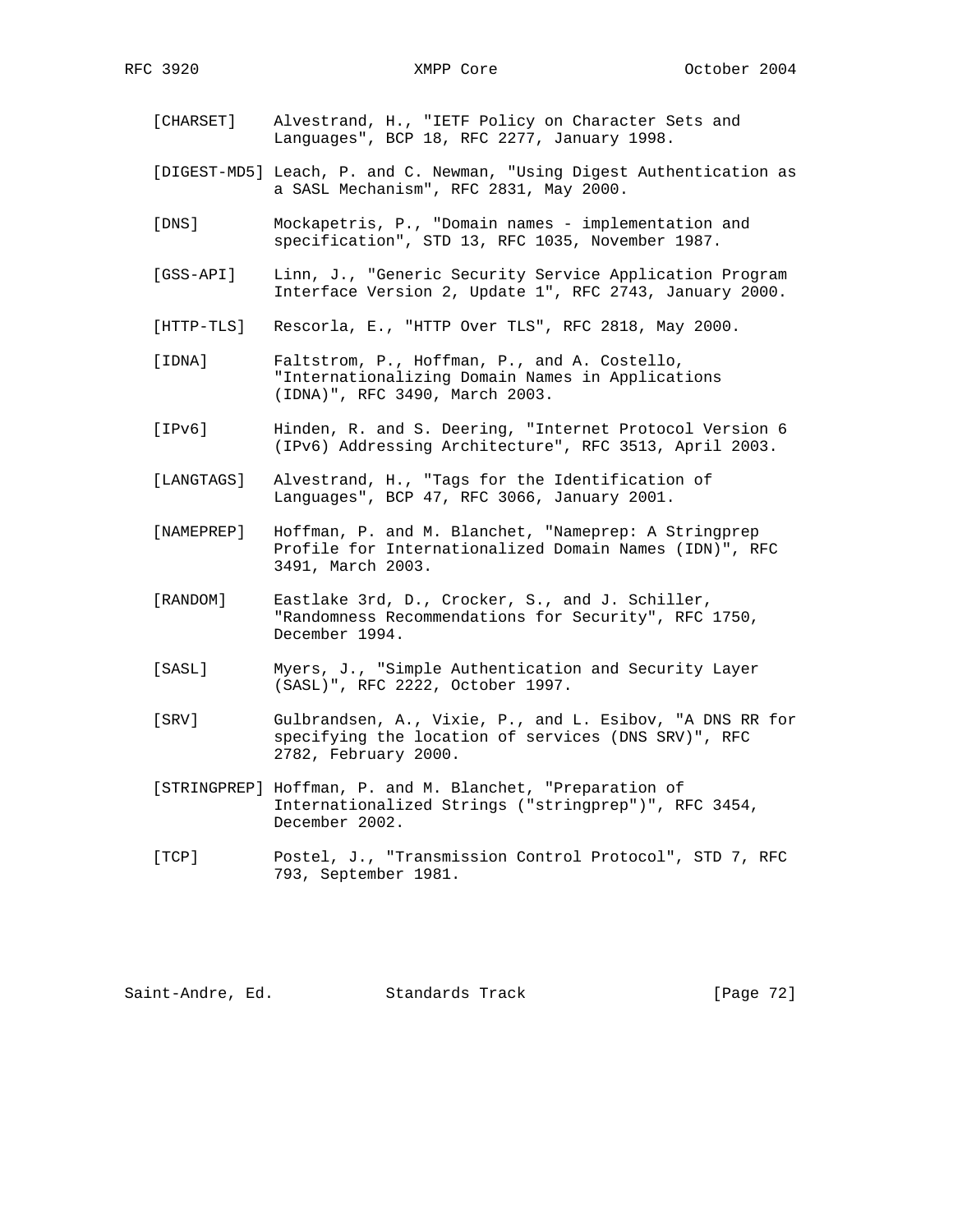- [TERMS] Bradner, S., "Key words for use in RFCs to Indicate Requirement Levels", BCP 14, RFC 2119, March 1997.
- [TLS] Dierks, T. and C. Allen, "The TLS Protocol Version 1.0", RFC 2246, January 1999.
- [UCS2] International Organization for Standardization, "Information Technology - Universal Multiple-octet coded Character Set (UCS) - Amendment 2: UCS Transformation Format 8 (UTF-8)", ISO Standard 10646-1 Addendum 2, October 1996.
- [UTF-8] Yergeau, F., "UTF-8, a transformation format of ISO 10646", STD 63, RFC 3629, November 2003.
- [X509] Housley, R., Polk, W., Ford, W., and D. Solo, "Internet X.509 Public Key Infrastructure Certificate and Certificate Revocation List (CRL) Profile", RFC 3280, April 2002.
- [XML] Bray, T., Paoli, J., Sperberg-McQueen, C., and E. Maler, "Extensible Markup Language (XML) 1.0 (2nd ed)", W3C REC-xml, October 2000, <http://www.w3.org/TR/REC-xml>.
- [XML-NAMES] Bray, T., Hollander, D., and A. Layman, "Namespaces in XML", W3C REC-xml-names, January 1999, <http://www.w3.org/TR/REC-xml-names>.
- 16.2. Informative References
	- [ACAP] Newman, C. and J. Myers, "ACAP -- Application Configuration Access Protocol", RFC 2244, November 1997.
	- [ASN.1] CCITT, "Recommendation X.208: Specification of Abstract Syntax Notation One (ASN.1)", 1988.
	- [DNSSEC] Eastlake 3rd, D., "Domain Name System Security Extensions", RFC 2535, March 1999.
	- [HTTP] Fielding, R., Gettys, J., Mogul, J., Frystyk, H., Masinter, L., Leach, P., and T. Berners-Lee, "Hypertext Transfer Protocol -- HTTP/1.1", RFC 2616, June 1999.
	- [IMAP] Crispin, M., "INTERNET MESSAGE ACCESS PROTOCOL VERSION 4rev1", RFC 3501, March 2003.

Saint-Andre, Ed. Standards Track [Page 73]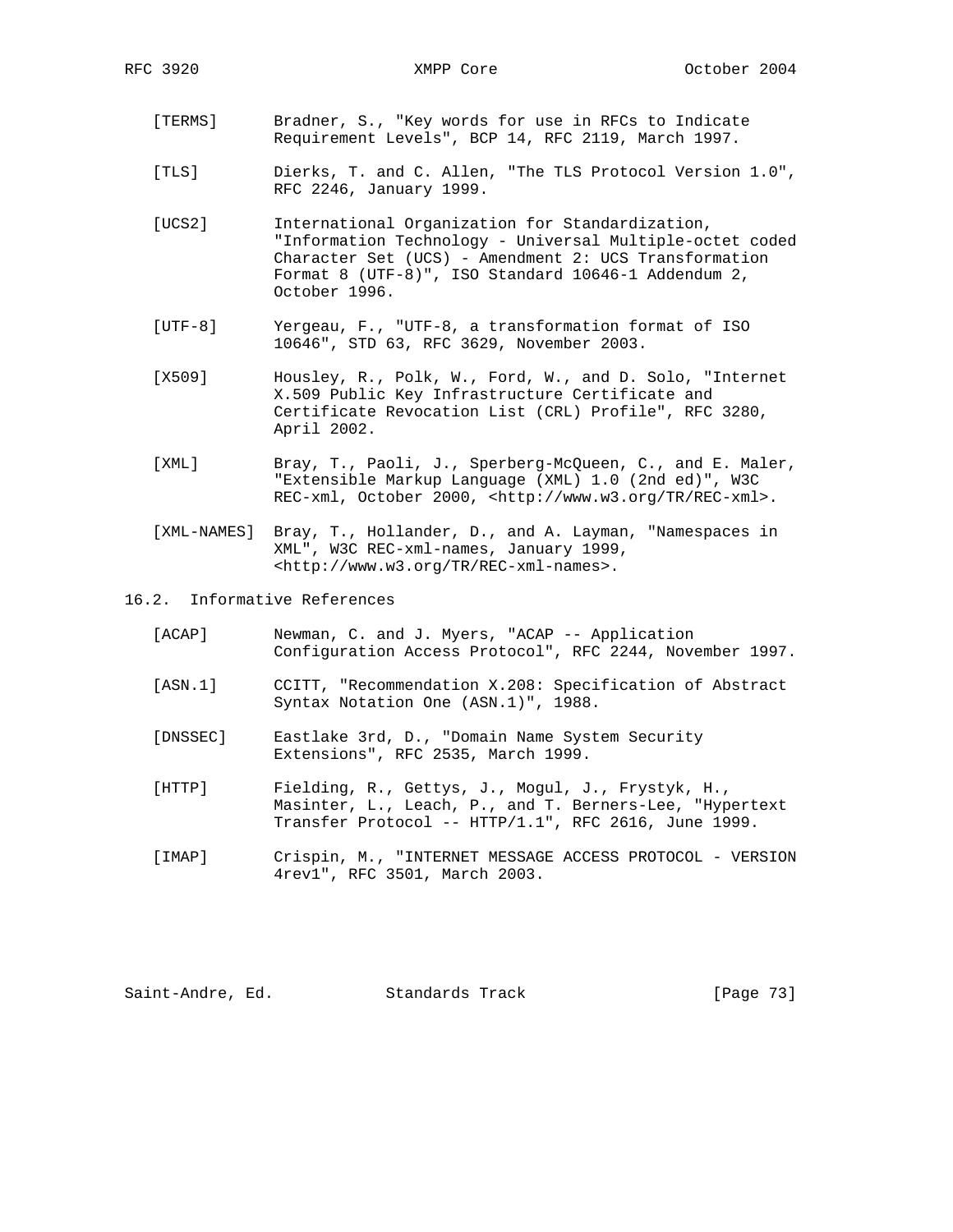- [IMP-REQS] Day, M., Aggarwal, S., Mohr, G., and J. Vincent, "Instant Messaging / Presence Protocol Requirements", RFC 2779, February 2000.
- [IRC] Oikarinen, J. and D. Reed, "Internet Relay Chat Protocol", RFC 1459, May 1993.
- [JEP-0029] Kaes, C., "Definition of Jabber Identifiers (JIDs)", JSF JEP 0029, October 2003.
- [JEP-0078] Saint-Andre, P., "Non-SASL Authentication", JSF JEP 0078, July 2004.
- [JEP-0086] Norris, R. and P. Saint-Andre, "Error Condition Mappings", JSF JEP 0086, February 2004.
- [JSF] Jabber Software Foundation, "Jabber Software Foundation", <http://www.jabber.org/>.
- [POP3] Myers, J. and M. Rose, "Post Office Protocol Version 3", STD 53, RFC 1939, May 1996.
- [SIMPLE] SIMPLE Working Group, "SIMPLE WG", <http://www.ietf.org/html.charters/simple-charter.html>.
- [SMTP] Klensin, J., "Simple Mail Transfer Protocol", RFC 2821, April 2001.
- [URI] Berners-Lee, T., Fielding, R., and L. Masinter, "Uniform Resource Identifiers (URI): Generic Syntax", RFC 2396, August 1998.
- [USINGTLS] Newman, C., "Using TLS with IMAP, POP3 and ACAP", RFC 2595, June 1999.
- [XML-REG] Mealling, M., "The IETF XML Registry", BCP 81, RFC 3688, January 2004.
- [XMPP-IM] Saint-Andre, P., Ed., "Extensible Messaging and Presence Protocol (XMPP): Instant Messaging and Presence", RFC 3921, October 2004.

Saint-Andre, Ed. Standards Track [Page 74]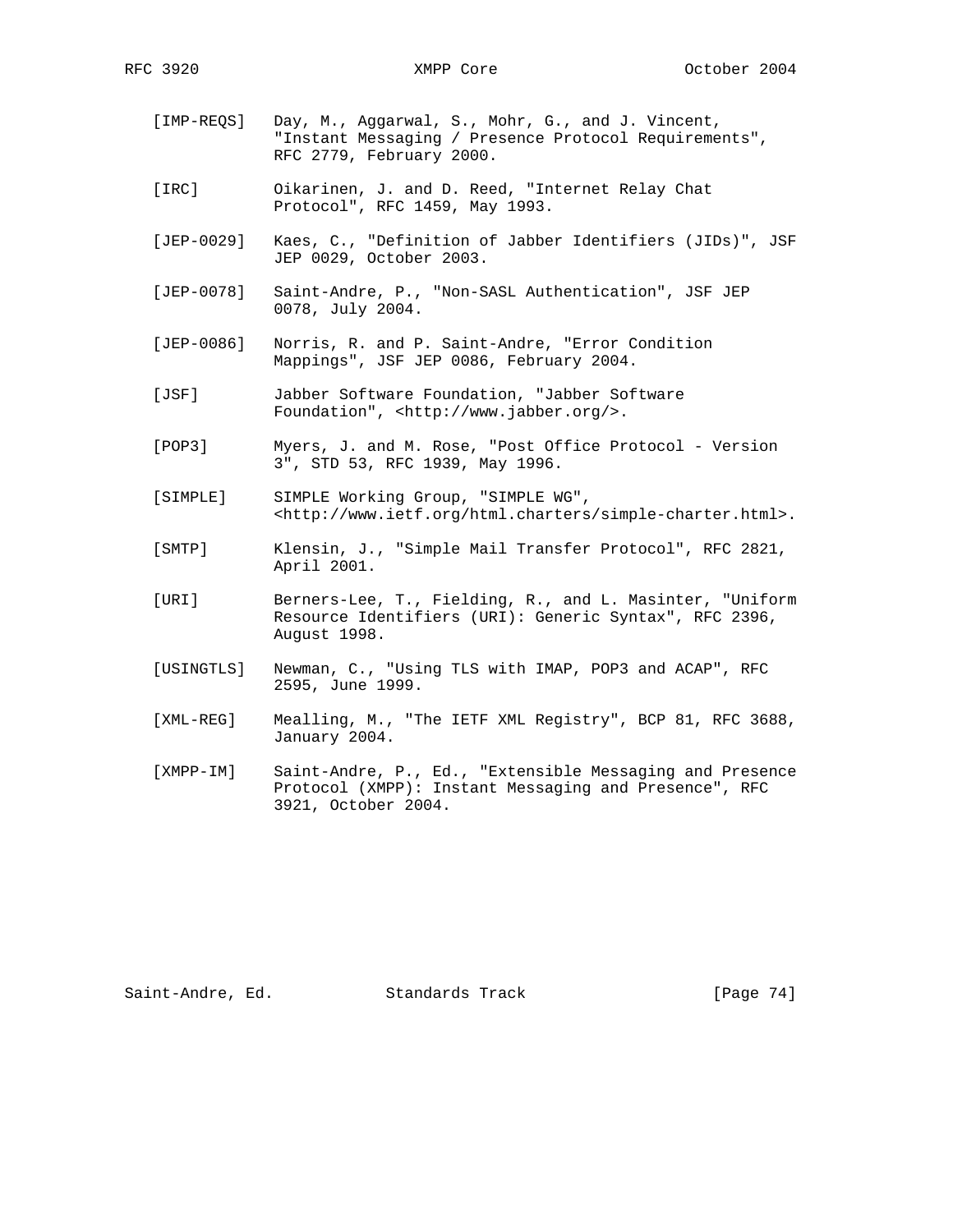Appendix A. Nodeprep

### A.1. Introduction

 This appendix defines the "Nodeprep" profile of [STRINGPREP]. As such, it specifies processing rules that will enable users to enter internationalized node identifiers in the Extensible Messaging and Presence Protocol (XMPP) and have the highest chance of getting the content of the strings correct. (An XMPP node identifier is the optional portion of an XMPP address that precedes a domain identifier and the '@' separator; it is often but not exclusively associated with an instant messaging username.) These processing rules are intended only for XMPP node identifiers and are not intended for arbitrary text or any other aspect of an XMPP address.

This profile defines the following, as required by [STRINGPREP]:

- o The intended applicability of the profile: internationalized node identifiers within XMPP
- o The character repertoire that is the input and output to stringprep: Unicode 3.2, specified in Section 2 of this Appendix
- o The mappings used: specified in Section 3
- o The Unicode normalization used: specified in Section 4
- 
- o The characters that are prohibited as output: specified in Section 5
	- o Bidirectional character handling: specified in Section 6

### A.2. Character Repertoire

 This profile uses Unicode 3.2 with the list of unassigned code points being Table A.1, both defined in Appendix A of [STRINGPREP].

A.3. Mapping

 This profile specifies mapping using the following tables from [STRINGPREP]:

 Table B.1 Table B.2

### A.4. Normalization

 This profile specifies the use of Unicode normalization form KC, as described in [STRINGPREP].

Saint-Andre, Ed. Standards Track [Page 75]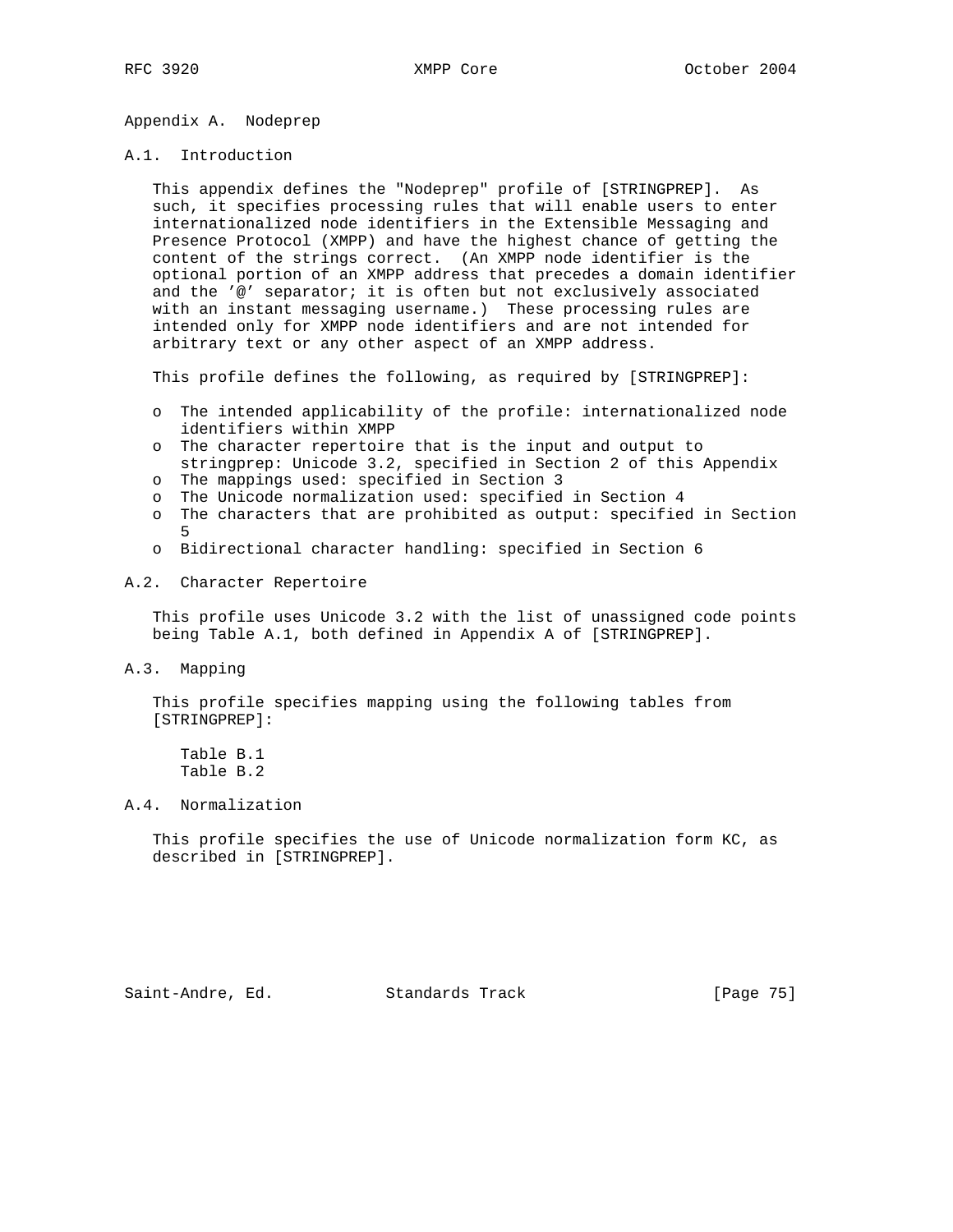### A.5. Prohibited Output

 This profile specifies the prohibition of using the following tables from [STRINGPREP].

 Table C.1.1 Table C.1.2 Table C.2.1 Table C.2.2 Table C.3 Table C.4 Table C.5 Table C.6 Table C.7 Table C.8 Table C.9

In addition, the following Unicode characters are also prohibited:

 #x22 (") #x26 (&) #x27 (') #x2F (/) #x3A (:) #x3C (<)  $\#x3E$  (>) #x40 (@)

A.6. Bidirectional Characters

 This profile specifies the checking of bidirectional strings, as described in Section 6 of [STRINGPREP].

Appendix B. Resourceprep

### B.1. Introduction

 This appendix defines the "Resourceprep" profile of [STRINGPREP]. As such, it specifies processing rules that will enable users to enter internationalized resource identifiers in the Extensible Messaging and Presence Protocol (XMPP) and have the highest chance of getting the content of the strings correct. (An XMPP resource identifier is the optional portion of an XMPP address that follows a domain identifier and the '/' separator; it is often but not exclusively associated with an instant messaging session name.) These processing rules are intended only for XMPP resource identifiers and are not intended for arbitrary text or any other aspect of an XMPP address.

Saint-Andre, Ed. Standards Track [Page 76]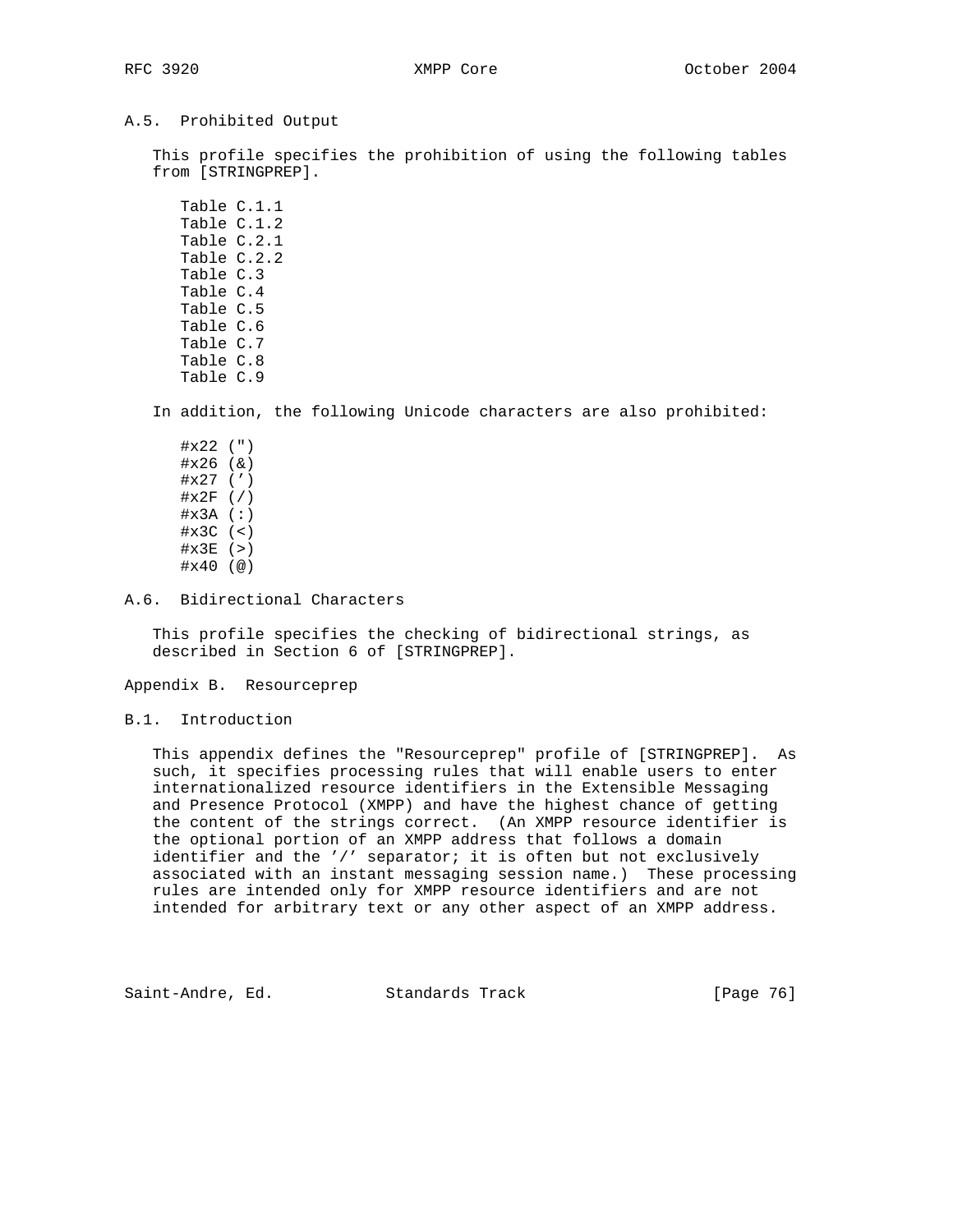This profile defines the following, as required by [STRINGPREP]:

- o The intended applicability of the profile: internationalized resource identifiers within XMPP
- o The character repertoire that is the input and output to stringprep: Unicode 3.2, specified in Section 2 of this Appendix
- o The mappings used: specified in Section 3
- o The Unicode normalization used: specified in Section 4
- o The characters that are prohibited as output: specified in Section 5
- o Bidirectional character handling: specified in Section 6
- B.2. Character Repertoire

 This profile uses Unicode 3.2 with the list of unassigned code points being Table A.1, both defined in Appendix A of [STRINGPREP].

B.3. Mapping

 This profile specifies mapping using the following tables from [STRINGPREP]:

Table B.1

B.4. Normalization

 This profile specifies using Unicode normalization form KC, as described in [STRINGPREP].

Saint-Andre, Ed. Standards Track [Page 77]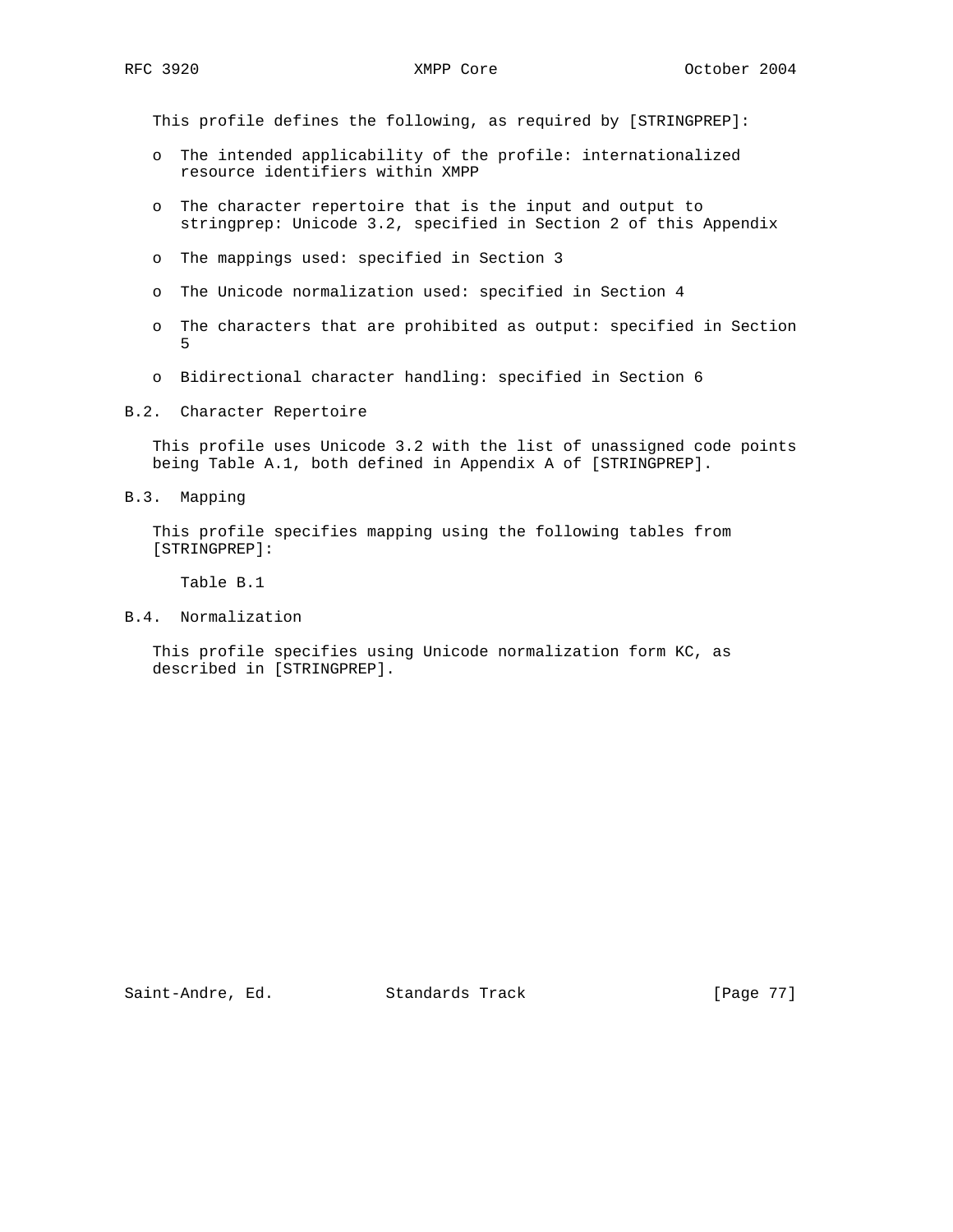### B.5. Prohibited Output

 This profile specifies prohibiting use of the following tables from [STRINGPREP].

 Table C.1.2 Table C.2.1 Table C.2.2 Table C.3 Table C.4 Table C.5 Table C.6 Table C.7 Table C.8 Table C.9

B.6. Bidirectional Characters

 This profile specifies checking bidirectional strings as described in Section 6 of [STRINGPREP].

Appendix C. XML Schemas

 The following XML schemas are descriptive, not normative. For schemas defining the 'jabber:client' and 'jabber:server' namespaces, refer to [XMPP-IM].

C.1. Streams namespace

<?xml version='1.0' encoding='UTF-8'?>

```
 <xs:schema
    xmlns:xs='http://www.w3.org/2001/XMLSchema'
    targetNamespace='http://etherx.jabber.org/streams'
    xmlns='http://etherx.jabber.org/streams'
    elementFormDefault='unqualified'>
```

```
 <xs:element name='stream'>
   <xs:complexType>
     <xs:sequence xmlns:client='jabber:client'
                  xmlns:server='jabber:server'
                  xmlns:db='jabber:server:dialback'>
       <xs:element ref='features' minOccurs='0' maxOccurs='1'/>
       <xs:any namespace='urn:ietf:params:xml:ns:xmpp-tls'
               minOccurs='0'
               maxOccurs='unbounded'/>
       <xs:any namespace='urn:ietf:params:xml:ns:xmpp-sasl'
               minOccurs='0'
```
Saint-Andre, Ed. Standards Track [Page 78]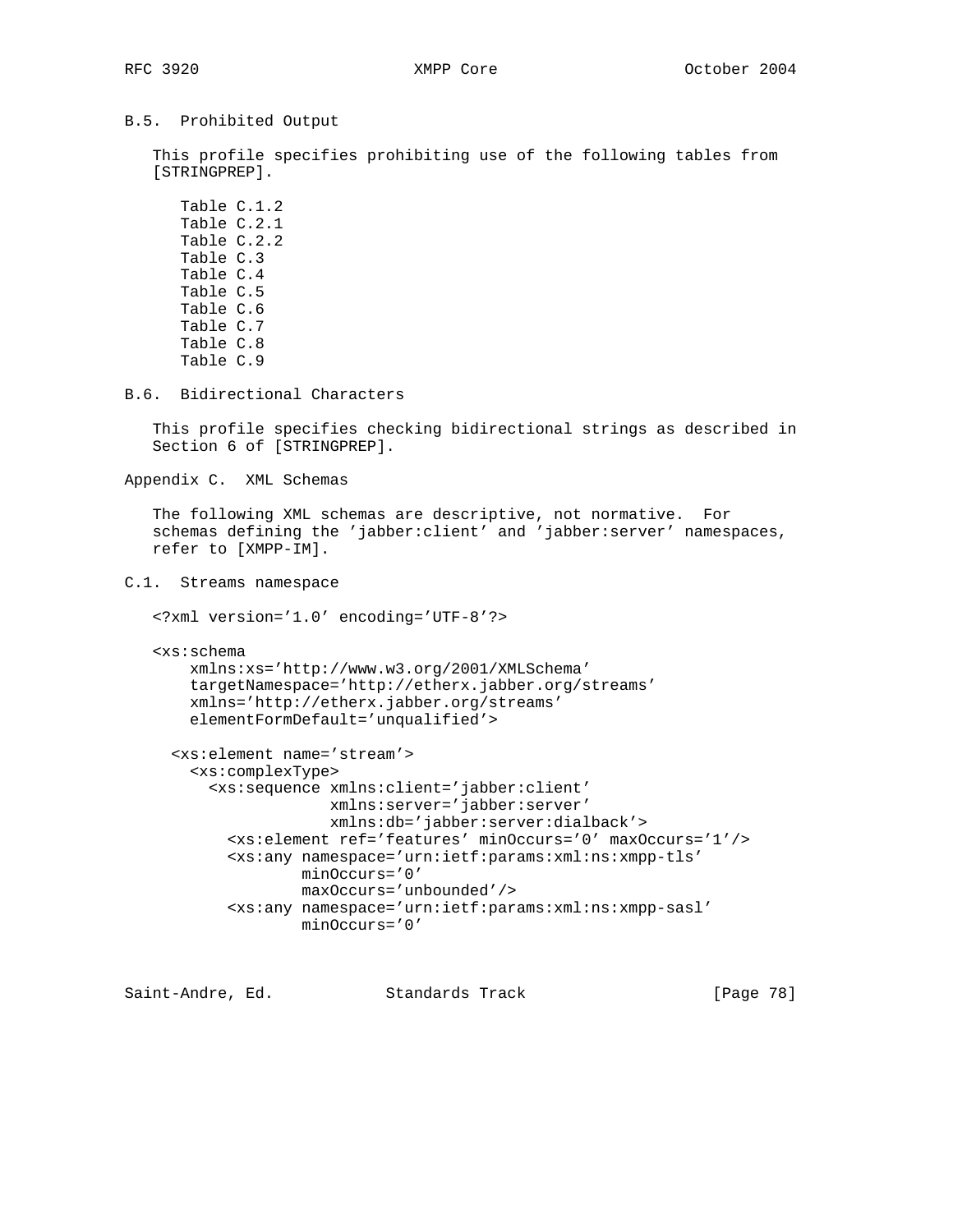```
 maxOccurs='unbounded'/>
       <xs:choice minOccurs='0' maxOccurs='1'>
         <xs:choice minOccurs='0' maxOccurs='unbounded'>
           <xs:element ref='client:message'/>
           <xs:element ref='client:presence'/>
           <xs:element ref='client:iq'/>
         </xs:choice>
         <xs:choice minOccurs='0' maxOccurs='unbounded'>
           <xs:element ref='server:message'/>
           <xs:element ref='server:presence'/>
           <xs:element ref='server:iq'/>
           <xs:element ref='db:result'/>
           <xs:element ref='db:verify'/>
         </xs:choice>
       </xs:choice>
       <xs:element ref='error' minOccurs='0' maxOccurs='1'/>
     </xs:sequence>
     <xs:attribute name='from' type='xs:string' use='optional'/>
    <xs:attribute name='id' type='xs:NMTOKEN' use='optional'/>
    <xs:attribute name='to' type='xs:string' use='optional'/>
    <xs:attribute name='version' type='xs:decimal' use='optional'/>
    <xs:attribute ref='xml:lang' use='optional'/>
  </xs:complexType>
 </xs:element>
 <xs:element name='features'>
  <xs:complexType>
     <xs:all xmlns:tls='urn:ietf:params:xml:ns:xmpp-tls'
             xmlns:sasl='urn:ietf:params:xml:ns:xmpp-sasl'
             xmlns:bind='urn:ietf:params:xml:ns:xmpp-bind'
             xmlns:sess='urn:ietf:params:xml:ns:xmpp-session'>
       <xs:element ref='tls:starttls' minOccurs='0'/>
       <xs:element ref='sasl:mechanisms' minOccurs='0'/>
       <xs:element ref='bind:bind' minOccurs='0'/>
       <xs:element ref='sess:session' minOccurs='0'/>
   \langle x s : \text{all} \rangle </xs:complexType>
 </xs:element>
 <xs:element name='error'>
  <xs:complexType>
    <xs:sequence xmlns:err='urn:ietf:params:xml:ns:xmpp-streams'>
      <xs:group ref='err:streamErrorGroup'/>
       <xs:element ref='err:text'
                  minOccurs='0'
                   maxOccurs='1'/>
     </xs:sequence>
  </xs:complexType>
```
Saint-Andre, Ed. Standards Track [Page 79]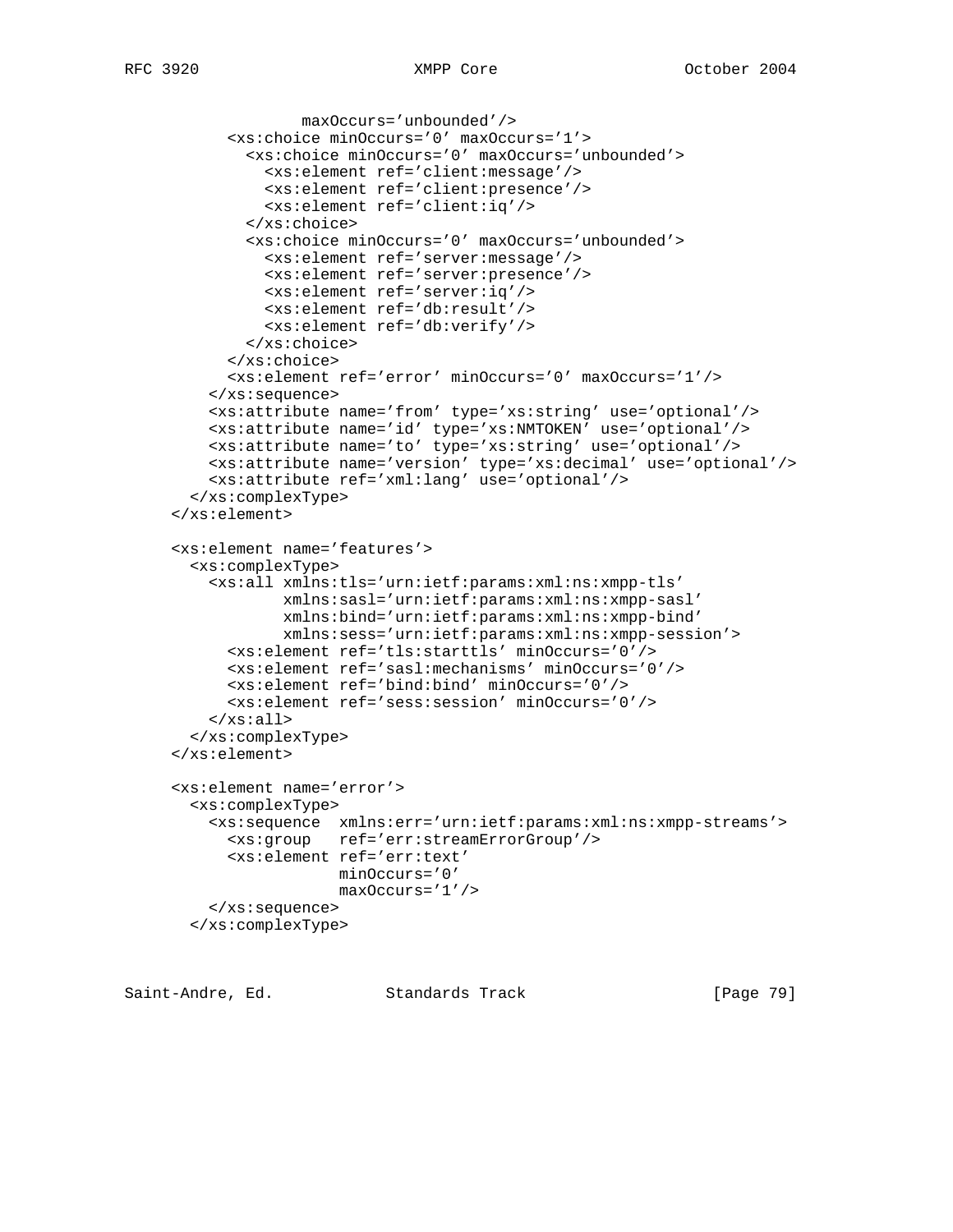```
 </xs:element>
    </xs:schema>
C.2. Stream error namespace
    <?xml version='1.0' encoding='UTF-8'?>
    <xs:schema
        xmlns:xs='http://www.w3.org/2001/XMLSchema'
        targetNamespace='urn:ietf:params:xml:ns:xmpp-streams'
        xmlns='urn:ietf:params:xml:ns:xmpp-streams'
        elementFormDefault='qualified'>
      <xs:element name='bad-format' type='empty'/>
      <xs:element name='bad-namespace-prefix' type='empty'/>
      <xs:element name='conflict' type='empty'/>
      <xs:element name='connection-timeout' type='empty'/>
      <xs:element name='host-gone' type='empty'/>
      <xs:element name='host-unknown' type='empty'/>
      <xs:element name='improper-addressing' type='empty'/>
      <xs:element name='internal-server-error' type='empty'/>
      <xs:element name='invalid-from' type='empty'/>
      <xs:element name='invalid-id' type='empty'/>
      <xs:element name='invalid-namespace' type='empty'/>
      <xs:element name='invalid-xml' type='empty'/>
      <xs:element name='not-authorized' type='empty'/>
      <xs:element name='policy-violation' type='empty'/>
      <xs:element name='remote-connection-failed' type='empty'/>
      <xs:element name='resource-constraint' type='empty'/>
      <xs:element name='restricted-xml' type='empty'/>
      <xs:element name='see-other-host' type='xs:string'/>
      <xs:element name='system-shutdown' type='empty'/>
      <xs:element name='undefined-condition' type='empty'/>
      <xs:element name='unsupported-encoding' type='empty'/>
      <xs:element name='unsupported-stanza-type' type='empty'/>
      <xs:element name='unsupported-version' type='empty'/>
      <xs:element name='xml-not-well-formed' type='empty'/>
      <xs:group name='streamErrorGroup'>
        <xs:choice>
          <xs:element ref='bad-format'/>
          <xs:element ref='bad-namespace-prefix'/>
          <xs:element ref='conflict'/>
          <xs:element ref='connection-timeout'/>
          <xs:element ref='host-gone'/>
          <xs:element ref='host-unknown'/>
          <xs:element ref='improper-addressing'/>
```
Saint-Andre, Ed. Standards Track [Page 80]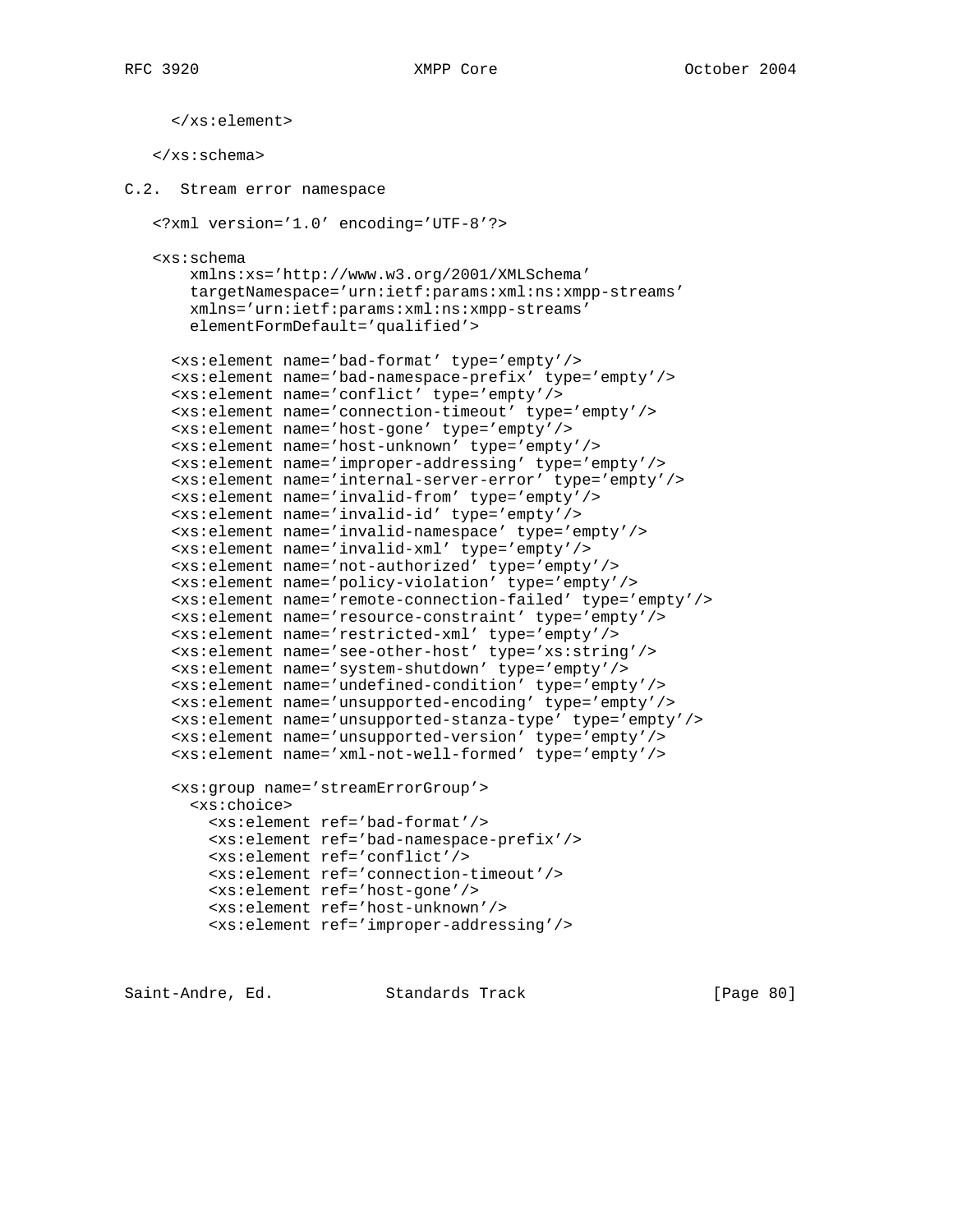```
 <xs:element ref='internal-server-error'/>
          <xs:element ref='invalid-from'/>
          <xs:element ref='invalid-id'/>
          <xs:element ref='invalid-namespace'/>
          <xs:element ref='invalid-xml'/>
          <xs:element ref='not-authorized'/>
          <xs:element ref='policy-violation'/>
          <xs:element ref='remote-connection-failed'/>
          <xs:element ref='resource-constraint'/>
          <xs:element ref='restricted-xml'/>
          <xs:element ref='see-other-host'/>
          <xs:element ref='system-shutdown'/>
          <xs:element ref='undefined-condition'/>
          <xs:element ref='unsupported-encoding'/>
          <xs:element ref='unsupported-stanza-type'/>
          <xs:element ref='unsupported-version'/>
          <xs:element ref='xml-not-well-formed'/>
        </xs:choice>
      </xs:group>
      <xs:element name='text'>
        <xs:complexType>
          <xs:simpleContent>
            <xs:extension base='xs:string'>
              <xs:attribute ref='xml:lang' use='optional'/>
            </xs:extension>
          </xs:simpleContent>
        </xs:complexType>
      </xs:element>
      <xs:simpleType name='empty'>
        <xs:restriction base='xs:string'>
          <xs:enumeration value=''/>
        </xs:restriction>
      </xs:simpleType>
    </xs:schema>
C.3. TLS namespace
    <?xml version='1.0' encoding='UTF-8'?>
    <xs:schema
        xmlns:xs='http://www.w3.org/2001/XMLSchema'
        targetNamespace='urn:ietf:params:xml:ns:xmpp-tls'
        xmlns='urn:ietf:params:xml:ns:xmpp-tls'
        elementFormDefault='qualified'>
```
Saint-Andre, Ed. Standards Track [Page 81]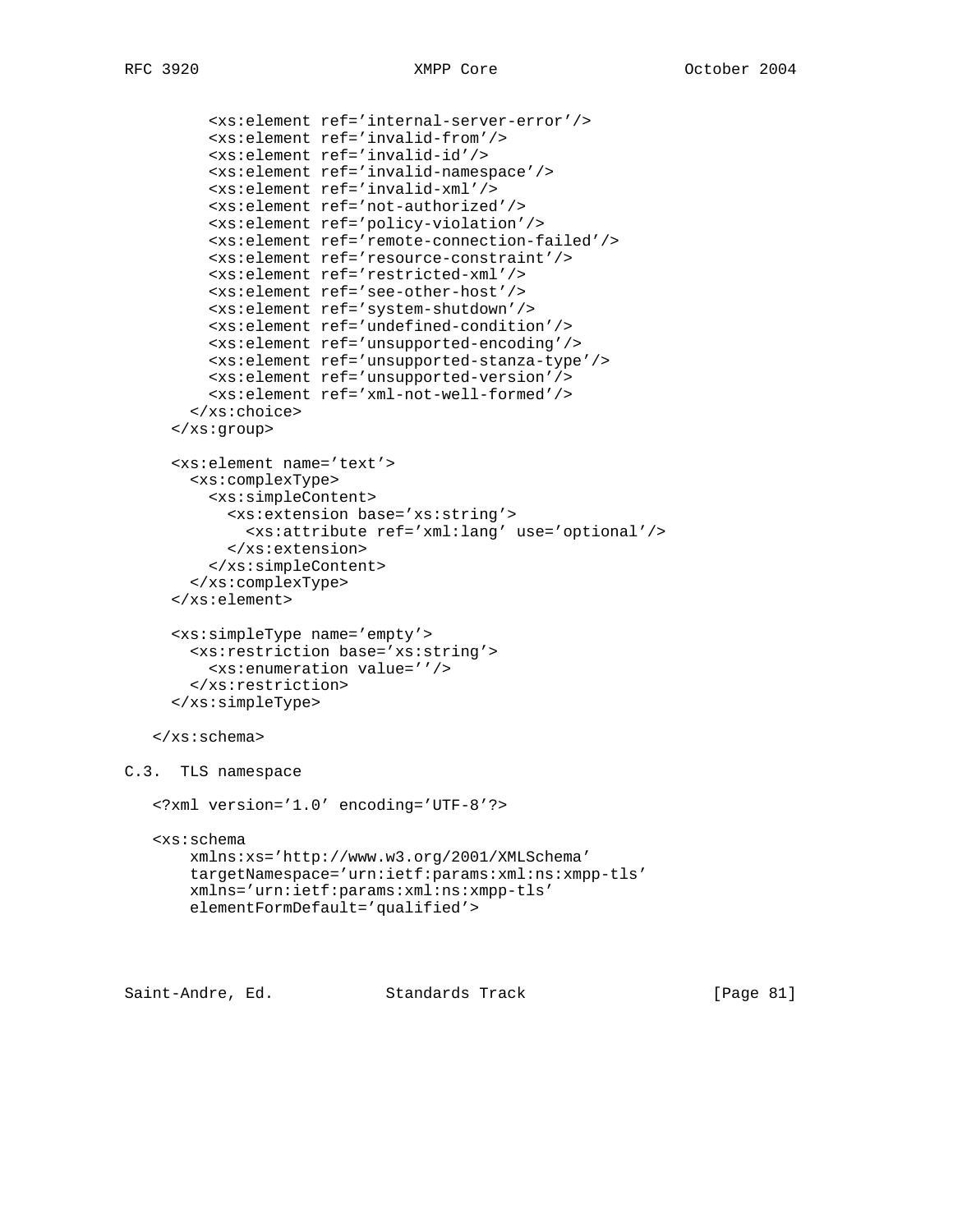```
 <xs:element name='starttls'>
        <xs:complexType>
          <xs:sequence>
            <xs:element
                name='required'
                minOccurs='0'
                maxOccurs='1'
                type='empty'/>
          </xs:sequence>
        </xs:complexType>
      </xs:element>
      <xs:element name='proceed' type='empty'/>
      <xs:element name='failure' type='empty'/>
      <xs:simpleType name='empty'>
        <xs:restriction base='xs:string'>
          <xs:enumeration value=''/>
        </xs:restriction>
      </xs:simpleType>
    </xs:schema>
C.4. SASL namespace
    <?xml version='1.0' encoding='UTF-8'?>
    <xs:schema
        xmlns:xs='http://www.w3.org/2001/XMLSchema'
        targetNamespace='urn:ietf:params:xml:ns:xmpp-sasl'
        xmlns='urn:ietf:params:xml:ns:xmpp-sasl'
        elementFormDefault='qualified'>
      <xs:element name='mechanisms'>
        <xs:complexType>
          <xs:sequence>
            <xs:element name='mechanism'
                        maxOccurs='unbounded'
                        type='xs:string'/>
          </xs:sequence>
        </xs:complexType>
      </xs:element>
      <xs:element name='auth'>
        <xs:complexType>
          <xs:simpleContent>
            <xs:extension base='empty'>
              <xs:attribute name='mechanism'
```
Saint-Andre, Ed. Standards Track [Page 82]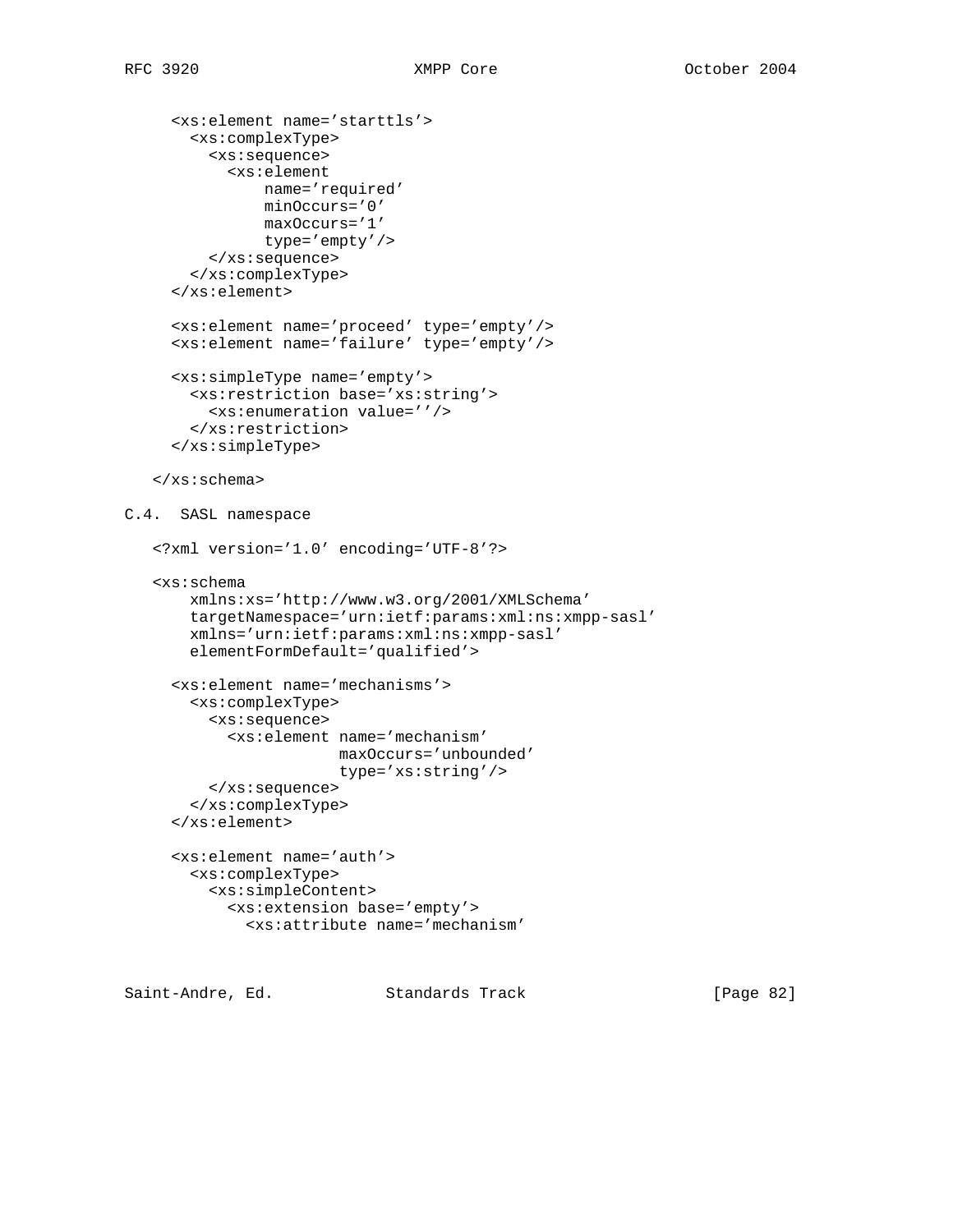```
 type='xs:string'
                            use='optional'/>
            </xs:extension>
          </xs:simpleContent>
        </xs:complexType>
      </xs:element>
      <xs:element name='challenge' type='xs:string'/>
      <xs:element name='response' type='xs:string'/>
      <xs:element name='abort' type='empty'/>
      <xs:element name='success' type='empty'/>
      <xs:element name='failure'>
        <xs:complexType>
          <xs:choice minOccurs='0'>
            <xs:element name='aborted' type='empty'/>
            <xs:element name='incorrect-encoding' type='empty'/>
            <xs:element name='invalid-authzid' type='empty'/>
            <xs:element name='invalid-mechanism' type='empty'/>
            <xs:element name='mechanism-too-weak' type='empty'/>
            <xs:element name='not-authorized' type='empty'/>
            <xs:element name='temporary-auth-failure' type='empty'/>
          </xs:choice>
        </xs:complexType>
      </xs:element>
      <xs:simpleType name='empty'>
        <xs:restriction base='xs:string'>
          <xs:enumeration value=''/>
        </xs:restriction>
      </xs:simpleType>
    </xs:schema>
C.5. Resource binding namespace
    <?xml version='1.0' encoding='UTF-8'?>
    <xs:schema
        xmlns:xs='http://www.w3.org/2001/XMLSchema'
        targetNamespace='urn:ietf:params:xml:ns:xmpp-bind'
        xmlns='urn:ietf:params:xml:ns:xmpp-bind'
        elementFormDefault='qualified'>
      <xs:element name='bind'>
        <xs:complexType>
          <xs:choice minOccurs='0' maxOccurs='1'>
            <xs:element name='resource' type='xs:string'/>
            <xs:element name='jid' type='xs:string'/>
Saint-Andre, Ed. Standards Track [Page 83]
```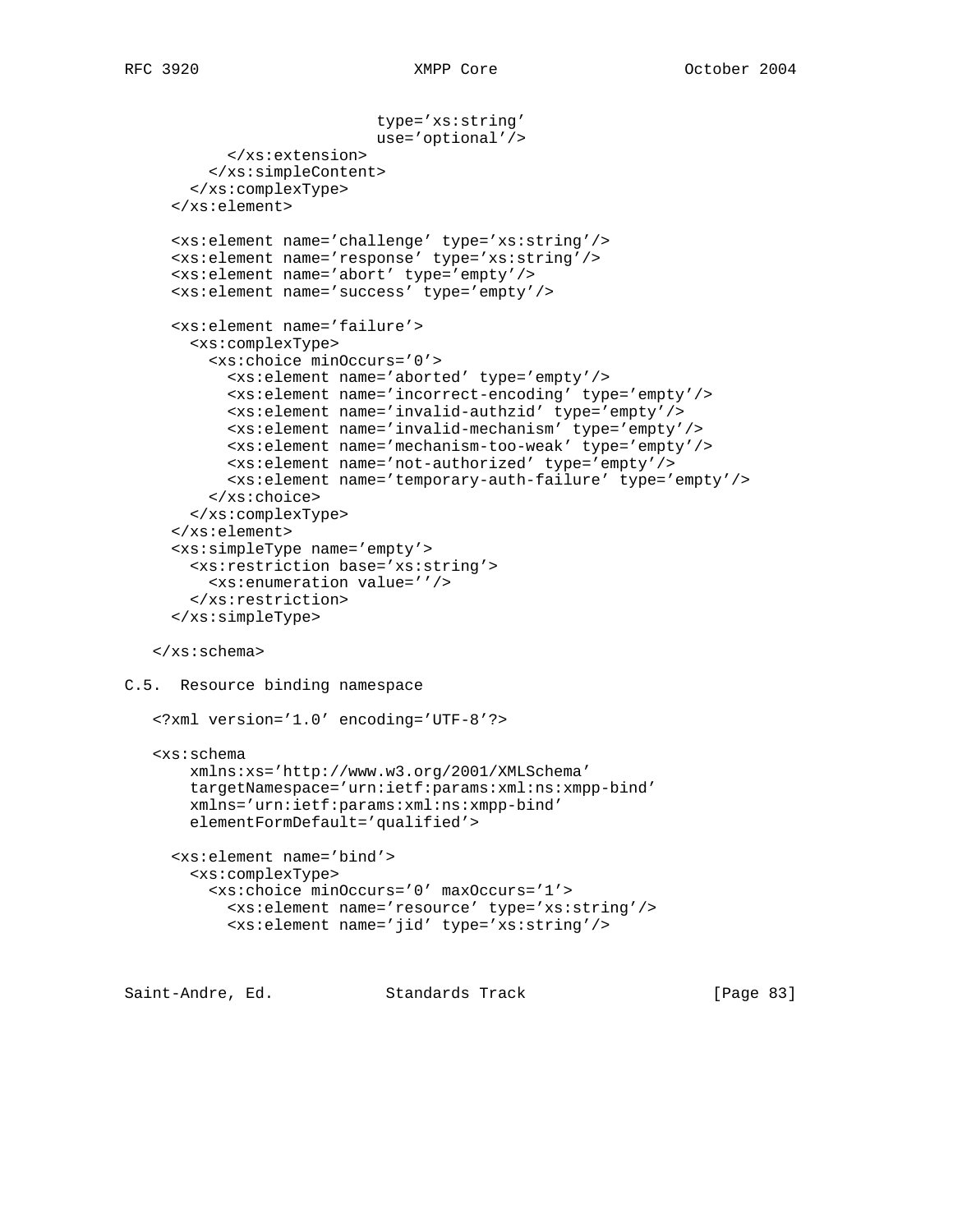</xs:choice> </xs:complexType> </xs:element> </xs:schema> C.6. Dialback namespace <?xml version='1.0' encoding='UTF-8'?> <xs:schema xmlns:xs='http://www.w3.org/2001/XMLSchema' targetNamespace='jabber:server:dialback' xmlns='jabber:server:dialback' elementFormDefault='qualified'> <xs:element name='result'> <xs:complexType> <xs:simpleContent> <xs:extension base='xs:token'> <xs:attribute name='from' type='xs:string' use='required'/> <xs:attribute name='to' type='xs:string' use='required'/> <xs:attribute name='type' use='optional'> <xs:simpleType> <xs:restriction base='xs:NCName'> <xs:enumeration value='invalid'/> <xs:enumeration value='valid'/> </xs:restriction> </xs:simpleType> </xs:attribute> </xs:extension> </xs:simpleContent> </xs:complexType> </xs:element> <xs:element name='verify'> <xs:complexType> <xs:simpleContent> <xs:extension base='xs:token'> <xs:attribute name='from' type='xs:string' use='required'/> <xs:attribute name='id' type='xs:NMTOKEN' use='required'/> <xs:attribute name='to' type='xs:string' use='required'/> <xs:attribute name='type' use='optional'> <xs:simpleType> <xs:restriction base='xs:NCName'> <xs:enumeration value='invalid'/> <xs:enumeration value='valid'/> </xs:restriction>

Saint-Andre, Ed. Standards Track [Page 84]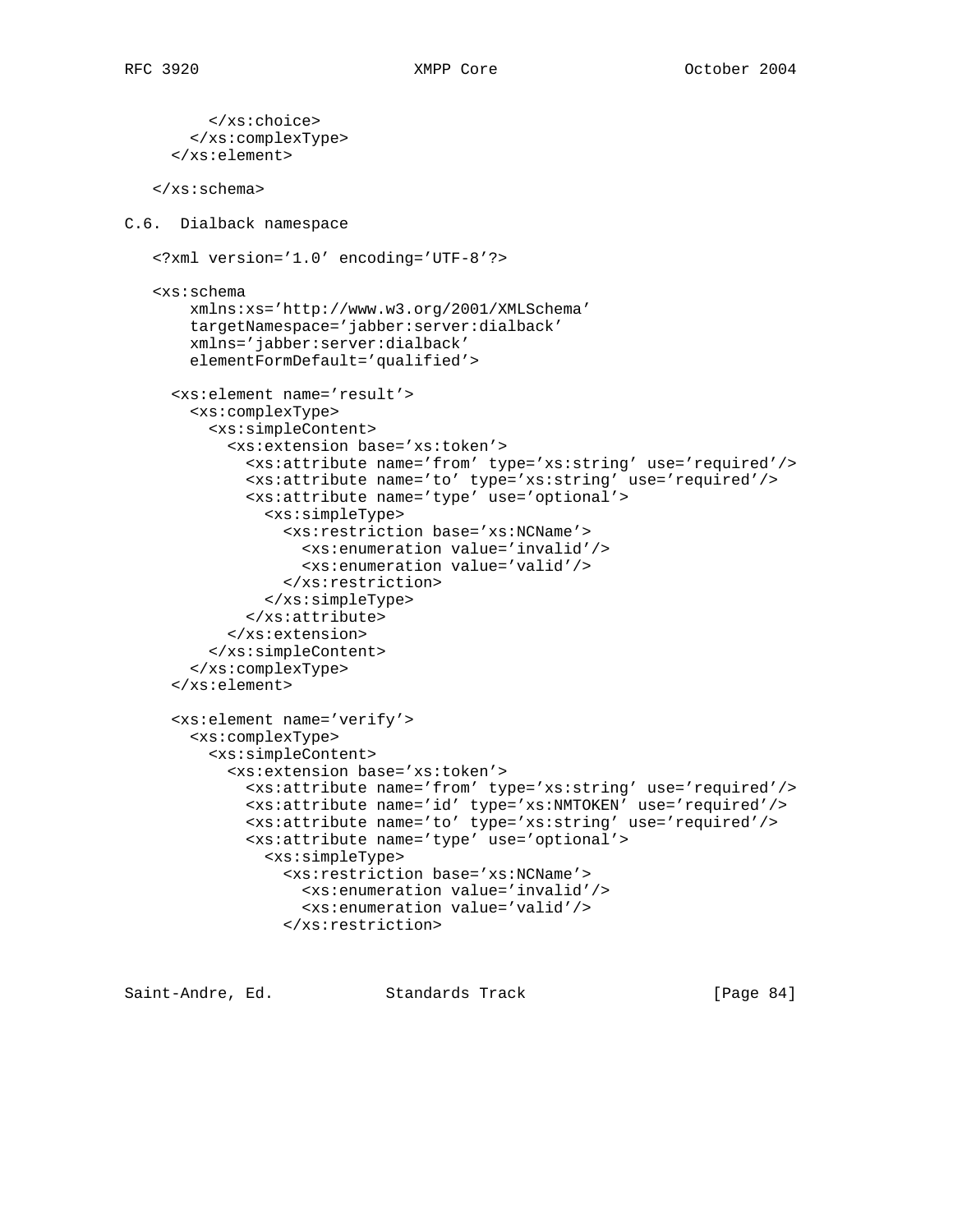```
 </xs:simpleType>
              </xs:attribute>
            </xs:extension>
          </xs:simpleContent>
        </xs:complexType>
      </xs:element>
    </xs:schema>
C.7. Stanza error namespace
    <?xml version='1.0' encoding='UTF-8'?>
    <xs:schema
        xmlns:xs='http://www.w3.org/2001/XMLSchema'
        targetNamespace='urn:ietf:params:xml:ns:xmpp-stanzas'
        xmlns='urn:ietf:params:xml:ns:xmpp-stanzas'
        elementFormDefault='qualified'>
      <xs:element name='bad-request' type='empty'/>
      <xs:element name='conflict' type='empty'/>
      <xs:element name='feature-not-implemented' type='empty'/>
      <xs:element name='forbidden' type='empty'/>
      <xs:element name='gone' type='xs:string'/>
      <xs:element name='internal-server-error' type='empty'/>
      <xs:element name='item-not-found' type='empty'/>
      <xs:element name='jid-malformed' type='empty'/>
      <xs:element name='not-acceptable' type='empty'/>
      <xs:element name='not-allowed' type='empty'/>
      <xs:element name='payment-required' type='empty'/>
      <xs:element name='recipient-unavailable' type='empty'/>
      <xs:element name='redirect' type='xs:string'/>
      <xs:element name='registration-required' type='empty'/>
      <xs:element name='remote-server-not-found' type='empty'/>
      <xs:element name='remote-server-timeout' type='empty'/>
      <xs:element name='resource-constraint' type='empty'/>
      <xs:element name='service-unavailable' type='empty'/>
      <xs:element name='subscription-required' type='empty'/>
      <xs:element name='undefined-condition' type='empty'/>
      <xs:element name='unexpected-request' type='empty'/>
      <xs:group name='stanzaErrorGroup'>
        <xs:choice>
          <xs:element ref='bad-request'/>
          <xs:element ref='conflict'/>
          <xs:element ref='feature-not-implemented'/>
          <xs:element ref='forbidden'/>
          <xs:element ref='gone'/>
```
Saint-Andre, Ed. Standards Track [Page 85]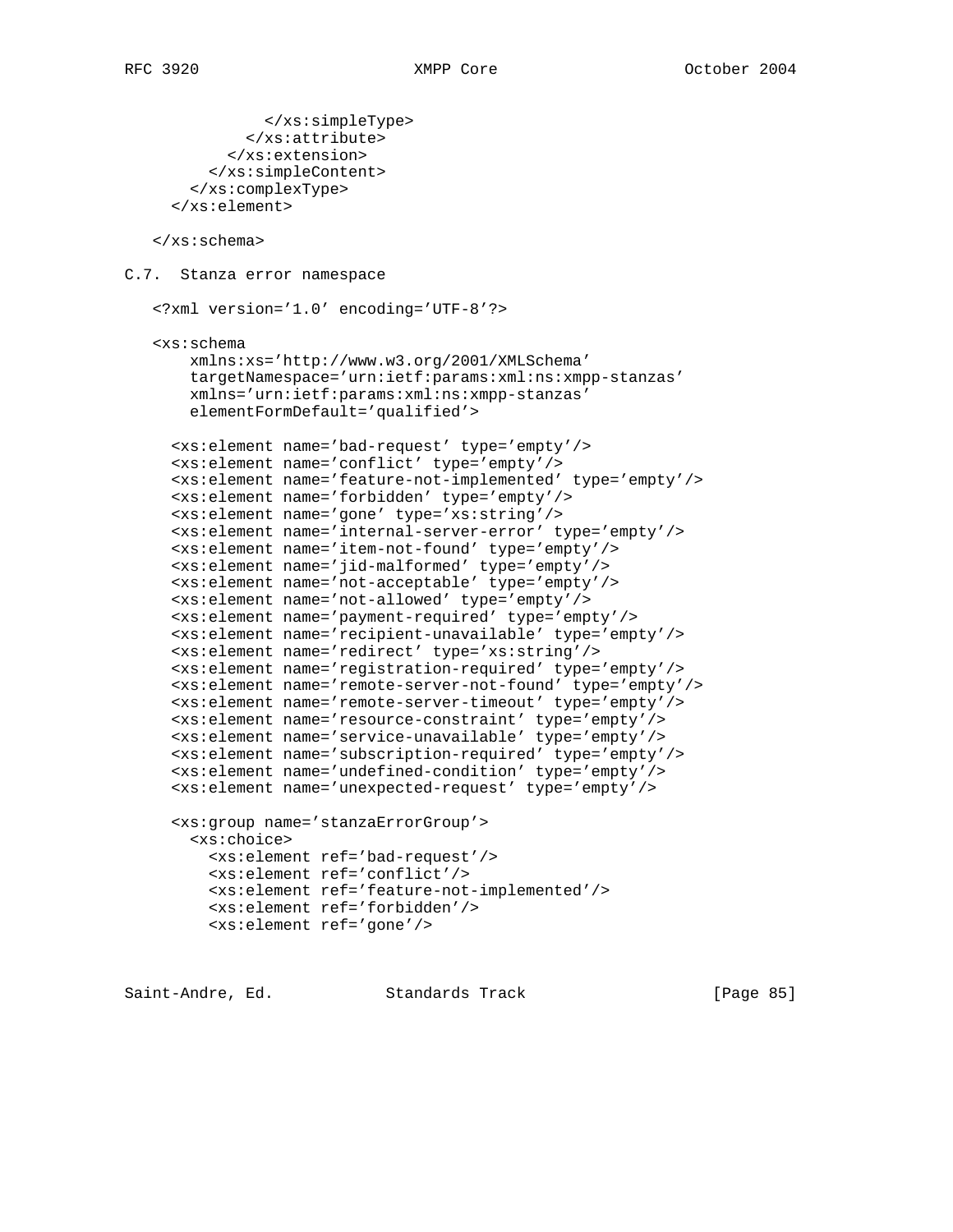```
 <xs:element ref='internal-server-error'/>
       <xs:element ref='item-not-found'/>
       <xs:element ref='jid-malformed'/>
       <xs:element ref='not-acceptable'/>
       <xs:element ref='not-allowed'/>
       <xs:element ref='payment-required'/>
       <xs:element ref='recipient-unavailable'/>
       <xs:element ref='redirect'/>
       <xs:element ref='registration-required'/>
       <xs:element ref='remote-server-not-found'/>
       <xs:element ref='remote-server-timeout'/>
       <xs:element ref='resource-constraint'/>
       <xs:element ref='service-unavailable'/>
       <xs:element ref='subscription-required'/>
       <xs:element ref='undefined-condition'/>
       <xs:element ref='unexpected-request'/>
     </xs:choice>
   </xs:group>
   <xs:element name='text'>
    <xs:complexType>
      <xs:simpleContent>
        <xs:extension base='xs:string'>
          <xs:attribute ref='xml:lang' use='optional'/>
        </xs:extension>
       </xs:simpleContent>
     </xs:complexType>
   </xs:element>
  <xs:simpleType name='empty'>
    <xs:restriction base='xs:string'>
       <xs:enumeration value=''/>
     </xs:restriction>
   </xs:simpleType>
 </xs:schema>
```
Saint-Andre, Ed. Standards Track [Page 86]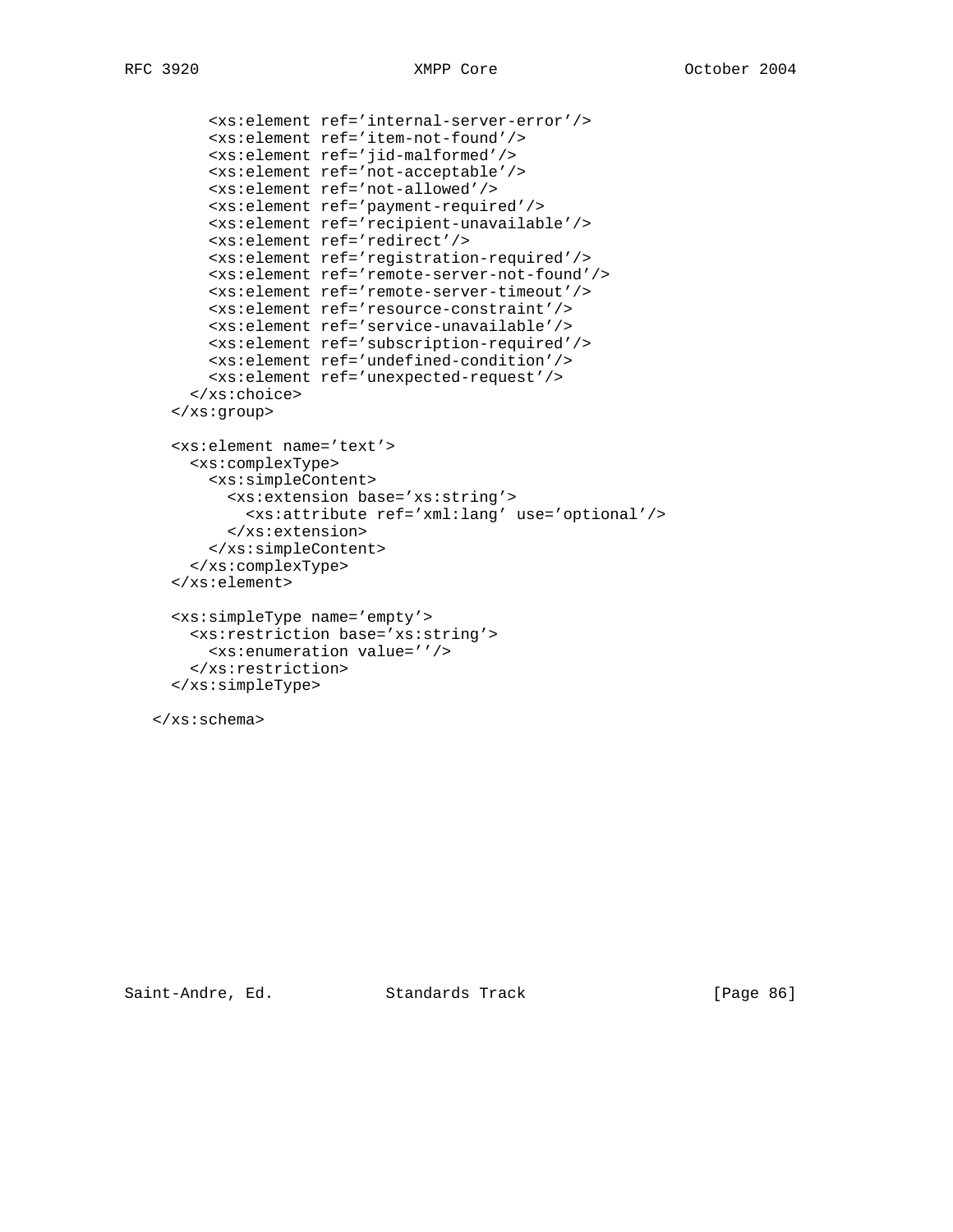Appendix D. Differences Between Core Jabber Protocols and XMPP

This section is non-normative.

 XMPP has been adapted from the protocols originally developed in the Jabber open-source community, which can be thought of as "XMPP 0.9". Because there exists a large installed base of Jabber implementations and deployments, it may be helpful to specify the key differences between the relevant Jabber protocols and XMPP in order to expedite and encourage upgrades of those implementations and deployments to XMPP. This section summarizes the core differences, while the corresponding section of [XMPP-IM] summarizes the differences that relate specifically to instant messaging and presence applications.

#### D.1. Channel Encryption

 It was common practice in the Jabber community to use SSL for channel encryption on ports other than 5222 and 5269 (the convention is to use ports 5223 and 5270). XMPP uses TLS over the IANA-registered ports for channel encryption, as defined under Use of TLS (Section 5) herein.

# D.2. Authentication

 The client-server authentication protocol developed in the Jabber community used a basic IQ interaction qualified by the 'jabber:iq:auth' namespace (documentation of this protocol is contained in [JEP-0078], published by the Jabber Software Foundation [JSF]). XMPP uses SASL for authentication, as defined under Use of SASL (Section 6) herein.

 The Jabber community did not develop an authentication protocol for server-to-server communications, only the Server Dialback (Section 8) protocol to prevent server spoofing. XMPP supersedes Server Dialback with a true server-to-server authentication protocol, as defined under Use of SASL (Section 6) herein.

## D.3. Resource Binding

 Resource binding in the Jabber community was handled via the 'jabber:iq:auth' namespace (which was also used for client authentication with a server). XMPP defines a dedicated namespace for resource binding as well as the ability for a server to generate a resource identifier on behalf of a client, as defined under Resource Binding (Section 7).

Saint-Andre, Ed. Standards Track [Page 87]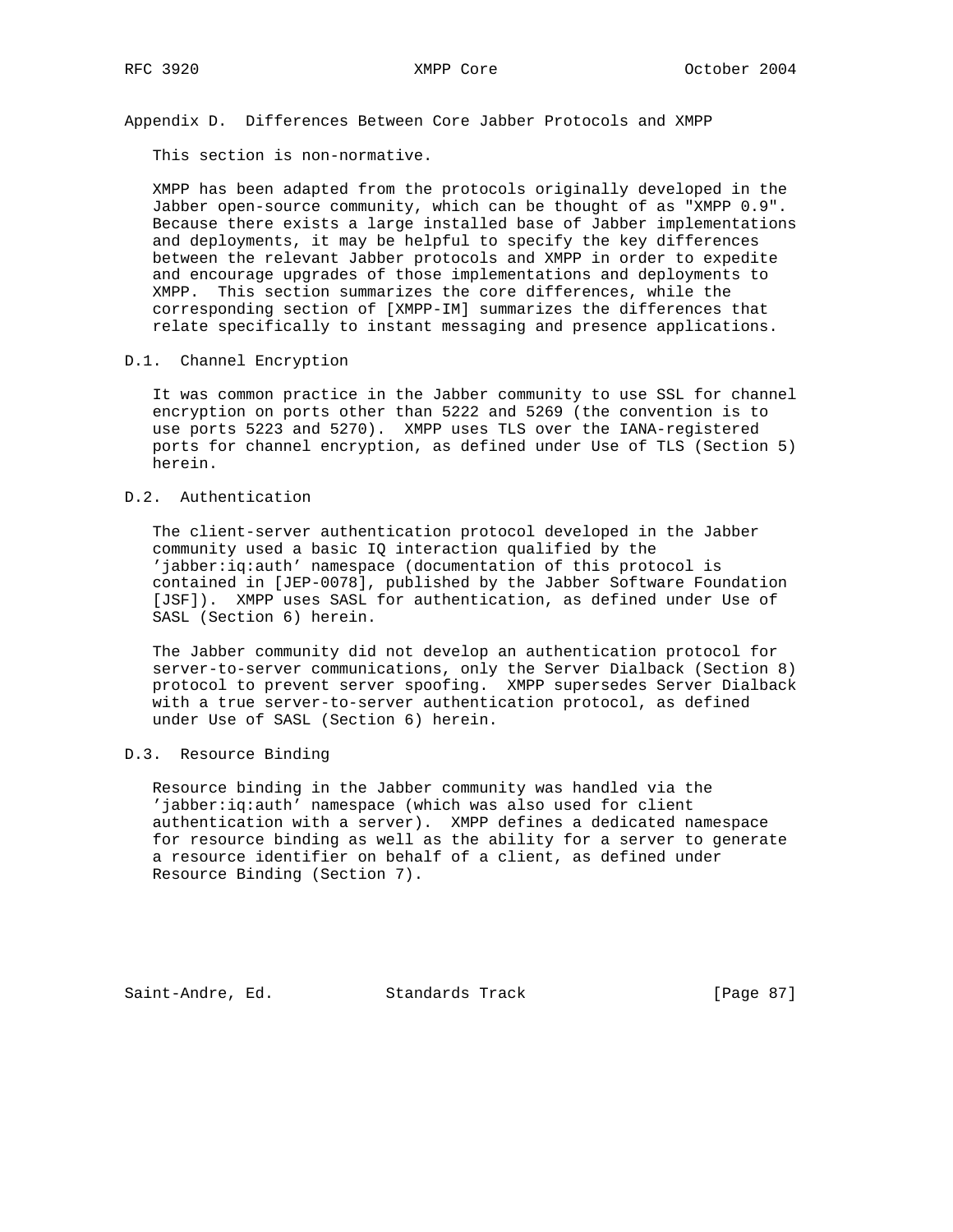# D.4. JID Processing

 JID processing was somewhat loosely defined by the Jabber community (documentation of forbidden characters and case handling is contained in [JEP-0029], published by the Jabber Software Foundation [JSF]). XMPP specifies the use of [NAMEPREP] for domain identifiers and supplements Nameprep with two additional [STRINGPREP] profiles for JID processing: Nodeprep (Appendix A) for node identifiers and Resourceprep (Appendix B) for resource identifiers.

## D.5. Error Handling

 Stream-related errors were handled in the Jabber community via XML character data text in a <stream:error/> element. In XMPP, stream-related errors are handled via an extensible mechanism defined under Stream Errors (Section 4.7) herein.

 Stanza-related errors were handled in the Jabber community via HTTP-style error codes. In XMPP, stanza-related errors are handled via an extensible mechanism defined under Stanza Errors (Section 9.3) herein. (Documentation of a mapping between Jabber and XMPP error handling mechanisms is contained in [JEP-0086], published by the Jabber Software Foundation [JSF].)

# D.6. Internationalization

 Although use of UTF-8 has always been standard practice within the Jabber community, the community did not define mechanisms for specifying the language of human-readable text provided in XML character data. XMPP specifies the use of the 'xml:lang' attribute in such contexts, as defined under Stream Attributes (Section 4.4) and xml:lang (Section 9.1.5) herein.

### D.7. Stream Version Attribute

 The Jabber community did not include a 'version' attribute in stream headers. XMPP specifies inclusion of that attribute as a way to signal support for the stream features (authentication, encryption, etc.) defined under Version Support (Section 4.4.1) herein.

Saint-Andre, Ed. Standards Track [Page 88]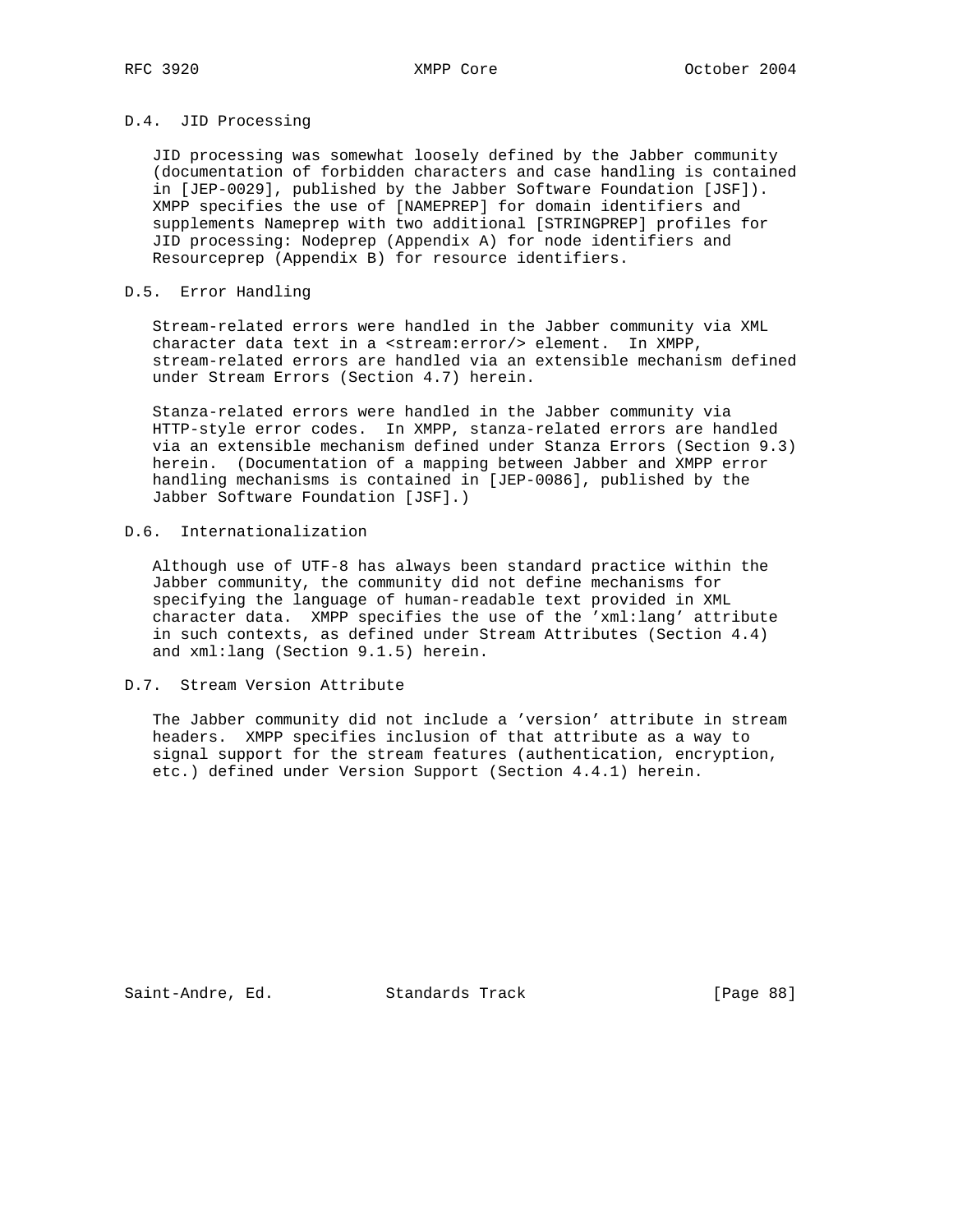### Contributors

 Most of the core aspects of the Extensible Messaging and Presence Protocol were developed originally within the Jabber open-source community in 1999. This community was founded by Jeremie Miller, who released source code for the initial version of the jabber server in January 1999. Major early contributors to the base protocol also included Ryan Eatmon, Peter Millard, Thomas Muldowney, and Dave Smith. Work by the XMPP Working Group has concentrated especially on security and internationalization; in these areas, protocols for the use of TLS and SASL were originally contributed by Rob Norris, and stringprep profiles were originally contributed by Joe Hildebrand. The error code syntax was suggested by Lisa Dusseault.

#### Acknowledgements

 Thanks are due to a number of individuals in addition to the contributors listed. Although it is difficult to provide a complete list, the following individuals were particularly helpful in defining the protocols or in commenting on the specifications in this memo: Thomas Charron, Richard Dobson, Sam Hartman, Schuyler Heath, Jonathan Hogg, Cullen Jennings, Craig Kaes, Jacek Konieczny, Alexey Melnikov, Keith Minkler, Julian Missig, Pete Resnick, Marshall Rose, Alexey Shchepin, Jean-Louis Seguineau, Iain Shigeoka, Greg Troxel, and David Waite. Thanks also to members of the XMPP Working Group and the IETF community for comments and feedback provided throughout the life of this memo.

Author's Address

 Peter Saint-Andre (editor) Jabber Software Foundation

EMail: stpeter@jabber.org

Saint-Andre, Ed. Standards Track [Page 89]